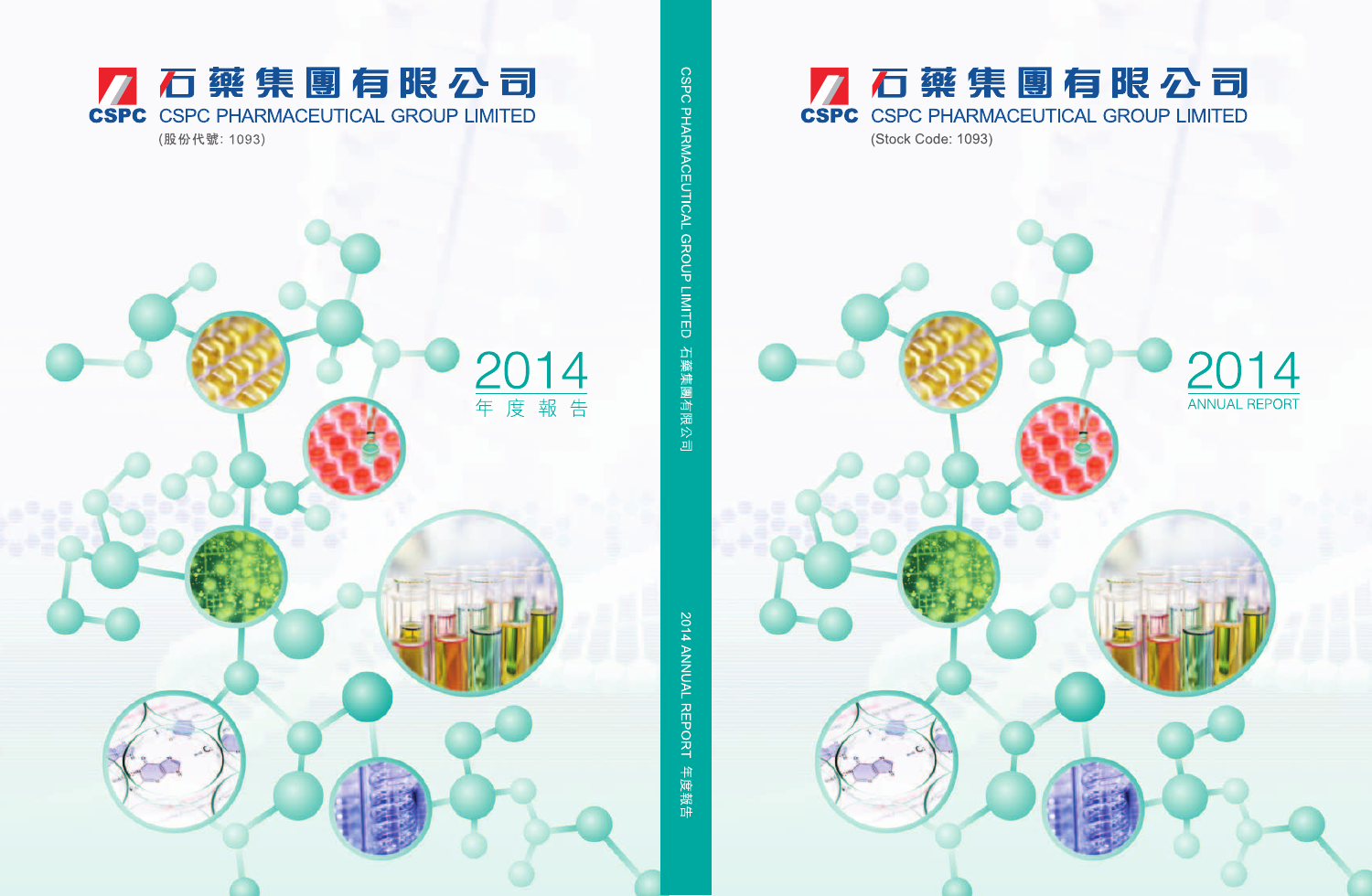# **Content**

|                                                                         | PAGE(S)        |
|-------------------------------------------------------------------------|----------------|
| <b>CORPORATE INFORMATION</b>                                            | $\overline{2}$ |
| FINANCIAL HIGHLIGHTS                                                    | 3              |
| <b>CHAIRMAN'S STATEMENT</b>                                             | 4              |
| MANAGEMENT DISCUSSION AND ANALYSIS                                      | 6              |
| CORPORATE GOVERNANCE REPORT                                             | 11             |
| <b>DIRECTORS' REPORT</b>                                                | 21             |
| INDEPENDENT AUDITOR'S REPORT                                            | 34             |
| CONSOLIDATED STATEMENT OF PROFIT OR LOSS AND OTHER COMPREHENSIVE INCOME | 36             |
| CONSOLIDATED STATEMENT OF FINANCIAL POSITION                            | 38             |
| STATEMENT OF FINANCIAL POSITION                                         | 40             |
| CONSOLIDATED STATEMENT OF CHANGES IN EQUITY                             | 41             |
| CONSOLIDATED STATEMENT OF CASH FLOWS                                    | 43             |
| NOTES TO THE CONSOLIDATED FINANCIAL STATEMENTS                          | 45             |
| FINANCIAL SUMMARY                                                       | 125            |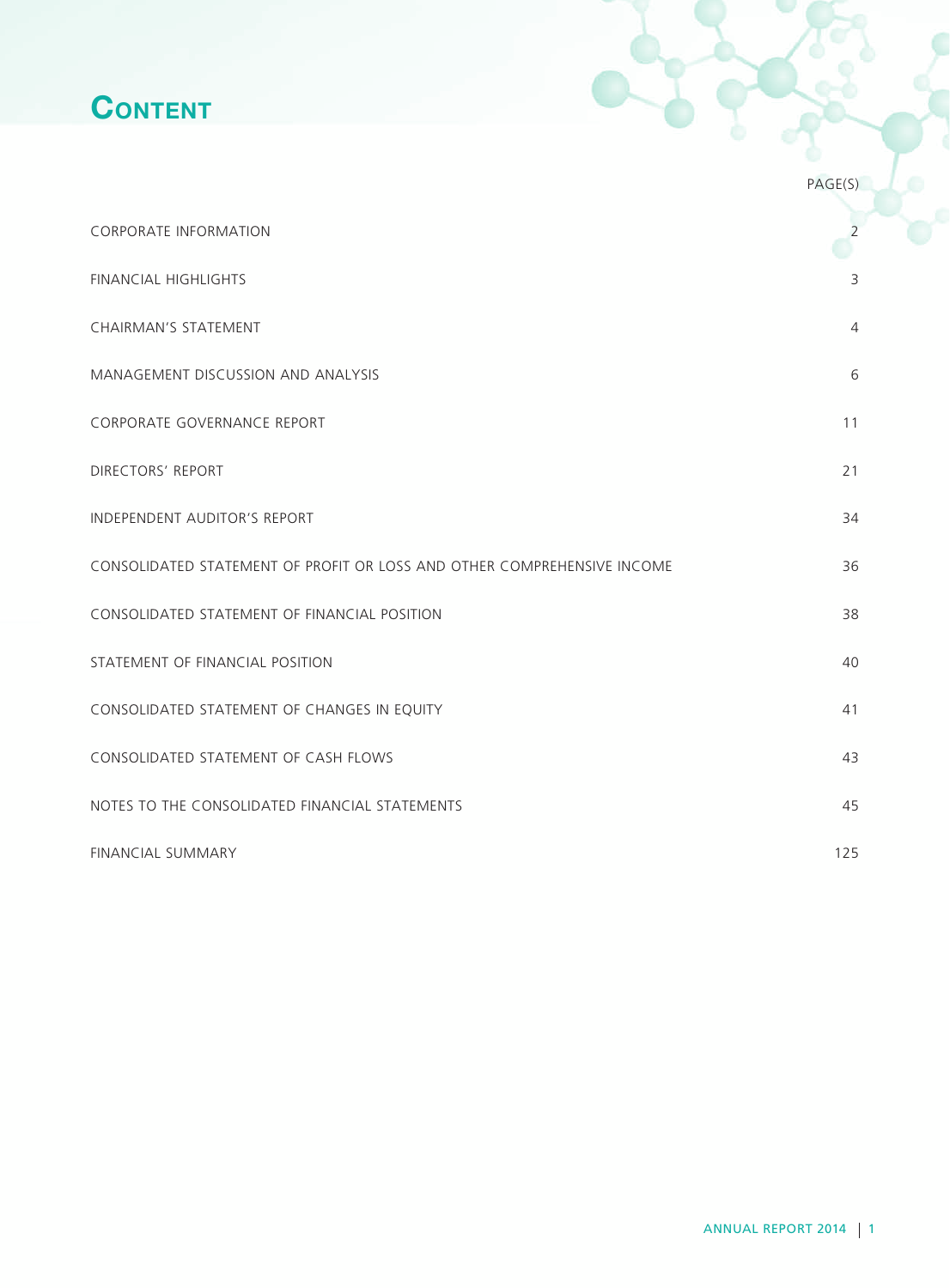## **Corporate Information**

## **BOARD OF DIRECTORS**

*Executive Directors:* CAI Dongchen *(Chairman and CEO)* FENG Zhenying CHAK Kin Man PAN Weidong ZHAO John Huan WANG Shunlong WANG Huaiyu LU Jianmin WANG Zhenguo WANG Jinxu

*Non-executive Director:* LEE Ka Sze, Carmelo

*Independent Non-executive Directors:* CHAN Siu Keung, Leonard WANG Bo LO Yuk Lam YU Jinming CHEN Shilin

## **COMMITTEES**

*Audit Committee:* CHAN Siu Keung, Leonard *(Chairman)* LEE Ka Sze, Carmelo WANG Bo

*Nomination Committee:* CAI Dongchen *(Chairman)* CHAN Siu Keung, Leonard LO Yuk Lam

*Remuneration Committee:* CHAN Siu Keung, Leonard *(Chairman)* LEE Ka Sze, Carmelo WANG Bo

## **LEGAL ADVISERS**

Woo, Kwan, Lee & Lo

**AUDITOR** Deloitte Touche Tohmatsu

## **COMPANY SECRETARY**

LEE Ka Sze, Carmelo

## **AUTHORISED REPRESENTATIVES**

CHAK Kin Man PAN Weidong

## **REGISTERED OFFICE**

Suite 3206 32nd Floor Central Plaza 18 Harbour Road Wan Chai Hong Kong

### **SHARE REGISTRAR AND TRANSFER OFFICE**

Tricor Secretaries Limited Level 22 Hopewell Centre 183 Queen's Road East Hong Kong

### **PRINCIPAL BANKERS**

The Hong Kong and Shanghai Banking Corporation Limited Bank of China (Hong Kong) Limited China CITIC Bank International Limited The Bank of East Asia Limited OCBC Wing Hang Bank Limited Taipei Fubon Bank Bank of China Limited The Bank of Hebei Co., Ltd. China Everbright Bank Co., Ltd. China Merchants Bank Co., Ltd. China Minsheng Banking Corp., Ltd. Shanghai Pudong Development Bank Co., Ltd.

### **STOCK EXCHANGE**

The Stock Exchange of Hong Kong Limited

## **STOCK CODE**

1093

## **WEBSITE**

www.irasia.com/listco/hk/cspc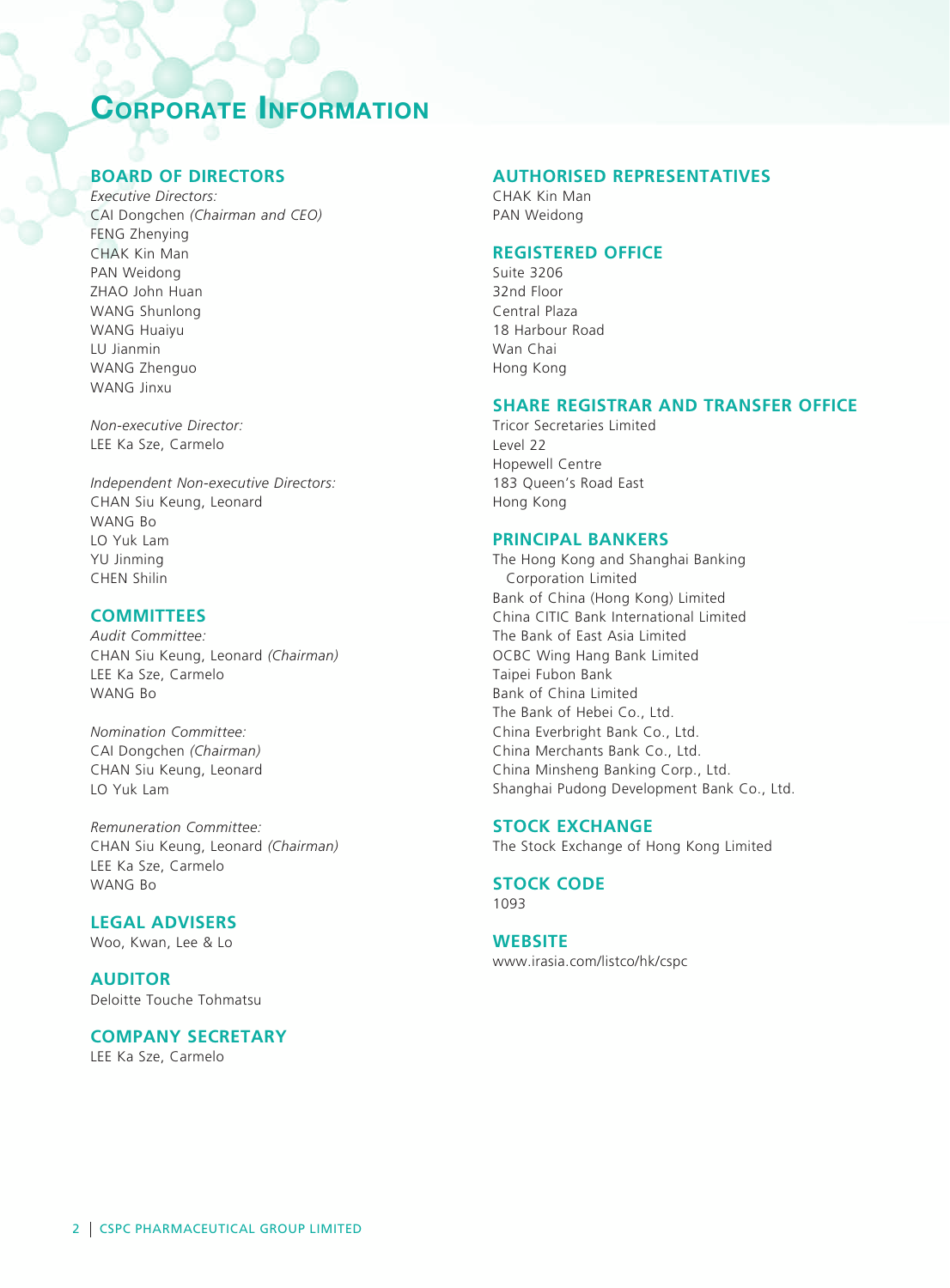## **Financial Highlights**

|                                                                | 2014<br><b>HK\$'000</b> | 2013<br>HK\$'000     | Change   |
|----------------------------------------------------------------|-------------------------|----------------------|----------|
| Revenue (Note 1)                                               | 10,955,077              | 9,949,103            | $+10.1%$ |
| Profit attributable to shareholders before gain on disposal of |                         |                      |          |
| subsidiaries and share-based payment expense                   | 1,321,122               | 946,769              | $+39.5%$ |
| Gain on disposal of subsidiaries (Note 2)                      | 511                     | 154,228              |          |
| Share-based payment expense (Note 3)                           | (53, 187)               | (128, 246)           |          |
| Profit attributable to shareholders                            | 1,268,446               | 972,751              | $+30.4%$ |
| Earnings per share                                             |                         |                      |          |
| — Basic                                                        | <b>HK21.47 cents</b>    | <b>HK17.49 cents</b> | $+22.8%$ |
| - Diluted                                                      | <b>HK21.26 cents</b>    | <b>HK16.54 cents</b> | $+28.5%$ |
| Final dividend per share                                       | <b>HK10 cents</b>       | HK8 cents            | $+25.0%$ |

#### *Notes:*

- 1. The 2013 comparative comprises sales revenue of approximately HK\$410,850,000 attributable to CSPC Zhongrun Pharmaceutical (Inner Mongolia) Co., Ltd. ("NMG Zhongrun"), CSPC Cenway (Tianjin) Pharmaceutical Co., Ltd. ("Tianjin Cenway") and their subsidiaries, which were principally engaged in the manufacture of bulk antibiotic products. The equity interests in NMG Zhongrun and Tianjin Cenway have been disposed of by the Company in June 2013 and September 2013 respectively. The 2013 comparative will become approximately HK\$9,538,253,000 if revenue attributable to these companies which have been disposed of in 2013 is not accounted for. On this basis, revenue of the current year has increased 14.9%.
- 2. The gain of HK\$511,000 for the current year arises from the disposal of the Group's 20% equity interest in Siping City Fine Chemicals Product Co., Ltd. in November 2014. The 2013 comparative comprises the gain of HK\$154,228,000 arising from the disposal of the Group's equity interests in NMG Zhongrun in June 2013 and Tianjin Cenway in September 2013.
- 3. The share-based payment expense of HK\$53,187,000 (2013: HK\$128,246,000) represents the amount of expense recognised for the year in connection with the share options granted by the Company in April 2013.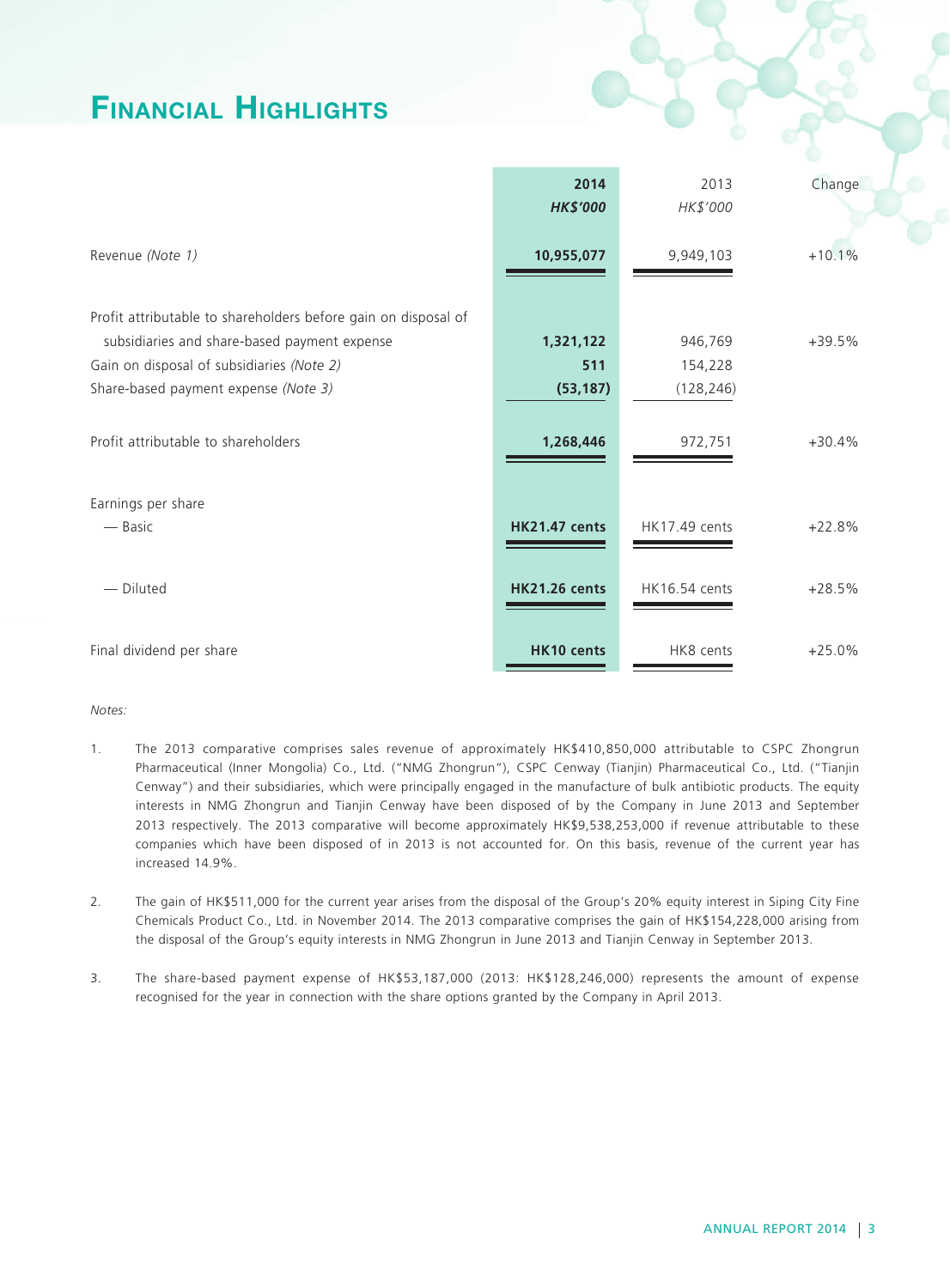# **Chairman's Statement**

### **OVERVIEW**

In 2014, the global economy saw a tough recovery with increasing uncertainties, economic growth remained weak. Despite the changes in the global landscape, the Chinese economy maintained a relatively strong growth momentum with fundamentals remaining unchanged. Economic policies in China have been adjusted in order to promote transformation and upgrades, eliminate old and excess production capacities and accelerate the development of emerging industries. Overall economy remained strong with economic growth smoothly transiting from policy-driven to organic-driven. These changes in the external economic environment have provided opportunities for the Group to develop and transform its business. In order to ensure sustainable growth, the Group will continue to actively engage in the development of new drugs, promote overseas expansion and strengthen its leading position in the bulk drug business.

Along with the continued expansion of the economy and the increase in scale of the urban cities in China, there has been a new round of hospital expansion. This round of hospital expansion is mainly represented by the tier-3 general hospitals, focusing on the construction of modern ward buildings, establishment of sub-hospitals and branches in the new urban areas, and establishment of healthcare centers in the communities. In terms of medical services, expansion in oncology diagnosis and treatment is one of the most important directions. This development enables the general hospitals to have an expanding coverage and improving service standard for their oncology treatment services.

### **Industry Outlook**

With the accelerated ageing of population, progress of urbanisation policies and increase in people's income level, the demand for pharmaceutical products in China is expected to have a continuous increase. The prevalence rate of hypertension and dementia has been steadily rising over the years due to continuing growth of China's ageing population. With these two massive patient groups, there is a great market potential for the Group's "Xuanning" and "Oulaining" products. On the other hand, the prevalence rate of cancer and corresponding demand for treatment are also increasing over the years, mainly due to ageing, urbanization, industrialization and changes in life-style and dietary habits. The expansion of hospitals, expansion of the medical reimbursement scope and higher affordability of patients will ensure that the demand for medical treatments is more able to be met.

### **Group's Business Outlook**

### **Innovative Drug Business**

The Group will continue to implement the market strategy of "market differentiation, professional marketing and brand building". In addition, the Group will follow closely the national and provincial medical insurance and tender policies in order to seize policy opportunities and minimize risks. With its increasingly mature sales network, expanding professional sales team, and exceptional product efficacy and quality, the Group's innovative drug business is expected to achieve rapid growth in the coming years and increase its contribution to the Group.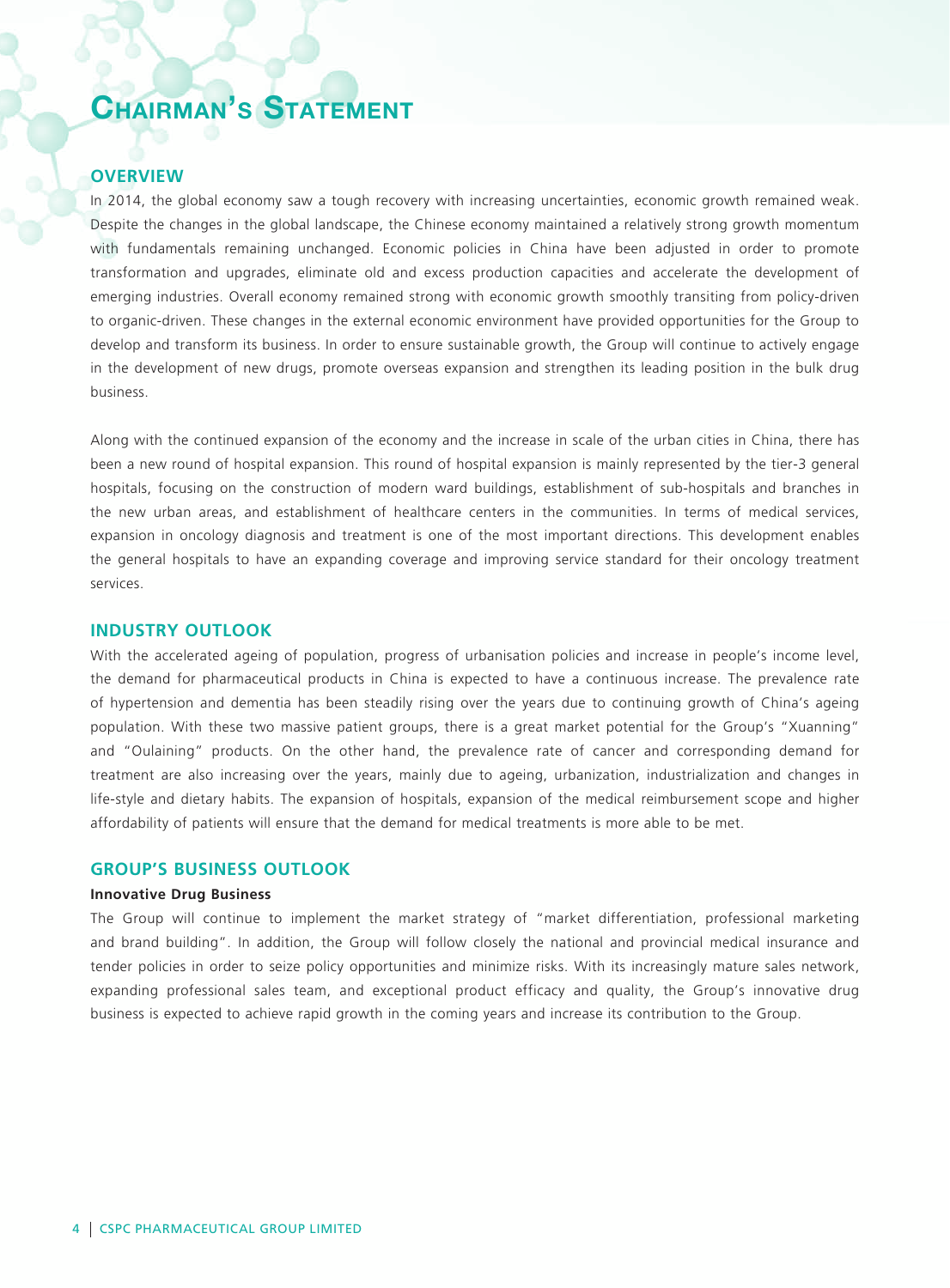# **Chairman's Statement**

### **Group's Business Outlook** *(continued)*

#### **Common Generic Drug Business**

The Group will conduct in-depth study on policies in relation to essential drugs and low-priced drugs. Leveraging on its quality, brand, product chain and other competitive advantages, the Group will actively participate in tenders and extend its focus of tenders to the county level. Low-priced drugs will be an important driver of profit growth for the common generic drug business in the future. In addition, the common generic drug business will implement professional marketing plans for the specialty drugs and promote the professional knowledge of specialty drugs in the lower-tier medical institutions. The Group will also strengthen its sales force and network development, and will establish strategic partnerships with end-market operators covering the lower-tier market network. It is expected that the common generic drug business will continue to achieve steady growth in 2015.

### **Bulk Drug Business**

In respect of the bulk drug business, the Group will continue its efforts in technological upgrades and production costs reduction in order to maintain its leading position in the industry. Currently, the Group has received U.S. FDA approvals for 6 bulk drugs and 5 bulk drug production workshops. The Group will also continue its efforts in highend quality certification and product quality enhancement, and will continue to closely monitor changes in the market and timely adjust its operating strategies. After several years of intense competition, the bulk drug market is showing a steadily upward trend. With its leading position in the industry, the bulk drug business of the Group is expected to continue to achieve steady growth in 2015.

> **CAI Dongchen** *Chairman*

Hong Kong, 24 March 2015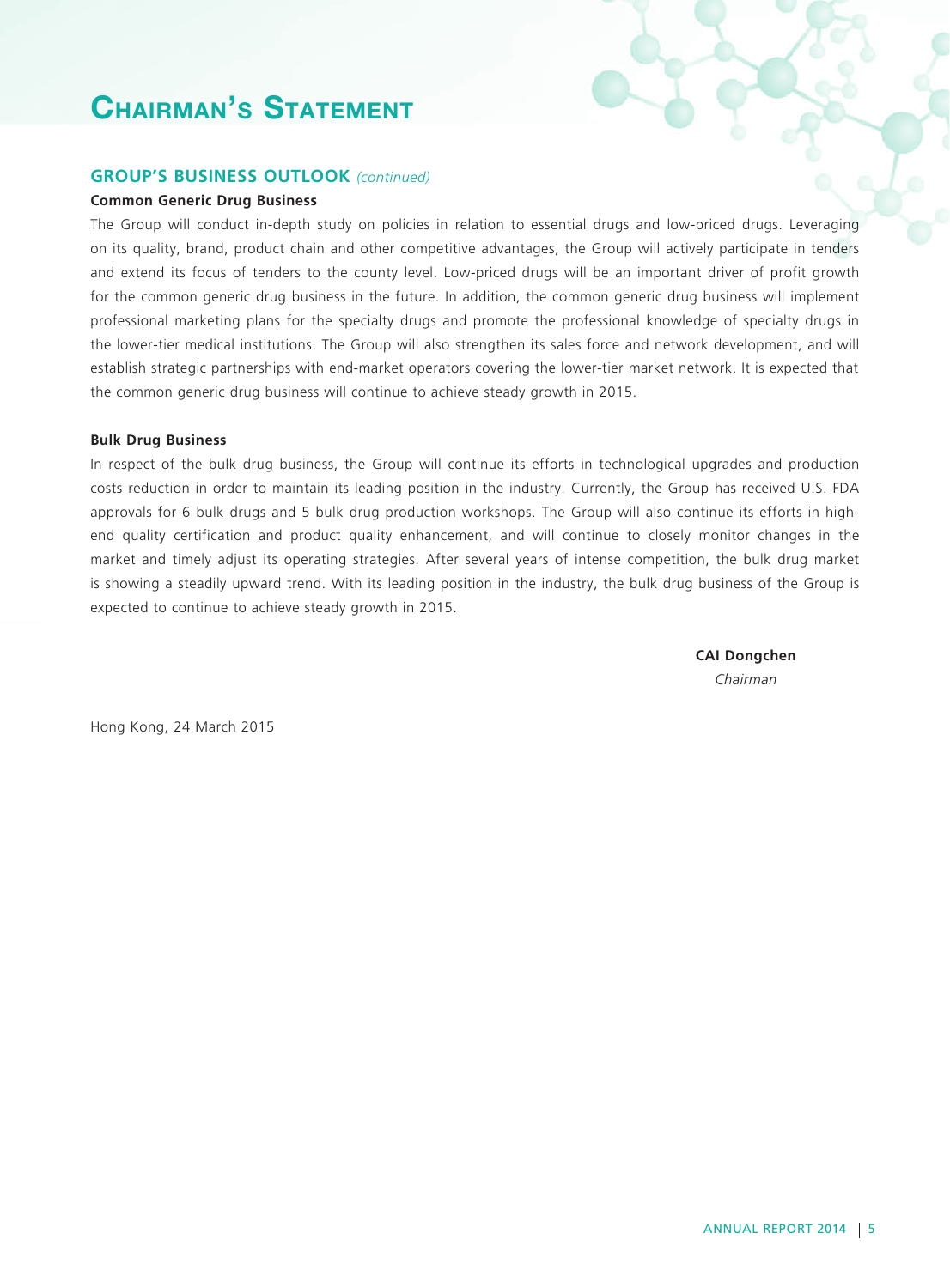### **Results**

In 2014, the Group recorded sales revenue of approximately HK\$10,955 million, representing an increase of 10.1% over last year, and profit attributable to shareholders of approximately HK\$1,268 million, representing an increase of 30.4% over last year.

### **Finished Drug Business**

### **Innovative Drug Products**

During the year, the innovative drug business of the Group maintained strong growth momentum, with continuous expansion of market share and a stronger presence and coverage in the high-end market. With the continuous efforts put in academic-based promotion, the innovative drug business maintained a rapid growth in sales. For the current year, sales revenue reached approximately HK\$2,784 million, representing a 44.9% growth over last year. It is expected that many provinces and cities in China will initiate tender process in 2015. The Group will strive to ensure that its innovative drug products can win the tenders at reasonable prices in order to expand market coverage and to drive rapid and sustainable growth. The Group will also further improve its expert network and increase its efforts in academic-based promotion, so as to strengthen the market position of its innovative drug products in the respective therapeutic sector.

Following is an overview of the Group's major innovative drug products:

#### *"NBP"*

"NBP" series is a Class I new drug in China and is also a patent-protected exclusive product. Its major ingredient is butylphthalide, and the drug is mainly used for the treatment of acute ischemic stroke. Its soft capsule and injection forms were launched in 2005 and 2010, respectively. This product has been awarded the State Science and Technology Progress Award (Second Class) and Golden Award for Outstanding Chinese Patented Invention. It was also awarded the China Grand Awards for Industry in 2014. "NBP" is a recommended drug in the "Guidelines for Cerebrovascular Disease Prevention and Treatment in China" and "Guidelines for Acute Ischemic Stroke Treatment in China 2010". Currently, "NBP" is one of the fastest growing products for the treatment of acute ischemic stroke and is also a blockbuster innovative drug of the Group.

#### *"Oulaining"*

"Oulaining" series is available in the forms of capsule and lyophilized powder injection. Its major ingredient is oxiracetam, and the drug is mainly used for the treatment of mild to moderate memory and mental impairment resulting from vascular dementia, senile dementia and brain trauma. "Oulaining" lyophilized powder injection is currently an exclusive preparation form in China, and has been awarded the Hebei Province Science and Technology Progress Award (First Class). "Oulaining" has grown into a leading brand of oxiracetam.

### *"Xuanning"*

"Xuanning" series is available in the forms of tablet and dispersible tablet. Its major ingredient is maleate levamlodipine, and the drug is mainly used for the treatment of hypertension. The product has been awarded the State Technological Invention Award (Second Class). After years of market development, "Xuanning" has grown into a major brand among hypertension drugs in China.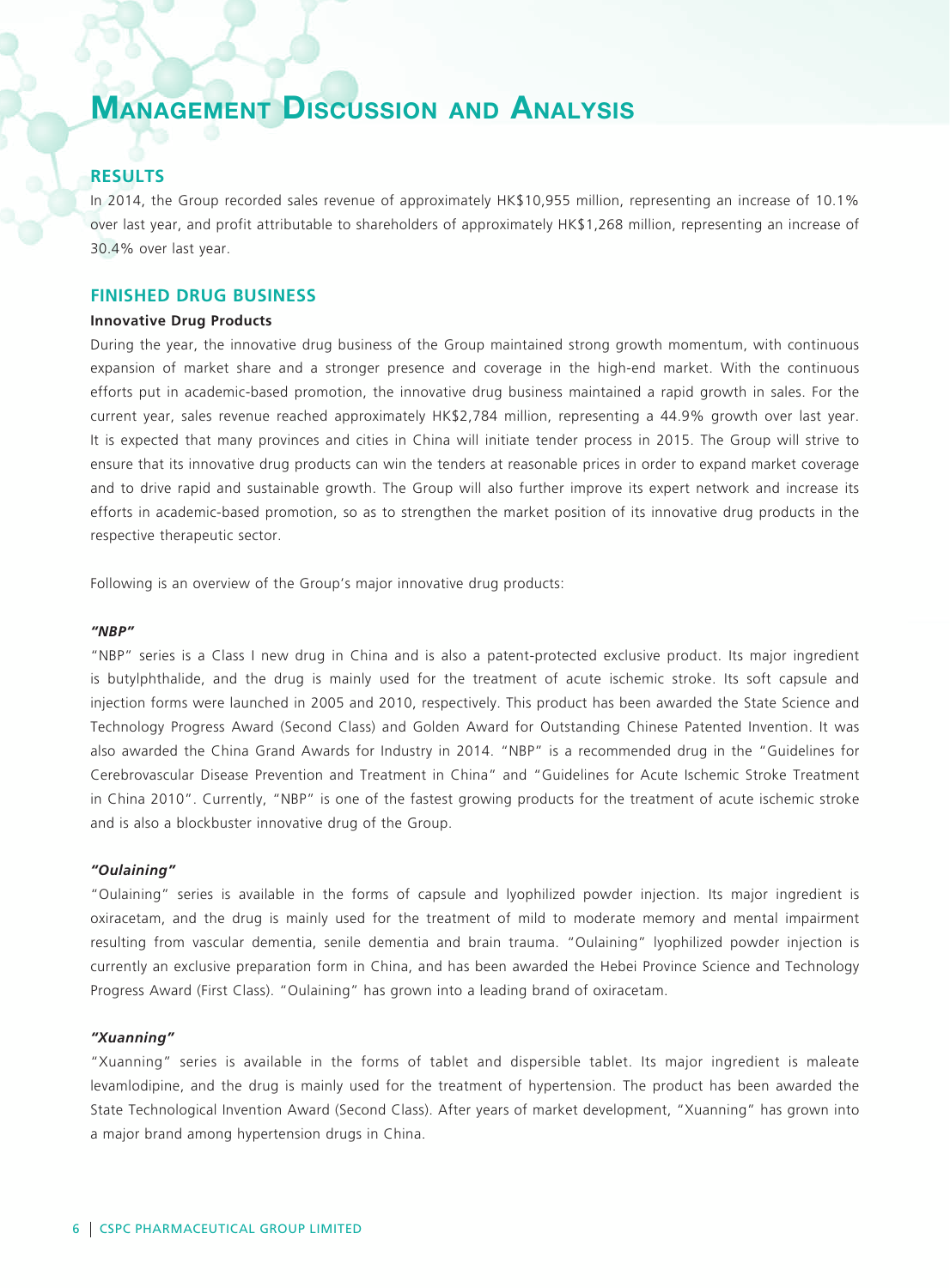### **Finished Drug Business** *(continued)*

#### **Innovative Drug Products** *(continued)*

### *"Duomeisu", "Jinyouli", "Ailineng" and "Nuolining"*

The existing oncology drug products of the Group include "Duomeisu", "Jinyouli", "Ailineng" and "Nuolining".

"Duomeisu" (Doxorubicin hydrochloride liposome injection) is a new anthracycline used as a first-line chemotherapy drug for the treatment of lymphoma, multiple myeloma, ovarian cancer and breast cancer. "Jinyouli" (PEG-rhG-CSF injection) is the first long-acting growth factor drug in China and is used for the prevention of leucopenia and infection induced by chemotherapy. "Ailineng" (Elemene injection) is a drug mainly used for the treatment of nerve glioma and brain metastases, and adjuvant treatment of malignant pleural and peritoneal effusion. Its unique liquid injection form has obtained patent in China. "Nuolining" (Imatinib mesylate tablet) is a tyrosine-kinase inhibitor product that can inhibit the activity of Bcr-Abl tyrosine kinase, and is used for the treatment of chronic myelocytic leukemia and malignant gastrointestinal stromal tumor. "Nuolining" is a new drug of the Group with production approval obtained in November 2014, and has been launched in March 2015.

With the progress of academic-based promotion and further enhancement of market recognition, "Duomeisu", "Jinyouli" and "Ailineng" effectively expanded their market coverage and achieved satisfying growth. In 2014, the oncology drug products contributed sales revenue of approximately HK\$252 million, representing a growth of 2.3 times as compared to last year.

In addition, the Group has some other oncology drugs under research and development, among which "bortezomib injection" has been submitted for production approval, "mitoxantrone hydrochloride liposome injection" has commenced phase II clinical trial, and "paclitaxel injection (albumin-bound)" has been submitted for clinical trial. The Group expects these products will be approved for market launch in the coming years.

#### **Common Generic Drug Products**

In 2014, a new round of essential drug tenders, together with new GMP and GSP authorization in China have brought opportunities and challenges to the Group's production and operation. During the year, the Group further enhanced its sales strategies for common generic drugs, refined its product portfolio and established its sales channels. In particular, the Group cooperated with pharmacy chains in China to further explore market potentials. Meanwhile, appropriate sales partners were identified to cooperate in revitalizing selective dormant products, and certain achievements have been made. In addition, the Group's Chinese medicine soft capsule product series (including "Qingre Jiedu soft capsule (清熱解毒軟膠囊)", "Ganmao Qingre soft capsule (感冒清熱軟膠囊)", "Yin Huang soft capsule (銀黃軟膠囊)", "Xiangsha Yangwei soft capsule (香砂養胃軟膠囊)" and "Huoxiang Qushu soft capsule (藿香祛暑軟膠囊)") have formed a brand portfolio and become another strong growth momentum of the Group.

In 2014, the common generic drug business has achieved satisfactory growth in both the lower-tier medical market and non-prescription drug market, with continuous earnings improvement.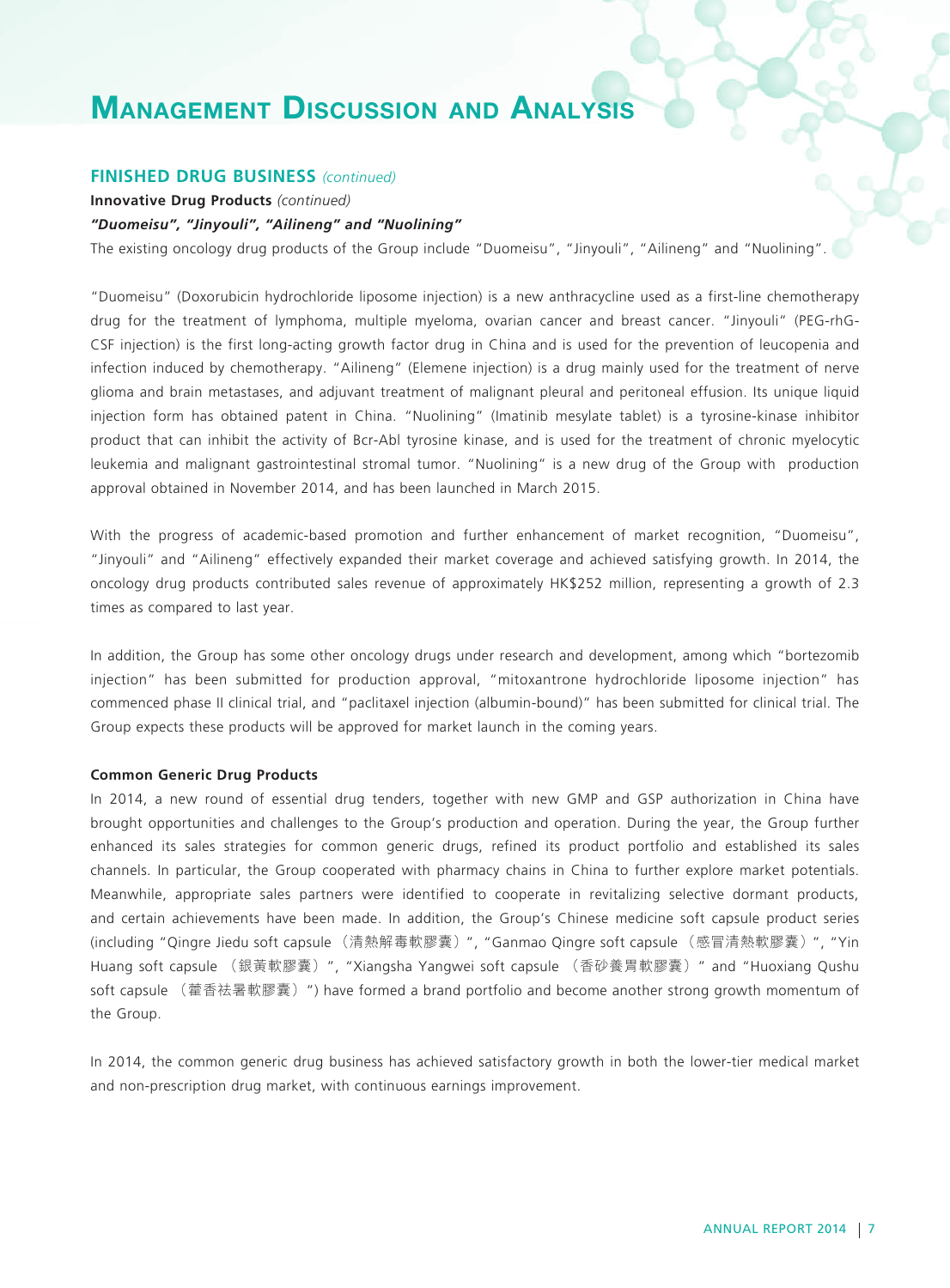### **Bulk Drug Business**

### **Antibiotics**

In 2014, the antibiotics business has picked up a steady and upward trend subsequent to the previous stage of intense competition which led to production halt or reduced production by some manufacturers. The Group also continued to lower its production costs through technological upgrades, reinforced internal management and energy-saving measures, which enabled the Group to maintain its leading position in the industry. Because of an improvement in the market environment together with an enhanced product portfolio, this business has achieved a significant growth in 2014.

### **Vitamin C**

In 2014, competition in the vitamin C market remained intense. However, after a long period of competition, the market showed signs of differentiation under which some competitors had suspended or reduced their production. Leveraging on its advantages in scale, quality and production costs, the Group continued to maintain its absolute competitiveness in the industry. In 2014, the Group's vitamin C products was ranked number one in terms of total sales and export volume in this industry. However, this business still recorded a loss for the year due to low product price.

#### **Caffeine and Others**

In 2014, both the market demand and product price of caffeine remained stable, and the Group's market share further increased. The Group also enhanced the product mix of this business by reducing the sales of non-major products. In 2014, this business continued to contribute stable profit to the Group.

### **Research and Development**

The Group continued to capitalise on its technological advantages in the realm of drug research and development. Currently, the Group has over 170 products under research and development, with focus on the therapeutic areas of cardio-cerebrovascular, diabetes, oncology, neurology and anti-infective. Among these products, 14 are Class I new drugs and 46 are Class III new drugs (of which 33 products are among the first three applications).

5 of the 14 Class I new drugs are under clinical trial. Of which, "recombinant glucagon-like peptide-1 receptor agonist for injection (rE4)" and "compound amlodipine and atorvastatin calcium tablet" have commenced phase III clinical trial; "pinocembrin injection" is under phase II clinical trial; "baicalein tablet" has been submitted for phase II and III clinical trial application and "DBPR-108" has obtained phase I clinical trial approval. In addition, "mitoxantrone hydrochloride liposome injection" has commenced phase II clinical trial.

Apart from these, the Group has submitted applications for 34 drugs with the China Food and Drug Administration during the year (of which, 9 are production applications and 25 are clinical trial applications). 18 of the 34 drugs are among the first three applications. During the year, the Group had obtained production approvals for 6 products in China.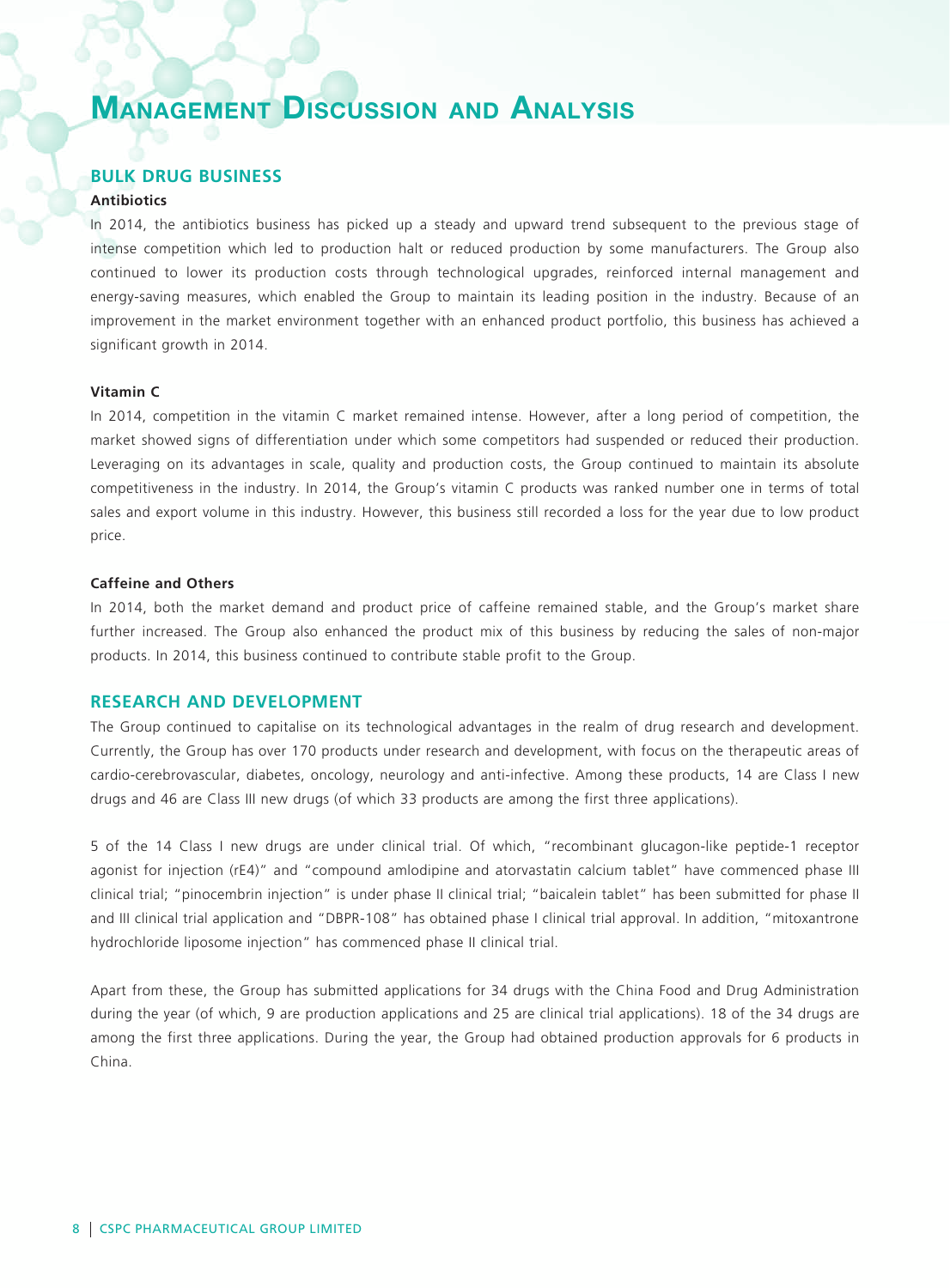## **Research and Development** *(continued)*

With regard to overseas research and development, the Group has submitted 2 ANDA applications in the U.S. during the year. Currently, the Group has a total of 9 drugs applying for ANDA in the U.S.. In addition, three production lines of the Group for the production of "menatetrenone capsule", "cefotaxime sodium injection" and "cefixime tablet" have passed the U.S. FDA's on-site inspection during the year. Meanwhile, the application for phase II clinical trial protocol of "butylphthalide soft capsule" has been approved by the U.S. FDA and has completed the pharmacokinetic research in human subjects as requested by the U.S. FDA.

The Group implements the innovation-driven strategy by continuously investing in research and development to enhance the drive for innovation. This ensures that the performance of the Group will continue to grow and greater contributions could be made to the shareholders and the community.

### **Financial Review**

### **Liquidity and Financial Position**

In 2014, the Group's operating activities continued to generate a healthy level of cash inflow. Debtor turnover period (ratio of the balance of trade receivables to sales, inclusive of value added tax for sales in China) improved from 63 days in 2013 to 55 days *(Note)*. Inventory turnover period (ratio of inventory balance to cost of sales) also slightly shortened from 105 days in 2013 to 102 days *(Note)*. Current ratio of the Group improved from 1.7 a year earlier to 1.8 as at 31 December 2014. Capital expenditure in relation to the additions of production facilities amounted to HK\$877 million for the current year.

The financial position of the Group remained healthy and strong. As at 31 December 2014, total bank balances and cash amounted to HK\$1,527 million and total bank borrowings amounted to HK\$1,226 million. Of the total bank borrowings, HK\$624 million will be repayable within one year and the remaining HK\$602 million repayable between two to three years. Gearing ratio (calculated on the basis of the Group's total bank borrowings over total equity) was 15.0% as compared to 17.6% as at 31 December 2013.

50% of the Group's bank borrowings are denominated in Hong Kong dollars, 19% in US dollars and the remaining 31% in Renminbi. The Group's revenue is mainly denominated either in Renminbi or in US dollars. The Group has been monitoring closely the currency movement and will use appropriate hedging arrangements to reduce the foreign exchange risk when considered necessary.

*Note:* The related figures exclude sales and cost of sales attributable to Siping City Fine Chemicals Product Co., Ltd. which ceased to be a subsidiary and became an associate of the Company upon disposal of its 20% equity interest by the Group during the year.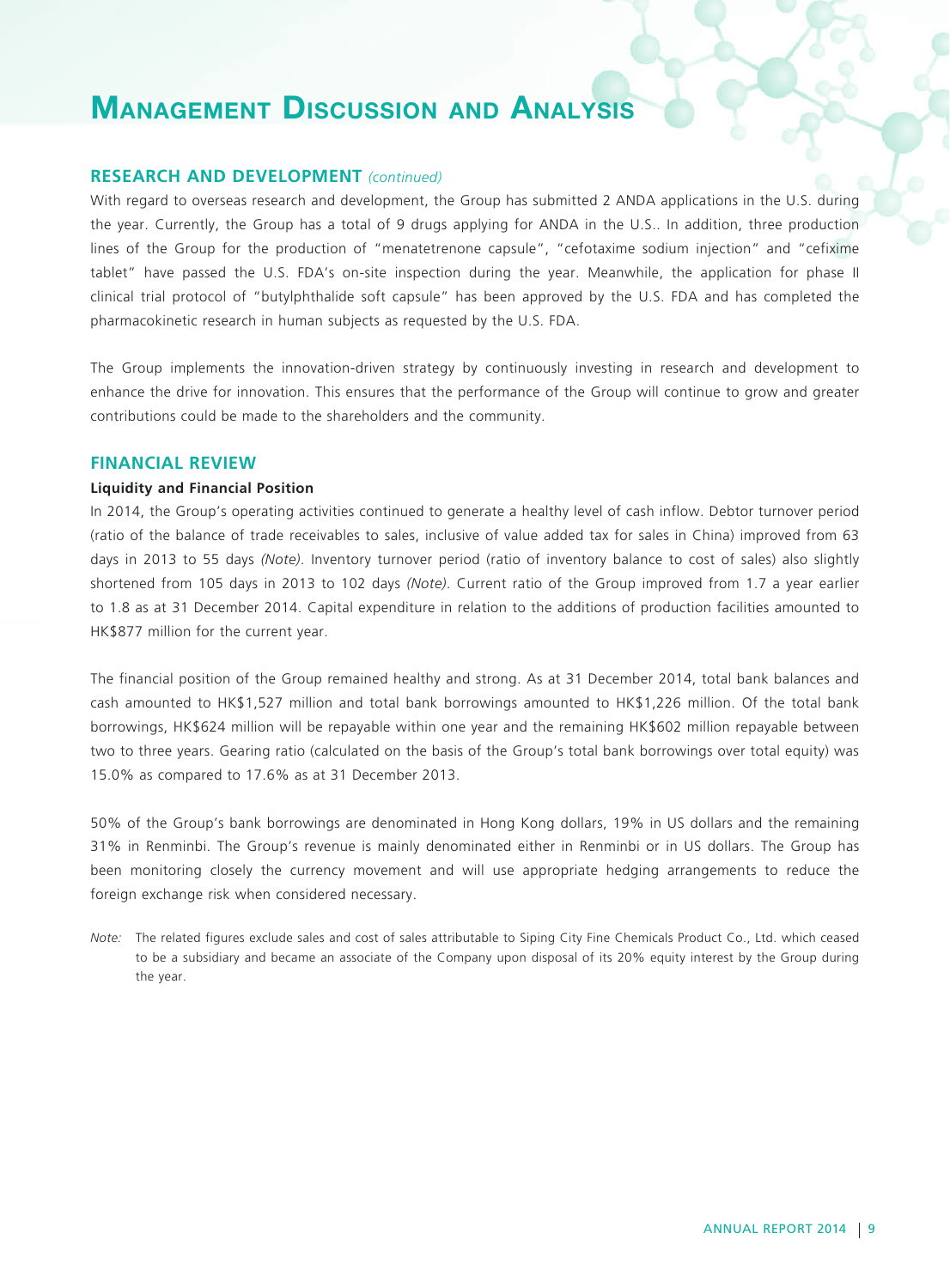### **Financial Review** *(continued)*

#### **Contingent Liabilities**

The Company and CSPC Weisheng Pharmaceutical (Shijiazhuang) Co. Ltd. ("Weisheng", a wholly-owned subsidiary of the Company) are named as, among others, defendants in a number of antitrust complaints filed in the United States in relation to the exports of vitamin C to the United States and elsewhere in the world.

On 15 March 2013, the Company, Weisheng, the direct purchaser class and injunctive class in the direct purchaser action entered into a settlement agreement for US\$22.5 million to resolve all the claims in their entirety and terminate the litigation in the direct purchaser action. On 16 October 2013, the court granted approval of the settlement agreement and dismissed the Company and Weisheng as to the direct purchaser action. The first instalment of the settlement amounting to US\$20 million has been paid by the Company and Weisheng on 13 April 2013 and the remaining US\$2.5 million was settled on 9 October 2014.

On 13 November 2013, the Company, Weisheng and the putative indirect purchaser class in the indirect purchaser actions entered into a settlement agreement for US\$2.2 million to fully and finally resolve all the claims in the indirect purchaser actions. On 16 May 2014, the Court granted approval of the settlement agreement and dismissed the Company and Weisheng as to the indirect purchase actions. The settlement amount of US\$2.2 million has been paid by the Company and Weisheng on 9 January 2014.

#### **Employees**

As at 31 December 2014, the Group had about 10,565 employees. The majority of them are employed in mainland China. The Group will continue to offer competitive remuneration packages, discretionary share options and bonuses to staff based on the performance of the Group and the individual employee.

### **Sustainable Development Strategies**

The Group will continue to pursue the development strategies of (i) active development of innovative drug business; (ii) continuation of products internationalization; and (iii) consolidation of leadership in the bulk drug business in order to achieve long-term sustainable growth.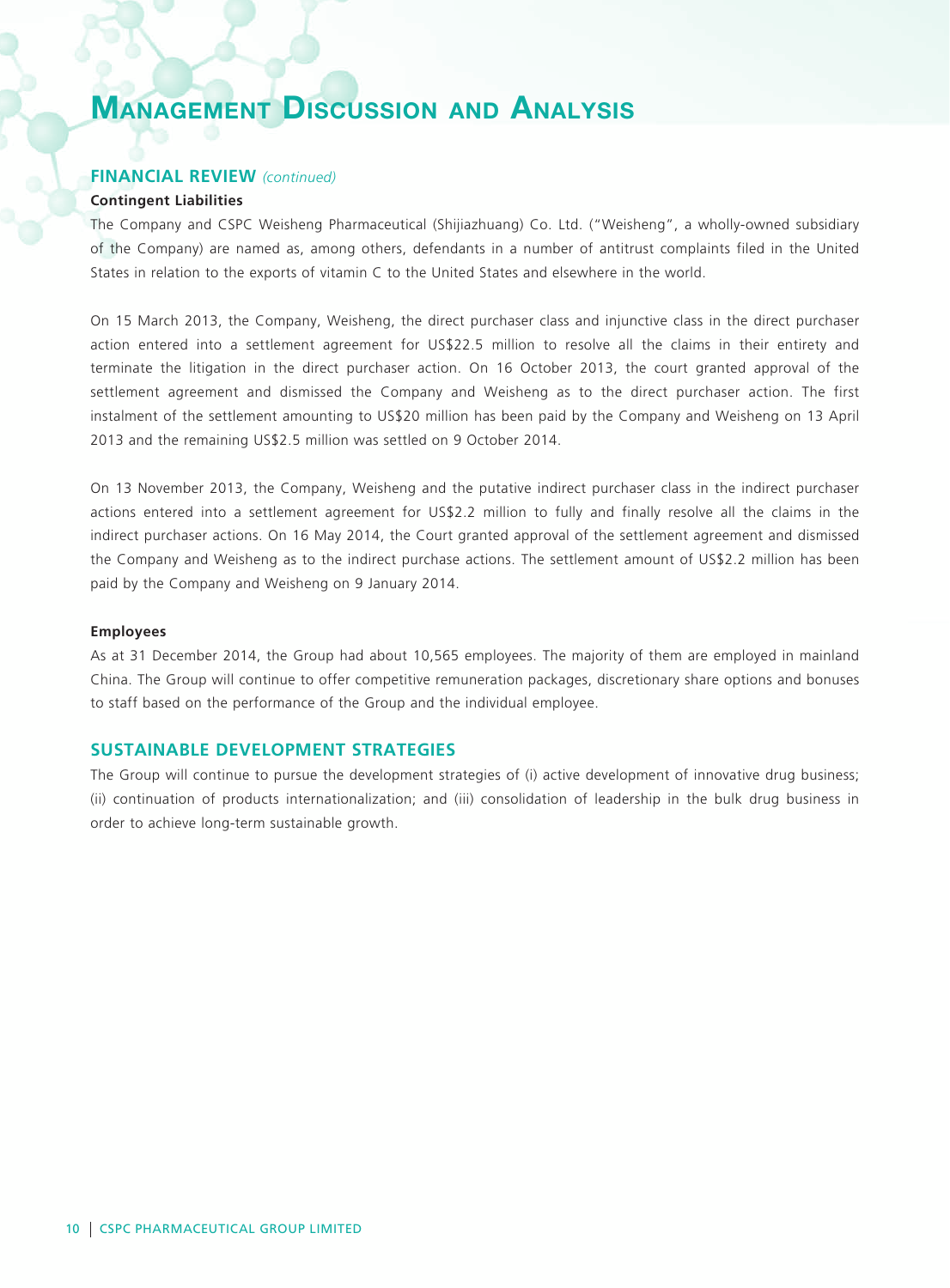## **Corporate Governance Practices**

The Board believes that good corporate governance practices are essential to the successful growth of the Company and the enhancement of shareholder value. The Company is committed to achieving high standards of corporate governance and will review its corporate governance practices from time to time to ensure they reflect the latest development and meet the expectations of the investors.

The Company has complied with all the code provisions in the Corporate Governance Code (the "Code") contained in Appendix 14 of the Rules Governing the Listing of Securities on The Stock Exchange of Hong Kong Limited (the "Listing Rules") throughout the year ended 31 December 2014 except the deviations from code provisions A.2.1 and A.5.1 as set out below.

## **Board of Directors**

As at the date of this report, the Board comprises ten executive directors, one non-executive director and five independent non-executive directors. One of the independent non-executive directors has the appropriate professional accounting qualification and experience. The biographical details of the directors are provided on pages 23 to 26 of this annual report.

According to rule 3.10A of the Listing Rules, the Company is required to appoint independent non-executive directors representing at least one-third of the members of the Board. Following the changes of independent nonexecutive directors on 1 June 2014, the number of independent non-executive directors on the Board represents less than one-third of the members of the Board required under rule 3.10A of the Listing Rules. The Company is endeavoring to identify a suitable candidate to act as an independent non-executive director to meet the requirement set out in rule 3.10A of the Listing Rules and will make an announcement as and when appropriate.

The Board is responsible for establishing strategic directions, setting objectives and business plans and monitoring performance. The management of the subsidiaries of the Company is responsible for the day-to-day management and operation of their respective individual business units.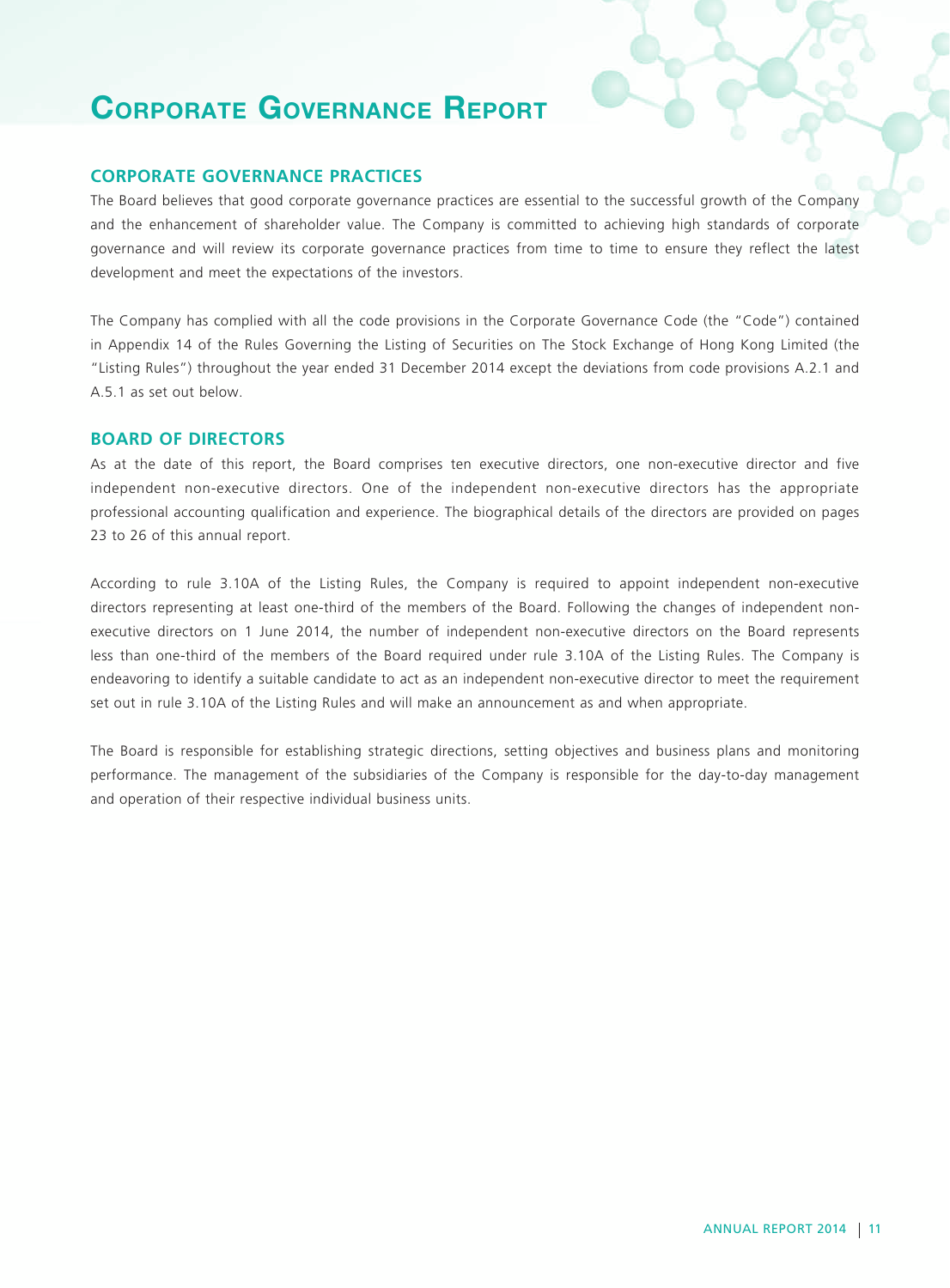The Board meets regularly to review the financial and operating performance of the Group. Four regular Board meetings were held at approximately quarterly interval in 2014. Individual attendance of each director at the regular board meetings and committee meetings in 2014 is set out below:

|                                             | Number of meetings attended/held |                  |                  |                   |  |  |
|---------------------------------------------|----------------------------------|------------------|------------------|-------------------|--|--|
|                                             |                                  | Audit            | Remuneration     | <b>Nomination</b> |  |  |
| <b>Directors</b>                            | <b>Board</b>                     | <b>Committee</b> | <b>Committee</b> | Committee         |  |  |
| <b>Executive Directors:</b>                 |                                  |                  |                  |                   |  |  |
| Cai Dongchen (Chairman and CEO)             | 4/4                              |                  |                  | 1/1               |  |  |
| Feng Zhenying                               | 4/4                              |                  |                  |                   |  |  |
| Chak Kin Man                                | 4/4                              |                  |                  |                   |  |  |
| Pan Weidong                                 | 4/4                              |                  |                  |                   |  |  |
| Zhao John Huan                              | 3/4                              |                  |                  |                   |  |  |
| Wang Shunlong                               | 4/4                              |                  |                  |                   |  |  |
| Wang Huaiyu                                 | 4/4                              |                  |                  |                   |  |  |
| Lu Jianmin                                  | 4/4                              |                  |                  |                   |  |  |
| Wang Zhenguo                                | 4/4                              |                  |                  |                   |  |  |
| Wang Jinxu                                  | 4/4                              |                  |                  |                   |  |  |
| <b>Non-Executive Director:</b>              |                                  |                  |                  |                   |  |  |
| Lee Ka Sze, Carmelo                         | 4/4                              | 4/4              | 2/2              |                   |  |  |
| <b>Independent Non-Executive Directors:</b> |                                  |                  |                  |                   |  |  |
| Chan Siu Keung, Leonard                     | 4/4                              | 4/4              | 2/2              | 1/1               |  |  |
| Wang Bo                                     | 4/4                              | 3/3              | 1/1              |                   |  |  |
| Lo Yuk Lam (appointed on 1 June 2014)       | 2/2                              |                  |                  | 0/0               |  |  |
| Yu Jinming (appointed on 1 June 2014)       | 0/2                              |                  |                  |                   |  |  |
| Chen Shilin (appointed on 1 June 2014)      | 2/2                              |                  |                  |                   |  |  |
| Zhang Fawang (resigned on 1 June 2014)      | 1/2                              |                  |                  |                   |  |  |
| Huo Zhenxing (retired on 20 May 2014)       | 1/1                              | 1/1              | 1/1              |                   |  |  |
| Qi Moujia (retired on 20 May 2014)          | 1/1                              |                  |                  | 0/0               |  |  |
| Guo Shichang (resigned on 19 March 2014)    | 0/0                              |                  |                  |                   |  |  |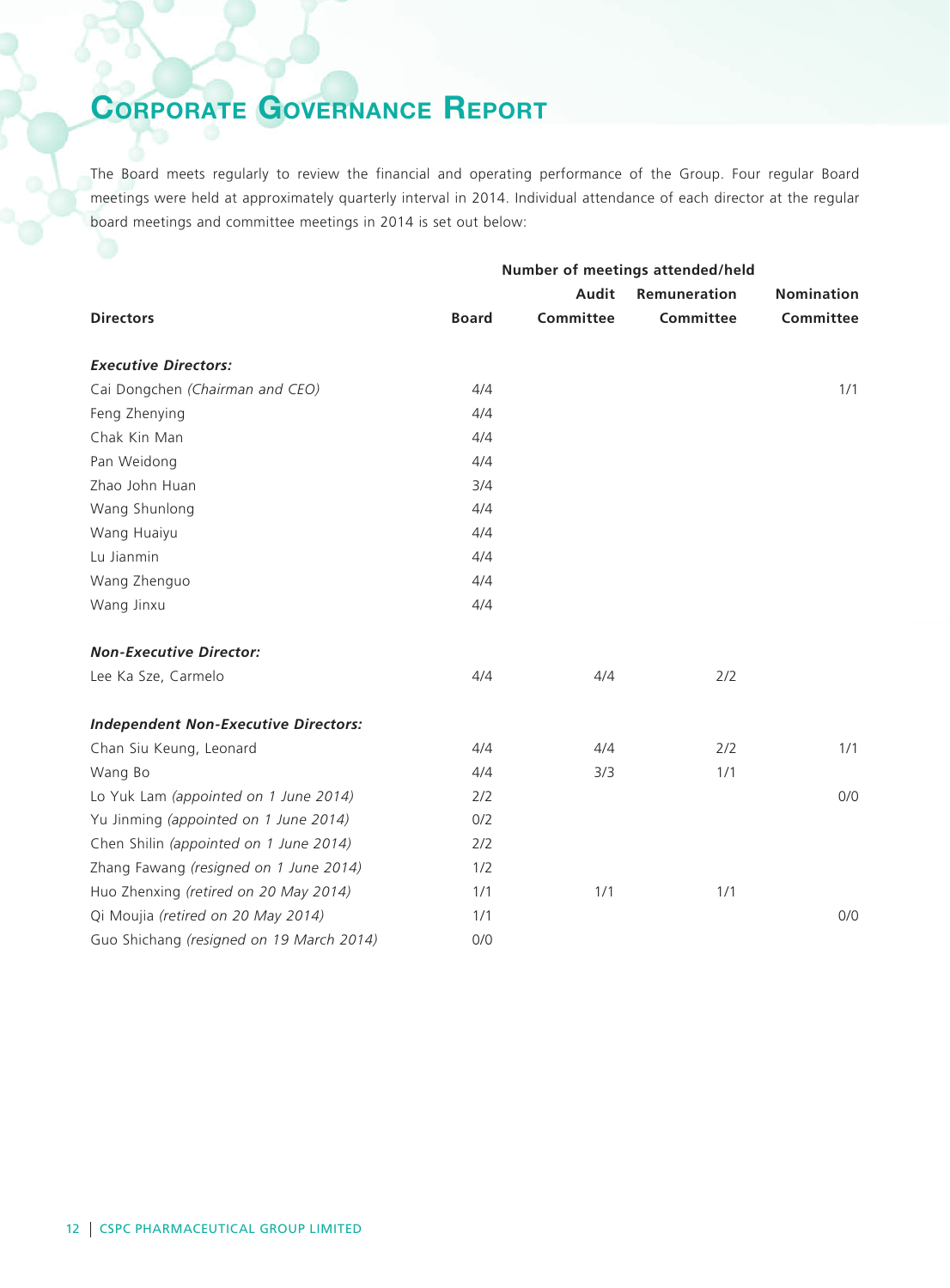The Company has received an annual confirmation of independence from each of the independent non-executive directors as of the date of this report. The Company is of the view that all the independent non-executive directors meet the guidelines for assessing independence set out in rule 3.13 of the Listing Rules and considers them to be independent.

There is no financial, business, family or other material/relevant relationship between Board members.

### **Chairman and Chief Executive Officer**

Code provision A.2.1 of the Code stipulates that the roles of chairman and chief executive officer should be separate and should not be performed by the same individual. Mr. Cai Dongchen, the Company's Chairman, has also assumed the role as the chief executive officer of the Company. The Company believes that vesting both roles in Mr. Cai will allow for more effective planning and execution of business strategies. As all major decisions are made in consultation with members of the Board, the Company believes that there is adequate balance of power and authority in place.

### **Non-Executive Directors**

Each of the non-executive director and independent non-executive directors has entered into a service contract with the Company for a term of three years subject to the requirement that one-third of all the directors shall retire from office by rotation at each annual general meeting pursuant to the Articles of Association of the Company.

## **Board Diversity Policy**

The Company has adopted a board diversity policy which sets out the approach to achieve and maintain diversity on the Board in order to enhance the effectiveness of the Board. Pursuant to the policy, the Company seeks to achieve Board diversity through the consideration of a number of factors, including but not limited to gender, age, cultural and education background, ethnicity, professional experience, skills, knowledge and length of service.

The Board will consider setting measurable objectives to implement the policy and review such objectives from time to time to ensure their appropriateness and ascertain the progress made towards achieving those objectives.

The Nomination Committee will review the policy from time to time to ensure its continued effectiveness.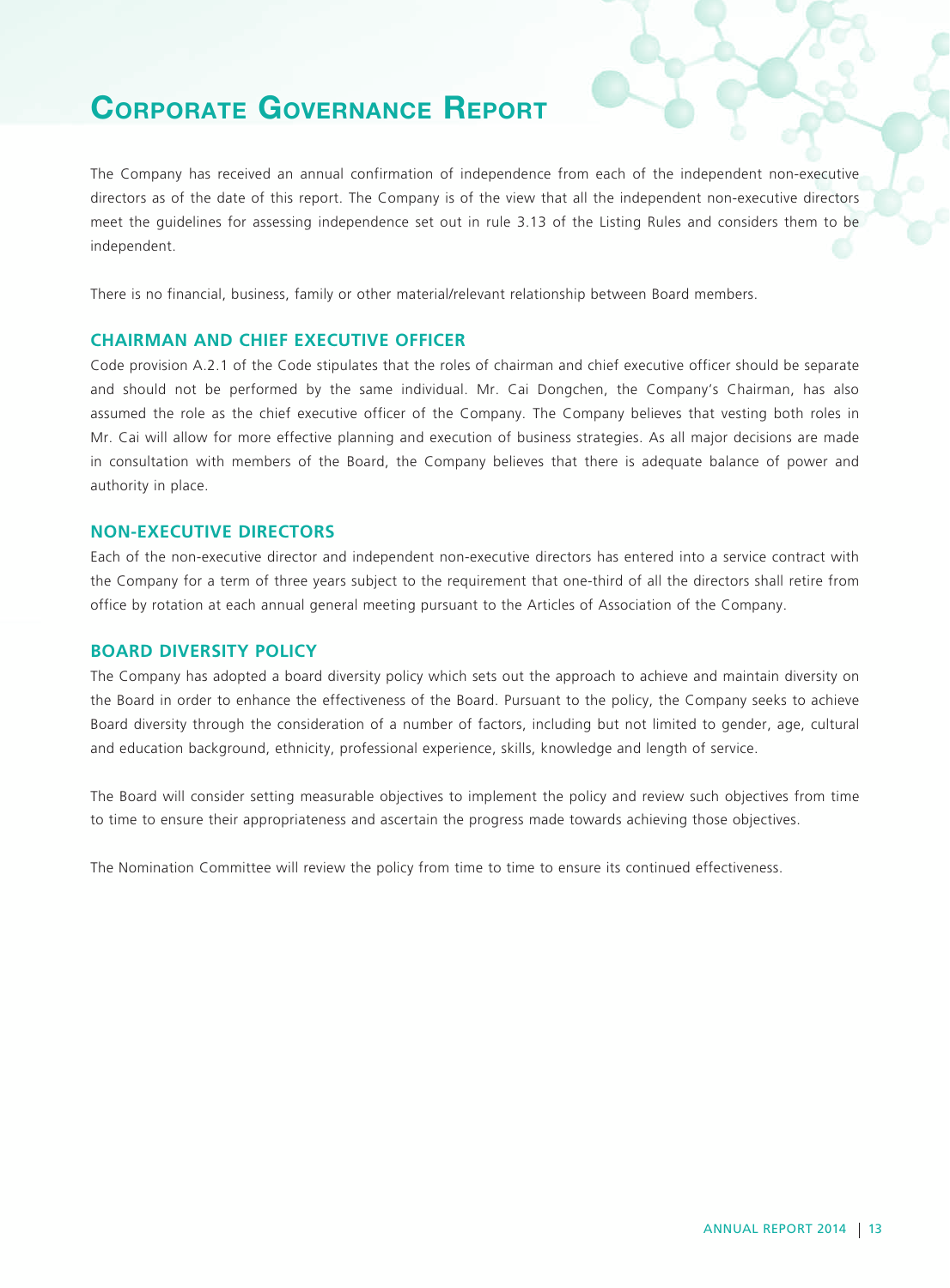### **Remuneration Committee**

The Remuneration Committee of the Company is responsible for reviewing the remuneration policies and making recommendations to the Board on the remuneration of directors. The committee comprises three members, namely Mr. Chan Siu Keung, Leonard (Chairman), Mr. Lee Ka Sze, Carmelo and Mr. Wang Bo. During the year, Mr. Wang Bo was appointed as a member of the Remuneration Committee and Mr. Huo Zhenxing ceased to be a member of the Remuneration Committee upon his retirement as an independent non-executive director of the Company.

The remuneration of the directors is determined with reference to the performance and responsibilities of individuals, performance of the Group and prevailing market conditions. By providing remuneration at competitive industry levels, the Company seeks to attract, motivate and retain key executives essential to its future development and growth.

Two meetings were held in 2014 to consider and make recommendations to the Board on the remuneration of directors of the Company.

## **Nomination Committee**

The Nomination Committee of the Company is responsible for making recommendations to the Board on the appointment of directors regarding the qualification and competency of the candidates, so as to ensure that all nominations are fair and transparent. The committee comprises three members, namely Mr. Cai Dongchen (Chairman), Mr. Chan Siu Keung, Leonard and Mr. Lo Yuk Lam. During the year, Mr. Lo Yuk Lam was appointed as a member of the Nomination Committee and Mr. Qi Moujia ceased to be a member of the Nomination Committee upon his retirement as an independent non-executive director of the Company.

One meeting was held in 2014 to review the appointment of new independent non-executive directors, the structure, size and composition of the Board and assess the independence of independent non-executive directors.

Code provision A.5.1 of the Code stipulates that the nomination committee should comprise a majority of independent non-executive directors. Since the retirement of Mr. Qi Moujia as an independent non-executive director on 20 May 2014, the number of independent non-executive directors of the Nomination Committee of the Company has fallen below a majority required by code provision A.5.1. Following the appointment of Mr. Lo Yuk Lam as a new independent non-executive director and a member of the nomination committee of the Company with effect from 1 June 2014, the Company has complied with the code provision from the same date.

### **Audit Committee**

The Audit Committee of the Company is responsible for providing an independent review of the effectiveness of the financial reporting process and internal control system of the Group. The committee comprises three members, namely Mr. Chan Siu Keung, Leonard (Chairman), Mr. Lee Ka Sze, Carmelo and Mr. Wang Bo. During the year, Mr. Wang Bo was appointed as a member of the Audit Committee and Mr. Huo Zhenxing ceased to be a member of the Audit Committee upon his retirement as an independent non-executive director of the Company.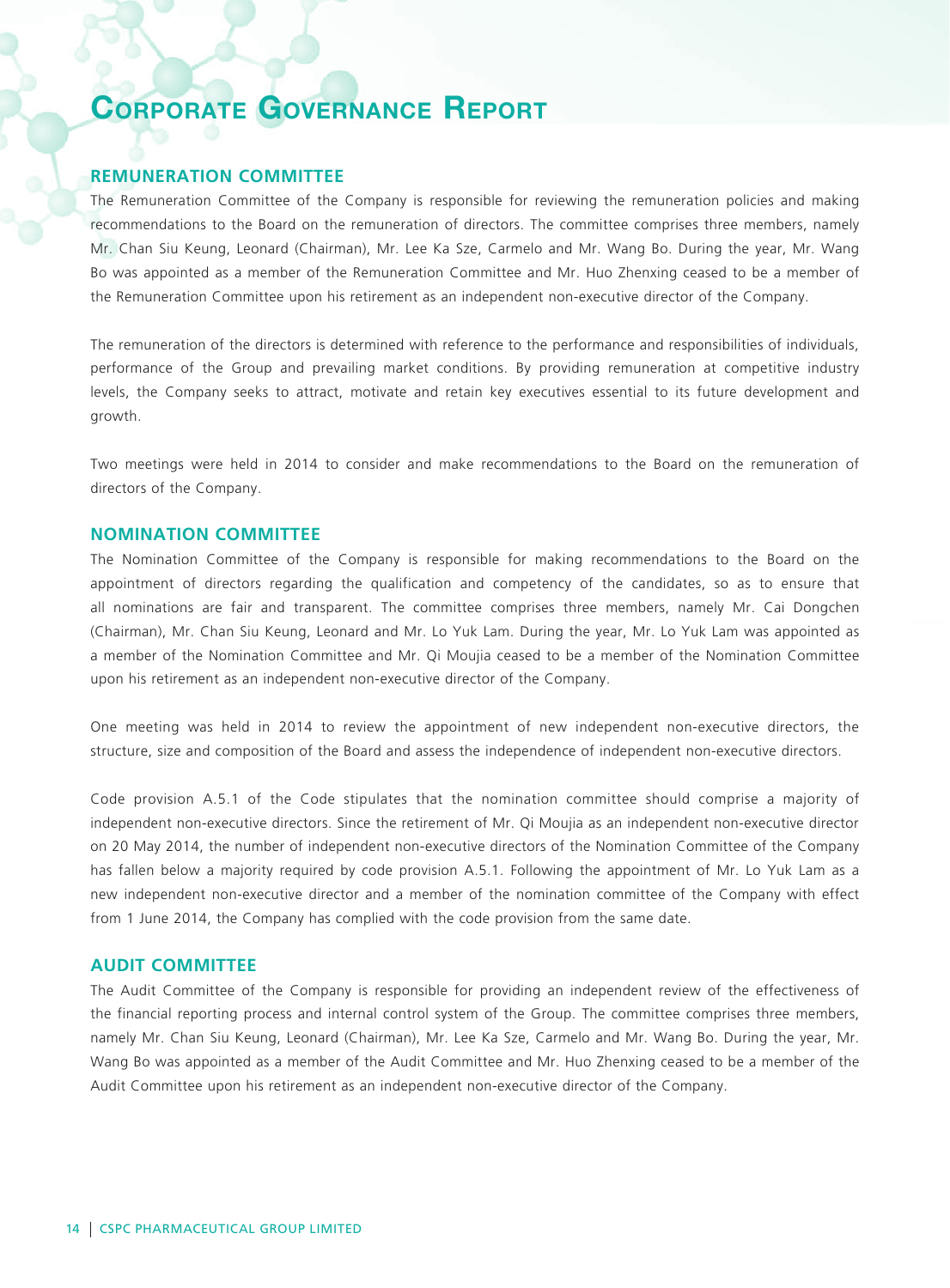Four meetings were held in 2014. At the meetings, the committee discussed and reviewed the following matters:

- 1. the 2013 annual results, annual report and results announcement;
- 2. the external auditor's report to the Audit Committee in respect of the 2013 annual audit;
- 3. the quarterly results for the three months ended 31 March 2014 and results announcement;
- 4. the 2014 interim results, interim report and results announcement;
- 5. the external auditor's report to the Audit Committee in respect of the 2014 interim review;
- 6. the quarterly results for the nine months ended 30 September 2014 and results announcement; and
- 7. the performance of the external auditor and its remuneration.

## **Directors' Securities Transactions**

The Company has adopted the Model Code for Securities Transactions by Directors of Listed Issuers (the "Model Code") set out in Appendix 10 of the Listing Rules. Having made specific enquiry, all directors confirmed that they have complied with the required standard set out in the Model Code throughout the year ended 31 December 2014.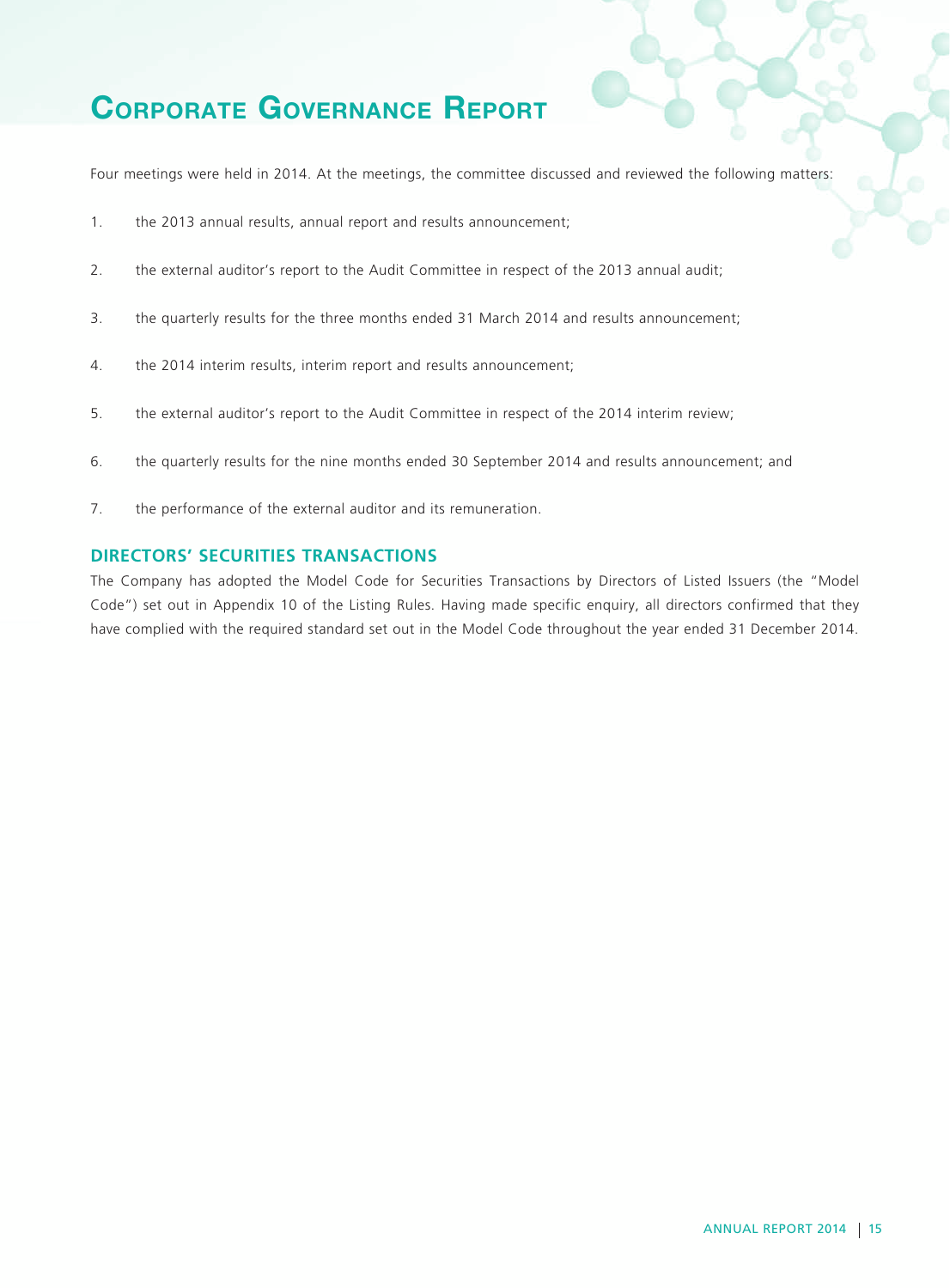## **Training for Directors**

All directors are encouraged to participate in continuous professional development to develop and refresh their knowledge and skills. All directors have been updated on the latest developments regarding the Listing Rules and other applicable regulatory requirements to ensure compliance and enhance their awareness of good corporate governance practices.

Details of the participation in continuous professional development by the existing directors during the year are summarized in the table below.

|                                      | Attending and/or<br>giving talk at<br>training course/<br>seminar/forum<br>conference | <b>Reading regulatory</b><br>update or materials<br>relevant to the<br>Company or its<br>business |
|--------------------------------------|---------------------------------------------------------------------------------------|---------------------------------------------------------------------------------------------------|
| <b>Executive Directors:</b>          |                                                                                       |                                                                                                   |
| Cai Dongchen (Chairman and CEO)      | $\checkmark$                                                                          |                                                                                                   |
| Feng Zhenying                        |                                                                                       |                                                                                                   |
| Chak Kin Man                         |                                                                                       |                                                                                                   |
| Pan Weidong                          |                                                                                       |                                                                                                   |
| Zhao John Huan                       | ✓                                                                                     |                                                                                                   |
| Wang Shunlong                        | ✓                                                                                     |                                                                                                   |
| Wang Huaiyu                          |                                                                                       |                                                                                                   |
| Lu Jianmin                           |                                                                                       |                                                                                                   |
| Wang Zhenguo                         | ✓                                                                                     |                                                                                                   |
| Wang Jinxu                           | ✓                                                                                     | ✓                                                                                                 |
| Non-Executive Director:              |                                                                                       |                                                                                                   |
| Lee Ka Sze, Carmelo                  | ✓                                                                                     | ✓                                                                                                 |
| Independent Non-Executive Directors: |                                                                                       |                                                                                                   |
| Chan Siu Keung, Leonard              | ✓                                                                                     |                                                                                                   |
| Wang Bo                              |                                                                                       |                                                                                                   |
| Lo Yuk Lam                           |                                                                                       |                                                                                                   |
| Yu Jinming                           |                                                                                       |                                                                                                   |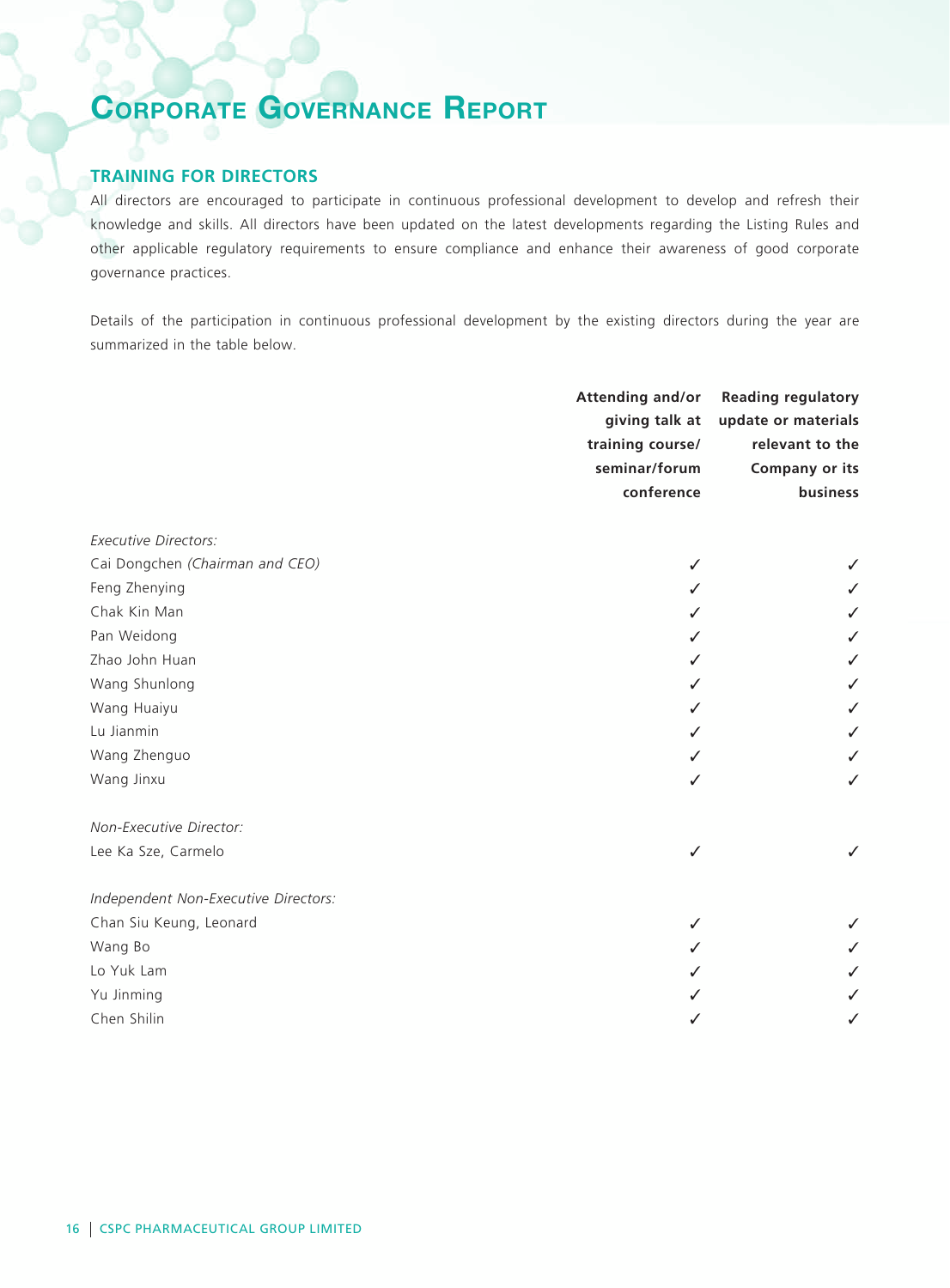### **Internal Controls**

The Board has overall responsibility for the system of internal controls and for reviewing its effectiveness. During the year, the Board has conducted a review of the effectiveness of the system of internal control of the Group. The review has covered all material controls, including financial, operational and compliance controls and risk management functions. In addition, the review has considered the adequacy of resources, qualifications and experience of staff of the accounting and financial reporting function and their training programmes and budget. Based on the results of the review, the Group would take steps to further enhance the effectiveness of the internal control system.

### **Corporate Governance Functions**

The Board is responsible for performing the corporate governance duties as set out below:

- 1. develop and review the Company's policies and practices on corporate governance and make recommendations;
- 2. review and monitor the training and continuous professional development of directors and senior management;
- 3. review and monitor the Company's policies and practices on compliance with legal and regulatory requirements;
- 4. develop, review and monitor the code of conduct and compliance manual (if any) applicable to employees and directors; and
- 5. review the Company's compliance with the Code and disclosure in the Corporate Governance Report under Appendix 14 to the Listing Rules.

### **External Auditor's Remuneration**

During the year, the external auditor of the Company charged HK\$3,600,000 for audit services and HK\$850,000 for non-audit services. The non-audit services consist of review of half-yearly financial statements and continuing connected transactions.

### **Financial Reporting**

The directors' responsibilities for the financial statements are set out on page 34 and the responsibilities of the external auditor are set out on page 34 of this annual report.

There are no material uncertainties relating to events or conditions that may cast significant doubt upon the Company's ability to continue as a going concern.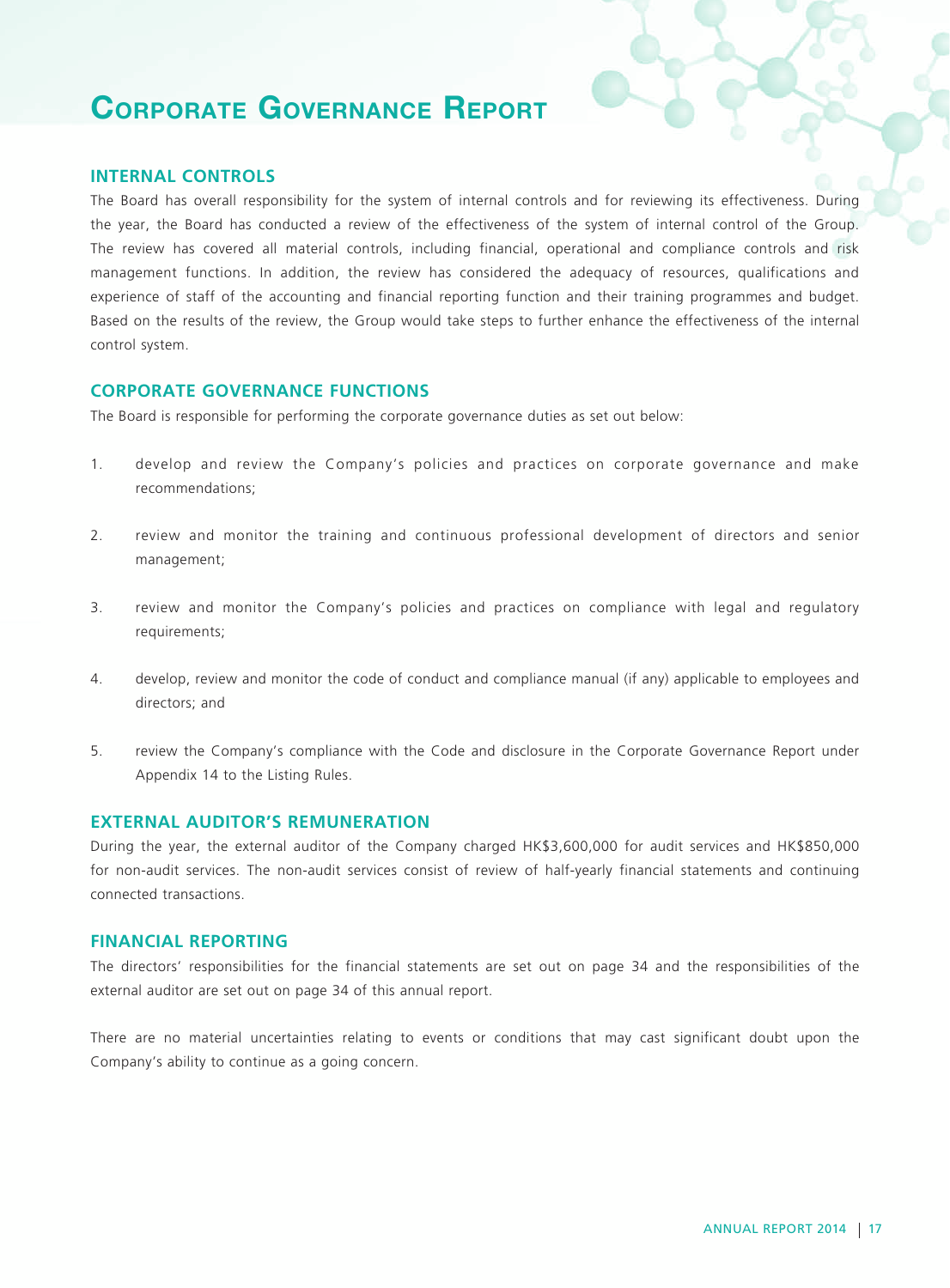### **Company Secretary**

The Company Secretary, Mr. Lee Ka Sze, Carmelo, is a practicing solicitor in Hong Kong. Mr. Lee is currently a partner of Messrs. Woo, Kwan, Lee & Lo and is not a full time employee of the Company. He reports to the Board and the primary contact person of the Company with Mr. Lee is Mr. Chak Kin Man, an executive director of the Company. During 2014, Mr. Lee has confirmed that he has taken no less than 15 hours of relevant professional training.

### **Communications with Shareholders**

The objective of communications with shareholder is to provide our shareholders with detailed information about the Company so that they can exercise their rights as shareholders in an informed manner. The Company uses a range of communication tools to ensure its shareholders are kept well informed of key business imperatives. These include general meetings, interim and annual reports, announcements and circulars.

In order to enable shareholders to exercise their rights in an informed manner and to allow them to engage actively with the Company, a shareholders communication policy of the Company has been established. Shareholders may at any time send their enquiries and concerns to the Company via the Company's website. Shareholders may also make enquiries with the Board at the general meetings of the Company.

### **General Meeting on Requisition by Shareholders**

Pursuant to Section 566 of the new Companies Ordinance (Chapter 622 of the Laws of Hong Kong), shareholder(s) representing at least 5 per cent of the total voting rights of all shareholders having a right to vote at general meetings can make a request to call a general meeting.

The request —

- (a) must state the general nature of the business to be dealt with at the meeting;
- (b) may include the text of a resolution that may properly be moved and is intended to be moved at the meeting;
- (c) may consist of several documents in like form;
- (d) may be sent in hard copy form or electronic form; and
- (e) must be authenticated by the person or persons making it.

Pursuant to Section 567 of the new Companies Ordinance (Chapter 622 of the Laws of Hong Kong), directors must call a general meeting within 21 days after the date on which they become subject to the requirement and the meeting so called must be held on a date not more than 28 days after the date of the notice convening the meeting. If the directors do not do so, the shareholders who requested the meeting, or any of them representing more than one half of the total voting rights of all of them, may themselves call a general meeting pursuant to Section 568 of the new Companies Ordinance (Chapter 622 of the Laws of Hong Kong), but the meeting must be called for a date not more than 3 months after the date on which the directors become subject to the requirement to call a meeting. The Company must reimburse any reasonable expenses incurred by the shareholders requesting the meeting by reason of the failure of the directors duly to call the meeting.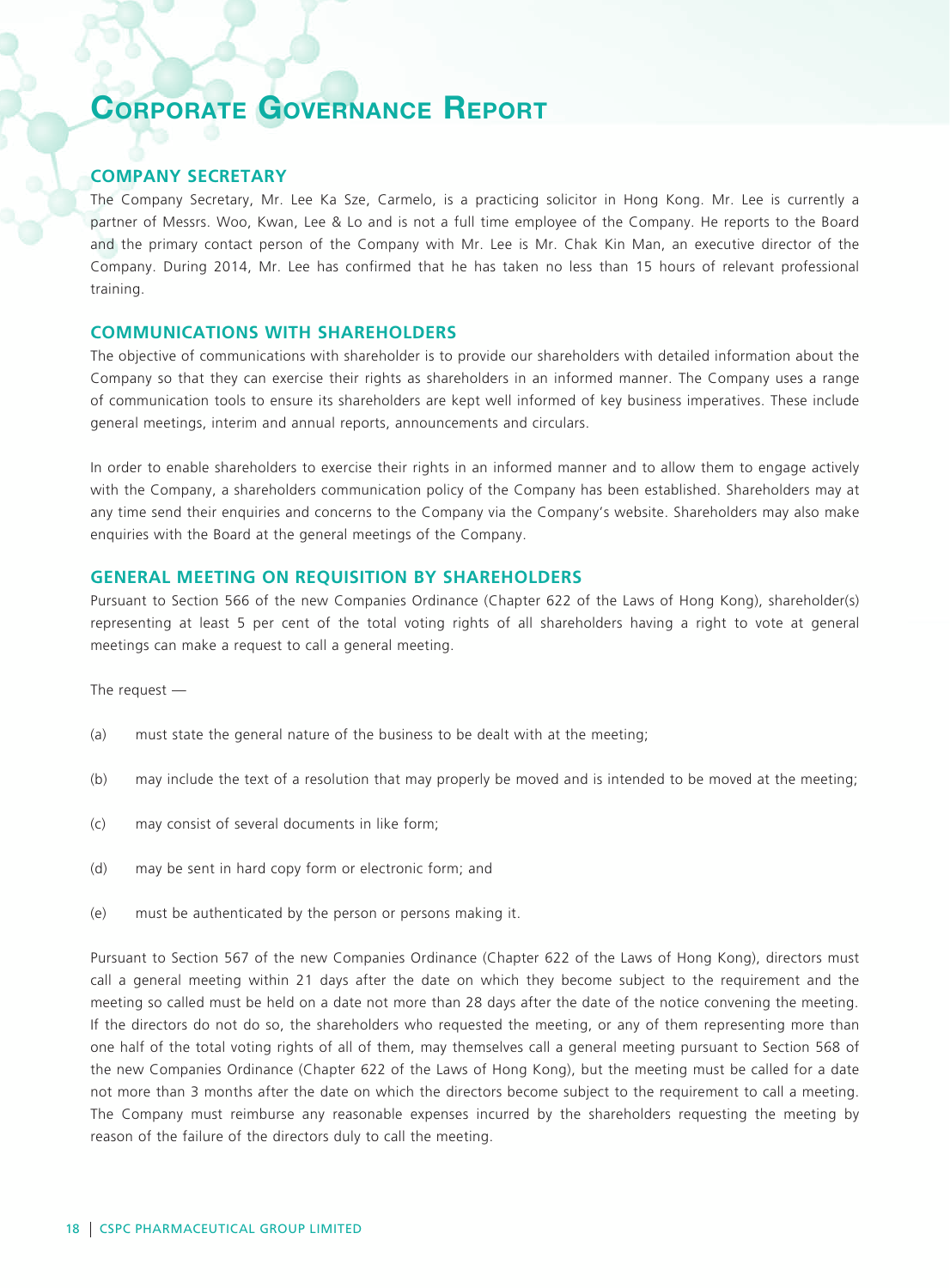## **Putting Forward Proposal at Annual General Meeting ("AGM")**

Pursuant to Section 615 of the new Companies Ordinance (Chapter 622 of the Laws of Hong Kong), shareholder(s) can make a request to circulate a resolution for an AGM if they represent —

- (a) at least 2.5 per cent of the total voting rights of all shareholders who have a right to vote on the resolution at the AGM to which the request relates; or
- (b) at least 50 shareholders who have a right to vote on the resolution at the AGM to which the request relates.

The request —

- (a) may be sent in hard copy form or electronic form;
- (b) must identify the resolution of which notice is to be given;
- (c) must be authenticated by the person or persons making it; and
- (d) must be received by the Company not later than 6 weeks before the AGM to which the request relates or if later, the time at which notice is given of that AGM.

## **Procedures for Shareholders to Propose a Person for Election as a Director**

The procedures for shareholders to propose a person for election as a director have been uploaded to the Company's website.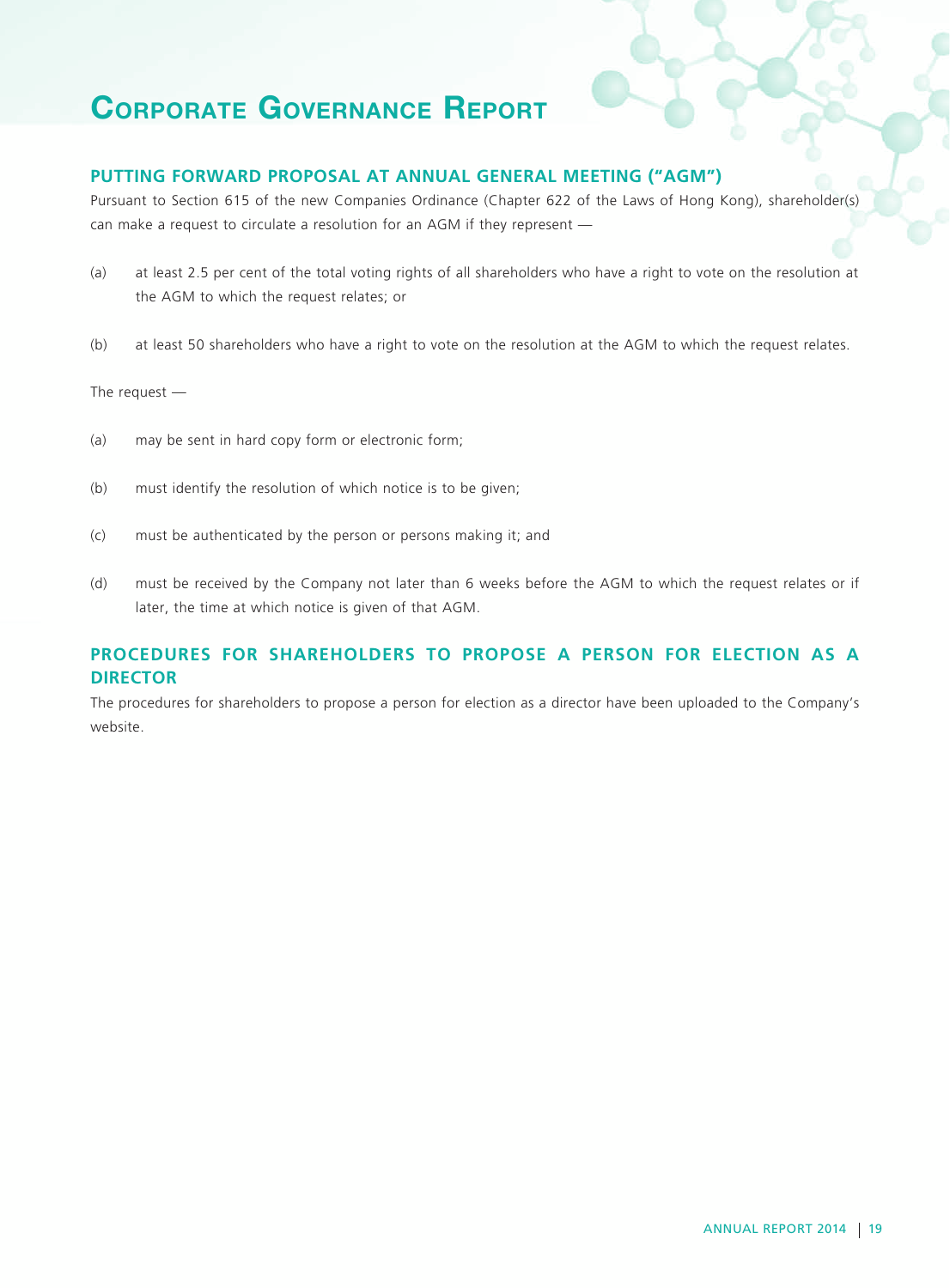### **2014 General Meetings**

At the 2014 annual general meeting, separate resolution was proposed by the chairman in respect of each separate issue, including re-election of directors, and voted by way of poll. The Company announced the results of the poll in the manner prescribed under the Listing Rules. The respective chairman of the Board, Audit Committee, Remuneration Committee and Nomination Committee has attended the 2014 annual general meeting to ensure effective communication with shareholders. The attendance record of the directors at the 2014 general meeting is set out below:

|                                          | <b>General meeting</b> |
|------------------------------------------|------------------------|
|                                          | attended/held          |
| <b>Directors</b>                         |                        |
| <b>Executive Directors:</b>              |                        |
| Cai Dongchen (Chairman and CEO)          | 1/1                    |
| Feng Zhenying                            | 0/1                    |
| Chak Kin Man                             | 1/1                    |
| Pan Weidong                              | 0/1                    |
| Zhao John Huan                           | 0/1                    |
| Wang Shunlong                            | 1/1                    |
| Wang Huaiyu                              | 0/1                    |
| Lu Jianmin                               | 0/1                    |
| Wang Zhenguo                             | 0/1                    |
| Wang Jinxu                               | 0/1                    |
| Non-Executive Director:                  |                        |
| Lee Ka Sze, Carmelo                      | 1/1                    |
| Independent Non-Executive Directors:     |                        |
| Chan Siu Keung, Leonard                  | 1/1                    |
| Wang Bo                                  | 0/1                    |
| Lo Yuk Lam (appointed on 1 June 2014)    | 0/0                    |
| Yu Jinming (appointed on 1 June 2014)    | 0/0                    |
| Chen Shilin (appointed on 1 June 2014)   | 0/0                    |
| Zhang Fawang (resigned on 1 June 2014)   | 0/1                    |
| Huo Zhenxing (retired on 20 May 2014)    | 0/1                    |
| Qi Moujia (retired on 20 May 2014)       | 0/1                    |
| Guo Shichang (resigned on 19 March 2014) | 0/0                    |

### **Constitutional Documents**

During the year, there is no change in the Company's constitutional documents.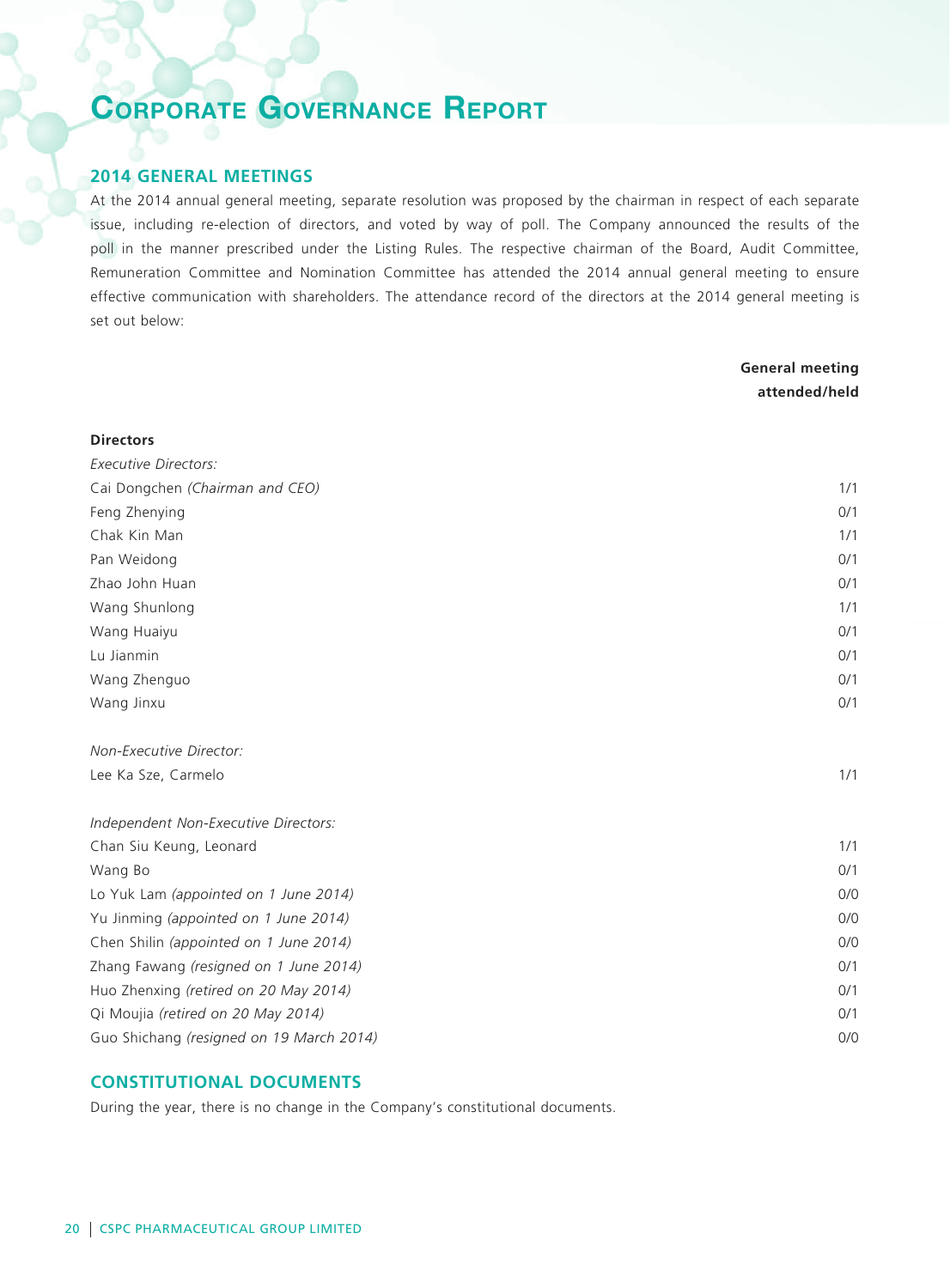The board of directors (the "Board") is pleased to present this annual report and the audited consolidated financial statements of the Company and its subsidiaries (collectively referred to as the "Group") for the year ended 31 December 2014.

### **PRINCIPAL ACTIVITIES**

The Company acts as an investment holding company. The principal activities of its subsidiaries, associate and joint venture are set out in notes 43,19 and 20 to the consolidated financial statements, respectively.

### **MAJOR CUSTOMERS AND SUPPLIERS**

The aggregate sales and purchases attributable to the Group's five largest customers and suppliers were less than 30% of the Group's total revenue and purchases for the year, respectively.

At no time during the year did a director, an associate of a director or a shareholder of the Company (which to the knowledge of the directors owns more than 5% of the Company's share capital) have an interest in any of the Group's five largest customers or suppliers.

### **RESULTS AND APPROPRIATIONS**

The results of the Group for the year ended 31 December 2014 are set out in the consolidated statement of profit or loss and other comprehensive income on page 36.

The Board recommends the payment of a final dividend of HK10 cents per share in respect of the year ended 31 December 2014. Subject to approval by the shareholders at the forthcoming annual general meeting, payment of the final dividend will be made on or around 15 June 2015 to shareholders of the Company whose name appear on the register of members of the Company on 2 June 2015.

### **CLOSURE OF REGISTER OF MEMBERS**

The register of members of the Company will be closed from Wednesday, 20 May 2015 to Tuesday, 26 May 2015, both days inclusive, during which period no transfer of shares Company will be effected. In order to determine the identity of members who are entitled to attend and vote at the annual general meeting to be held on Tuesday, 26 May 2015, all share transfer documents accompanied by the relevant share certificates must be lodged with the Company's share registrar, Tricor Secretaries Limited, at Level 22, Hopewell Centre, 183 Queen's Road East, Wanchai, Hong Kong, for registration not later than 4:30 p.m. on Tuesday, 19 May 2015.

The register of members of the Company will be closed from Monday, 1 June 2015 to Tuesday, 2 June 2015, both dates inclusive, during which period no transfer of shares will be effected. In order to qualify for the proposed final dividend, all transfer forms accompanied by the relevant share certificates must be lodged with the Company's share registrar, Tricor Secretaries Limited, at Level 22, Hopewell Centre, 183 Queen's Road East, Wanchai, Hong Kong, for registration not later than 4:30 p.m. on Friday, 29 May 2015.

## **DISTRIBUTABLE RESERVES OF THE COMPANY**

The Company's reserves available for distribution to shareholders as at 31 December 2014 amounted to approximately HK\$605,411,000 (2013: HK\$604,765,000).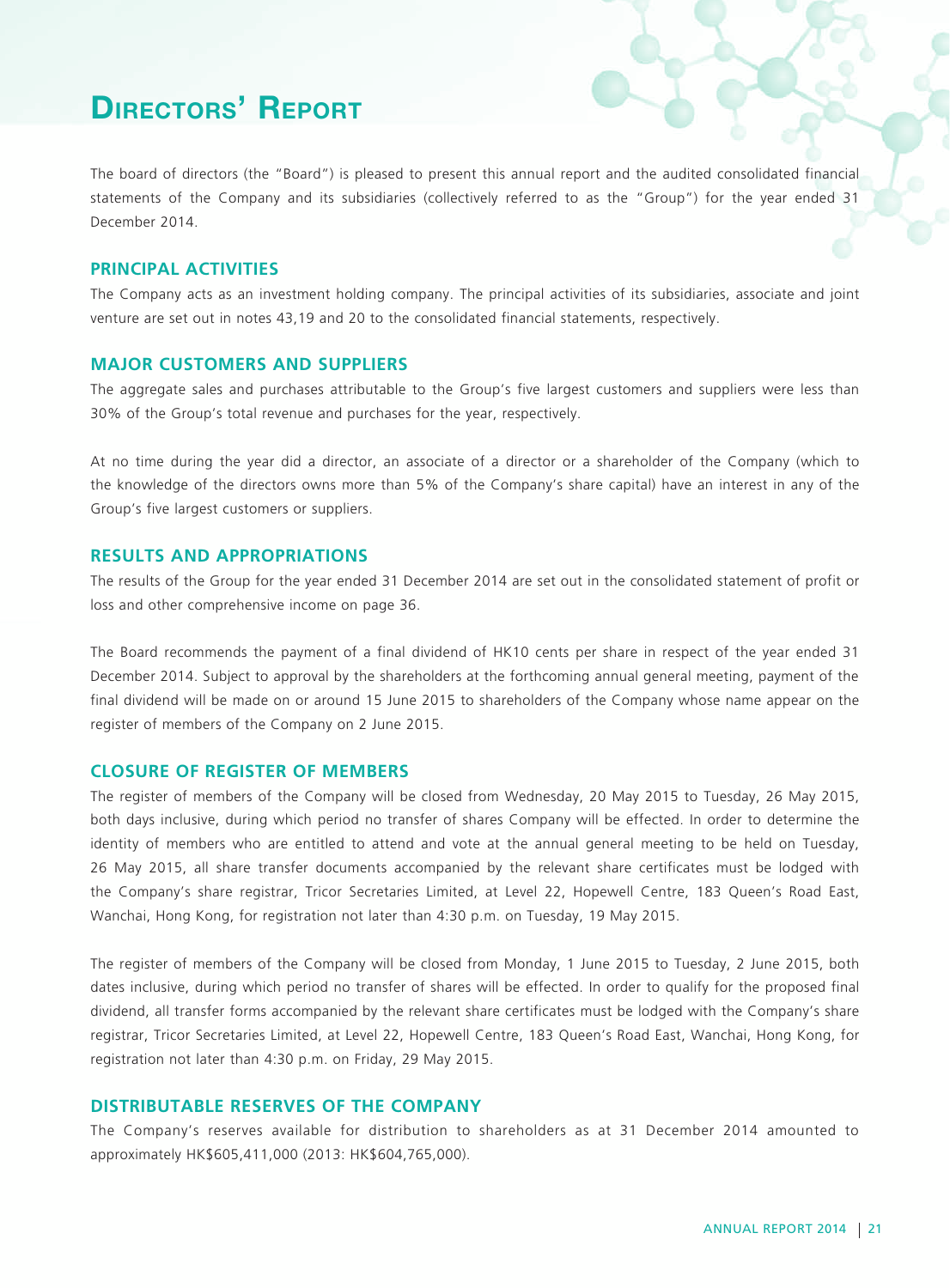## **FIXED ASSETS**

During the year, the Group continued to upgrade its production facilities and acquired new property, plant and equipment of approximately HK\$876,547,000. Details of the movements in fixed assets of the Group during the year are set out in note 15 to the consolidated financial statements.

## **SHARE CAPITAL AND SHARE OPTION SCHEME**

Details of the movements in the share capital and the share option scheme of the Company are set out in notes 32 and 34 to the consolidated financial statements, respectively.

## **PURCHASE, SALE OR REDEMPTION OF SECURITIES**

During the year, neither the Company nor any of its subsidiaries purchased, sold or redeemed any of the Company's listed securities.

## **DIRECTORS**

The directors of the Company during the year and up to the date of this report were:

### **Executive directors:**

Cai Dongchen *(Chairman and CEO)* Feng Zhenying Chak Kin Man Pan Weidong Zhao John Huan Wang Shunlong Wang Huaiyu Lu Jianmin Wang Zhenguo Wang Jinxu

## **Non-executive director:**

Lee Ka Sze, Carmelo

### **Independent non-executive directors:**

CHAN Siu Keung, Leonard WANG Bo LO Yuk Lam (appointed on 1 June 2014) YU Jinming (appointed on 1 June 2014) CHEN Shilin (appointed on 1 June 2014) ZHANG Fawang (resigned on 1 June 2014 HUO Zhenxing (retired on 20 May 2014) QI Moujia (retired on 20 May 2014) GUO Shichang (resigned on 19 March 2014)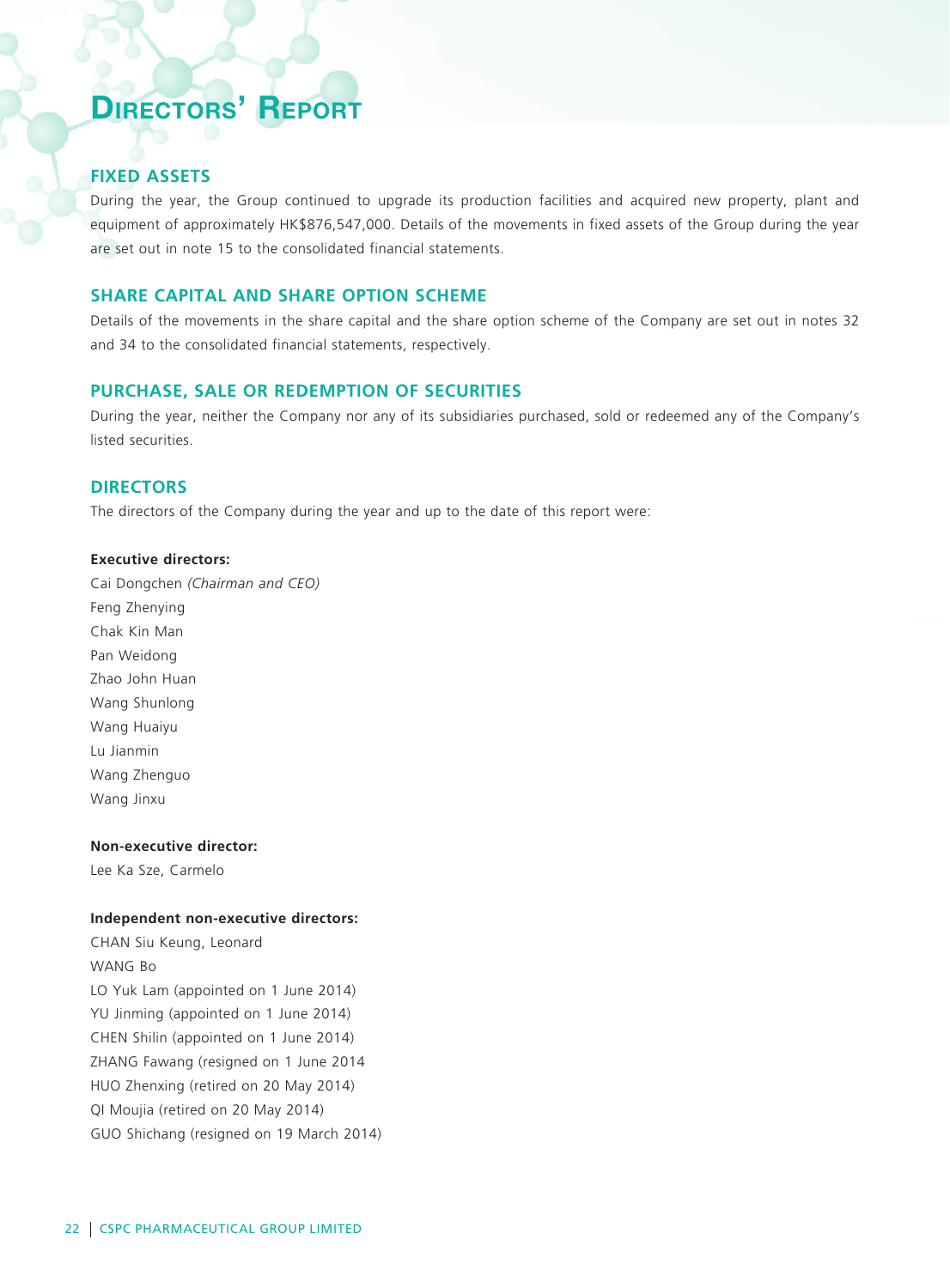### **DIRECTORS** *(continued)*

In accordance with Article 92 of the Company's Articles of Association, Messrs. Lo Yuk Lam, Yu Jinming and Chen Shilin retires at the forthcoming annual general meeting and, being eligible, offer themselves for re-election.

In accordance with Article 101 of the Company's Articles of Association, Messrs. Cai Dongchen, Pan Weidong, Chak Kin Man, Zhou John Huan, Wang Shunlong and Wang Huaiyu retire by rotation at the forthcoming annual general meeting and, being eligible, offer themselves for re-election.

### **DIRECTORS' SERVICE CONTRACTS**

No director proposed for re-election at the forthcoming annual general meeting has a service contract which is not determinable by the Group within one year without payment of compensation (other than statutory compensation).

### **BIOGRAPHICAL DETAILS OF DIRECTORS AND SENIOR MANAGEMENT**

### **CAI Dongchen**

Mr. Cai, aged 61, Chairman and Chief Executive Officer of the Company, was appointed as an executive director of the Company in 1998. Mr. Cai is also the chairman of the Nomination Committee of the Company and a director of certain subsidiaries of the Group. Mr. Cai holds a MBA degree from Nankai University and has extensive technical and management experience in the pharmaceutical industry. Mr. Cai is a deputy of the 12th National People's Congress of the People's Republic of China (the "PRC").

#### **FENG Zhenying**

Mr. Feng, aged 59, was appointed as an executive director of the Company in 2003. Mr. Feng is also a director of certain subsidiaries of the Group. Mr. Feng graduated from Hebei Chemical College and has extensive technical and management experience in the pharmaceutical industry.

### **CHAK Kin Man**

Mr. Chak, aged 49, was appointed as an executive director of the Company in 2005. Mr. Chak is also a director of certain subsidiaries of the Group. Mr. Chak is a certified public accountant of the Hong Kong Institute of Certified Public Accountants and a fellow member of the Association of Chartered Certified Accountants. Mr. Chak holds a bachelor of social sciences degree from The University of Hong Kong and has extensive experience in finance, accounting and investor relation.

#### **PAN Weidong**

Mr. Pan, aged 45, was appointed as an executive director of the Company in 2006. Mr. Pan is also a director of certain subsidiaries of the Group. Mr. Pan holds an EMBA degree from Tsinghua University and has extensive experience in finance and accounting.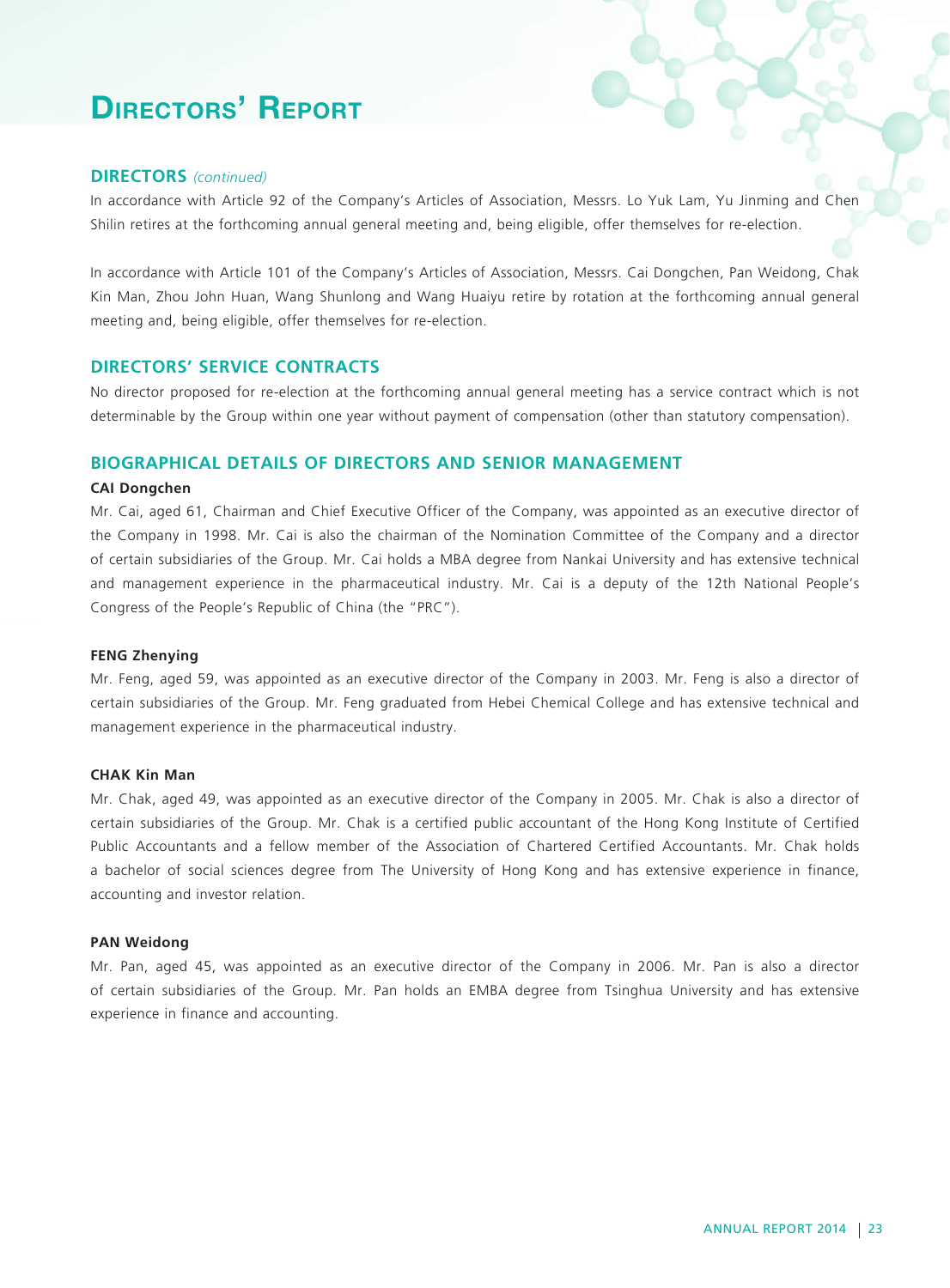## **BIOGRAPHICAL DETAILS OF DIRECTORS AND SENIOR MANAGEMENT** *(continued)*

### **ZHAO John Huan**

Mr. Zhao, aged 52, was appointed as an executive director of the Company in 2008. Mr. Zhao holds a MBA degree from Kellogg School of Management at Northwestern University, master's degree in science from Northern Illinois University and a bachelor's degree in physics from Nanjing University. Mr. Zhao has extensive experience in senior management positions at several companies in the United States and the PRC. Mr. Zhao is currently a director and an executive vice president of Legend Holdings Corporation and the chief executive officer of Hony Capital Limited.

Mr. Zhao is also a non-executive director of China Glass Holdings Limited (listed on The Stock Exchange of Hong Kong Limited), Chinasoft International Limited (listed on The Stock Exchange of Hong Kong Limited), Lenovo Group Limited (listed on The Stock Exchange of Hong Kong Limited) and the vice chairman of Shanghai Chengtou Holding Co., Ltd (listed on Shanghai Stock Exchange).

Mr. Zhao resigned as a non-executive director of Wumart Stores, Inc. (listed on The Stock Exchange of Hong Kong Limited) and New China Life Insurance Co., Ltd (listed on The Stock Exchange of Hong Kong Limited and Shanghai Stock Exchange) in June 2014 and March 2015 respectively.

### **WANG Shunlong**

Mr. Wang, aged 50, was appointed as an executive director of the Company in 2008. Mr. Wang holds a doctorate in engineering from Tsinghua University and has spent three years as a visiting researcher at Eindhoven University of Technology in the Netherlands. Mr. Wang has extensive experience in corporate management and investment planning. Mr. Wang is currently a managing director of Hony Capital Limited.

Mr. Wang is also a non-executive director of Consun Pharmaceutical Group Limited (listed on The Stock Exchange of Hong Kong Limited).

#### **WANG Huaiyu**

Mr. Wang, aged 51, was appointed as an executive director of the Company in 2010. Mr. Wang is also a director of certain subsidiaries of the Group. Mr. Wang holds a bachelor's degree in microbiology and biochemistry from Hebei University and has extensive technical and management experience in the pharmaceutical industry.

#### **LU Jianmin**

Mr. Lu, aged 56, was appointed as an executive director of the Company in 2010. Mr. Lu is also a director of certain subsidiaries of the Group. Mr. Lu has extensive technical and management experience in the pharmaceutical industry.

#### **WANG Zhenguo**

Mr. Wang, aged 45, was appointed as an executive director of the Company in 2012. Mr. Wang is also a director of certain subsidiaries of the Group. Mr. Wang holds a bachelor's degree in chemistry from Nankai University and has extensive technical and management experience in the pharmaceutical industry.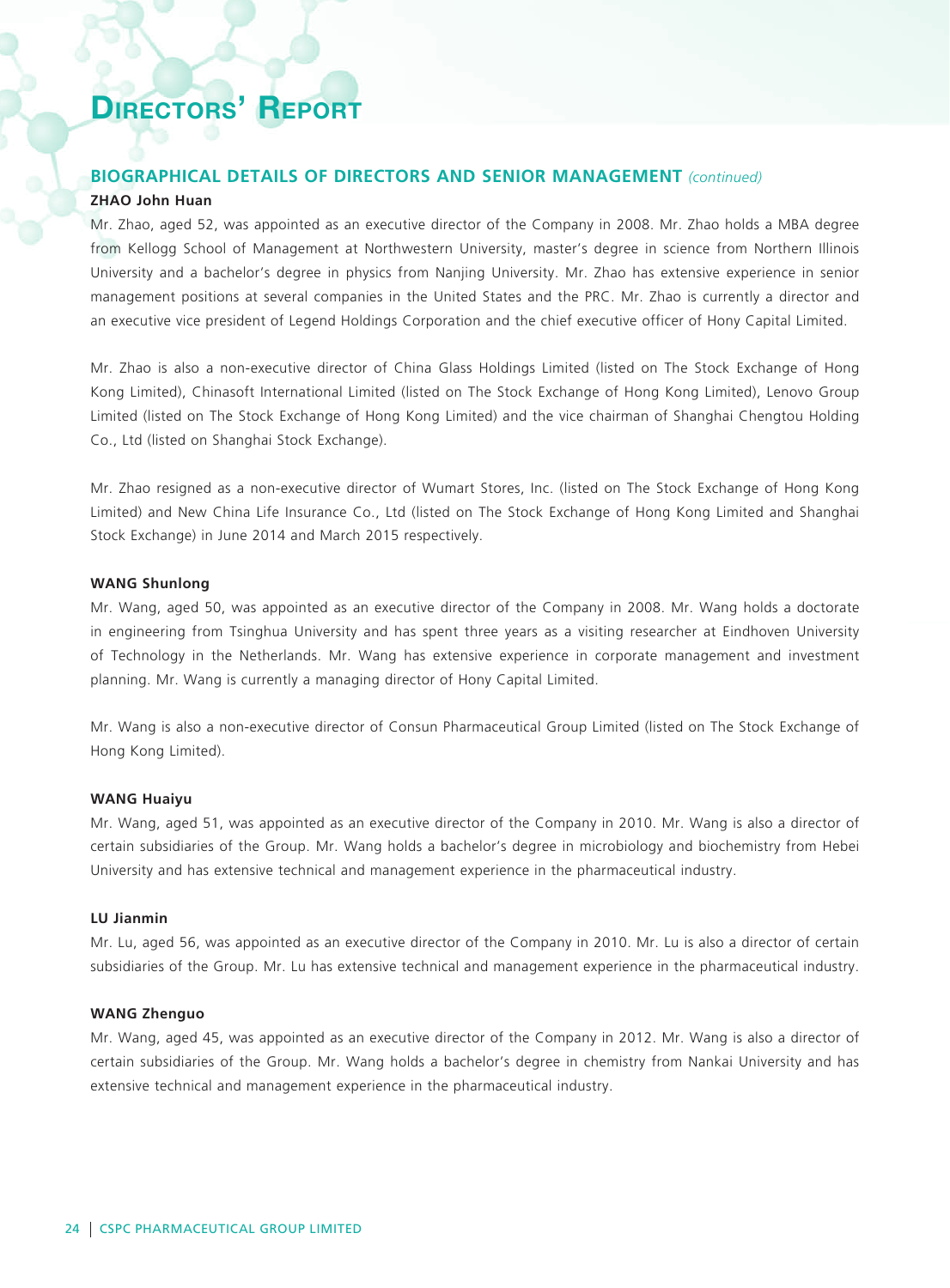## **BIOGRAPHICAL DETAILS OF DIRECTORS AND SENIOR MANAGEMENT** *(continued)*

#### **WANG Jinxu**

Mr. Wang, aged 44, was appointed as an executive director of the Company in 2013. Mr. Wang is also a director of certain subsidiaries of the Group. Mr. Wang holds a bachelor's degree in chemistry from Hebei University, a master's degree in chemical engineering from Hebei University of Technology and a doctorate in chemical engineering from Tianjin University, and has extensive experience in product research and development in the pharmaceutical industry.

#### **LEE Ka Sze, Carmelo**

Mr. Lee, aged 54, was appointed as a non-executive director in 1996, re-designated as an independent nonexecutive director in 1998 and further re-designated as a non-executive director in 2004. Mr. Lee is also a member of the Audit Committee and Remuneration Committee and the Company Secretary of the Company. Mr. Lee holds a bachelor of laws degree from The University of Hong Kong. Mr. Lee is a practising solicitor and a partner of Woo, Kwan, Lee & Lo. Mr. Lee is currently the chairman of the Listing Committee of The Stock Exchange of Hong Kong Limited and a member of the SFC (HKEC) Committee.

Mr. Lee is also a non-executive director of Hopewell Holdings Limited, Yugang International Limited, Y.T. Realty Group Limited, Safety Godown Company Limited and Termbray Industries International (Holdings) Limited, and an independent non-executive director of KWG Property Holding Limited, Ping An Insurance (Group) Company of China, Ltd. and Esprit Holdings Limited. All of the above companies are listed on The Stock Exchange of Hong Kong Limited.

#### **CHAN Siu Keung, Leonard**

Mr. Chan, aged 57, was appointed as an independent non-executive director of the Company in 2004. Mr. Chan is also the chairman of the Audit Committee and Remuneration Committee and a member of the Nomination Committee of the Company. Mr. Chan is a qualified accountant and a member of the Institute of Chartered Accountants of Ontario. Mr. Chan holds a master of business administration degree from York University, Ontario, Canada and has extensive experience in finance and investment.

Mr. Chan resigned as an executive director of Tern Properties Company Limited (listed on The Stock Exchange of Hong Kong Limited) on 1 January 2015.

### **WANG Bo**

Mr. Wang, aged 54, was appointed as an independent non-executive director of the Company in 2012. Mr. Wang is currently the CEO of Beijing CHNMED Pharmaceutical Technology Development Co., Ltd and managing director of Beijing CHNMED Pharmaceutical Consulting Co., Ltd.. Mr. Wang graduated from Beijing Institute of Iron and Steel and has extensive experience in pharmaceutical policy research and consulting. Mr. Wang is currently the vicechairman of Chinese Pharmaceutical Enterprises Association and China National Association of Pharmaceutical and Medical Equipment Technical Market.

Mr. Wang is also an independent director of Jiangsu Wuzhong Industrial Co., Ltd. (listed on Shanghai Stock Exchange) and Hainan Shuangcheng Pharmaceutical Co., Ltd. (listed on Shenzhen Stock Exchange).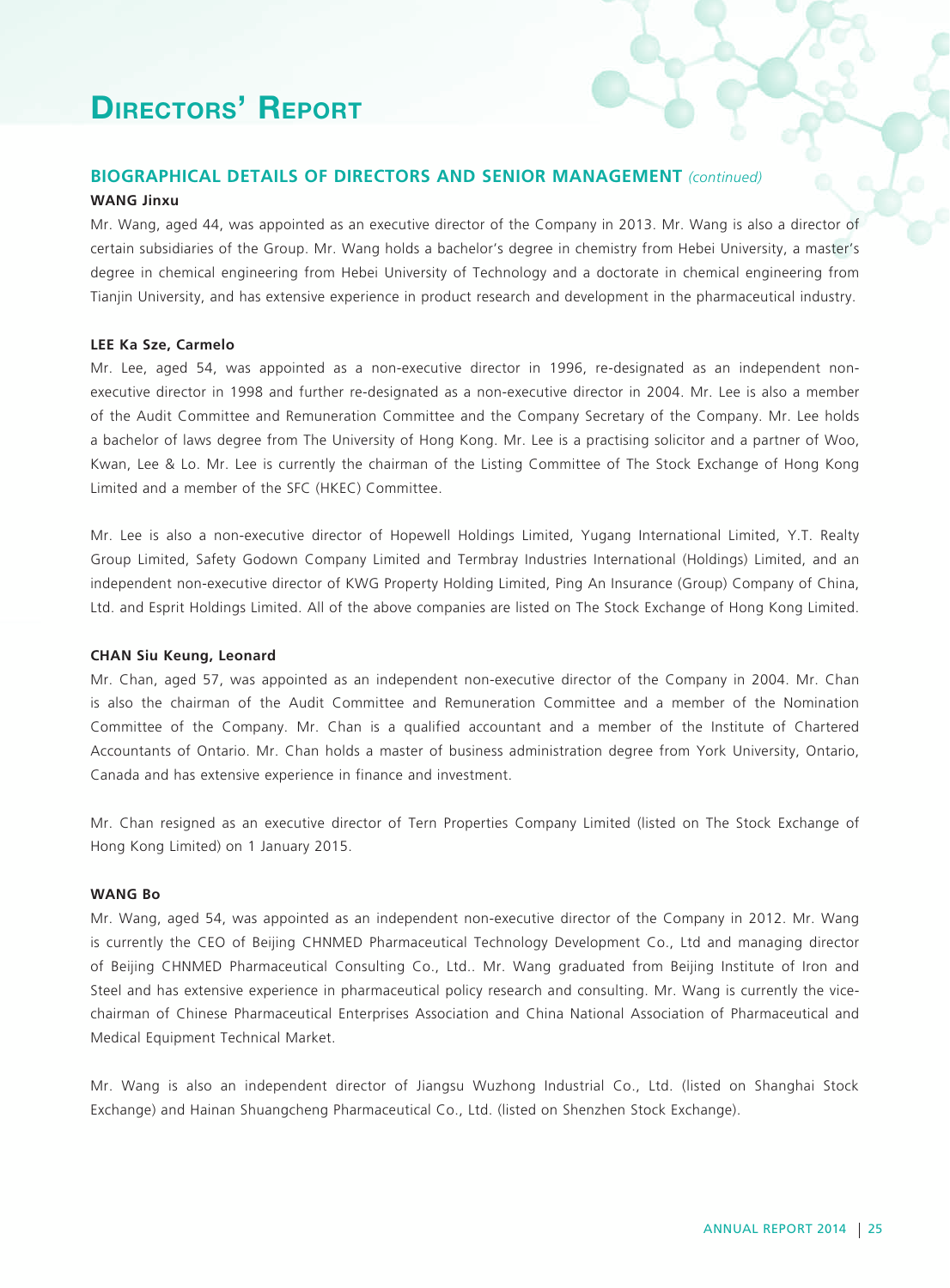## **BIOGRAPHICAL DETAILS OF DIRECTORS AND SENIOR MANAGEMENT** *(continued)*

### **LO Yuk Lam**

Mr. Lo, aged 66, was appointed as an independent non-executive director of the Company in 2014. Mr. Lo is currently the President of Saitai Biotechnology Research Institute, Vice-Chairman of Santai Eco Fishery Limited, Chairman of Lo & Associates Limited, Senior Director of Questmark Asia Limited and Senior Advisor of Questmark Capital Management Sdn. Bhd.. Mr. Lo is also involved in public services, currently serving as a member of the Advisory Council on Food and Environmental Hygiene of the Food and Health Bureau of the HKSAR, a member of the Advisory Committee of the Vocational Training Council, a general committee member of The Chinese Manufacturers' Association of Hong Kong ("CMA"), Chairman of the Innovation and Technology Committee of the CMA and a consultant of the Chinese Centre for Disease Control and Prevention. Mr. Lo is also an Adjunct Professor of The Chinese University of Hong Kong, a Fellow of The Hong Kong University of Science and Technology and an Honorary Professor of several universities in China. Mr. Lo holds a bachelor's degree in science from the University of Waterloo and an honorary doctorate of philosophy science from York University in the U.S..

Mr. Lo is also an independent director of Sinovac Biotech Limited (listed on NASDAQ) and an independent nonexecutive director of Luye Pharma Group Ltd. (listed on The Stock Exchange of Hong Kong Limited).

#### **YU Jinming**

Mr. Yu, aged 57, was appointed as an independent non-executive director of the Company in 2014. Mr. Yu is an Academician of Chinese Academy of Engineering, and is currently the Honorary President of Shandong Academy of Medical Sciences and the President of Shandong Cancer Hospital. Mr. Yu holds a bachelor's degree in medicine from Changwei Medical College and a doctorate in radiology from Shandong University.

Mr. Yu retired as an independent director of Shinva Medical Instrument Co., Ltd (listed on Shanghai Stock Exchange) on 13 May 2014.

### **CHEN Shilin**

Mr. Chen, aged 53, was appointed as an independent non-executive director of the Company in 2014. Mr. Chen is currently the Director and Chief Researcher of the Institute of Chinese Materia Medica China Academy of Chinese Medical Science. Mr. Chen holds a bachelor's degree in medicine from Hubei College of Traditional Chinese Medicine, a master's degree and a doctorate in medicine from Chengdu University of Traditional Chinese Medicine.

### **DIRECTORS' INTERESTS IN CONTRACTS OF SIGNIFICANCE**

Details of the connected transactions and continuing connected transactions of the Group during the year are set out in the section below headed "Connected Transactions and Continuing Connected Transactions".

Woo, Kwan, Lee & Lo, a firm of solicitors of which Mr. Lee Ka Sze, Carmelo is a partner, rendered professional services to the Group for which it received normal remuneration.

Other than as disclosed above, no contracts of significance to which the Company, or any of its holding companies, fellow subsidiaries or subsidiaries was a party and in which a director of the Company had a material interest, whether directly or indirectly, subsisted at the end of the year or at any time during the year.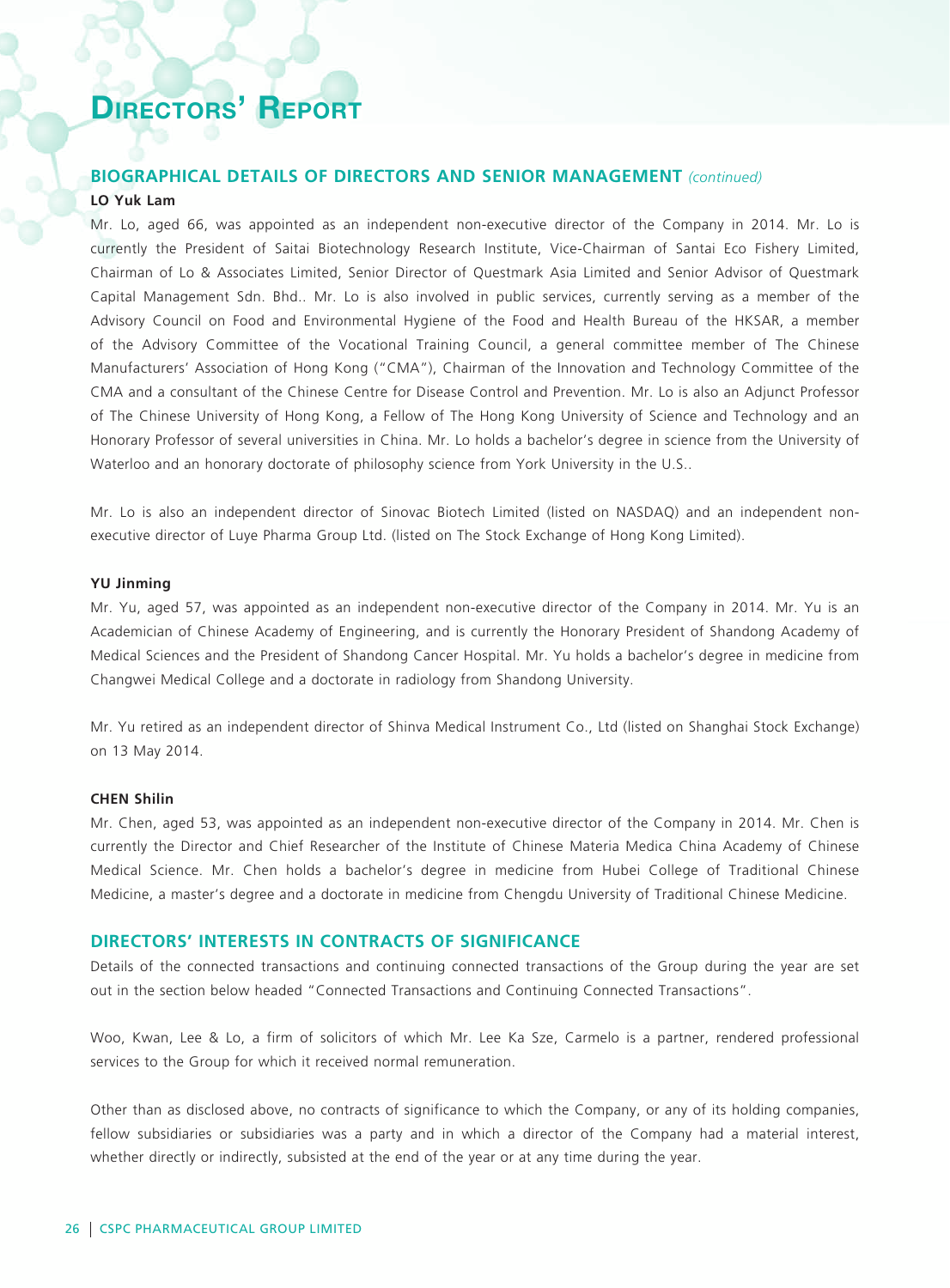**Long Positions**

## **DIRECTORS' INTERESTS IN SHARES, UNDERLYING SHARES AND DEBENTURES**

As at 31 December 2014, the interests of the directors and their associates in the shares, underlying shares and debentures of the Company and its associated corporations (within the meaning of Part XV of the Securities and Futures Ordinance (the "SFO")), as recorded in the register maintained by the Company pursuant to Section 352 of the SFO, or as otherwise notified to the Company and The Stock Exchange of Hong Kong Limited pursuant to the Model Code for Securities Transactions by Directors of Listed Issuers, were as follows:

| Name of director | Capacity                           | Number of<br>issued ordinary<br>shares held | Number of<br>underlying<br>shares under<br>the share<br>options held | Total         | Percentage<br>of the issued<br>share capital of<br>the Company |
|------------------|------------------------------------|---------------------------------------------|----------------------------------------------------------------------|---------------|----------------------------------------------------------------|
|                  |                                    |                                             | (Note i)                                                             |               |                                                                |
| Cai Dongchen     | Beneficial owner                   | 7,438,000                                   | 80,000,000                                                           | 87,438,000    | 1.48%                                                          |
|                  | Interest of controlled corporation | 707,809,500<br>(Note ii)                    |                                                                      | 707,809,500   | 11.98%                                                         |
| Feng Zhenying    | Beneficial owner                   |                                             | 3,000,000                                                            | 3,000,000     | 0.05%                                                          |
| Chak Kin Man     | Beneficial owner                   | 4,000                                       | 3,000,000                                                            | 3,004,000     | 0.05%                                                          |
| Pan Weidong      | Beneficial owner                   |                                             | 10,000,000                                                           | 10,000,000    | 0.17%                                                          |
| Zhao John Huan   | Interest of controlled corporation | 2,426,160,635<br>(Note iii)                 |                                                                      | 2,426,160,635 | 41.07%                                                         |
| Wang Huaiyu      | Beneficial owner                   |                                             | 15,000,000                                                           | 15,000,000    | 0.25%                                                          |
| Lu Jianmin       | Beneficial owner                   |                                             | 10,000,000                                                           | 10,000,000    | 0.17%                                                          |
| Wang Zhenguo     | Beneficial owner                   |                                             | 3,000,000                                                            | 3,000,000     | 0.05%                                                          |
| Wang Jinxu       | Beneficial owner                   |                                             | 3,000,000                                                            | 3,000,000     | 0.05%                                                          |

### ANNUAL REPORT 2014 | 27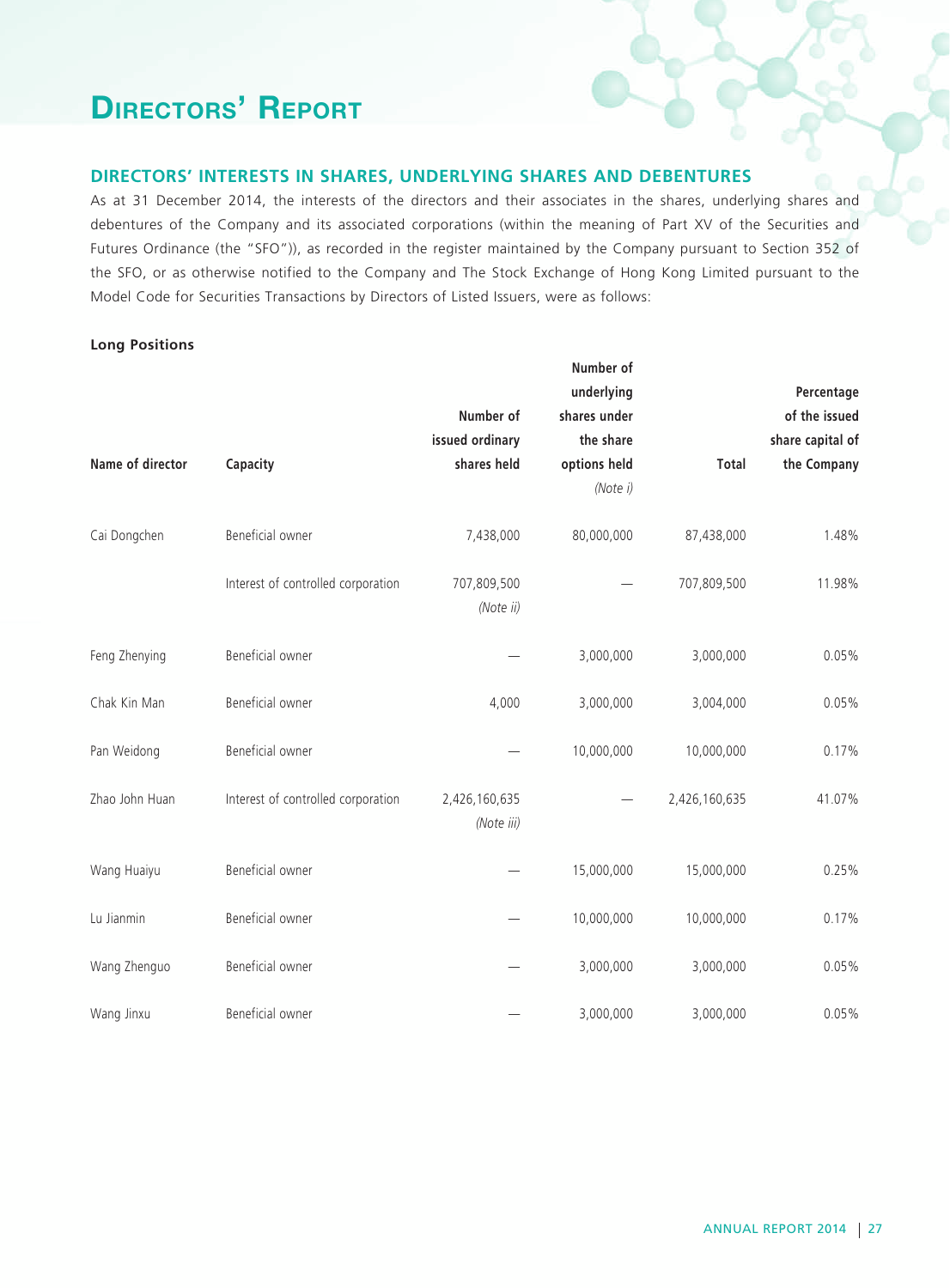## **DIRECTORS' INTERESTS IN SHARES, UNDERLYING SHARES AND DEBENTURES** *(continued)*

**Long Positions** *(Continued)*

*Notes:*

- (i) The share options were granted pursuant to the share option scheme of the Company as set out in the section below headed "Share Option Scheme".
- (ii) These shares are held as to 493,880,000 shares by True Ally Holdings Limited ("TAHL") and 213,929,500 shares by Key Honesty Limited ("KHL"). KHL is wholly owned by TAHL, which in turn is wholly owned by Mr. Cai Dongchen.
- (iii) Mr. Zhao John Huan is deemed to be interested in 2,426,160,635 shares through Hony Managing Partners Limited ("HMPL"), which is wholly owned by Mr. Zhao John Huan. HMPL owns 80% of Hony Capital Management Limited, which wholly owns Hony Capital Fund III GP Limited ("HCFL"). HCFL controls Hony Capital Fund III GP, L.P., which controls Hony Capital Fund III, L.P. ("HCFLP"). HCFLP wholly owns March Rise Limited, which owns 75% of Massive Top Limited ("MTL"). MTL wholly owns Shijiazhuang Pharmaceutical Group Company Limited ("SPG"), Massive Giant Group Limited ("MGGL") and Joyful Horizon Limited ("JHL"). SPG (through its direct and indirect wholly-owned subsidiaries), MGGL and JHL hold an aggregate of 2,426,160,635 shares.

Other than as disclosed above, none of the directors or their associates had any interests or short positions in the shares, underlying shares or debentures of the Company or any of its associated corporations as at 31 December 2014.

## **ARRANGEMENTS TO PURCHASE SHARES OR DEBENTURES**

Other than the option holdings disclosed above, at no time during the year was the Company, or any of its holding companies, subsidiaries or fellow subsidiaries, a party to any arrangements to enable the directors of the Company to acquire benefits by means of the acquisition of shares in, or debentures of, the Company or any other body corporate.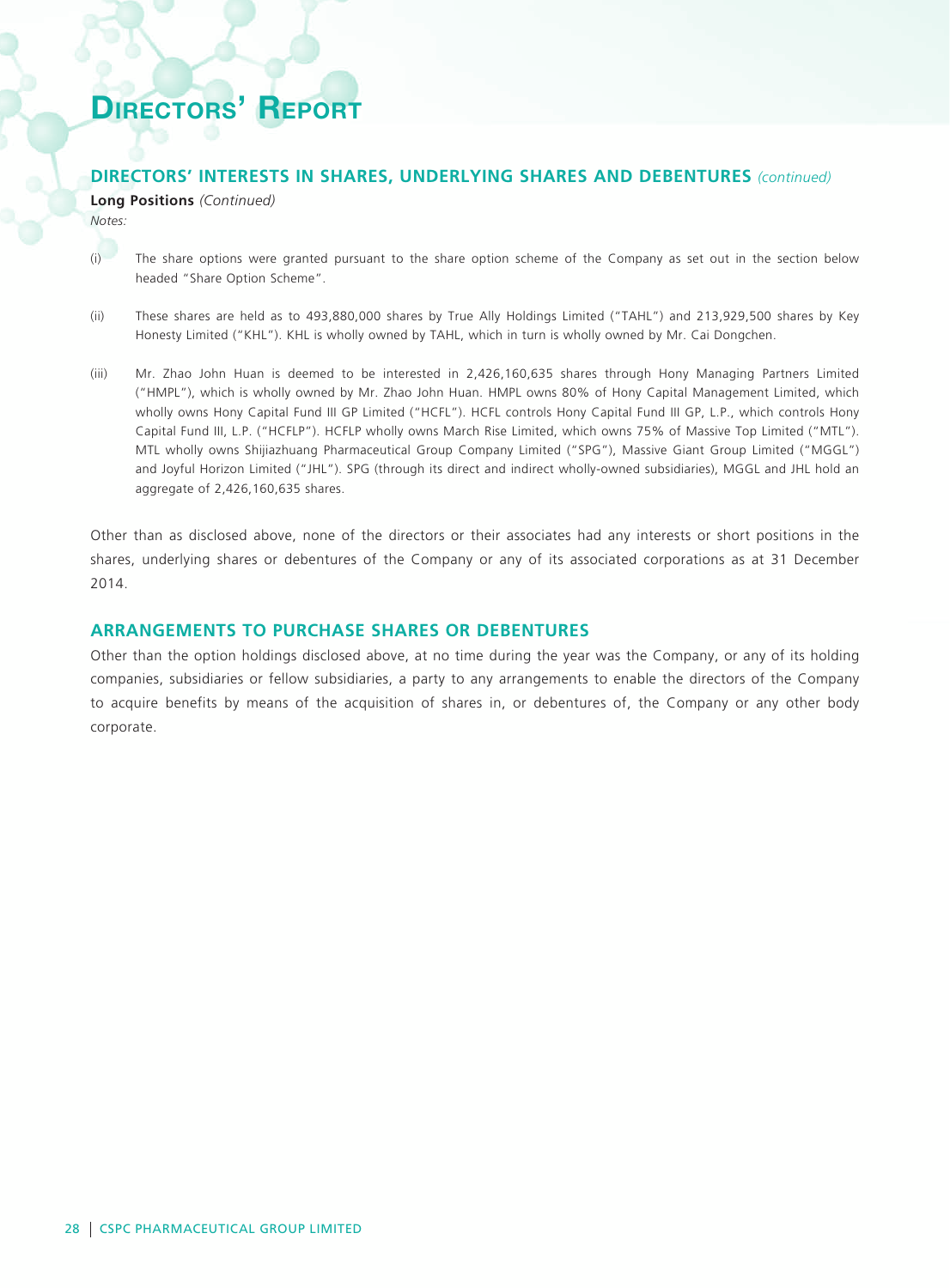## **SUBSTANTIAL SHAREHOLDERS**

As at 31 December 2014, the register of substantial shareholders maintained by the Company pursuant to Section 336 of the SFO shows that the following shareholders (other than interest disclosed under the section "Directors' interests in the shares, underlying shares and debentures" above) had notified the Company of relevant interests in the issued share capital of the Company.

|                                  |                                    |                           | Percentage       |
|----------------------------------|------------------------------------|---------------------------|------------------|
|                                  |                                    | Number of                 | of the issued    |
|                                  |                                    | issued ordinary           | share capital of |
| Name of shareholder              | Capacity                           | shares held               | the Company      |
| Hony Managing Partners Limited   | Interest of controlled corporation | 2,426,160,635<br>(Note i) | 41.07%           |
| Hony Capital Management Limited  | Interest of controlled corporation | 2,426,160,635<br>(Note i) | 41.07%           |
| Hony Capital Fund III GP Limited | Interest of controlled corporation | 2,426,160,635<br>(Note i) | 41.07%           |
| Hony Capital Fund III GP, L.P.   | Interest of controlled corporation | 2,426,160,635<br>(Note i) | 41.07%           |
| Hony Capital Fund III, L.P.      | Interest of controlled corporation | 2,426,160,635<br>(Note i) | 41.07%           |
| March Rise Limited               | Interest of controlled corporation | 2,426,160,635<br>(Note i) | 41.07%           |
| Massive Top Limited              | Interest of controlled corporation | 2,426,160,635<br>(Note i) | 41.07%           |
| Joyful Horizon Limited           | Beneficial owner                   | 1,216,238,601<br>(Note i) | 20.59%           |
| Massive Giant Group Limited      | Beneficial owner                   | 1,058,016,034<br>(Note i) | 17.91%           |
| True Ally Holdings Limited       | Beneficial owner                   | 493,880,000               | 8.36%            |
|                                  | Interest of controlled corporation | 213,929,500<br>(Note ii)  | 3.62%            |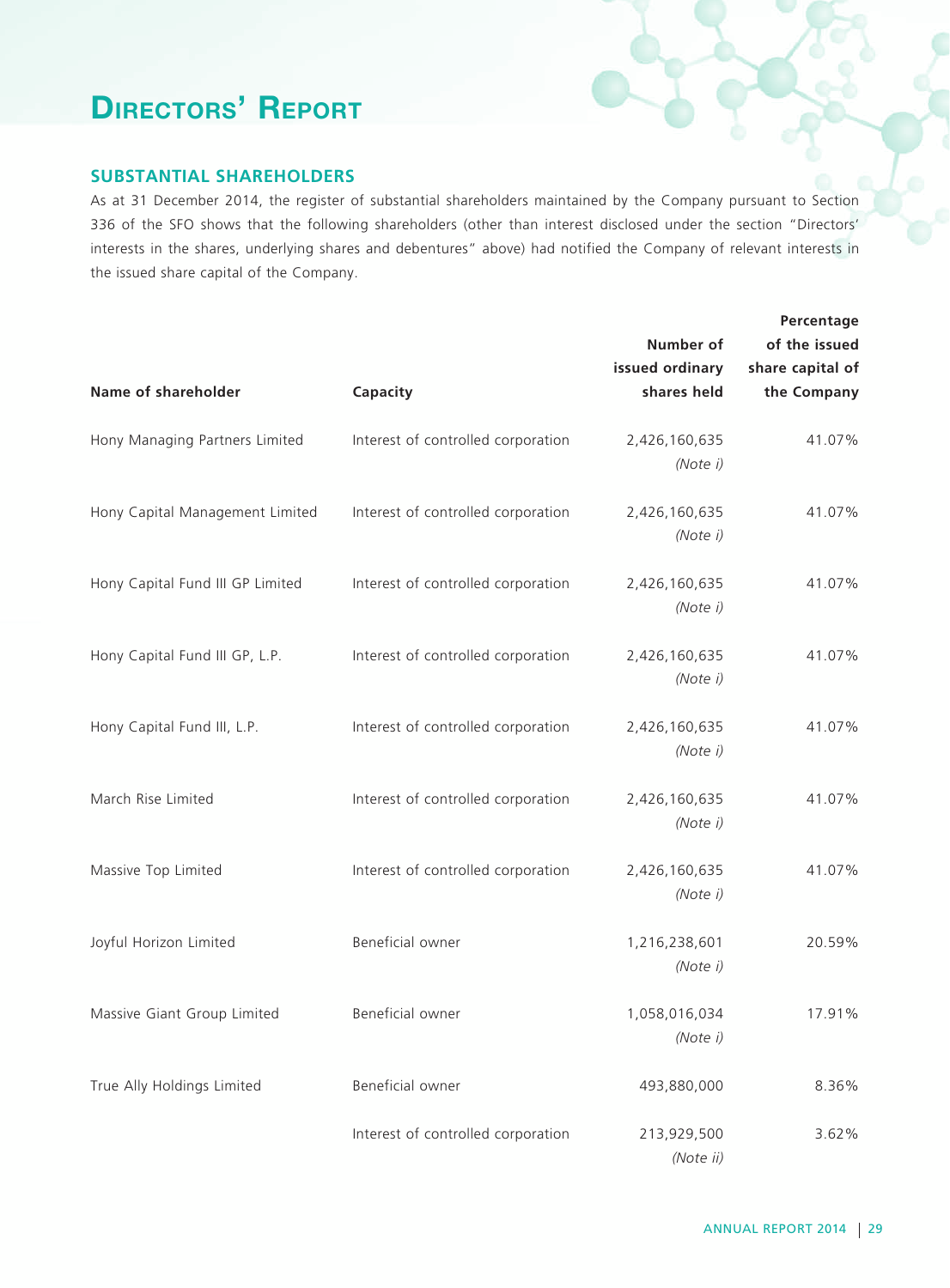### **SUBSTANTIAL SHAREHOLDERS** *(continued)*

*Note:*

(i) Hony Managing Partners Limited owns 80% of Hony Capital Management Limited, which wholly owns Hony Capital Fund III GP Limited ("HCFL"). HCFL controls Hony Capital Fund III GP, L.P., which controls Hony Capital Fund III, L.P. ("HCFLP"). HCFLP wholly owns March Rise Limited, which owns 75% of Massive Top Limited ("MTL"). MTL wholly owns Shijiazhuang Pharmaceutical Group Company Limited ("SPG"), Massive Giant Group Limited ("MGGL") and Joyful Horizon Limited ("JHL"). SPG (through its direct and indirect wholly-owned subsidiaries), MGGL and JHL hold an aggregate of 2,426,160,635 shares.

(ii) These shares are held by Key Honesty Limited, a company wholly owned by True Ally Holdings Limited.

Other than as disclosed above, the Company has not been notified of any other relevant interests or short positions in the issued share capital of the Company as at 31 December 2014.

## **Connected Transactions and Continuing Connected Transactions**

During the year ended 31 December 2014, the Group has entered into certain transactions which constituted connected transactions and/or continuing connected transactions (as defined in the Listing Rules) of the Company and details of these transactions are set out below:

### **Connected Transaction**

On 29 January 2014, the Company entered into an agreement with China Charmaine Pharmaceutical Company Limited ("CCPCL") to acquire 21.43% equity interest in Unigene Biotechnology Co., Ltd ("Unigene") for a consideration of US\$800,000. Upon completion of the acquisition, Unigene became a wholly-owned subsidiary of the Company. Details of this transaction were set out in the announcement of the Company dated 29 January 2014.

| <b>Continuing Connected Transactions</b> |                                                          |                           |
|------------------------------------------|----------------------------------------------------------|---------------------------|
| Name of company                          | <b>Nature of transactions</b>                            | <b>Transaction amount</b> |
|                                          |                                                          | <i>HKD'000</i>            |
| SPG and its subsidiaries                 | Sales of pharmaceutical products (note a)                | 197,882                   |
|                                          | Purchase of pharmaceutical products (note a)             | 2,013                     |
|                                          | Rental expenses (note b)                                 | 12,625                    |
|                                          | Rental expenses (note c)                                 | 1,900                     |
|                                          | Rental expenses (note d)                                 | 2,097                     |
|                                          | Purchase of finished pharmaceutical products<br>(note e) | 18,032                    |
|                                          | Purchase of steam (note h)                               | 5,180                     |
|                                          | Warehouse service income (note i)                        | 3,206                     |
| Guangdong Titan Pharmaceutical           | Sales of intermediate products (note f)                  | 119,450                   |
| Co. Ltd. ("Guangdong Titan")             | Sales of pharmaceutical products (note q)                |                           |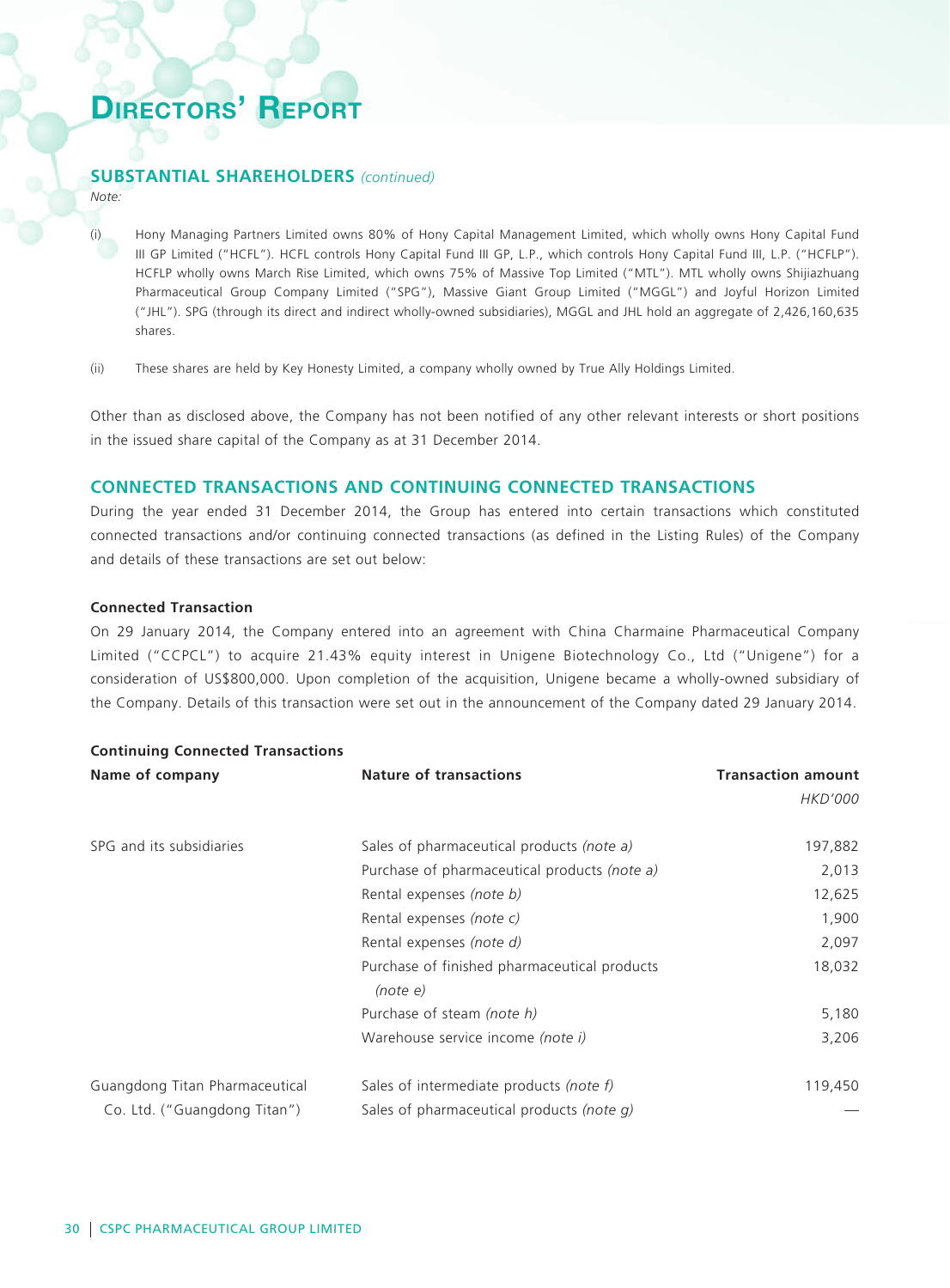## **Connected Transactions and Continuing Connected Transactions** *(continued)*

*Notes:*

- (a) On 1 November 2012, CSPC Hebei Zhongnuo Pharmaceutical (Shijiazhuang) Co., Ltd. ("Zhongnuo"), CSPC Yinhu Pharmaceutical Co., Ltd. ("Yinhu"), CSPC Zhongqi Pharmaceutical Technology (Shijiazhuang) Co., Ltd., CSPC Ouyi Pharmaceutical Co., Ltd., CSPC NBP Pharmaceutical Co., Ltd. and CSPC XNW Pharmaceutical Joint Stock Company Limited ("XNW"), all being subsidiaries of the Company, entered into a mutual supply agreement with SPG in relation to the purchase and sales of pharmaceutical product for a term of three years commencing on 1 November 2012.
- (b) On 25 June 2013, Zhongnuo entered into three lease agreements with SPG to lease certain premises located in Shijiazhuang, Hebei Province, the PRC for a term of three years commencing on 25 June 2013 with an aggregate rental of RMB9,974,600 per annum.
- (c) On 25 June 2013, XNW entered into a lease agreement with Hebei Shengxue Glucose Limited Liability Company, a non wholly-owned subsidiary of SPG, to lease certain premises located in Shijiazhuang, Hebei Province, the PRC for a term of three years commencing on 25 June 2013 with a rental of RMB1,501,200 per annum.
- (d) On 20 July 2002, Zhongnuo entered into a lease agreement with SPG to lease four factory buildings and a piece of land located in Shijiazhuang, Hebei Province, the PRC for a term of twenty years. The lease agreement was subject to a rental adjustment every three years. The monthly rental was revised to RMB138,033 on 1 August 2014 for a term of three years.
- (e) On 18 December 2013, CSPC Zhongcheng Pharmaceutical Logistic Company Limited ("Zhongcheng Logistic"), a non whollyowned subsidiary of the Company, entered into the Master Sales and Purchase Agreement with CSPC Hebei Zhongcheng Pharmaceutical Company Limited ("Hebei Zhongcheng"), a non wholly-owned subsidiary of SPG, in relation to the sale and purchase of finished pharmaceutical products for a term of three years commencing from 1 January 2014.
- (f) On 3 May 2012, Siping City Fine Chemicals Product Co., Ltd. ("Siping"), a then non wholly-owned subsidiary of the Company, entered into an agreement with Guangdong Titan in relation to the sales of pharmaceutical intermediate products for a term of three years commencing on 3 May 2012.

Guangdong Titan is a wholly-owned subsidiary of a substantial shareholder of Siping and is therefore a connected person of the Company under the Listing Rules when entering into the agreement. As announced by the Company on 12 August 2014, the transactions contemplated under this agreement have fallen under the exemption under Chapter 14A of the Listing Rules in that Siping has become an "insignificant subsidiary" and Guangdong Titan is no longer be a connected person of the Company, thus the transactions are exempt from reporting and annual review requirements under Chapter 14A of the Listing Rules.

(g) On 10 September 2012, Zhongnuo entered into an agreement with Guangdong Titan in relation to the sales of antibiotics products for a term of three years commencing on 10 September 2012.

Guangdong Titan is a wholly-owned subsidiary of a substantial shareholder of Siping and is therefore a connected person of the Company under the Listing Rules when entering into the agreement. As announced by the Company on 14 August 2014, the transactions contemplated under this agreement have fallen under the exemption under Chapter 14A of the Listing Rules in that Siping has become an "insignificant subsidiary" and Guangdong Titan is no longer be a connected person of the Company, thus the transactions are exempt from reporting and annual review requirements under Chapter 14A of the Listing Rules.

- (h) On 29 August 2014, XNW entered into a steam supply agreement with Hebei Hongyuan Re Dian Limited Liability Company ("Hongyuan") (owned as to 40% by SPG) in relation to the purchase of steam by XNW from Hongyuan for a term of three years commencing on 29 August 2014. Details of this transaction are set out in the announcement of the Company dated 29 August 2014.
- (i) On 14 November 2014, Zhongcheng Logistic entered into a warehouse storage service agreement with Hebei Zhongcheng whereby Zhongcheng Logistic would provide warehouse storage service to Hebei Zhongcheng for a term of three years commencing on 14 November 2014. Details of this transaction are set out in the announcement of the Company dated 14 November 2014.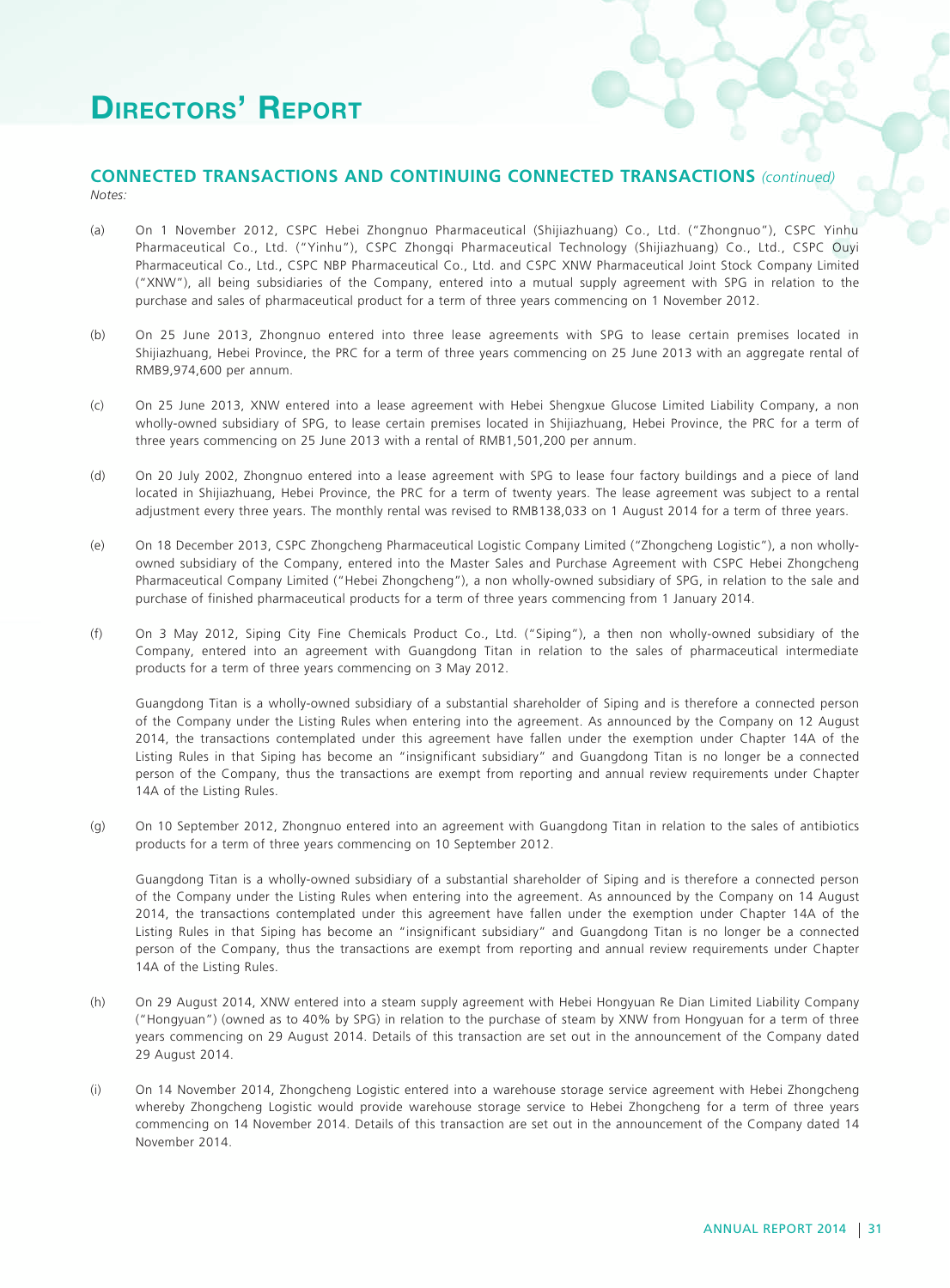## **Connected Transactions and Continuing Connected Transactions** *(continued)*

Both SPG and CCPCL are wholly-owned subsidiaries of Massive Top Limited ("MTL"), a shareholder of the Company which has significant influence over the Company. Therefore, both SPG and CCPCL are connected persons of the Company under the Listing Rules. Each of Mr. Cai Dongchen, Mr. Feng Zhenying, Mr. Pan Weidong, Mr. Zhao John Huan, Mr. Wang Huaiyu, Mr. Lu Jianmin, Mr. Wang Zhenguo and Mr. Wang Jinxu is indirectly interested in MTL.

Pursuant to Rule 14A.38 of the Listing Rules, the board of directors engaged the auditor of the Company to carry out assurance procedures in respect of the continuing connected transactions of the Group in accordance with Hong Kong Standard on Assurance Engagements 3000 "Assurance Engagements Other Than Audits or Reviews of Historical Financial Information" and with reference to Practice Note 740 "Auditor's Letter on Continuing Connected Transactions under the Hong Kong Listing Rules" issued by the Hong Kong Institute of Certified Public Accountants. The auditor has reported the conclusion to the board of directors by confirming the matters as stated in Rule 14A.38, where applicable.

The independent non-executive directors have reviewed the continuing connected transactions and the report of the auditor and have confirmed that the transactions have been entered into by the Group:

- (i) in the ordinary and usual course of the Group's business;
- (ii) either on normal commercial terms or on terms no less favourable to the Group than terms available to or from independent third parties; and
- (ii) in accordance with the relevant agreements governing such transactions on terms that are fair and reasonable and in the interests of the shareholders of the Company as a whole.

### **PURCHASE, SALE OR REDEMPTION OF THE COMPANY'S LISTED SECURITIES**

Neither the Company nor any of its subsidiaries purchased, sold or redeemed any of the Company's listed securities during the year.

### **INDEPENDENT NON-EXECUTIVE DIRECTORS**

The Company has received, from each of the independent non-executive directors, an annual confirmation of his independence pursuant to Rule 3.13 of the Listing Rules. The Company considers all of the independent nonexecutive directors are independent.

### **EMOLUMENT POLICY**

The emoluments of the directors of the Company are decided by the Remuneration Committee, having regard to the Group's operating results, performance and responsibilities of individuals and prevailing market practices.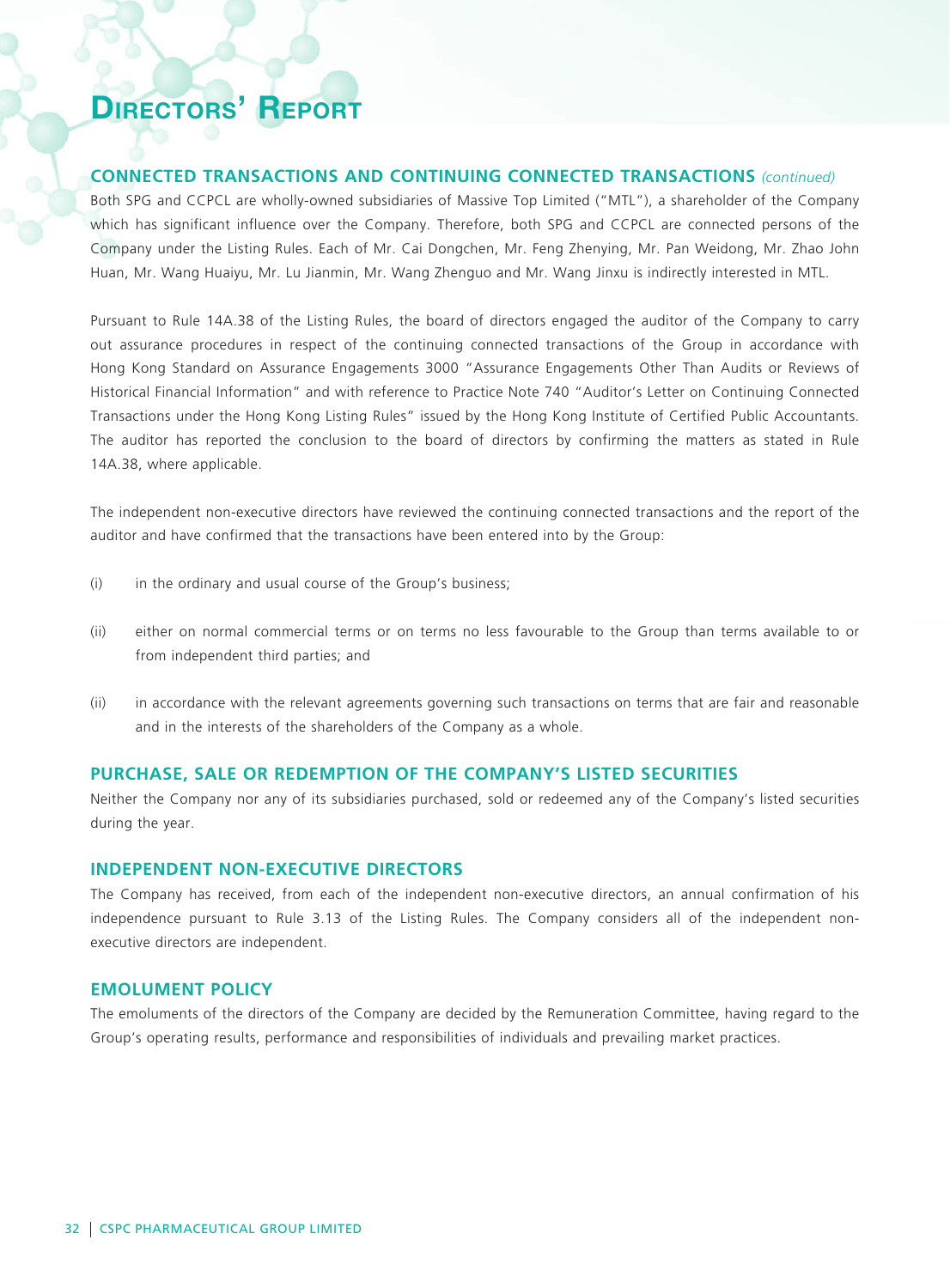## **SHARE OPTION SCHEME**

Particulars of the Company's share option scheme are set out in note 34 to the consolidated financial statements.

The following table discloses movements in the Company's share options during the year:

|                                  |               |                                    |                               | Number of Share Options    |         |                  |           |        |                              |  |
|----------------------------------|---------------|------------------------------------|-------------------------------|----------------------------|---------|------------------|-----------|--------|------------------------------|--|
| Category                         | Date of grant | <b>Exercise</b><br>price<br>(HK\$) | Exercisable<br>period         | As at<br>1 January<br>2014 | Granted | <b>Exercised</b> | Cancelled | Lapsed | As at<br>31 December<br>2014 |  |
| <b>Directors</b><br>Cai Dongchen | 17 April 2013 | 3.98                               | 17 April 2014 - 16 April 2023 | 80,000,000                 |         |                  |           |        | 80,000,000                   |  |
| Feng Zhenying                    | 17 April 2013 | 3.98                               | 17 April 2014 - 16 April 2023 | 3,000,000                  |         |                  |           |        | 3,000,000                    |  |
| Chak Kin Man                     | 17 April 2013 | 3.98                               | 17 April 2014 - 16 April 2023 | 3,000,000                  |         |                  |           |        | 3,000,000                    |  |
| Pan Weidong                      | 17 April 2013 | 3.98                               | 17 April 2014 - 16 April 2023 | 10,000,000                 |         |                  |           |        | 10,000,000                   |  |
| Wang Huaiyu                      | 17 April 2013 | 3.98                               | 17 April 2014 - 16 April 2023 | 15,000,000                 |         |                  |           |        | 15,000,000                   |  |
| Lu Jianmin                       | 17 April 2013 | 3.98                               | 17 April 2014 - 16 April 2023 | 10,000,000                 |         |                  |           |        | 10,000,000                   |  |
| Wang Zhenguo                     | 17 April 2013 | 3.98                               | 17 April 2014 - 16 April 2023 | 3,000,000                  |         |                  |           |        | 3,000,000                    |  |
| Wang Jinxu                       | 17 April 2013 | 3.98                               | 17 April 2014 - 16 April 2023 | 3,000,000                  |         |                  |           |        | 3,000,000                    |  |
| <b>Employees</b><br>In aggregate | 17 April 2013 | 3.98                               | 17 April 2014 - 16 April 2023 | 23,000,000                 |         |                  |           |        | 23,000,000                   |  |
| Total                            |               |                                    |                               | 150,000,000                |         |                  |           |        | 150,000,000                  |  |

The closing price of the Company's shares immediately before the date of grant of the options was HK\$3.98.

## **SUFFICIENCY OF PUBLIC FLOAT**

The Company has maintained a sufficient public float throughout the year ended 31 December 2014.

## **AUDITOR**

A resolution will be submitted to the annual general meeting to re-appoint Messrs. Deloitte Touche Tohmatsu as auditor of the Company.

> On behalf of the Board **CAI Dongchen** *Chairman*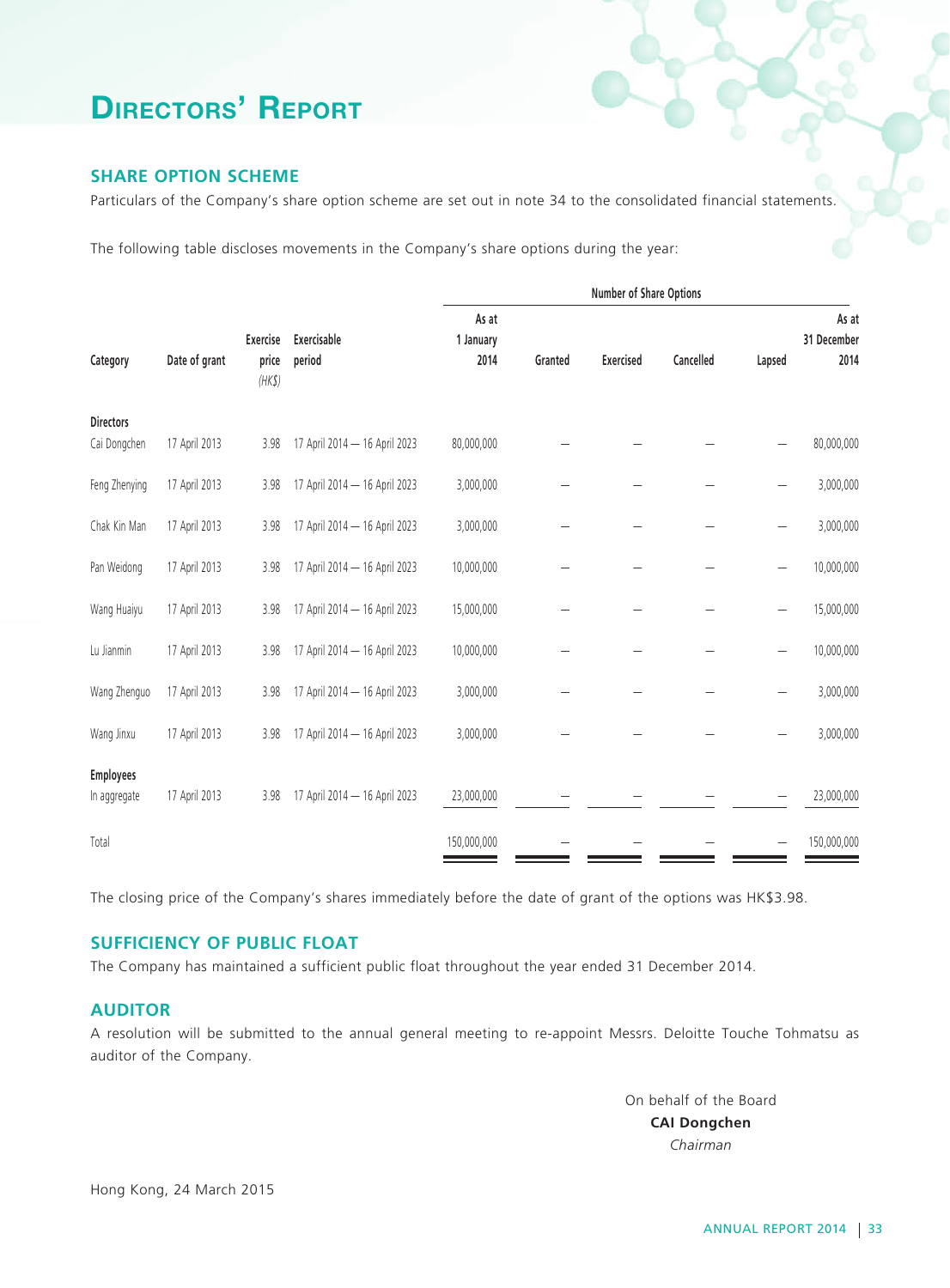## **Independent Auditor's Report**



**TO THE MEMBERS OF CSPC PHARMACEUTICAL GROUP LIMITED 石藥集團有限公司** *(incorporated in Hong Kong with limited liability)*

We have audited the consolidated financial statements of CSPC Pharmaceutical Group Limited (the "Company") and its subsidiaries (collectively referred to as the "Group") set out on pages 36 to 124, which comprise the consolidated and company statements of financial position as at 31 December 2014, and the consolidated statement of profit or loss and other comprehensive income, consolidated statement of changes in equity and consolidated statement of cash flows for the year then ended, and a summary of significant accounting policies and other explanatory information.

### **Directors' Responsibility for the Consolidated Financial Statements**

The directors of the Company are responsible for the preparation of consolidated financial statements that give a true and fair view in accordance with Hong Kong Financial Reporting Standards issued by the Hong Kong Institute of Certified Public Accountants and the Hong Kong Companies Ordinance (Cap. 622) (the "Hong Kong Company Ordinance"), and for such internal control as the directors determine is necessary to enable the preparation of consolidated financial statements that are free from material misstatement, whether due to fraud or error.

### **Auditor's Responsibility**

Our responsibility is to express an opinion on these consolidated financial statements based on our audit and to report our opinion solely to you, as a body, in accordance with section 80 of Schedule 11 to the Hong Kong Companies Ordinance, and for no other purpose. We do not assume responsibility towards or accept liability to any other person for the contents of this report. We conducted our audit in accordance with Hong Kong Standards on Auditing issued by the Hong Kong Institute of Certified Public Accountants. Those standards require that we comply with ethical requirements and plan and perform the audit to obtain reasonable assurance about whether the consolidated financial statements are free from material misstatement.

An audit involves performing procedures to obtain audit evidence about the amounts and disclosures in the consolidated financial statements. The procedures selected depend on the auditor's judgment, including the assessment of the risks of material misstatement of the consolidated financial statements, whether due to fraud or error. In making those risk assessments, the auditor considers internal control relevant to the entity's preparation of consolidated financial statements that give a true and fair view in order to design audit procedures that are appropriate in the circumstances, but not for the purpose of expressing an opinion on the effectiveness of the entity's internal control. An audit also includes evaluating the appropriateness of accounting policies used and the reasonableness of accounting estimates made by the directors, as well as evaluating the overall presentation of the consolidated financial statements.

We believe that the audit evidence we have obtained is sufficient and appropriate to provide a basis for our audit opinion.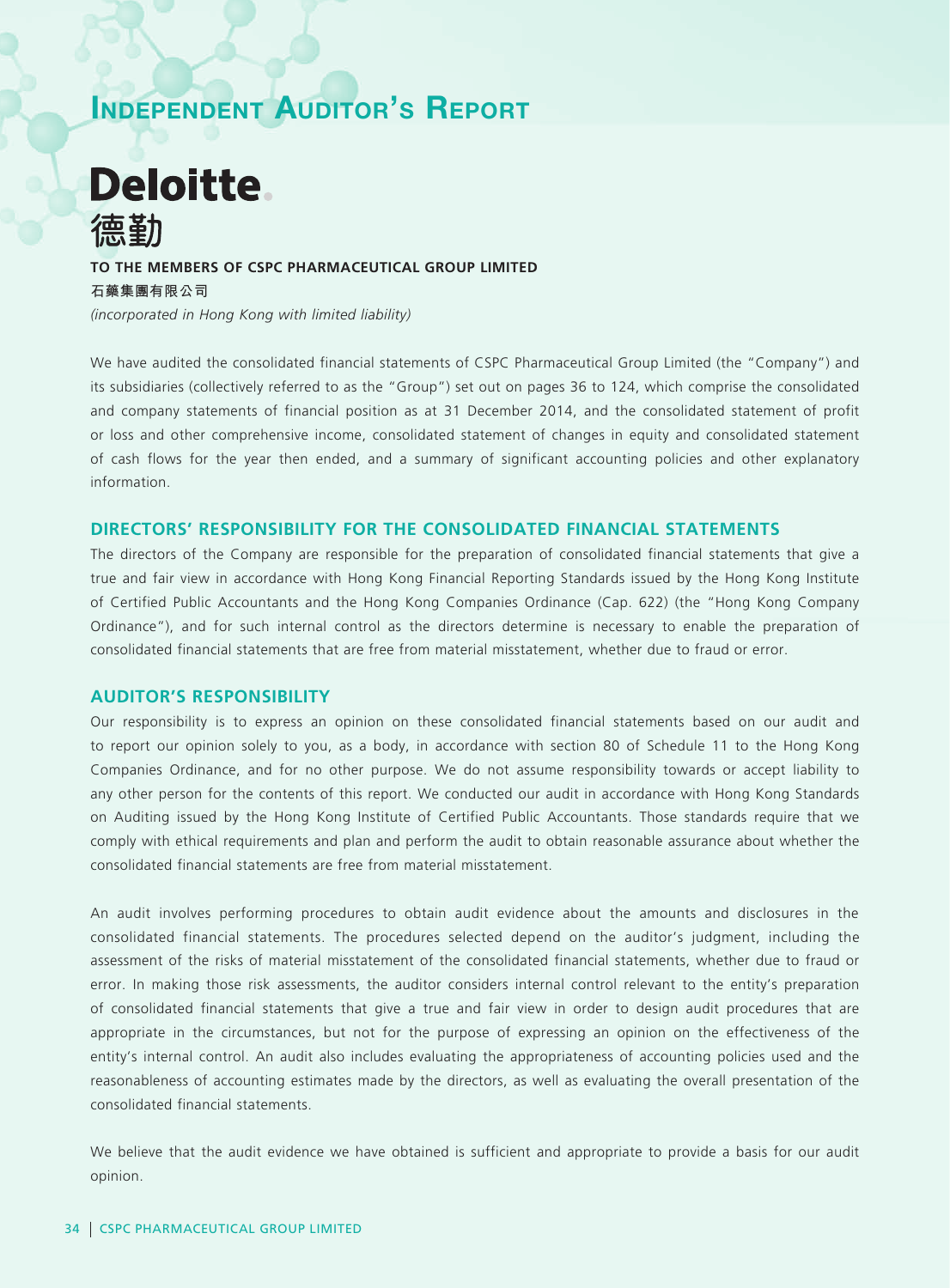# **Independent Auditor's Report**

## **Opinion**

In our opinion, the consolidated financial statements give a true and fair view of the state of affairs of the Company and of the Group as at 31 December 2014, and of the Group's profit and cash flows for the year then ended in accordance with Hong Kong Financial Reporting Standards and have been properly prepared in accordance with the Hong Kong Companies Ordinance.

**Deloitte Touche Tohmatsu** *Certified Public Accountants* Hong Kong 24 March 2015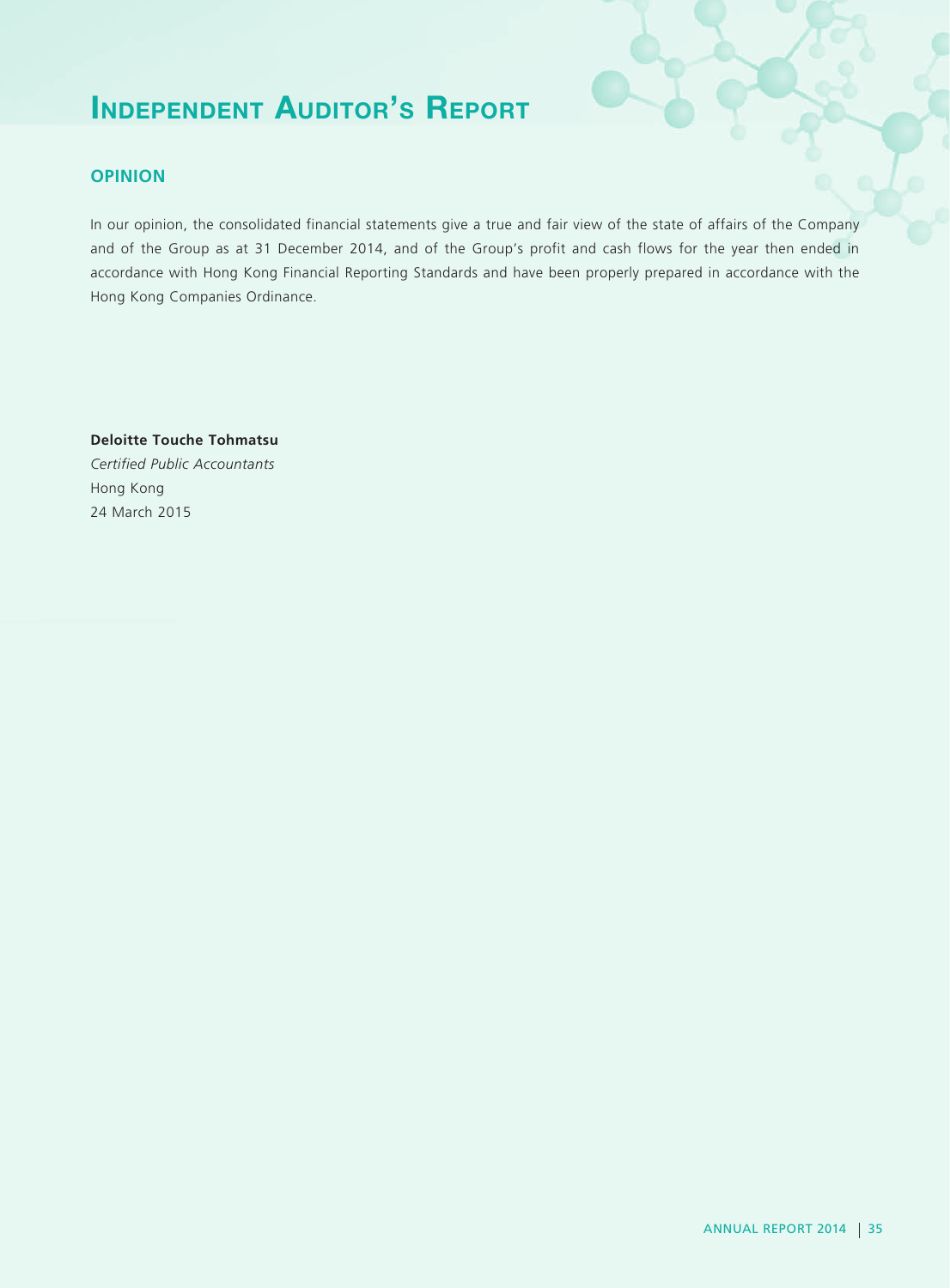# **Consolidated Statement of Profit or Loss and Other Comprehensive Income**

*For the year ended 31 December 2014*

|                                                                     |                  | 2014            | 2013          |
|---------------------------------------------------------------------|------------------|-----------------|---------------|
|                                                                     | Notes            | <b>HK\$'000</b> | HK\$'000      |
|                                                                     |                  |                 |               |
| Revenue                                                             | $\boldsymbol{7}$ | 10,955,077      | 9,949,103     |
| Cost of sales                                                       |                  | (6, 767, 724)   | (6, 816, 042) |
|                                                                     |                  |                 |               |
| Gross profit                                                        |                  | 4,187,353       | 3,133,061     |
| Other income                                                        |                  | 134,558         | 211,402       |
| Selling and distribution expenses                                   |                  | (1,788,032)     | (1,300,739)   |
| Administrative expenses                                             |                  | (551, 697)      | (620, 291)    |
| Other expenses                                                      |                  | (307, 814)      | (243, 455)    |
|                                                                     |                  |                 |               |
| Operating profit                                                    |                  | 1,674,368       | 1,179,978     |
| Finance costs                                                       | 8                | (54, 358)       | (72, 537)     |
| Share of results of                                                 |                  |                 |               |
| - an associate                                                      | 19               | 375             |               |
| $-$ a joint venture                                                 | 20               | 588             | (14, 045)     |
| Gain on disposal of subsidiaries                                    | 40               | 511             | 154,228       |
|                                                                     |                  |                 |               |
| Profit before tax                                                   | 9                | 1,621,484       | 1,247,624     |
| Income tax expense                                                  | 10               | (337, 153)      | (258, 324)    |
|                                                                     |                  |                 |               |
| Profit for the year                                                 |                  | 1,284,331       | 989,300       |
|                                                                     |                  |                 |               |
| Other comprehensive (expense) income:                               |                  |                 |               |
| Items that will not be reclassified to profit or loss:              |                  |                 |               |
|                                                                     |                  |                 |               |
| Exchange differences arising on translation of financial statements |                  |                 |               |
| to presentation currency                                            |                  | (225, 574)      | 150,299       |
| Share of exchange differences of                                    |                  |                 |               |
| - an associate                                                      |                  | (5)             |               |
| - a joint venture                                                   |                  | (459)           | (337)         |
|                                                                     |                  |                 |               |
| Other comprehensive (expense) income for the year,                  |                  |                 |               |
| net of income tax                                                   |                  | (226, 038)      | 149,962       |
|                                                                     |                  |                 |               |
|                                                                     |                  |                 |               |
| Total comprehensive income for the year                             |                  | 1,058,293       | 1,139,262     |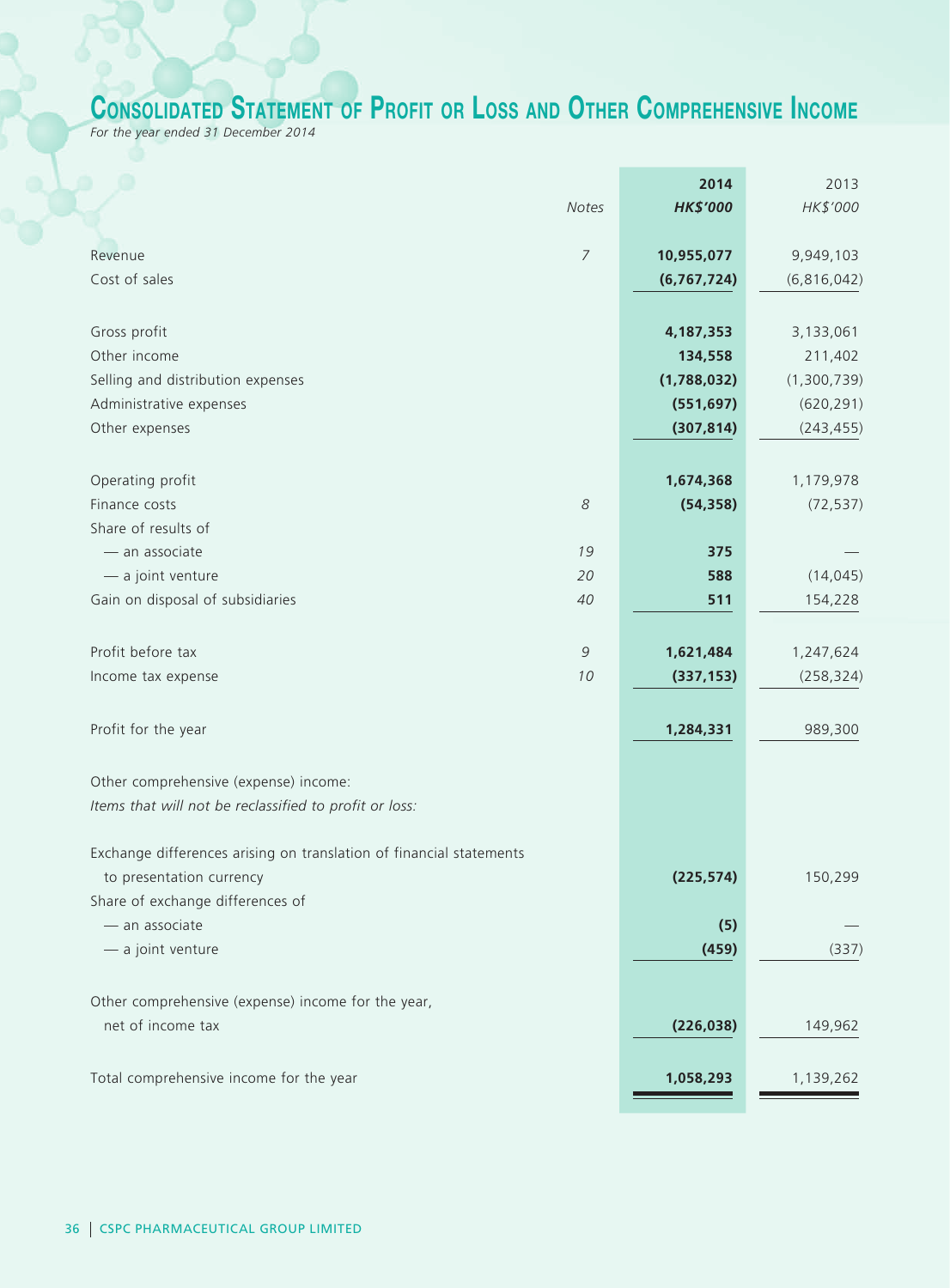# **Consolidated Statement of Profit or Loss and Other Comprehensive Income**

*For the year ended 31 December 2014*

|                                             | 2014            | 2013      |
|---------------------------------------------|-----------------|-----------|
| Notes                                       | <b>HK\$'000</b> | HK\$'000  |
| Profit for the year attributable to:        |                 |           |
| Owners of the Company                       | 1,268,446       | 972,751   |
| Non-controlling interests                   | 15,885          | 16,549    |
|                                             | 1,284,331       | 989,300   |
| Total comprehensive income attributable to: |                 |           |
| Owners of the Company                       | 1,045,174       | 1,120,755 |
| Non-controlling interests                   | 13,119          | 18,507    |
|                                             | 1,058,293       | 1,139,262 |
|                                             | <b>HK</b> cents | HK cents  |
| Earnings per share                          |                 |           |
| 13<br><b>Basic</b>                          | 21.47           | 17.49     |
| Diluted<br>13                               | 21.26           | 16.54     |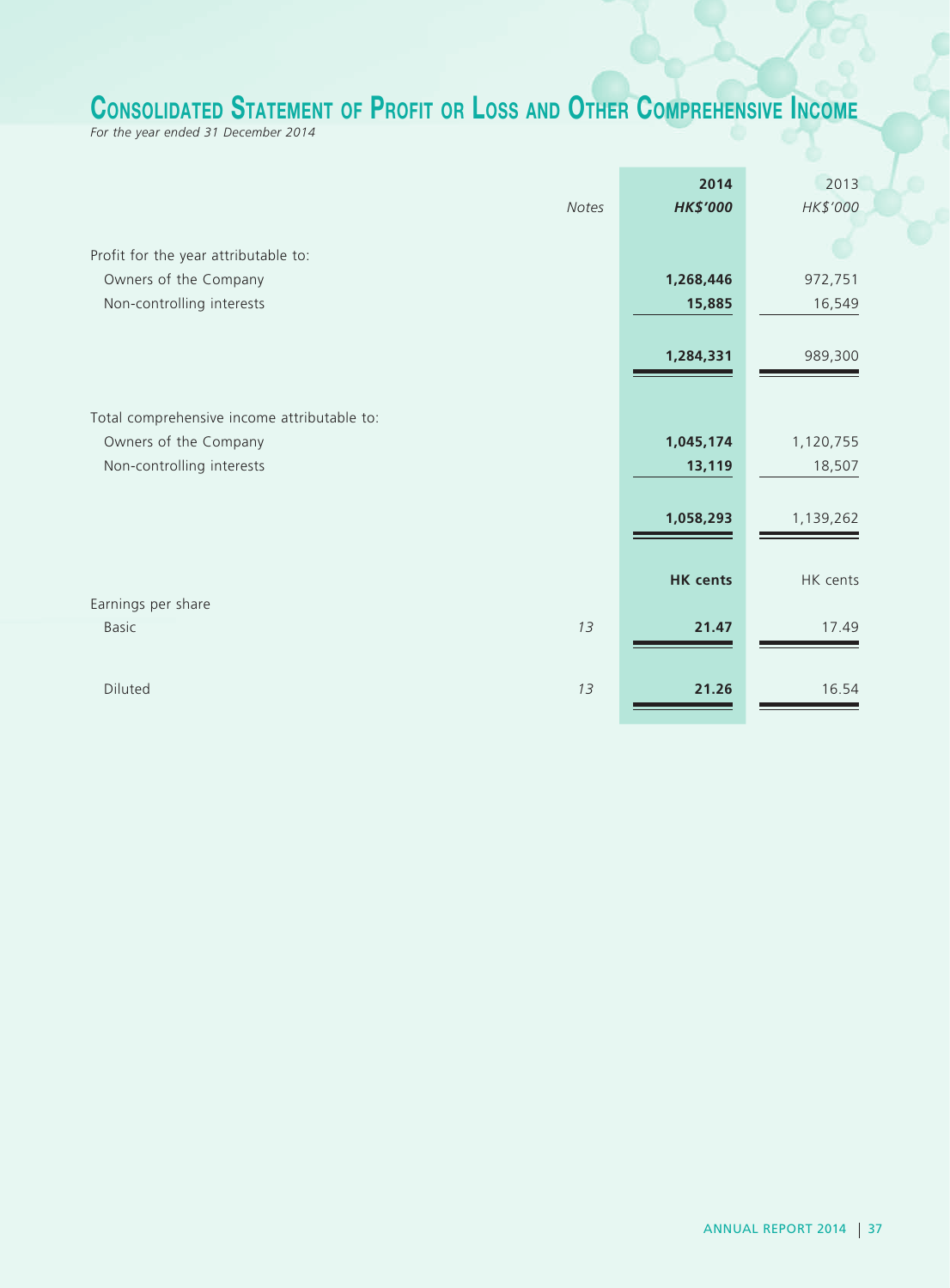# **Consolidated Statement of Financial Position**

*At 31 December 2014*

|                                              |         | 2014            | 2013      |
|----------------------------------------------|---------|-----------------|-----------|
|                                              | Notes   | <b>HK\$'000</b> | HK\$'000  |
|                                              |         |                 |           |
| <b>Non-current assets</b>                    |         |                 |           |
| Property, plant and equipment                | 15      | 5,049,087       | 4,961,171 |
| Prepaid lease payments                       | 16      | 498,522         | 547,754   |
| Goodwill                                     | 17      | 125,060         | 128,438   |
| Other intangible assets                      | 18      | 111,289         | 127,597   |
| Interest in an associate                     | 19      | 56,732          |           |
| Interest in a joint venture                  | 20      | 18,167          | 18,038    |
| Available-for-sale investment                |         | 1,705           | 1,705     |
| Deferred tax assets                          | 30      | 34,922          | 43,071    |
|                                              |         |                 |           |
|                                              |         | 5,895,484       | 5,827,774 |
|                                              |         |                 |           |
| <b>Current assets</b>                        |         |                 |           |
| Inventories                                  | 21      | 1,805,749       | 1,855,188 |
| Trade and other receivables                  | 22      | 2,006,712       | 2,029,961 |
| <b>Bills receivables</b>                     | 23      | 1,079,359       | 982,437   |
| Trade receivables due from related companies | 24(i)   | 92,471          | 122,137   |
| Amount due from a joint venture              | 24(ii)  | 76,450          | 91,519    |
| Prepaid lease payments                       | 16      | 14,928          | 16,909    |
| Tax recoverable                              |         | 2,754           | 226       |
| Held for trading investments                 |         | 703             | 438       |
| Derivatives financial instruments            |         |                 | 3,428     |
| Restricted bank deposits                     | 26      | 58,199          | 82,779    |
| Bank balances and cash                       | 26      | 1,468,421       | 1,187,751 |
|                                              |         |                 |           |
|                                              |         | 6,605,746       | 6,372,773 |
|                                              |         |                 |           |
|                                              |         |                 |           |
| <b>Current liabilities</b>                   |         |                 |           |
| Trade and other payables                     | 27      | 2,329,726       | 2,303,199 |
| Bills payables                               | 28      | 227,150         | 273,397   |
| Trade payables due to related companies      | 24(i)   | 26,483          | 47,607    |
| Trade payable to an associate                | 24(iii) | 576             |           |
| Trade payable due to a joint venture         | 24(ii)  |                 | 2,007     |
| Amounts due to related companies             | 24(i)   | 277,894         | 475,179   |
| Tax liabilities                              |         | 116,597         | 77,116    |
| Unsecured bank loans                         | 29      | 624,070         | 659,946   |
|                                              |         |                 |           |
|                                              |         | 3,602,496       | 3,838,451 |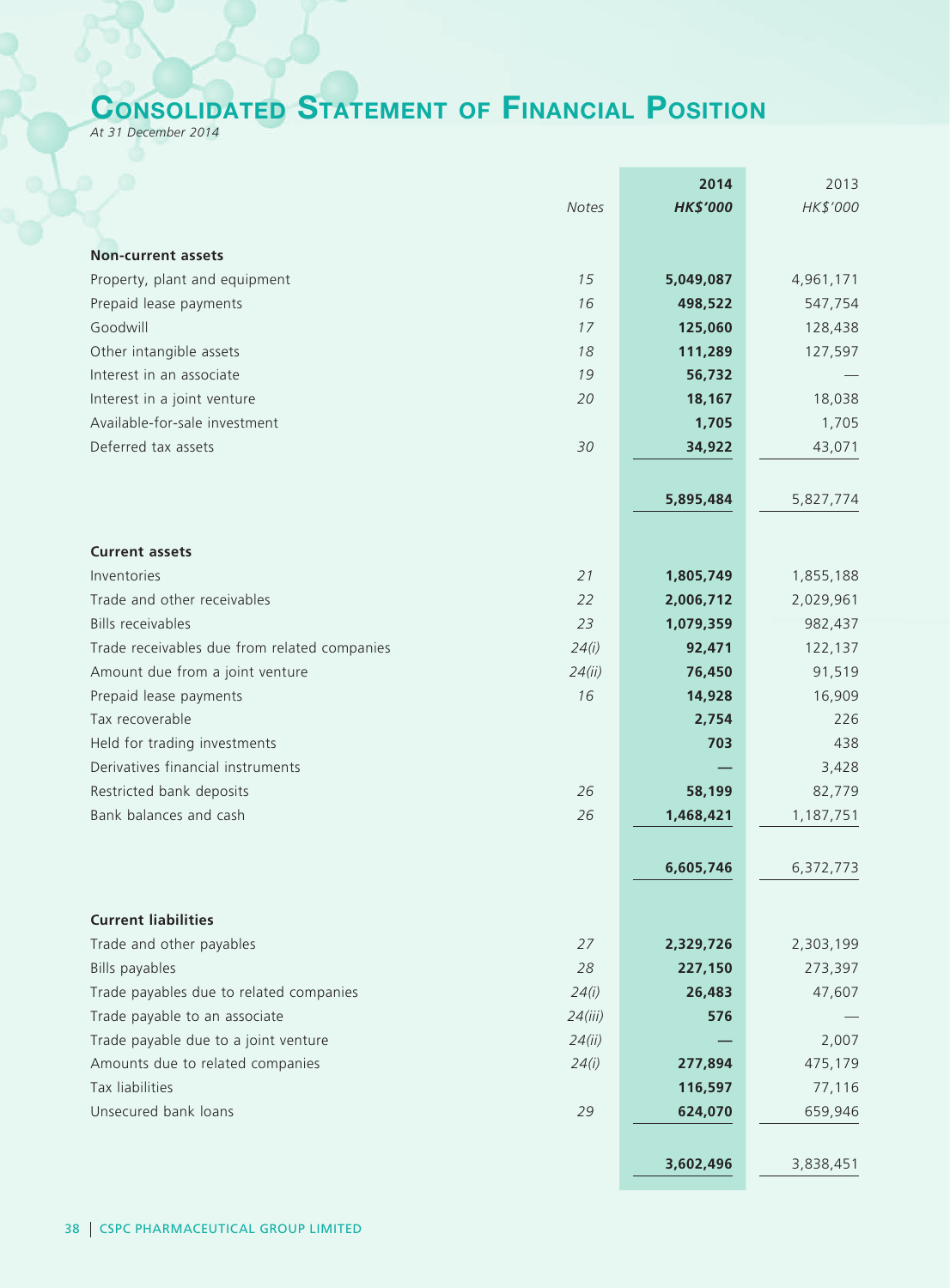# **Consolidated Statement of Financial Position**

*At 31 December 2014*

|                                              |       | 2014            | 2013      |
|----------------------------------------------|-------|-----------------|-----------|
|                                              | Notes | <b>HK\$'000</b> | HK\$'000  |
|                                              |       |                 |           |
| <b>Net current assets</b>                    |       | 3,003,250       | 2,534,322 |
|                                              |       |                 |           |
| <b>Total assets less current liabilities</b> |       | 8,898,734       | 8,362,096 |
|                                              |       |                 |           |
| <b>Non-current liabilities</b>               |       |                 |           |
| Deferred tax liabilities                     | 30    | 29,645          | 33,117    |
| Unsecured bank loans                         | 29    | 601,800         | 680,120   |
| Government grants                            | 31    | 115,761         | 52,059    |
|                                              |       |                 |           |
|                                              |       | 747,206         | 765,296   |
|                                              |       |                 |           |
| <b>Net assets</b>                            |       | 8,151,528       | 7,596,800 |
|                                              |       |                 |           |
| <b>Capital and reserves</b>                  |       |                 |           |
| Share capital                                | 32    | 9,819,731       | 558,636   |
| Reserves                                     |       | (1,740,577)     | 6,893,984 |
|                                              |       |                 |           |
| Equity attributable to owners of the Company |       | 8,079,154       | 7,452,620 |
| Non-controlling interests                    |       | 72,374          | 144,180   |
|                                              |       |                 |           |
| <b>Total equity</b>                          |       | 8,151,528       | 7,596,800 |
|                                              |       |                 |           |

The consolidated financial statements on pages 36 to 39 were approved and authorised for issue by the Board of Directors on 24 March 2015 and are signed on its behalf by:

**CAI Dongchen CHAK Kin Man**

*Director Director*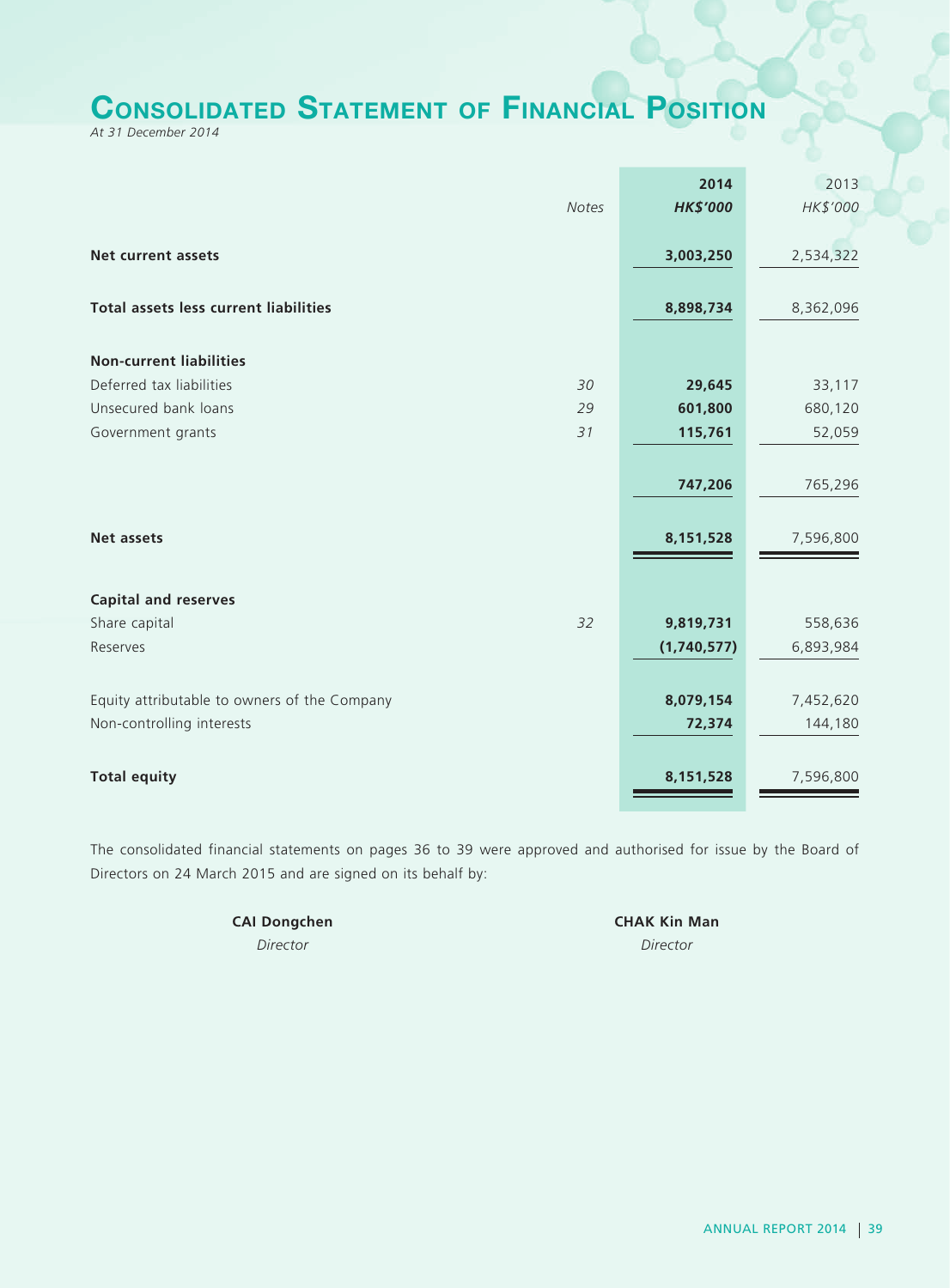# **Statement of Financial Position**

*At 31 December 2014*

|                                              | 2014            | 2013       |
|----------------------------------------------|-----------------|------------|
| Notes                                        | <b>HK\$'000</b> | HK\$'000   |
| <b>Non-current assets</b>                    |                 |            |
| Property, plant and equipment<br>15          | 58              | 80         |
| Investments in subsidiaries<br>35            | 10,039,183      | 9,813,085  |
| Amount due from a subsidiary<br>25           | 359,643         | 359,643    |
|                                              |                 |            |
|                                              | 10,398,884      | 10,172,808 |
| <b>Current assets</b>                        |                 |            |
| Other receivables                            | 6,603           | 4,877      |
| Amounts due from subsidiaries<br>25          | 1,901,226       | 1,900,417  |
| Derivative financial instruments             |                 | 3,428      |
| Bank balances and cash<br>26                 | 23,433          | 72,897     |
|                                              |                 |            |
|                                              | 1,931,262       | 1,981,619  |
| <b>Current liabilities</b>                   |                 |            |
| Other payables                               | 19,137          | 25,634     |
| Amount due to a subsidiary<br>25             | 520,196         | 578,196    |
| Amounts due to related companies<br>24(i)    | 279,637         | 292,445    |
| Tax liabilities                              | 57,646          | 31,175     |
| Unsecured bank loans<br>29                   | 244,320         | 203,280    |
|                                              | 1,120,936       | 1,130,730  |
|                                              |                 |            |
| <b>Net current assets</b>                    | 810,326         | 850,889    |
|                                              |                 |            |
| <b>Total assets less current liabilities</b> | 11,209,210      | 11,023,697 |
| <b>Non-current liabilities</b>               |                 |            |
| 29<br>Unsecured bank loans                   | 601,800         | 470,120    |
|                                              |                 |            |
| <b>Net assets</b>                            | 10,607,410      | 10,553,577 |
|                                              |                 |            |
| <b>Capital and reserves</b>                  |                 |            |
| Share capital<br>32                          | 9,819,731       | 558,636    |
| Reserves<br>36                               | 787,679         | 9,994,941  |
| <b>Total equity</b>                          | 10,607,410      | 10,553,577 |
|                                              |                 |            |

**CAI Dongchen CHAK Kin Man** *Director Director*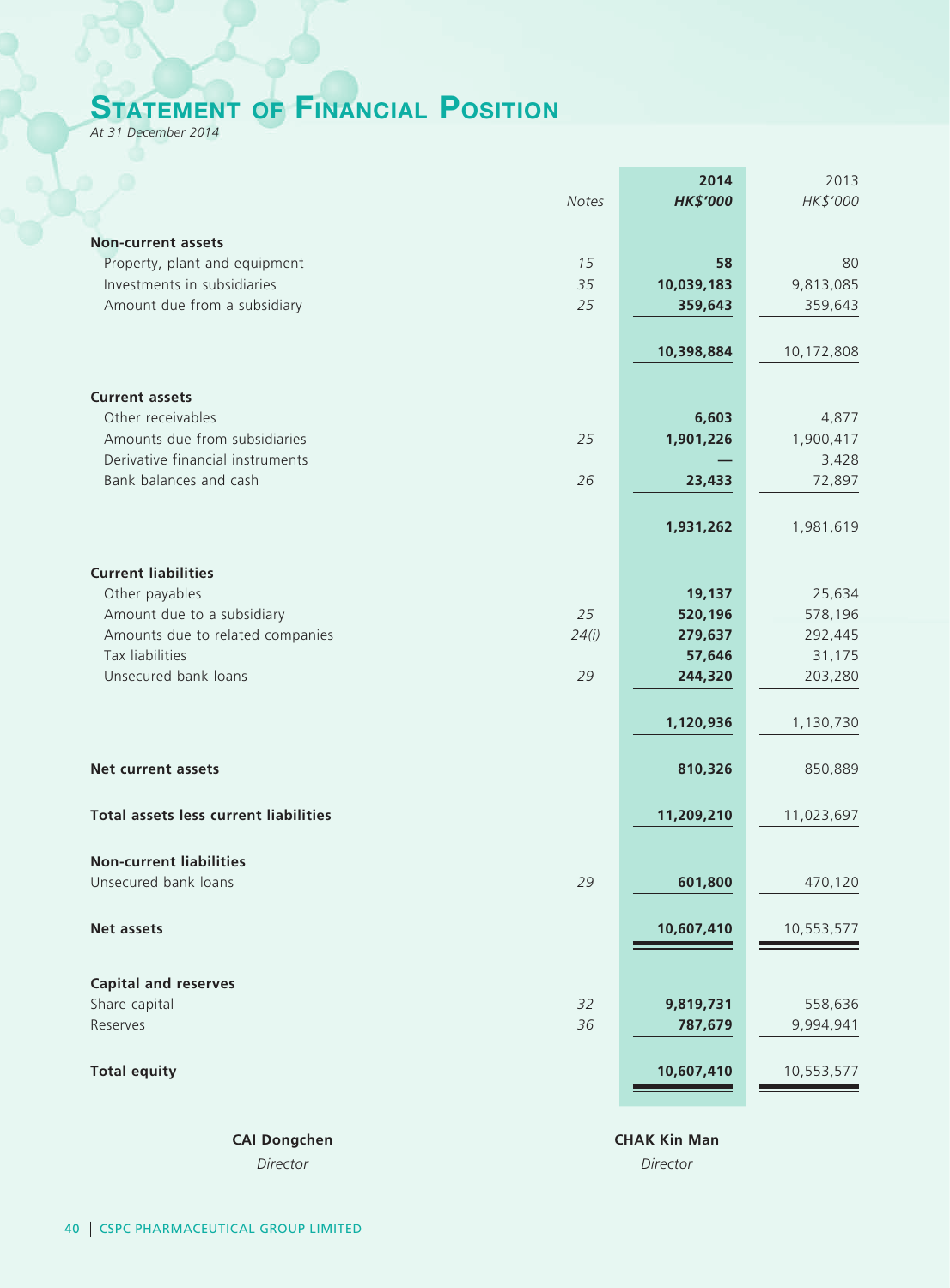# **Consolidated Statement of Changes in Equity**

*For the year ended 31 December 2014*

|                                                                                                                |                              |                              |                                          |                                              |                                                            | Equity attributable to owners of the Company  |                                                      |                                    |                                        |                                     |                                              |                         |
|----------------------------------------------------------------------------------------------------------------|------------------------------|------------------------------|------------------------------------------|----------------------------------------------|------------------------------------------------------------|-----------------------------------------------|------------------------------------------------------|------------------------------------|----------------------------------------|-------------------------------------|----------------------------------------------|-------------------------|
|                                                                                                                | Share<br>capital<br>HK\$'000 | Share<br>premium<br>HK\$'000 | Other<br>reserve<br>HK\$'000<br>(note a) | Statutory<br>reserve<br>HK\$'000<br>(note b) | Capital<br>contribution<br>reserve<br>HK\$'000<br>(note c) | Convertible<br>bonds<br>HK\$'000<br>(note 33) | Share<br>options<br>reserve<br>HK\$'000<br>(note 34) | Translation<br>reserve<br>HK\$'000 | Accumulated<br>profits<br>HK\$'000     | Total<br>HK\$'000                   | Non-<br>controlling<br>interests<br>HK\$'000 | Total<br>HK\$'000       |
| At 1 January 2013                                                                                              | 272,542                      | 3,268,906                    | (5, 523, 729)                            | 114,006                                      | 45,564                                                     | 6,278,283                                     |                                                      | 117,677                            | 2,013,511                              | 6,586,760                           | 176,985                                      | 6,763,745               |
| Profit for the year<br>Other comprehensive income for the year                                                 |                              |                              |                                          |                                              |                                                            |                                               |                                                      | 148,004                            | 972,751                                | 972,751<br>148,004                  | 16,549<br>1,958                              | 989,300<br>149,962      |
| Total comprehensive income for the year<br>Dividends recognised as distribution                                |                              |                              |                                          |                                              |                                                            |                                               |                                                      | 148,004                            | 972,751                                | 1,120,755                           | 18,507                                       | 1,139,262               |
| (note $14$ )<br>Dividends paid to non-controlling                                                              |                              |                              |                                          |                                              |                                                            |                                               |                                                      |                                    | (382, 542)                             | (382, 542)                          | $\overline{\phantom{0}}$                     | (382, 542)              |
| interests<br>Conversion of convertible bonds (note 33)<br>Recognition of equity-settled share-based            | —<br>286,094                 | 5,431,148                    |                                          |                                              |                                                            | (5,717,242)                                   |                                                      |                                    |                                        |                                     | (18, 977)                                    | (18, 977)               |
| payment expenses<br>Transfer to statutory reserve                                                              |                              |                              |                                          | 130,988                                      |                                                            |                                               | 128,246                                              |                                    | $\overline{\phantom{0}}$<br>(130, 988) | 128,246<br>$\overline{\phantom{0}}$ | $\overline{\phantom{0}}$                     | 128,246                 |
| Acquisition of subsidiaries (note 39)<br>Acquisition of additional interest in a                               |                              |                              |                                          |                                              |                                                            |                                               |                                                      |                                    |                                        |                                     | 5,057                                        | 5,057                   |
| subsidiary (note d)<br>Disposal of subsidiaries (note 40)                                                      |                              |                              |                                          |                                              |                                                            |                                               |                                                      | (2,044)                            | (599)<br>2,044                         | (599)                               | (12, 401)<br>(24, 991)                       | (13,000)<br>(24, 991)   |
| At 31 December 2013 and<br>1 January 2014                                                                      | 558,636                      | 8,700,054                    | (5,523,729)                              | 244,994                                      | 45,564                                                     | 561,041                                       | 128,246                                              | 263,637                            | 2,474,177                              | 7,452,620                           | 144,180                                      | 7,596,800               |
| Profit for the year<br>Other comprehensive expense                                                             |                              |                              |                                          |                                              |                                                            |                                               |                                                      |                                    | 1,268,446                              | 1,268,446                           | 15,885                                       | 1,284,331               |
| for the year                                                                                                   |                              |                              |                                          |                                              |                                                            |                                               |                                                      | (223, 272)                         |                                        | (223, 272)                          | (2,766)                                      | (226, 038)              |
| Total comprehensive income for the year<br>Dividends recognised as distribution                                |                              |                              |                                          |                                              |                                                            |                                               |                                                      | (223, 272)                         | 1,268,446                              | 1,045,174                           | 13,119                                       | 1,058,293               |
| (note $14$ )<br>Dividends paid to non-controlling interest                                                     |                              |                              |                                          |                                              |                                                            |                                               |                                                      |                                    | (472, 641)                             | (472, 641)                          | -<br>(20, 317)                               | (472, 641)<br>(20, 317) |
| Transfer to statutory reserve<br>Transfer pursuant to the new Hong Kong<br>Companies Ordinance on 3 March 2014 |                              |                              |                                          | 271,602                                      |                                                            |                                               |                                                      |                                    | (271, 602)                             |                                     |                                              |                         |
| (note 32)<br>Conversion of convertible bonds (note 33)<br>Recognition of equity-settled share-based            | 8,700,054<br>561,041         | (8,700,054)                  |                                          |                                              |                                                            | (561, 041)                                    |                                                      |                                    |                                        |                                     |                                              |                         |
| payment expenses<br>Acquisition of additional interest in a                                                    |                              |                              |                                          |                                              |                                                            |                                               | 53,187                                               |                                    | -                                      | 53,187                              |                                              | 53,187                  |
| subsidiary (note d)<br>Dissolution of a subsidiary (note e)                                                    |                              |                              |                                          |                                              |                                                            |                                               |                                                      | (4, 467)                           | 814<br>4,467                           | 814<br>-                            | (7,054)                                      | (6, 240)                |
| Disposal of a subsidiary (note 40)                                                                             |                              |                              |                                          | (1,836)                                      |                                                            |                                               |                                                      | (629)                              | 2,465                                  |                                     | (57, 554)                                    | (57, 554)               |
| At 31 December 2014                                                                                            | 9,819,731                    |                              | (5,523,729)                              | 514,760                                      | 45,564                                                     |                                               | 181,433                                              | 35,269                             | 3,006,126                              | 8,079,154                           | 72,374                                       | 8,151,528               |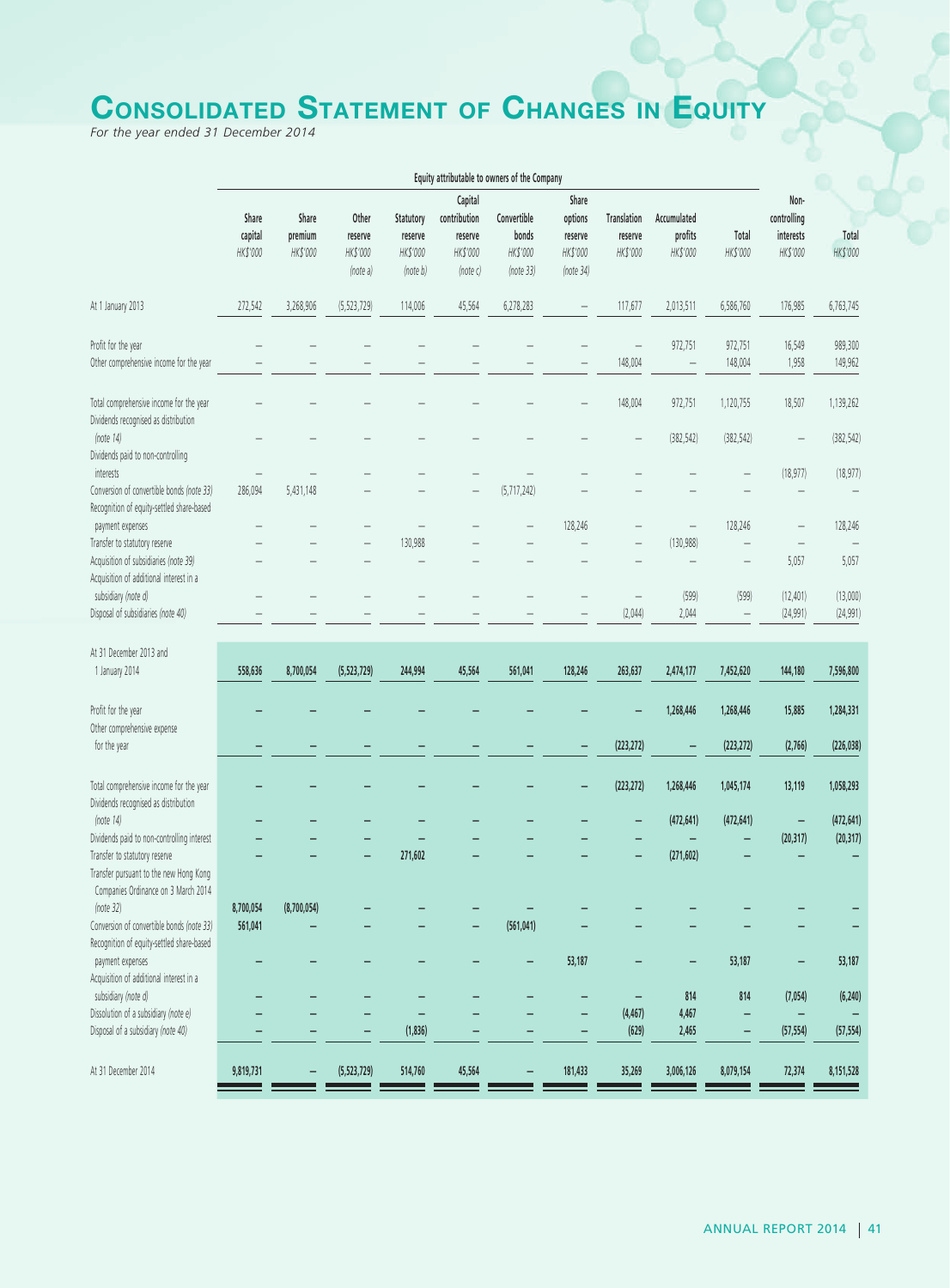### **Consolidated Statement of Changes in Equity**

*For the year ended 31 December 2014*

#### *Notes:*

- (a) The balance in other reserve as at 1 January 2014 and 31 December 2014 mainly included an amount of HK\$5,038,291,000 which represents the difference between the fair value of the deemed consideration under the reverse acquisition of HK\$3,288,998,000 and the fair value of the consideration paid by the Company of HK\$8,327,289,000 in the reverse acquisition on 29 October 2012.
- (b) The statutory reserves were appropriated from the profit after tax of the Company's subsidiaries in the People's Republic of China (the "PRC") under the laws and regulations of the PRC.
- (c) The balance in capital contribution reserve represents the deemed contribution by Shijiazhuang Pharmaceutical Group Company Limited ("SPG") which comprise 1) the difference between the carrying amounts of the net assets of entities comprising Robust Sun Holdings Limited ("Robust Sun") and its subsidiaries (collectively referred to as the "Robust Sun Group") and the consideration paid to SPG and its subsidiaries during group reorganisation under the Robust Sun Group in 2012 and 2) the imputed interest arising on loan from SPG (see note 24 for details).
- (d) On 25 June 2013 and 29 January 2014, the Group entered into equity transfer agreements with China Charmaine Pharmaceutical Company Limited ("China Charmaine") to acquire additional 45% equity interest in CSPC Huasheng Pharmaceutical Co., Ltd ("Huasheng") and 21.43% equity interest in Unigene Biotechnology Company Limited ("Unigene"), respectively. The transactions were completed on 22 August 2013 and 19 March 2014, respectively. Upon completion of these acquisitions, Huasheng and Unigene became wholly-owned subsidiaries of the Company. Accordingly, the differences between the carrying amounts of net assets attributable to the additional interests acquired at the date of acquisitions and the fair value of considerations paid by the Company for these acquisitions were debited/credited to accumulated profits.
- (e) During the year, the Group dissolved an inactive subsidiary as set out in note 43 and the relevant exchange differences of that subsidiary accumulated in translation reserve was transferred to accumulated profits.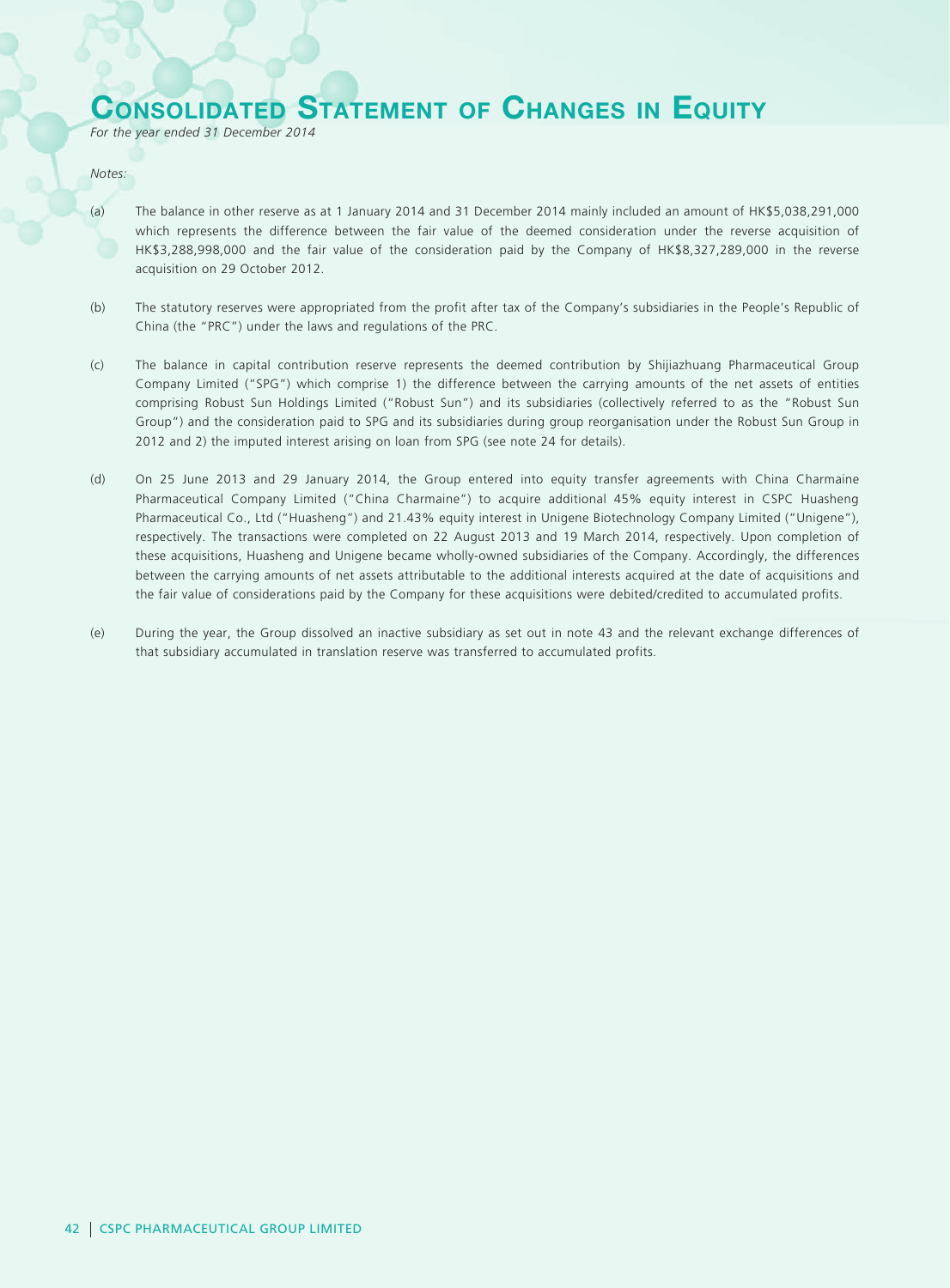### **Consolidated Statement of Cash Flows**

*For the year ended 31 December 2014*

|                                                                     | 2014            | 2013       |
|---------------------------------------------------------------------|-----------------|------------|
|                                                                     | <b>HK\$'000</b> | HK\$'000   |
|                                                                     |                 |            |
| <b>CASH FLOWS FROM OPERATING ACTIVITIES</b>                         |                 |            |
| Profit before tax                                                   | 1,621,484       | 1,247,624  |
| Adjustments for:                                                    |                 |            |
| Amortisation of intangible assets                                   | 19,850          | 11,525     |
| Amortisation of prepaid lease payments                              | 15,319          | 14,227     |
| Depreciation of property, plant and equipment                       | 575,043         | 630,530    |
| Share-based payment expenses                                        | 53,187          | 128,246    |
| Gain on disposal of subsidiaries                                    | (511)           | (154, 228) |
| (Gain) loss on disposal/write-off of property, plant and equipment  | (3,402)         | 11,505     |
| (Gain) loss on fair value change of held for trading investments    | (279)           | 101        |
| Government grant income                                             | (85, 547)       | (139, 179) |
| Net impairment loss on trade receivables                            | 2,883           | 190        |
| (Reversal) write down of inventories                                | (7, 342)        | 15,000     |
| Interest on bank loans                                              | 51,232          | 65,133     |
| Interest income                                                     | (7, 852)        | (5,994)    |
| Imputed interest on amount due to a related company                 | 3,126           | 7,404      |
| Share of results of                                                 |                 |            |
| - an associate                                                      | (375)           |            |
| - a joint venture                                                   | (588)           | 14,045     |
|                                                                     |                 |            |
| Movements in working capital                                        | 2,236,228       | 1,846,129  |
| Increase in inventories                                             | (28, 404)       | (36, 160)  |
| Increase in trade and other receivables                             | (138, 130)      | (168, 722) |
| Increase in bills receivables                                       | (169, 619)      | (301, 904) |
| Decrease (increase) in trade receivables due from related companies | 26,950          | (31, 055)  |
| Decrease (increase) in derivative financial instruments             | 3,428           | (2,805)    |
| Increase in trade and other payables                                | 220,654         | 55,924     |
| Decrease in bills payables                                          | (39, 911)       | (431, 912) |
| (Decrease) increase in trade payables due to related companies      | (20, 186)       | 46,448     |
| Increase in trade payable due to an associate                       | 583             |            |
| Decrease in trade payable due to a joint venture                    | (1,982)         | (3, 446)   |
| Increase in government grants                                       | 61,669          | 130,960    |
|                                                                     |                 |            |
| Cash generated from operations                                      | 2,151,280       | 1,103,457  |
| Income tax paid                                                     | (293, 156)      | (222, 741) |
| Interest paid                                                       | (51, 670)       | (65, 853)  |
|                                                                     |                 |            |
| <b>NET CASH FROM OPERATING ACTIVITIES</b>                           | 1,806,454       | 814,863    |
|                                                                     |                 |            |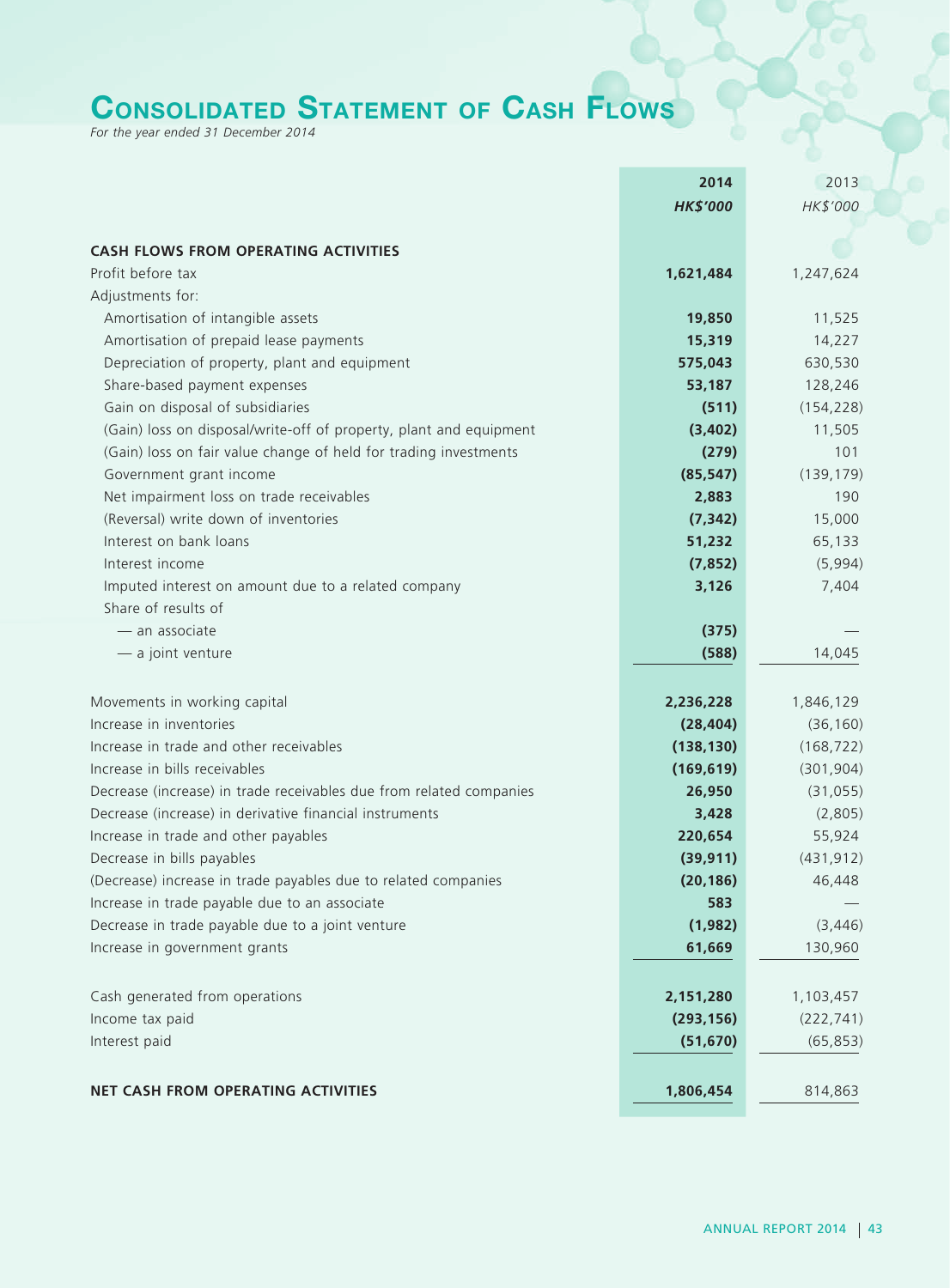# **Consolidated Statement of Cash Flows**

*For the year ended 31 December 2014*

|                                                       | 2014            | 2013          |
|-------------------------------------------------------|-----------------|---------------|
| <b>Notes</b>                                          | <b>HK\$'000</b> | HK\$'000      |
|                                                       |                 |               |
| <b>CASH FLOWS FROM INVESTING ACTIVITIES</b>           |                 |               |
| Purchase of property, plant and equipment             | (806, 998)      | (597, 115)    |
| Placement of restricted bank deposits                 | (14, 802)       | (65, 808)     |
| Purchase of intangible assets                         | (6, 539)        | (17, 315)     |
| Acquisition of additional interest in a subsidiary    | (6, 240)        | (13,000)      |
| Withdrawal of restricted bank deposits                | 37,597          | 720           |
| Disposal of subsidiaries<br>40                        | 17,991          | 384,037       |
| Repayment from (advance to) a joint venture           | 13,583          | (26, 280)     |
| Proceeds on disposal of property, plant and equipment | 12,326          | 33,448        |
| Interest received                                     | 7,852           | 5,994         |
| Acquisition of subsidiaries<br>39                     |                 | (127, 927)    |
| Prepaid lease payments paid                           |                 | (32, 911)     |
| Repayment from former subsidiaries<br>40              |                 | 1,065,731     |
| Repayment from related companies                      |                 | 14,570        |
|                                                       |                 |               |
| NET CASH (USED IN) FROM INVESTING ACTIVITIES          | (745, 230)      | 624,144       |
|                                                       |                 |               |
| <b>CASH FLOWS FROM FINANCING ACTIVITIES</b>           |                 |               |
| Repayment of bank loans                               | (844, 040)      | (2, 266, 736) |
| Dividends paid                                        | (472, 641)      | (382, 542)    |
| Repayment to related companies                        | (190, 878)      | (380, 181)    |
| Dividends paid to non-controlling interests           | (20, 317)       | (18, 977)     |
| New bank loans raised                                 | 781,063         | 1,319,165     |
|                                                       |                 |               |
| <b>NET CASH USED IN FINANCING ACTIVITIES</b>          | (746, 813)      | (1, 729, 271) |
|                                                       |                 |               |
| NET INCREASE (DECREASE) IN CASH AND CASH EQUIVALENTS  | 314,411         | (290, 264)    |
|                                                       |                 |               |
| <b>CASH AND CASH EQUIVALENTS</b>                      |                 |               |
| AT BEGINNING OF THE YEAR                              |                 |               |
|                                                       | 1,187,751       | 1,449,977     |
| <b>EFFECT OF FOREIGN EXCHANGE RATE CHANGES</b>        | (33, 741)       | 28,038        |
|                                                       |                 |               |
|                                                       |                 |               |
| <b>CASH AND CASH EQUIVALENTS</b>                      |                 |               |
| AT END OF THE YEAR,                                   |                 |               |
| represented by bank balances and cash                 | 1,468,421       | 1,187,751     |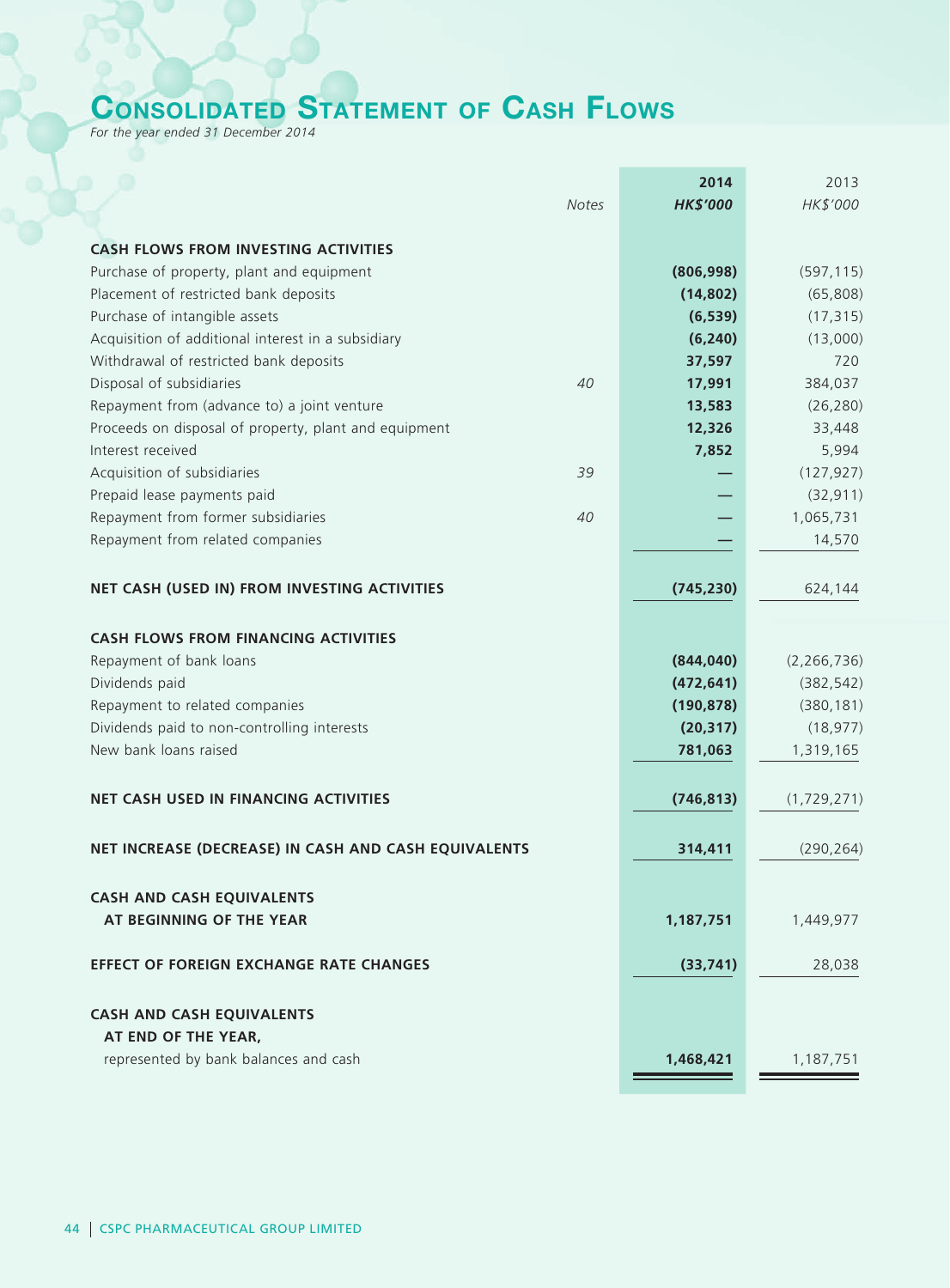*For the year ended 31 December 2014*

#### **1. GENERAL**

The Company is a public limited company incorporated in Hong Kong and its shares are listed on The Stock Exchange of Hong Kong Limited.

The addresses of the registered office and the principal place of business of the Company are disclosed in the "Corporate Information" section of this annual report.

The Company acts as an investment holding company and its subsidiaries are principally engaged in the manufacture and sale of pharmaceutical products. Details of the subsidiaries are set out in note 43.

The functional currency of the Group is Renminbi ("RMB"), the consolidated financial statements are presented in Hong Kong dollar ("HK\$") for the convenience of the shareholders, as the Company is listed in Hong Kong.

#### **2. APPLICATION OF NEW AND REVISED HONG KONG FINANCIAL REPORTING STANDARDS ("HKFRSs")**

#### **2.1 Amendments to HKFRSs and the new Interpretation that are mandatorily effective for the current year**

The Group has applied for the first time in the current year the following amendments to HKFRSs and a new interpretation issued by the Hong Kong Institute of Certified Public Accountants ("HKICPA"):

| Investment Entities                                          |
|--------------------------------------------------------------|
|                                                              |
| Offsetting Financial Assets and Financial Liabilities        |
| Recoverable Amount Disclosures for Non-Financial Assets      |
| Novation of Derivatives and Continuation of Hedge Accounting |
| Levies                                                       |
|                                                              |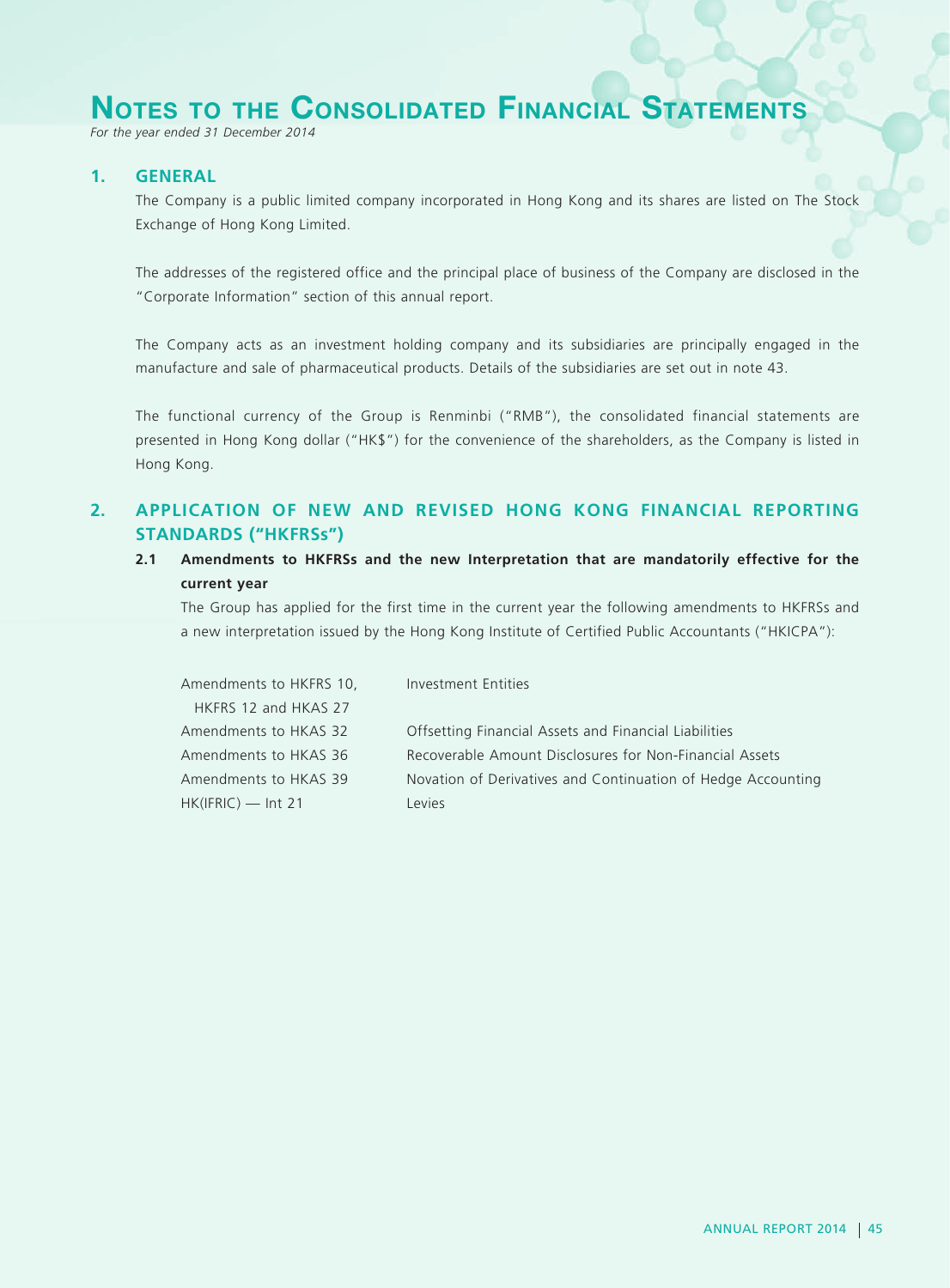*For the year ended 31 December 2014*

#### **2. APPLICATION OF NEW AND REVISED HONG KONG FINANCIAL REPORTING STANDARDS ("HKFRSs")** *(continued)*

#### **2.1 Amendments to HKFRSs and the new Interpretation that are mandatorily effective for the current year** *(continued)*

#### *Amendments to HKFRS 10, HKFRS 12 and HKAS 27 Investment Entities*

The Group has applied the amendments to HKFRS 10, HKFRS 12 and HKAS 27 *Investment Entities* for the first time in the current year. The amendments to HKFRS 10 define an investment entity and require a reporting entity that meets the definition of an investment entity not to consolidate its subsidiaries but instead to measure its subsidiaries at fair value through profit or loss in its consolidated and separate financial statements.

To qualify as an investment entity, a reporting entity is required to:

- obtain funds from one or more investors for the purpose of providing them with investment management services;
- • commit to its investor(s) that its business purpose is to invest funds solely for returns from capital appreciation, investment income or both; and
- measure and evaluate performance of substantially all of investments on a fair value basis.

Consequential amendments have been made to HKFRS 12 and HKAS 27 to introduce new disclosure requirements for investment entities.

As the Group is not an investment entity (assessed based on the criteria set out in HKFRS 10 as at 1 January 2014), the application of the amendments has had no impact on the disclosures or the amounts recognised in the Group's consolidated financial statements.

#### *Amendments to HKAS 32 Offsetting Financial Assets and Financial Liabilities*

The Group has applied the amendments to HKAS 32 *Offsetting Financial Assets and Financial Liabilities* for the first time in the current year. The amendments to HKAS 32 clarify the requirements relating to the offset of financial assets and financial liabilities. Specifically, the amendments clarify the meaning of 'currently has a legally enforceable right of set-off' and 'simultaneous realisation and settlement'.

The amendments have been applied retrospectively. As the Group does not have any financial assets and financial liabilities that qualify for offset, the application of the amendments has had no impact on the disclosures or on the amounts recognised in the Group's consolidated financial statements.

The application of the above new Interpretation and other amendments to HKFRSs in the current annual period has had no material effect on the amounts reported in these consolidated financial statements and/or disclosures set out in these consolidated financial statements.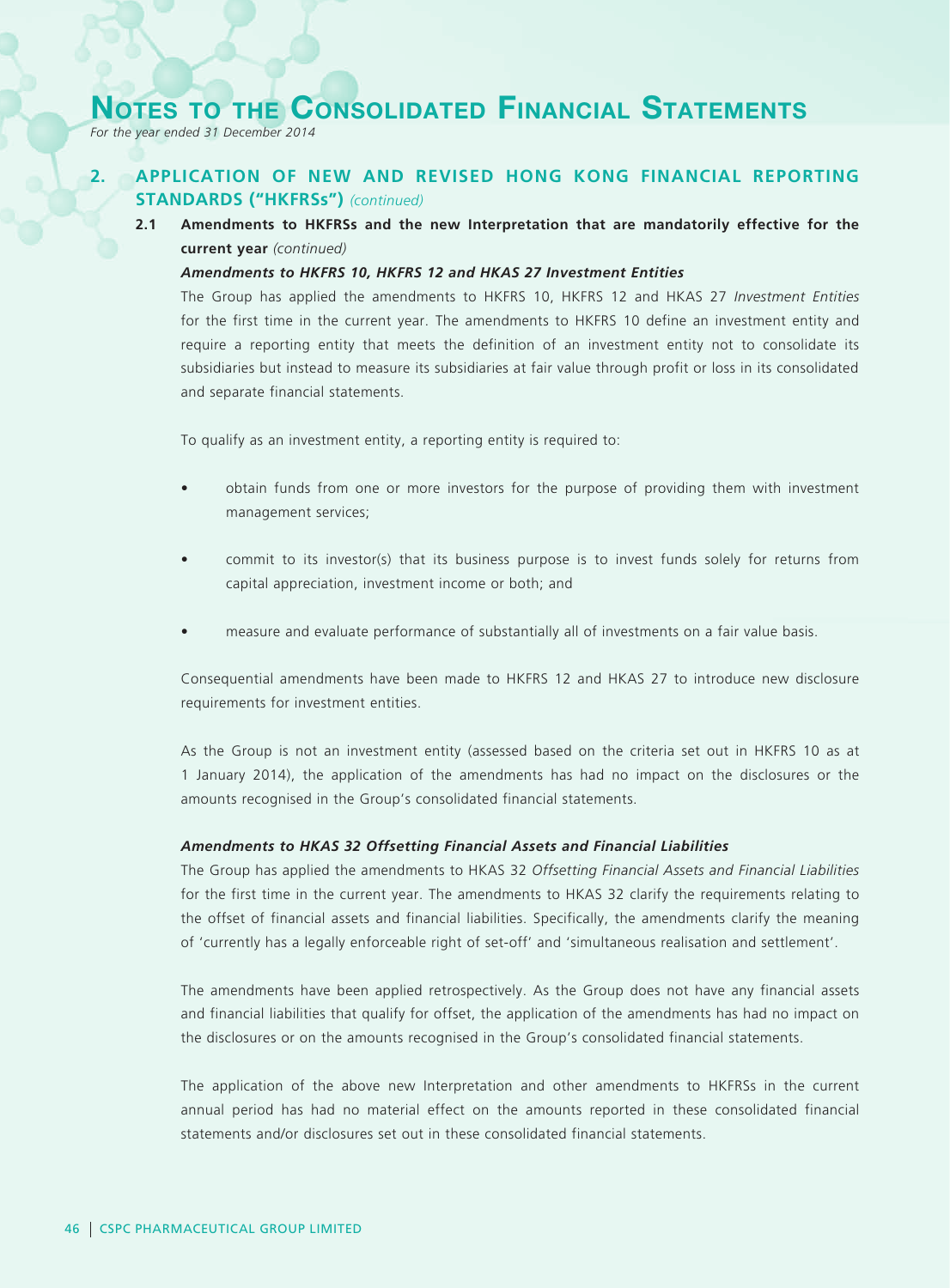*For the year ended 31 December 2014*

#### **2. APPLICATION OF NEW AND REVISED HONG KONG FINANCIAL REPORTING STANDARDS ("HKFRSs")** *(continued)*

#### **2.2 New and revised HKFRSs issued but not yet effective**

The Group has not early applied the following new and revised HKFRSs that have been issued but are not yet effective:

| HKFRS 9                    | Financial Instruments <sup>1</sup>                                        |
|----------------------------|---------------------------------------------------------------------------|
| <b>HKFRS 14</b>            | Regulatory Deferral Accounts <sup>2</sup>                                 |
| <b>HKFRS 15</b>            | Revenue from Contracts with Customers <sup>3</sup>                        |
| Amendments to HKFRS 11     | Accounting for Acquisitions of Interests in Joint Operations <sup>5</sup> |
| Amendments to HKAS 16 and  | Clarification of Acceptable Methods of Depreciation and                   |
| HKAS 38                    | Amortisation <sup>5</sup>                                                 |
| Amendments to HKAS 16 and  | Agriculture: Bearer Plants <sup>5</sup>                                   |
| HKAS <sub>41</sub>         |                                                                           |
| Amendments to HKAS 19      | Defined Benefit Plans: Employee Contributions <sup>4</sup>                |
| Amendments to HKAS 27      | Equity Method in Separate Financial Statements <sup>5</sup>               |
| Amendments to HKFRS 10 and | Sale or Contribution of Assets between an Investor and its Associate      |
| HKAS <sub>28</sub>         | or Joint Venture <sup>5</sup>                                             |
| Amendments to HKFRSs       | Annual Improvements to HKFRSs 2010 - 2012 Cycle <sup>6</sup>              |
| Amendments to HKFRSs       | Annual Improvements to HKFRSs 2011 - 2013 Cycle <sup>4</sup>              |
| Amendments to HKFRSs       | Annual Improvements to HKFRSs 2012 - 2014 Cycle <sup>5</sup>              |

<sup>1</sup> Effective for annual periods beginning on or after 1 January 2018, with earlier application permitted.

<sup>2</sup> Effective for first annual HKFRS financial statements beginning on or after 1 January 2016, with early application permitted.

Effective for annual periods beginning on or after 1 January 2017, with earlier application permitted.

<sup>4</sup> Effective for annual periods beginning on or after 1 July 2014, with earlier application permitted.

<sup>5</sup> Effective for annual periods beginning on or after 1 January 2016, with earlier application permitted.

<sup>6</sup> Effective for annual periods beginning on or after 1 July 2014, with limited exceptions. Earlier application is permitted.

#### *HKFRS 9 Financial Instruments*

HKFRS 9 issued in 2009 introduced new requirements for the classification and measurement of financial assets. HKFRS 9 was subsequently amended in 2010 to include requirements for the classification and measurement of financial liabilities and for derecognition, and further amended in 2013 to include the new requirements for general hedge accounting. Another revised version of HKFRS 9 was issued in 2014 mainly to include a) impairment requirements for financial assets and b) limited amendments to the classification and measurement requirements by introducing a 'fair value through other comprehensive income' ("FVTOCI") measurement category for certain simple debt instruments.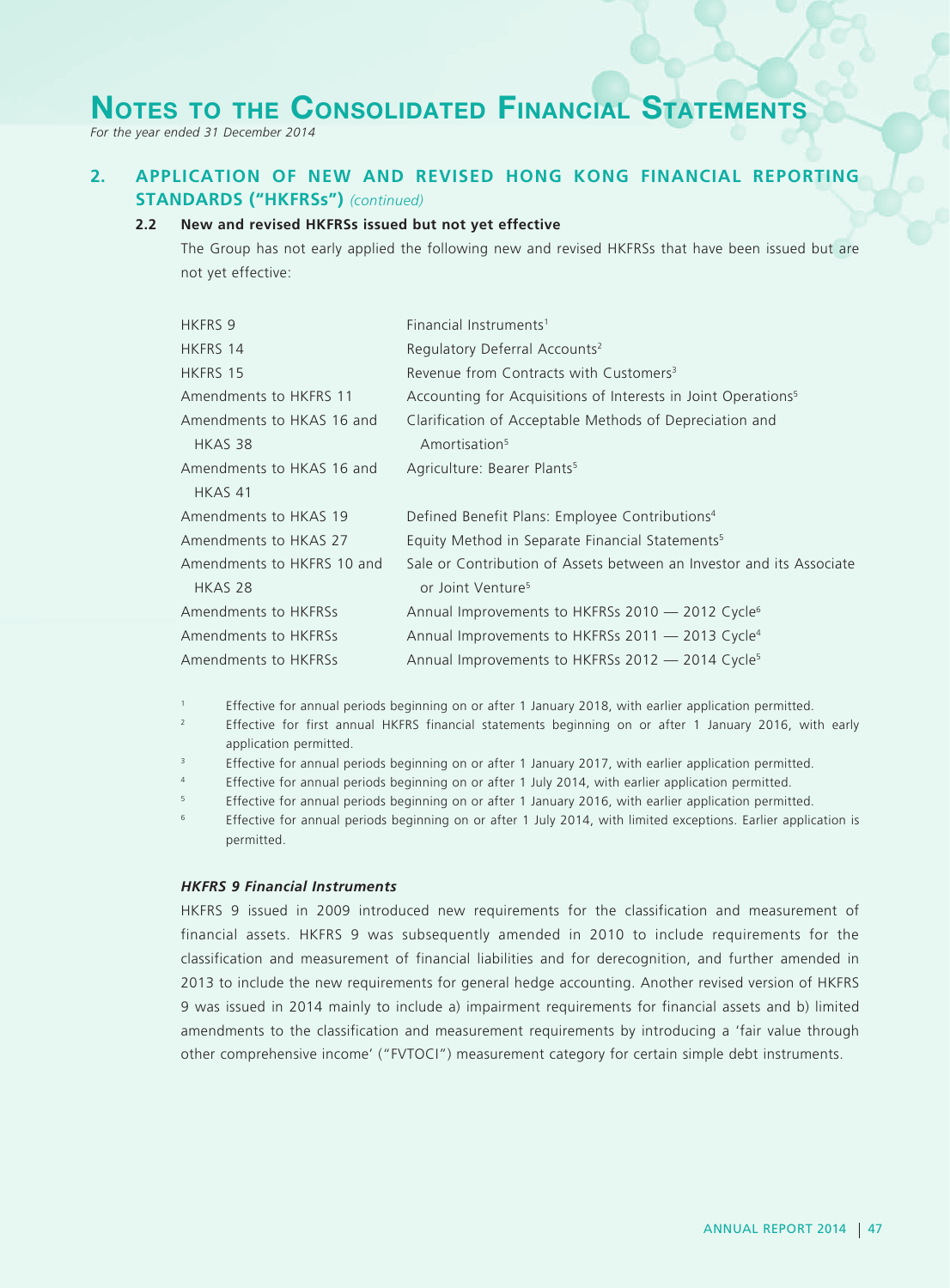*For the year ended 31 December 2014*

#### **2. APPLICATION OF NEW AND REVISED HONG KONG FINANCIAL REPORTING STANDARDS ("HKFRSs")** *(continued)*

#### **2.2 New and revised HKFRSs issued but not yet effective** *(continued) HKFRS 9 Financial Instruments (continued)*

Key requirements of HKFRS 9 are described below:

- all recognised financial assets that are within the scope of HKAS 39 *Financial Instruments: Recognition and Measurement* are subsequently measured at amortised cost or fair value. Specifically, debt investments that are held within a business model whose objective is to collect the contractual cash flows, and that have contractual cash flows that are solely payments of principal and interest on the principal outstanding are generally measured at amortised cost at the end of subsequent accounting periods. Debt instruments that are held within a business model whose objective is achieved both by collecting contractual cash flows and selling financial assets, and that have contractual terms of the financial asset give rise on specified dates to cash flows that are solely payments of principal and interest on the principal amount outstanding, are measured at FVTOCI. All other debt investments and equity investments are measured at their fair value at the end of subsequent accounting periods. In addition, under HKFRS 9, entities may make an irrevocable election to present subsequent changes in the fair value of an equity investment (that is not held for trading) in other comprehensive income, with only dividend income generally recognised in profit or loss.
- With regard to the measurement of financial liabilities designated as at fair value through profit or loss, HKFRS 9 requires that the amount of change in the fair value of the financial liability that is attributable to changes in the credit risk of that liability is presented in other comprehensive income, unless the recognition of the effects of changes in the liability's credit risk in other comprehensive income would create or enlarge an accounting mismatch in profit or loss. Changes in fair value of financial liabilities attributable to changes in the financial liabilities' credit risk are not subsequently reclassified to profit or loss. Under HKAS 39, the entire amount of the change in the fair value of the financial liability designated as fair value through profit or loss was presented in profit or loss.
- In relation to the impairment of financial assets, HKFRS 9 requires an expected credit loss model, as opposed to an incurred credit loss model under HKAS 39. The expected credit loss model requires an entity to account for expected credit losses and changes in those expected credit losses at each reporting date to reflect changes in credit risk since initial recognition. In other words, it is no longer necessary for a credit event to have occurred before credit losses are recognised.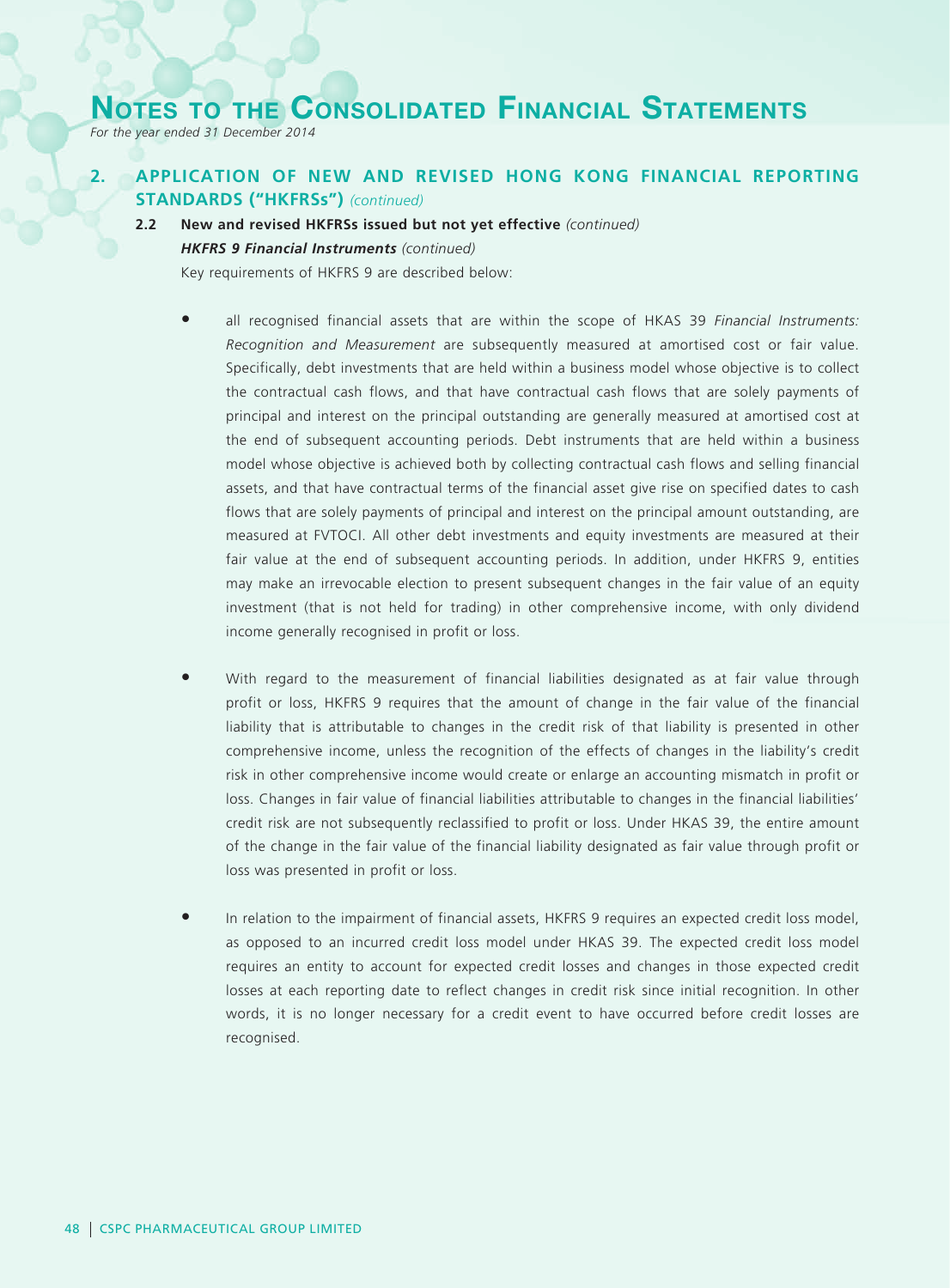*For the year ended 31 December 2014*

#### **2. APPLICATION OF NEW AND REVISED HONG KONG FINANCIAL REPORTING STANDARDS ("HKFRSs")** *(continued)*

#### **2.2 New and revised HKFRSs issued but not yet effective** *(continued) HKFRS 9 Financial Instruments (continued)*

The new general hedge accounting requirements retain the three types of hedge accounting. However, greater flexibility has been introduced to the types of transactions eligible for hedge accounting, specifically broadening the types of instruments that qualify for hedging instruments and the types of risk components of non-financial items that are eligible for hedge accounting. In addition, the effectiveness test has been overhauled and replaced with the principle of an 'economic relationship'. Retrospective assessment of hedge effectiveness is also no longer required. Enhanced disclosure requirements about an entity's risk management activities have also been introduced.

The directors of the Group is in the process of performing a detail review on assessing the impact of the application of HKFRS 9 and not practical to provide a reasonable estimate of that effect until the assessment has been completed.

#### *HKFRS 15 Revenue from Contracts with Customers*

In July 2014, HKFRS 15 was issued which establishes a single comprehensive model for entities to use in accounting for revenue arising from contracts with customers. HKFRS 15 will supersede the current revenue recognition guidance including HKAS 18 *Revenue*, HKAS 11 *Construction Contracts* and the related Interpretations when it becomes effective.

The core principle of HKFRS 15 is that an entity should recognise revenue to depict the transfer of promised goods or services to customers in an amount that reflects the consideration to which the entity expects to be entitled in exchange for those goods or services. Specifically, the Standard introduces a 5-step approach to revenue recognition:

- Step 1: Identify the contract(s) with a customer
- Step 2: Identify the performance obligations in the contract
- Step 3: Determine the transaction price
- Step 4: Allocate the transaction price to the performance obligations in the contract
- Step 5: Recognise revenue when (or as) the entity satisfies a performance obligation

Under HKFRS 15, an entity recognises revenue when (or as) a performance obligation is satisfied, i.e. when 'control' of the goods or services underlying the particular performance obligation is transferred to the customer. Far more prescriptive guidance has been added in HKFRS 15 to deal with specific scenarios. Furthermore, extensive disclosures are required by HKFRS 15.

The directors of the Group is in the process of performing a detail review on assessing the impact of the application of HKFRS 15 and not practical to provide a reasonable estimate of that effect until the assessment has been completed.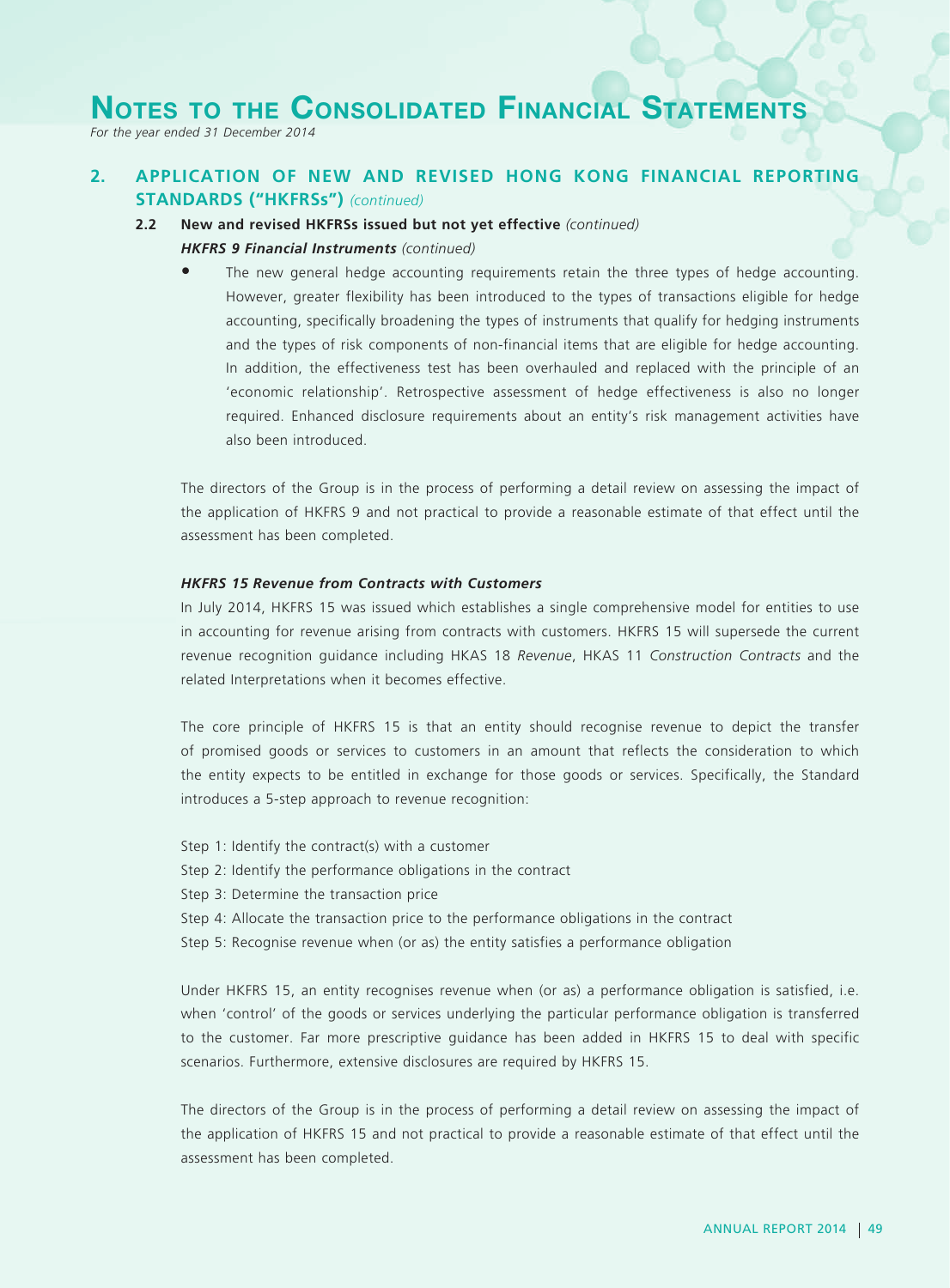*For the year ended 31 December 2014*

#### **2. APPLICATION OF NEW AND REVISED HONG KONG FINANCIAL REPORTING STANDARDS ("HKFRSs")** *(continued)*

**2.2 New and revised HKFRSs issued but not yet effective** *(continued) Amendments to HKAS 27 Equity Method in Separate Financial Statements* The amendments allow an entity to account for investments in subsidiaries, joint ventures and

associates in its separate financial statements

- At cost
- In accordance with HKFRS 9 *Financial Instruments* (or HKAS 39 *Financial Instruments: Recognition and Measurement* for entities that have not yet adopted HKFRS 9), or
- Using the equity method as described in HKAS 28 *Investments in Associates and Joint Ventures*.

The accounting option must be applied by category of investments.

The amendments also clarify that when a parent ceases to be an investment entity, or becomes an investment entity, it shall account for the change from the date when the change in status occurred.

In addition to the amendments to HKAS 27, there are consequential amendments to HKAS 28 to avoid a potential conflict with HKFRS 10 *Consolidated Financial Statements* and to HKFRS 1 *First time Adoption of Hong Kong Financial Reporting Standards*. The directors of the Company do not anticipate that the application of these amendments to HKAS 27 will have a material impact on the Group's consolidated financial statements.

#### *Amendments to HKFRS 10 and HKAS 28 Sale or Contribution of Assets between an Investor and its Associate or Joint Venture*

Amendments to HKAS 28:

- The requirements on gains and losses resulting from transactions between an entity and its associate or joint venture have been amended to relate only to assets that do not constitute a business.
- A new requirement has been introduced that gains or losses from downstream transactions involving assets that constitute a business between an entity and its associate or joint venture must be recognised in full in the investor's financial statements.
- A requirement has been added that an entity needs to consider whether assets that are sold or contributed in separate transactions constitute a business and should be accounted for as a single transaction.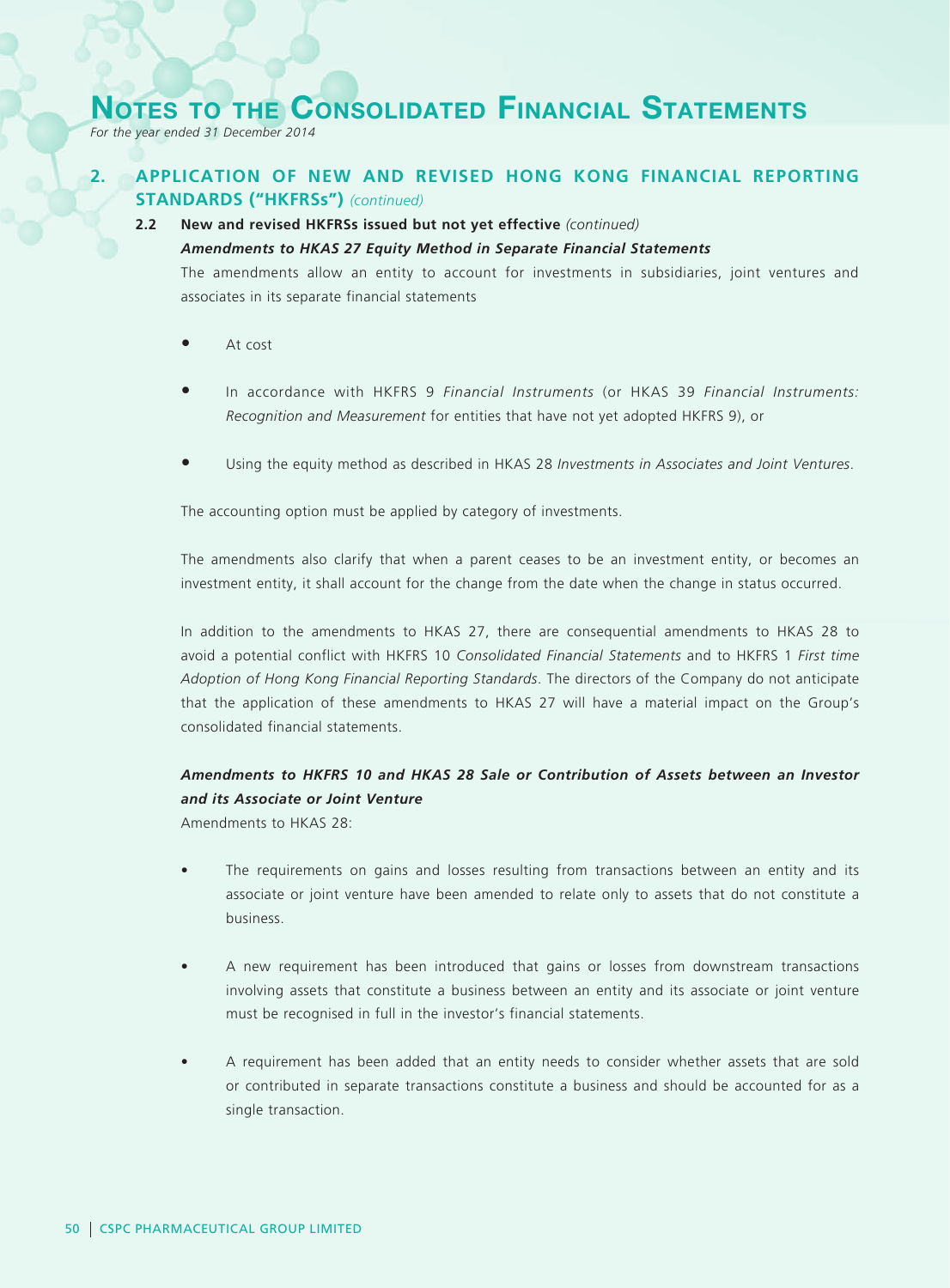*For the year ended 31 December 2014*

#### **2. APPLICATION OF NEW AND REVISED HONG KONG FINANCIAL REPORTING STANDARDS ("HKFRSs")** *(continued)*

**2.2 New and revised HKFRSs issued but not yet effective** *(continued) Amendments to HKFRS 10 and HKAS 28 Sale or Contribution of Assets between an Investor and its Associate or Joint Venture (continued)*

Amendments to HKFRS 10:

- An exception from the general requirement of full gain or loss recognition has been introduced into HKFRS 10 for the loss control of a subsidiary that does not contain a business in a transaction with an associate or a joint venture that is accounted for using the equity method.
- New guidance has been introduced requiring that gains or losses resulting from those transactions are recognised in the parent's profit or loss only to the extent of the unrelated investors' interests in that associate or joint venture. Similarly, gains and losses resulting from the remeasurement at fair value of investments retained in any former subsidiary that has become an associate or a joint venture that is accounted for using the equity method are recognised in the former parent's profit or loss only to the extent of the unrelated investors' interests in the new associate or joint venture.

The directors of the Company do not anticipate that the application of these amendments to HKFRS 10 and HKAS 28 will have a material impact on the Group's consolidated financial statements.

#### *Annual Improvements to HKFRSs 2010-2012 Cycle*

The *Annual Improvements to HKFRSs 2010-2012 Cycle* include a number of amendments to various HKFRSs, which are summarised below.

The amendments to HKFRS 2 (i) change the definitions of 'vesting condition' and 'market condition'; and (ii) add definitions for 'performance condition' and 'service condition' which were previously included within the definition of 'vesting condition'. The amendments to HKFRS 2 are effective for share-based payment transactions for which the grant date is on or after 1 July 2014.

The amendments to HKFRS 3 clarify that contingent consideration that is classified as an asset or a liability should be measured at fair value at each reporting date, irrespective of whether the contingent consideration is a financial instrument within the scope of HKFRS 9 or HKAS 39 or a non-financial asset or liability. Changes in fair value (other than measurement period adjustments) should be recognised in profit and loss. The amendments to HKFRS 3 are effective for business combinations for which the acquisition date is on or after 1 July 2014.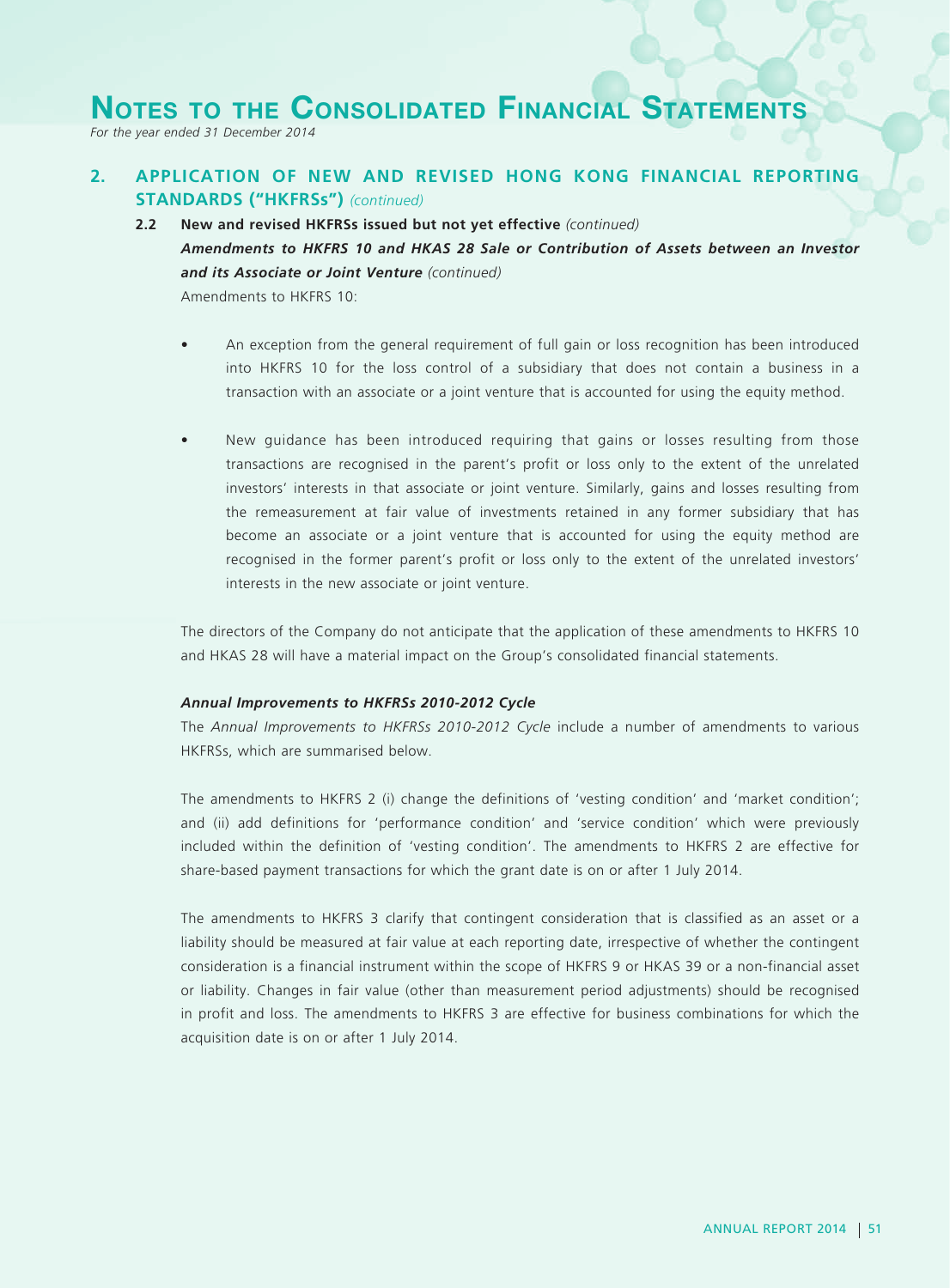*For the year ended 31 December 2014*

#### **2. APPLICATION OF NEW AND REVISED HONG KONG FINANCIAL REPORTING STANDARDS ("HKFRSs")** *(continued)*

#### **2.2 New and revised HKFRSs issued but not yet effective** *(continued) Annual Improvements to HKFRSs 2010-2012 Cycle (continued)*

The amendments to HKFRS 8 (i) require an entity to disclose the judgments made by management in applying the aggregation criteria to operating segments, including a description of the operating segments aggregated and the economic indicators assessed in determining whether the operating segments have 'similar economic characteristics'; and (ii) clarify that a reconciliation of the total of the reportable segments' assets to the entity's assets should only be provided if the segment assets are regularly provided to the chief operating decision-maker.

The amendments to the basis for conclusions of HKFRS 13 clarify that the issue of HKFRS 13 and consequential amendments to HKAS 39 and HKFRS 9 did not remove the ability to measure short-term receivables and payables with no stated interest rate at their invoice amounts without discounting, if the effect of discounting is immaterial. As the amendments do not contain any effective date, they are considered to be immediately effective.

The amendments to HKAS 16 and HKAS 38 remove perceived inconsistencies in the accounting for accumulated depreciation/amortisation when an item of property, plant and equipment or an intangible asset is revalued. The amended standards clarify that the gross carrying amount is adjusted in a manner consistent with the revaluation of the carrying amount of the asset and that accumulated depreciation/ amortisation is the difference between the gross carrying amount and the carrying amount after taking into account accumulated impairment losses.

The amendments to HKAS 24 clarify that a management entity providing key management personnel services to a reporting entity is a related party of the reporting entity. Consequently, the reporting entity should disclose as related party transactions the amounts incurred for the service paid or payable to the management entity for the provision of key management personnel services. However, disclosure of the components of such compensation is not required.

The directors of the Company do not anticipate that the application of these amendments will have a material effect on the Group's consolidated financial statements.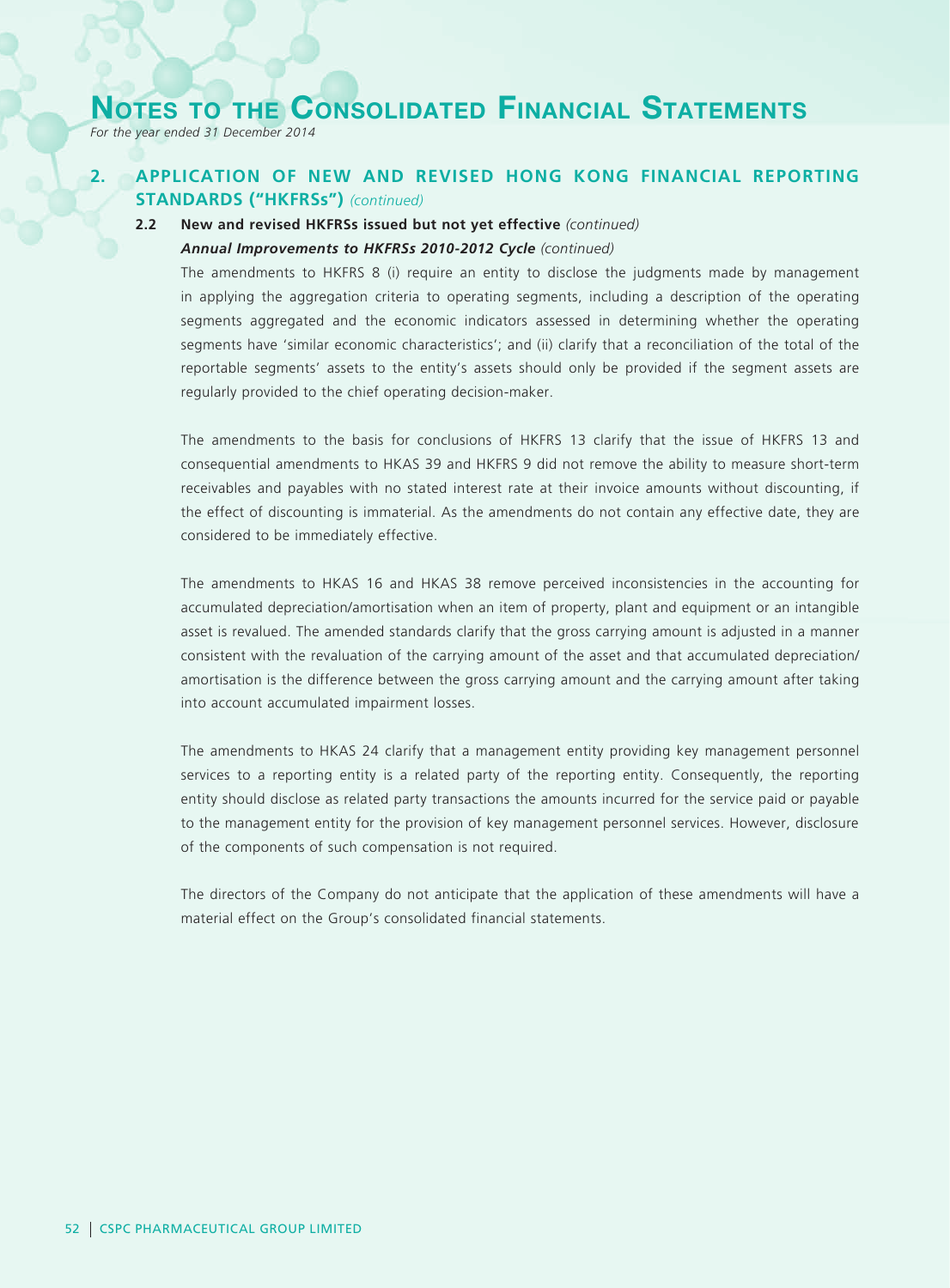*For the year ended 31 December 2014*

#### **2. APPLICATION OF NEW AND REVISED HONG KONG FINANCIAL REPORTING STANDARDS ("HKFRSs")** *(continued)*

#### **2.2 New and revised HKFRSs issued but not yet effective** *(continued) Annual Improvements to HKFRSs 2011-2013 Cycle*

The *Annual Improvements to HKFRSs 2011-2013 Cycle* include a number of amendments to various HKFRSs, which are summarised below.

The amendments to HKFRS 3 clarify that the standard does not apply to the accounting for the formation of all types of joint arrangement in the financial statements of the joint arrangement itself.

The amendments to HKFRS 13 clarify that the scope of the portfolio exception for measuring the fair value of a group of financial assets and financial liabilities on a net basis includes all contracts that are within the scope of, and accounted for in accordance with, HKAS 39 or HKFRS 9, even if those contracts do not meet the definitions of financial assets or financial liabilities within HKAS 32.

The amendments to HKAS 40 clarify that HKAS 40 and HKFRS 3 are not mutually exclusive and application of both standards may be required. Consequently, an entity acquiring investment property must determine whether:

- (a) the property meets the definition of investment property in terms of HKAS 40; and
- (b) the transaction meets the definition of a business combination under HKFRS 3.

The directors of the Company do not anticipate that the application of these amendments will have a material effect on the Group's consolidated financial statements.

#### *Annual Improvements to HKFRSs 2012-2014 Cycle*

The *Annual Improvements to HKFRSs 2012-2014 Cycle* include a number of amendments to various HKFRSs, which are summarised below.

The amendments to HKFRS 5 introduce specific guidance in HKFRS 5 for when an entity reclassifies an asset (or disposal group) from held for sale to held for distribution to owners (or vice versa), or when held-for-distribution accounting is discontinued. The amendments apply prospectively.

The amendments to HKFRS 7 provide additional guidance to clarify whether a servicing contract is continuing involvement in a transferred asset for the purpose of the disclosures required in relation to transferred assets and clarify that the offsetting disclosures (introduced in the amendments to HKFRS 7 *Disclosure — Offsetting Financial Assets and Financial Liabilities* issued in December 2011 and effective for periods beginning on or after 1 January 2013) are not explicitly required for all interim periods. However, the disclosures may need to be included in condensed interim financial statements to comply with *HKAS 34 Interim Financial Reporting*.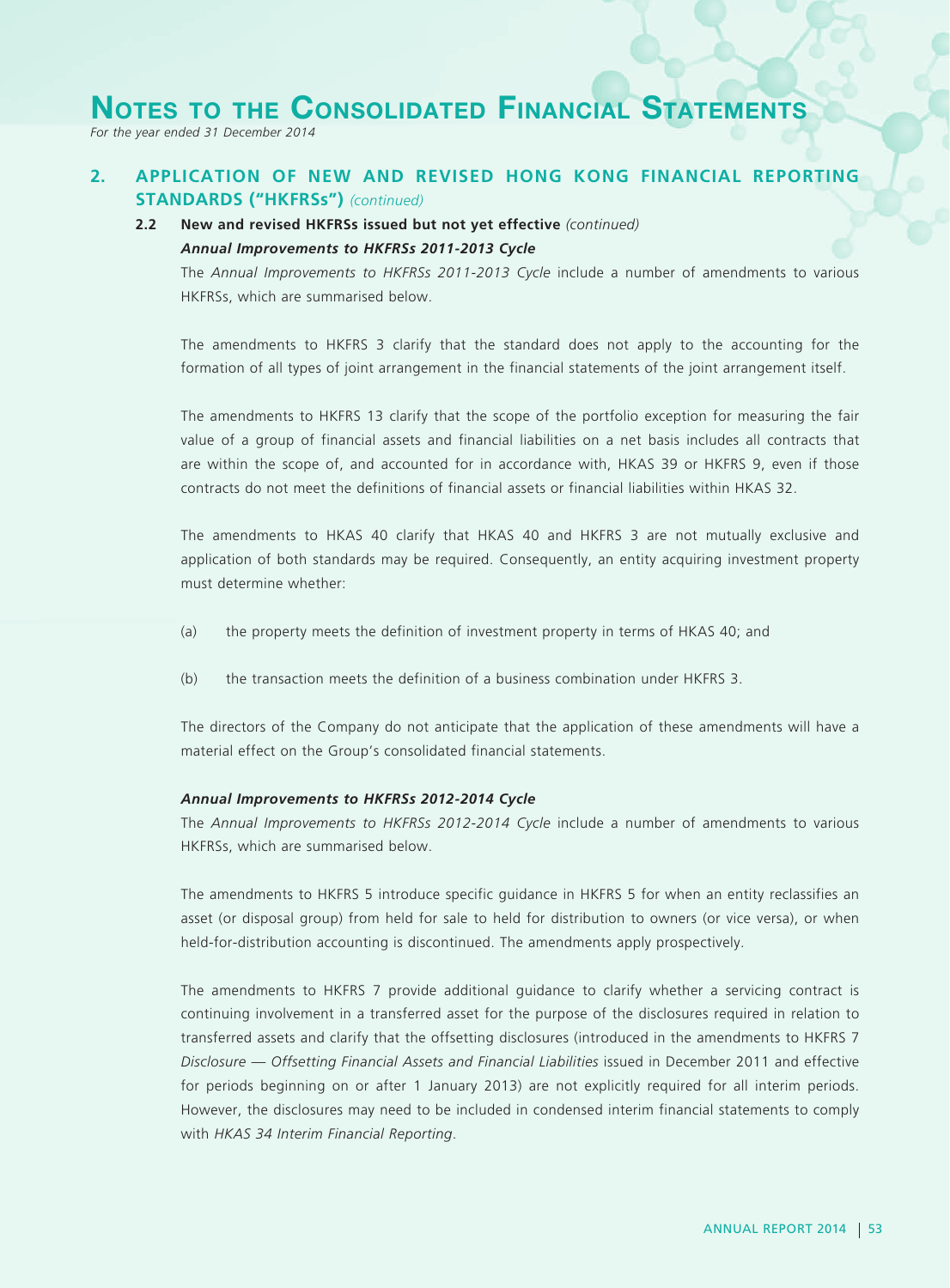*For the year ended 31 December 2014*

#### **2. APPLICATION OF NEW AND REVISED HONG KONG FINANCIAL REPORTING STANDARDS ("HKFRSs")** *(continued)*

#### **2.2 New and revised HKFRSs issued but not yet effective** *(continued)*

#### *Annual Improvements to HKFRSs 2012-2014 Cycle (continued)*

The amendments to HKAS 19 clarify that the high quality corporate bonds used to estimate the discount rate for post-employment benefits should be issued in the same currency as the benefits to be paid. These amendments would result in the depth of the market for high quality corporate bonds being assessed at currency level. The amendments apply from the beginning of the earliest comparative period presented in the financial statements in which the amendments are first applied. Any initial adjustment arising should be recognised in retained earnings at the beginning of that period.

The amendments to HKAS 34 clarify the requirements relating to information required by HKAS 34 that is presented elsewhere within the interim financial report but outside the interim financial statements. The amendments require that such information be incorporated by way of a cross-reference from the interim financial statements to the other part of the interim financial report that is available to users on the same terms and at the same time as the interim financial statements.

The directors of the Company do not anticipate that the application of these will have a material effect on the Group's consolidated financial statements.

#### **3. SIGNIFICANT ACCOUNTING POLICIES**

#### **Statement of compliance**

The consolidated financial statements have been prepared in accordance with HKFRSs issued by the HKICPA and comply with the applicable requirements of the Hong Kong Companies Ordinance which concern the preparation of financial statements, which for this financial year and the comparative period continue to be those of the predecessor Hong Kong Company Ordinance (Cap. 32) in accordance with transitional and saving arrangements for Part 9 of the Hong Kong Companies Ordinance (Cap. 622), "Account and Audit", as set out in sections 76 to 87 of Schedule 11 to that Ordinance. In addition, the consolidated financial statements include applicable disclosures required by the Rules Governing the Listing of Securities on The Stock Exchange of Hong Kong Limited (the "Listing Rules").

#### **Basis of preparation**

The consolidated financial statements has been prepared on the historical cost basis except for certain financial instruments that are measured at fair values at the end of each reporting period, as explained in the accounting policies set out below.

Historical cost is generally based on the fair value of the consideration given in exchange for goods and services.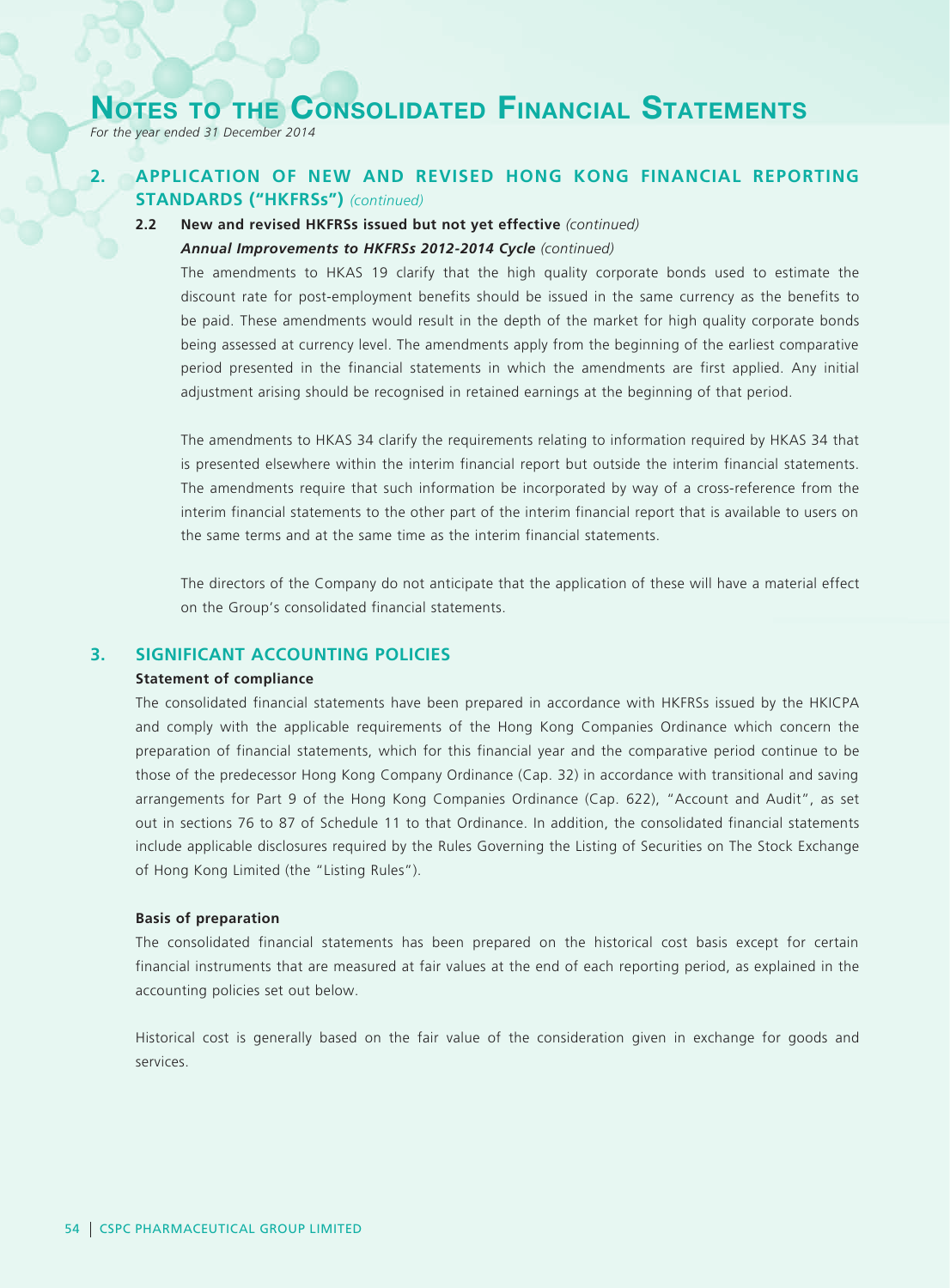*For the year ended 31 December 2014*

#### **3. SIGNIFICANT ACCOUNTING POLICIES** *(continued)*

#### **Basis of preparation** *(continued)*

Fair value is the price that would be received to sell an asset or paid to transfer a liability in an orderly transaction between market participants at the measurement date, regardless of whether that price is directly observable or estimated using another valuation technique. In estimating the fair value of an asset or a liability, the Group takes into account the characteristics of the asset or liability if market participants would take those characteristics into account when pricing the asset or liability at the measurement date. Fair value for measurement and/or disclosure purposes in the consolidated financial statements is determined on such a basis, except for share-based payment transactions that are within the scope of HKFRS 2, leasing transactions that are within the scope of HKAS 17 and measurements that have some similarities to fair value but are not fair value, such as net realisable value in HKAS 2 or value in use in HKAS 36.

In addition, for financial reporting purposes, fair value measurements are categorised into Level 1, 2 or 3 based on the degree to which the inputs to the fair value measurements are observable and the significance of the inputs to the fair value measurement in its entirety, which are described as follows:

- Level 1 inputs are quoted prices (unadjusted) in active markets for identical assets or liabilities that the entity can access at the measurement date;
- Level 2 inputs are inputs, other than quoted prices included within Level 1, that are observable for the asset or liability, either directly or indirectly; and
- Level 3 inputs are unobservable inputs for the asset or liability.

The principal accounting policies are set out below.

#### **Basis of consolidation**

The consolidated financial statements incorporate the financial statements of the Company and entities controlled by the Company and its subsidiaries. Control is achieved when the Company:

- has power over the investee;
- is exposed, or has the rights, to variable returns from its involvement with the investee; and
- has the ability to use its power to affect its returns.

The Group reassesses whether or not it controls an investee if facts and circumstances indicate that there are changes to one or more of the three elements of control listed above.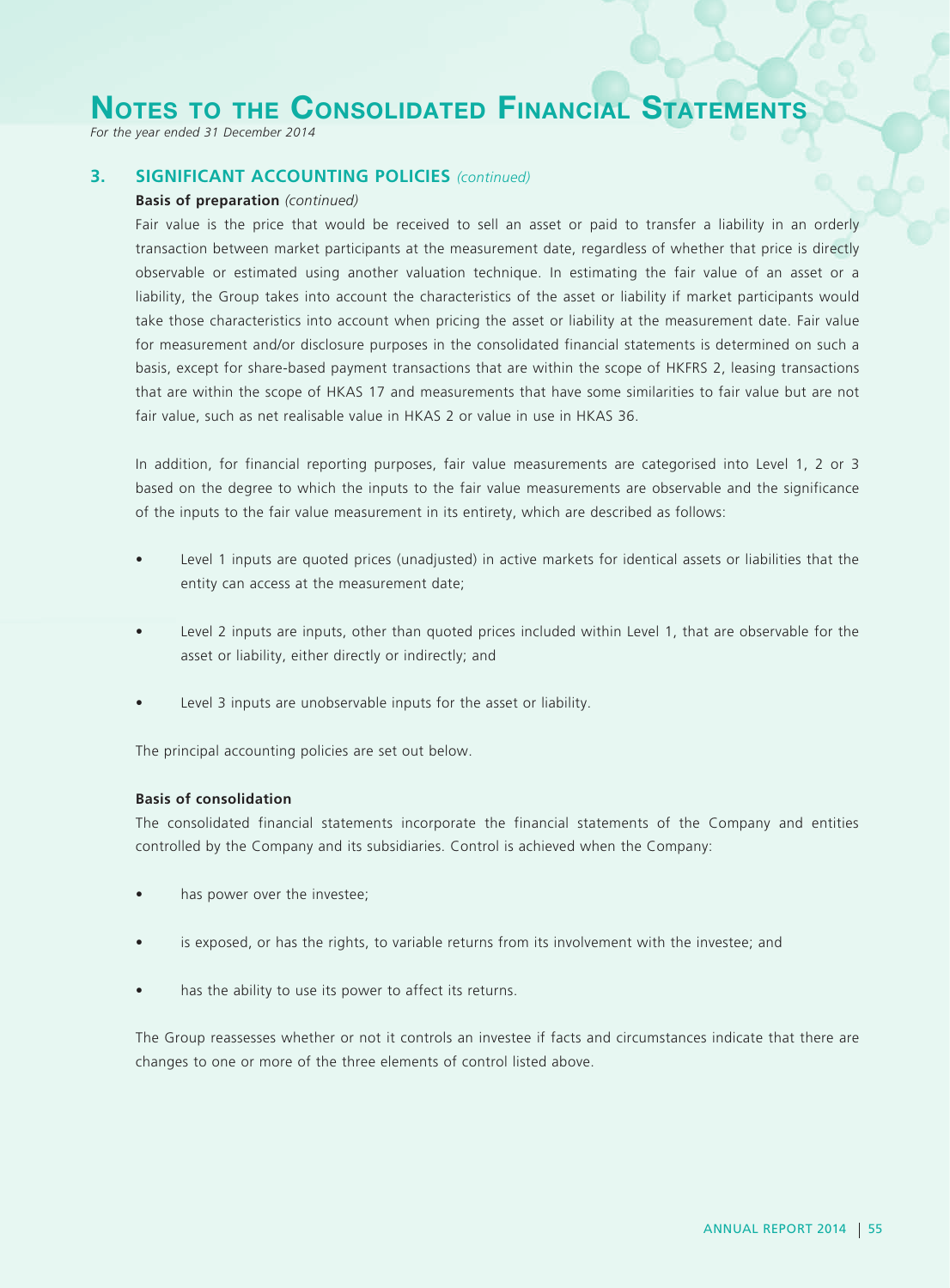*For the year ended 31 December 2014*

#### **3. SIGNIFICANT ACCOUNTING POLICIES** *(continued)*

#### **Basis of consolidation** *(continued)*

Consolidation of a subsidiary begins when the Group obtains control over the subsidiary and ceases when the Group loses control of the subsidiary. Specially, income and expenses of subsidiaries acquired or disposed of during the year are included in the consolidated statement of profit or loss and other comprehensive income from the Group gains control until the date when the Group ceases to control the subsidiary.

Profit or loss and each item of other comprehensive income are attributed to the owners of the Company and to the non-controlling interests. Total comprehensive income of subsidiaries is attributed to the owners of the Company and to the non-controlling interests even if the results in the non-controlling interests having a deficit balance.

Where necessary, adjustments are made to the financial statements of subsidiaries to bring their accounting policies into line with the Group's accounting policies.

All intra-group transactions, balances, income, expenses and cash flows relating to transactions between members of the Group are eliminated in full on consolidation.

#### *Changes in the Group's ownership interests in existing subsidiaries*

Changes in the Group's ownership interests in existing subsidiaries that do not result in the Group losing control over the subsidiaries are accounted for as equity transactions. The carrying amounts of the Group's interests and the non-controlling interests are adjusted to reflect the changes in their relative interests in the subsidiaries. Any difference between the amount by which the non-controlling interests are adjusted and the fair value of the consideration paid or received is recognised directly in equity and attributed to owners of the Company.

When the Group loses control of a subsidiary, a gain or loss is recognised in profit or loss and is calculated as the difference between (i) the aggregate of the fair value of the consideration received and the fair value of any retained interest and (ii) the previous carrying amount of the assets (including goodwill), and liabilities of the subsidiary and any non-controlling interests. All amounts previously recognised in other comprehensive income in relation to that subsidiary are accounted for as if the Group had directly disposed of the related assets or liabilities of the subsidiary (i.e. reclassified to profit or loss or transferred to another category of equity as specified/permitted by applicable HKFRSs). The fair value of any investment retained in the former subsidiary at the date when control is lost is regarded as the fair value on initial recognition for subsequent accounting under HKAS 39 or, when applicable, the cost on initial recognition of an investment in an associate or a joint venture.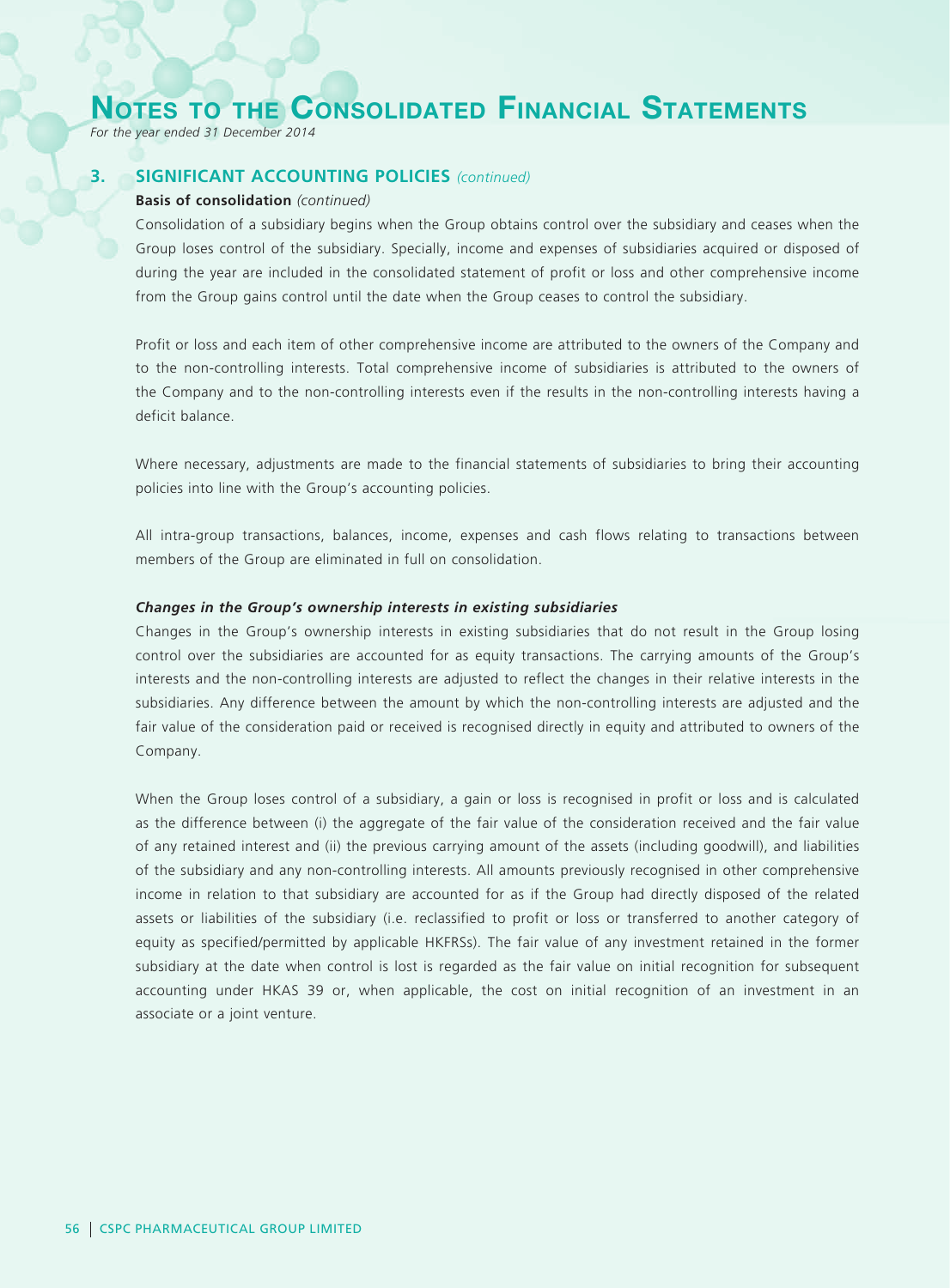*For the year ended 31 December 2014*

#### **3. SIGNIFICANT ACCOUNTING POLICIES** *(continued)*

#### **Business combinations**

Acquisitions of businesses are accounted for using the acquisition method. The consideration transferred in a business combination is measured at fair value, which is calculated as the sum of the acquisition-date fair values of the assets transferred by the Group, liabilities incurred by the Group to the former owners of the acquiree and the equity interests issued by the Group in exchange for control of the acquiree. Acquisitionrelated costs are generally recognised in profit or loss as incurred.

At the acquisition date, the identifiable assets acquired and the liabilities assumed are recognised at their fair value, except that:

- deferred tax assets or liabilities and liabilities or assets related to employee benefit arrangements are recognised and measured in accordance with HKAS 12 *Income Taxes* and HKAS 19 *Employee Benefits* respectively;
- liabilities or equity instruments related to share-based payment arrangements of the acquiree or sharebased payment arrangements of the Group entered into to replace share-based payment arrangements of the acquiree are measured in accordance with HKFRS 2 *Share-based Payment* at the acquisition date (see the accounting policy below); and
- assets (or disposal groups) that are classified as held for sale in accordance with HKFRS 5 *Non-current Assets Held for Sale and Discontinued Operations* are measured in accordance with that standard.

Goodwill is measured as the excess of the sum of the consideration transferred, the amount of any noncontrolling interests in the acquiree, and the fair value of the acquirer's previously held equity interest in the acquiree (if any) over the net of the acquisition-date amounts of the identifiable assets acquired and the liabilities assumed. If, after re-assessment, the net of the acquisition-date amounts of the identifiable assets acquired and liabilities assumed exceeds the sum of the consideration transferred, the amount of any noncontrolling interests in the acquiree and the fair value of the acquirer's previously held interest in the acquiree (if any), the excess is recognised immediately in profit or loss as a bargain purchase gain.

Non-controlling interests that are present ownership interests and entitle their holders to a proportionate share of the entity's net assets in the event of liquidation may be initially measured either at fair value or at the non-controlling interests' proportionate share of the recognised amounts of the acquiree's identifiable net assets. The choice of measurement basis is made on a transaction-by-transaction basis. Other types of noncontrolling interests are measured at their fair value or, when applicable, on the basis specified in another HKFRS.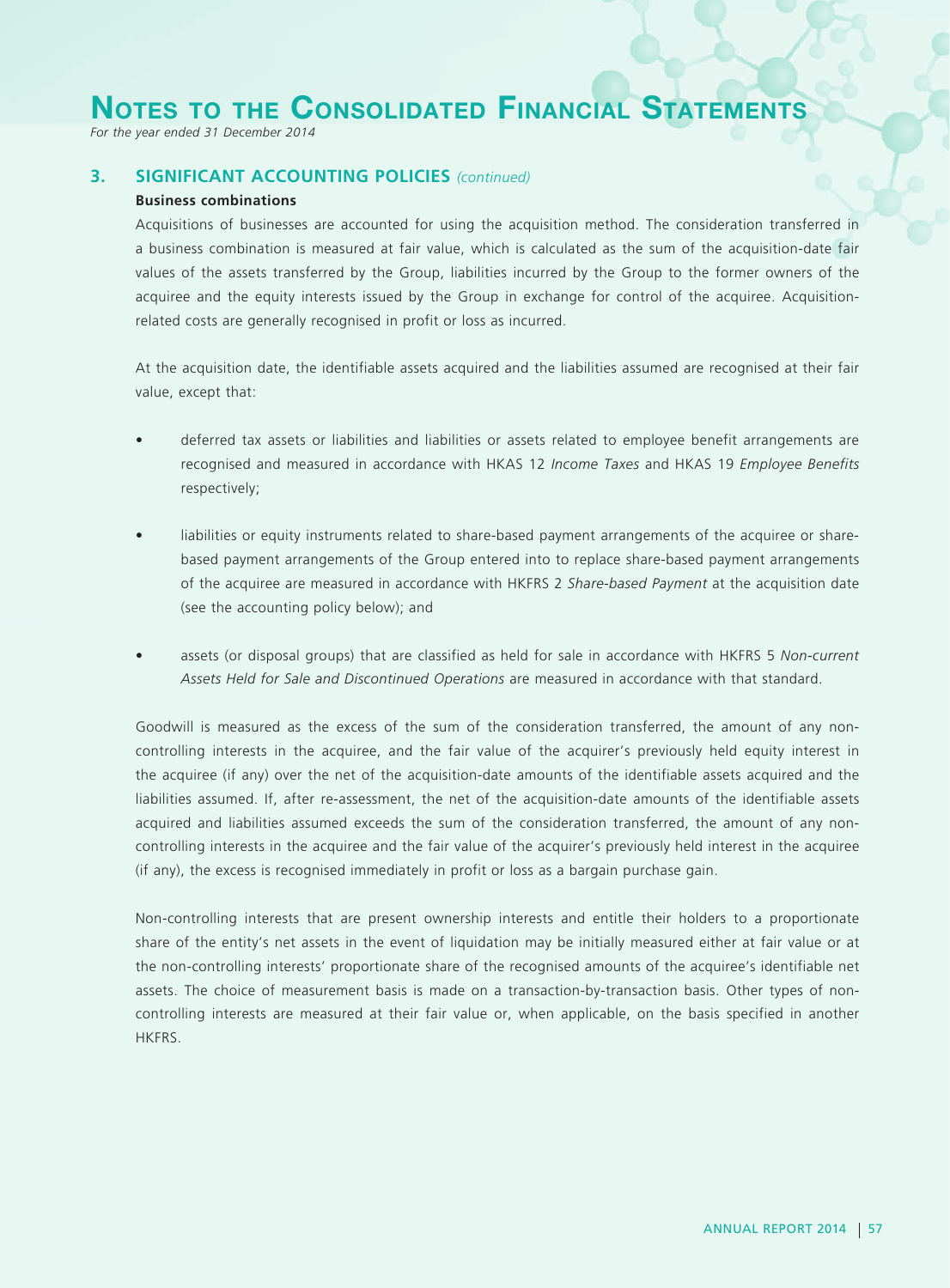*For the year ended 31 December 2014*

#### **3. SIGNIFICANT ACCOUNTING POLICIES** *(continued)*

#### **Goodwill**

Goodwill arising on an acquisition of a business is carried at cost as established at the date of acquisition of the business (see the accounting policy below) less accumulated impairment losses, if any.

For the purposes of impairment testing, goodwill is allocated to each of the Group's cash-generating units (or groups of cash-generating units) that is expected to benefit from the synergies of the combination.

A cash-generating unit to which goodwill has been allocated is tested for impairment annually or more frequently whenever there is indication that the unit may be impaired. If the recoverable amount of the cashgenerating unit is less than its carrying amount, the impairment loss is allocated first to reduce the carrying amount of any goodwill allocated to the unit and then to the other assets of the unit on a pro rata basis based on the carrying amount of each asset in the unit. Any impairment loss for goodwill is recognised directly in profit or loss. An impairment loss recognised for goodwill is not reversed in subsequent periods.

On disposal of the relevant cash-generating unit, the attributable amount of goodwill is included in the determination of the amount of profit or loss on disposal.

The Group's policy for goodwill arising on the acquisition of an associate is described below.

#### **Investments in subsidiaries**

Investments in subsidiaries are included in the Group's statement of financial position at cost less any identified impairment losses.

#### **Investment in an associate and a joint venture**

An associate is an entity over which the Group has significant influence. Significant influence is the power to participate in the financial and operating policy decisions of the investee but is not control or joint control over those policies.

A joint venture is a joint arrangement whereby the parties that have joint control of the arrangement have rights to the net assets of the joint arrangement. Joint control is the contractually agreed sharing of control of an arrangement, which exists only when decisions about the relevant activities require unanimous consent of the parties sharing control.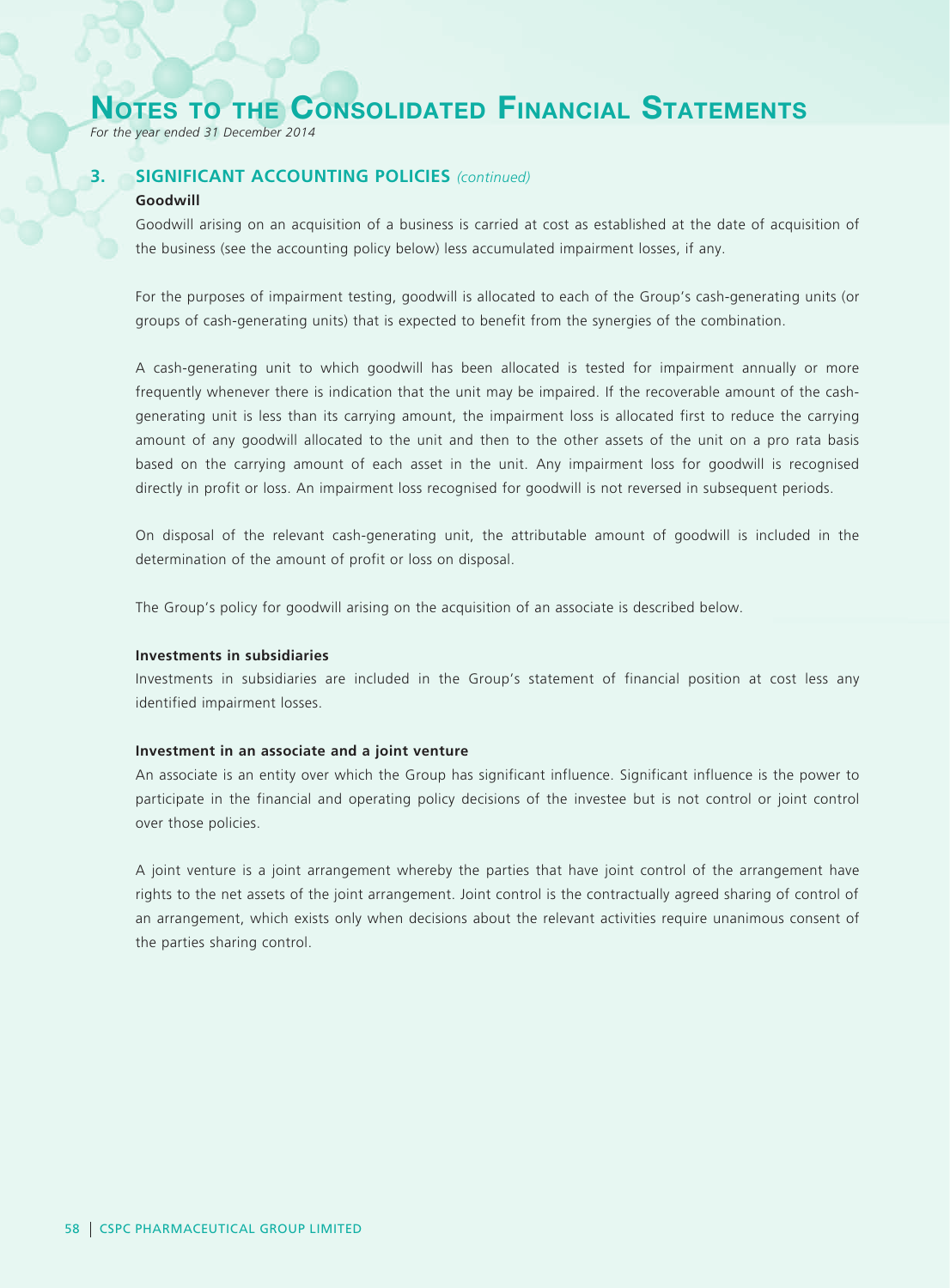*For the year ended 31 December 2014*

#### **3. SIGNIFICANT ACCOUNTING POLICIES** *(continued)*

#### **Investment in an associate and a joint venture** *(continued)*

The results and assets and liabilities of associate or joint venture are incorporated in the consolidated financial statements using the equity method of accounting. The financial statements of associate or joint venture used for equity accounting purposes are prepared using uniform accounting policies as those of the Group for like transactions and events in similar circumstances. Under the equity method, an investment in an associate or a joint venture is initially recognised in the consolidated statement of financial position at cost and adjusted thereafter to recognise the Group's share of the profit or loss and other comprehensive income of the associate or joint venture. When the Group's share of losses of an associate or a joint venture exceeds the Group's interest in that associate or joint venture (which includes any long-term interests that, in substance, form part of the Group's net investment in the associate or joint venture), the Group discontinues recognising its share of further losses. Additional losses are recognised only to the extent that the Group has incurred legal or constructive obligations or made payments on behalf of that associate or joint venture.

An investment in an associate or a joint venture is accounted for using the equity method from the date on which the investee becomes an associate or a joint venture. On acquisition of the investment in an associate or a joint venture, any excess of the cost of the investment over the Group's share of the net fair value of the identifiable assets and liabilities of the investee is recognised as goodwill, which is included within the carrying amount of the investment. Any excess of the Group's share of the net fair value of the identifiable assets and liabilities over the cost of the investment, after reassessment, is recognised immediately in profit or loss in the period in which the investment is acquired.

The requirements of HKAS 39 are applied to determine whether it is necessary to recognise any impairment loss with respect to the Group's investment in an associate or a joint venture. When necessary, the entire carrying amount of the investment (including goodwill) is tested for impairment in accordance with HKAS 36 *Impairment of Assets* as a single asset by comparing its recoverable amount (higher of value in use and fair value less costs to sell) with its carrying amount. Any impairment loss recognised forms part of the carrying amount of the investment. Any reversal of that impairment loss is recognised in accordance with HKAS 36 to the extent that the recoverable amount of the investment subsequently increases.

When a group entity transacts with an associate or a joint venture of the Group, profits and losses resulting from the transactions with the associate or joint venture are recognised in the Group' consolidated financial statements only to the extent of interests in the associate or joint venture that are not related to the Group.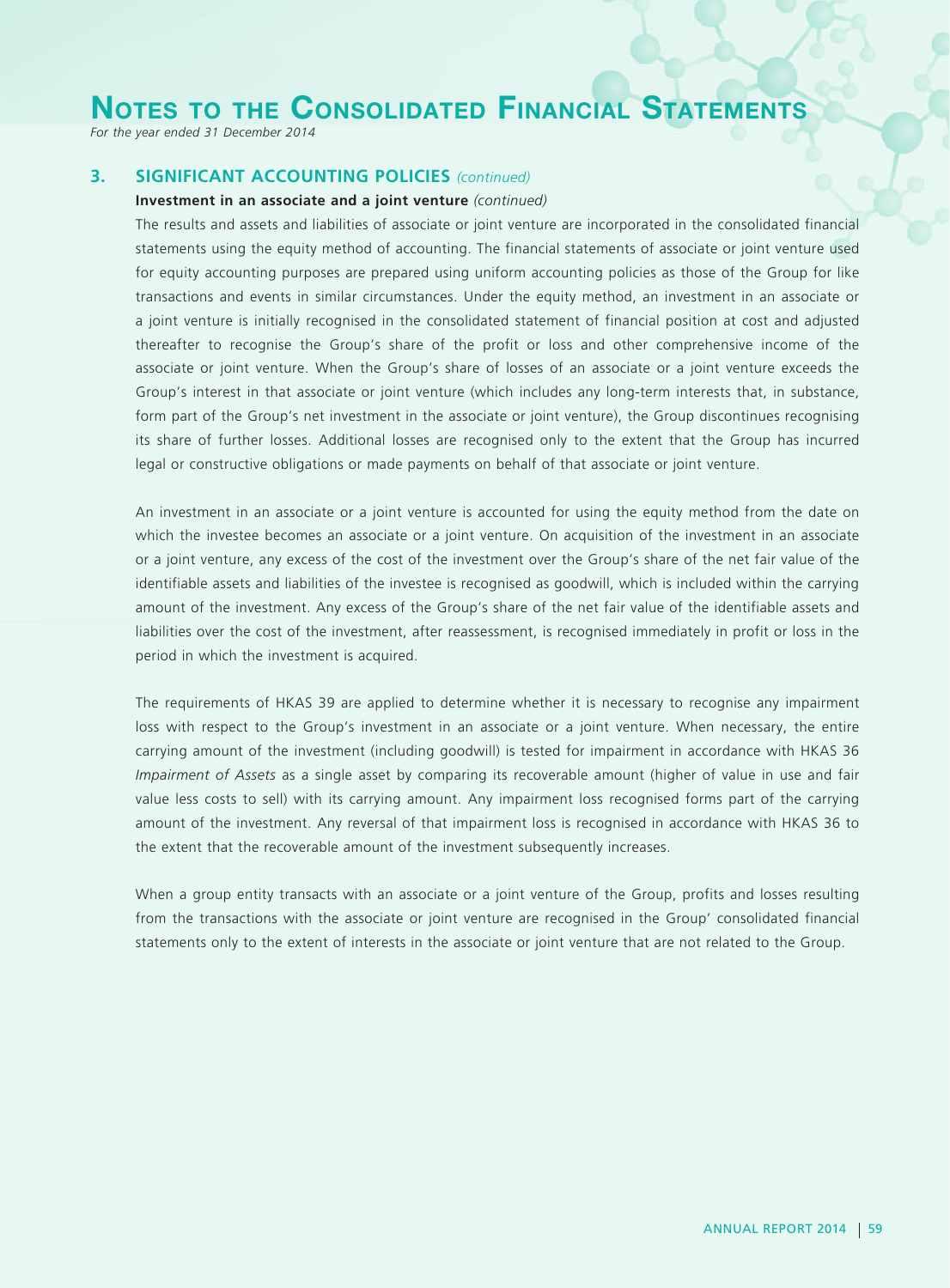*For the year ended 31 December 2014*

#### **3. SIGNIFICANT ACCOUNTING POLICIES** *(continued)*

#### **Revenue recognition**

Revenue is measured at the fair value of the consideration received or receivable. Revenue is reduced for estimated customer returns, rebates and other similar allowances.

Revenue from the sale of goods is recognised when goods are delivered and titles have passed, at which time all the following conditions are satisfied:

- the Group has transferred to the buyer the significant risks and rewards of ownership of the goods;
- the Group retains neither continuing managerial involvement to the degree usually associated with ownership nor effective control over the goods sold;
- the amount of revenue can be measured reliably;
- it is probable that the economic benefits associated with the transaction will flow to the Group; and
- the costs incurred or to be incurred in respect of the transaction can be measured reliably.

Service income is recognised when services are provided.

Dividend income from investments is recognised when the shareholders' rights to receive payment have been established (provided that it is probable that the economic benefits will flow to the Group and the amount of revenue can be measured reliably).

Interest income from a financial asset is recognised when it is probable that the economic benefits will flow to the Group and the amount of income can be measured reliably. Interest income is accrued on a time basis, by reference to the principal outstanding and at the effective interest rate applicable, which is the rate that exactly discounts the estimated future cash receipts through the expected life of the financial asset to that asset's net carrying amount on initial recognition.

The Group's accounting policy for recognition of revenue from operating leases is described in the accounting policy for leasing below.

#### **Leasing**

Leases are classified as finance leases whenever the terms of the lease transfer substantially all the risks and rewards of ownership to the lessee. All other leases are classified as operating leases.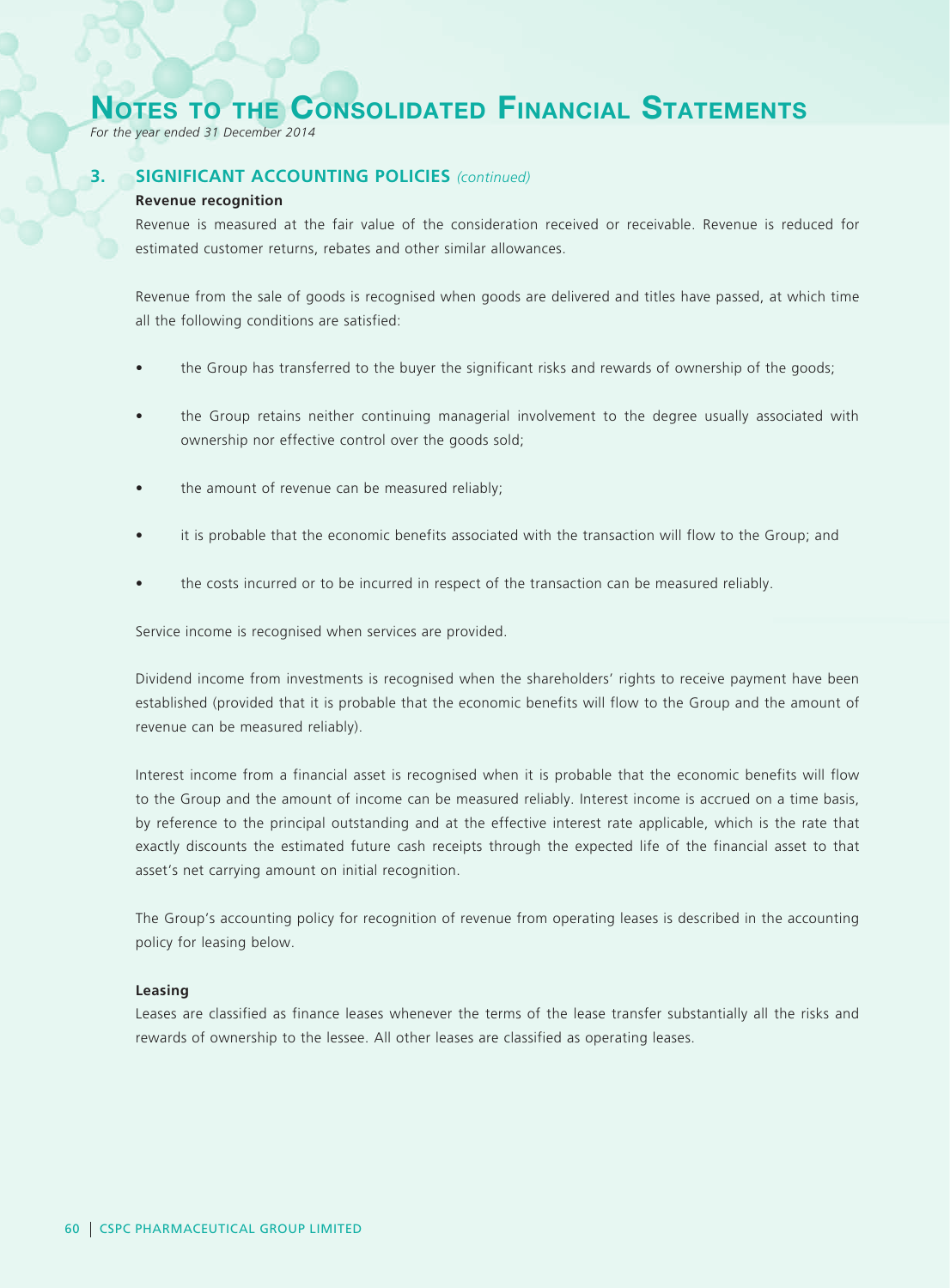*For the year ended 31 December 2014*

#### **3. SIGNIFICANT ACCOUNTING POLICIES** *(continued)*

#### **Leasing** *(continued)*

#### *The Group as lessor*

Rental income from operating leases is recognised on a straight-line basis over the term of the relevant lease. Initial direct costs incurred in negotiating and arranging an operating lease are added to the carrying amount of the leased asset and recognised as an expense on a straight-line basis over the lease term.

#### *The Group as lessee*

Operating lease payments are recognised as an expense on a straight-line basis over the lease term, except where another systematic basis is more representative of the time pattern in which economic benefits from the leased asset are consumed.

#### *Leasehold land for own use*

When a lease includes both land and building elements, the Group assesses the classification of each element as a finance or an operating lease separately based on the assessment as to whether substantially all the risks and rewards incidental to ownership of each element have been transferred to the Group, unless it is clear that both elements are operating leases in which case the entire lease is classified as an operating lease. Specifically, the minimum lease payments (including any lump-sum upfront payments) are allocated between the land and the building elements in proportion to the relative fair values of the leasehold interests in the land element and building element of the lease at the inception of the lease.

To the extent the allocation of the lease payments can be made reliably, interest in leasehold land that is accounted for as an operating lease is presented as "prepaid lease payments" in the consolidated statement of financial position and is amortised over the lease term on a straight-line basis.

#### **Foreign currencies**

In preparing the financial statements of each individual group entity, transactions in currencies other than the entity's functional currency (foreign currencies) are recognised at the rates of exchange prevailing on the dates of the transactions. At the end of the reporting period, monetary items denominated in foreign currencies are retranslated at the rates prevailing at that date. Non-monetary items that are measured in terms of historical cost in a foreign currency are not retranslated.

Exchange differences arising on monetary items are recognised in profit or loss in the period in which they arise.

For the purposes of presenting consolidated financial statements, the assets and liabilities of the Group's foreign operations are translated into the presentation currency of the Group (i.e. HK\$) using exchange rates prevailing at the end of each reporting period. Income and expense items are translated at the average exchange rates for the period, unless exchange rates fluctuate significantly during the period, in which case the exchange rates prevailing at the dates of transactions are used. Exchange differences arising, if any, are recognised in other comprehensive income and accumulated in equity under the heading of translation reserve (attributed to non-controlling interests as appropriate).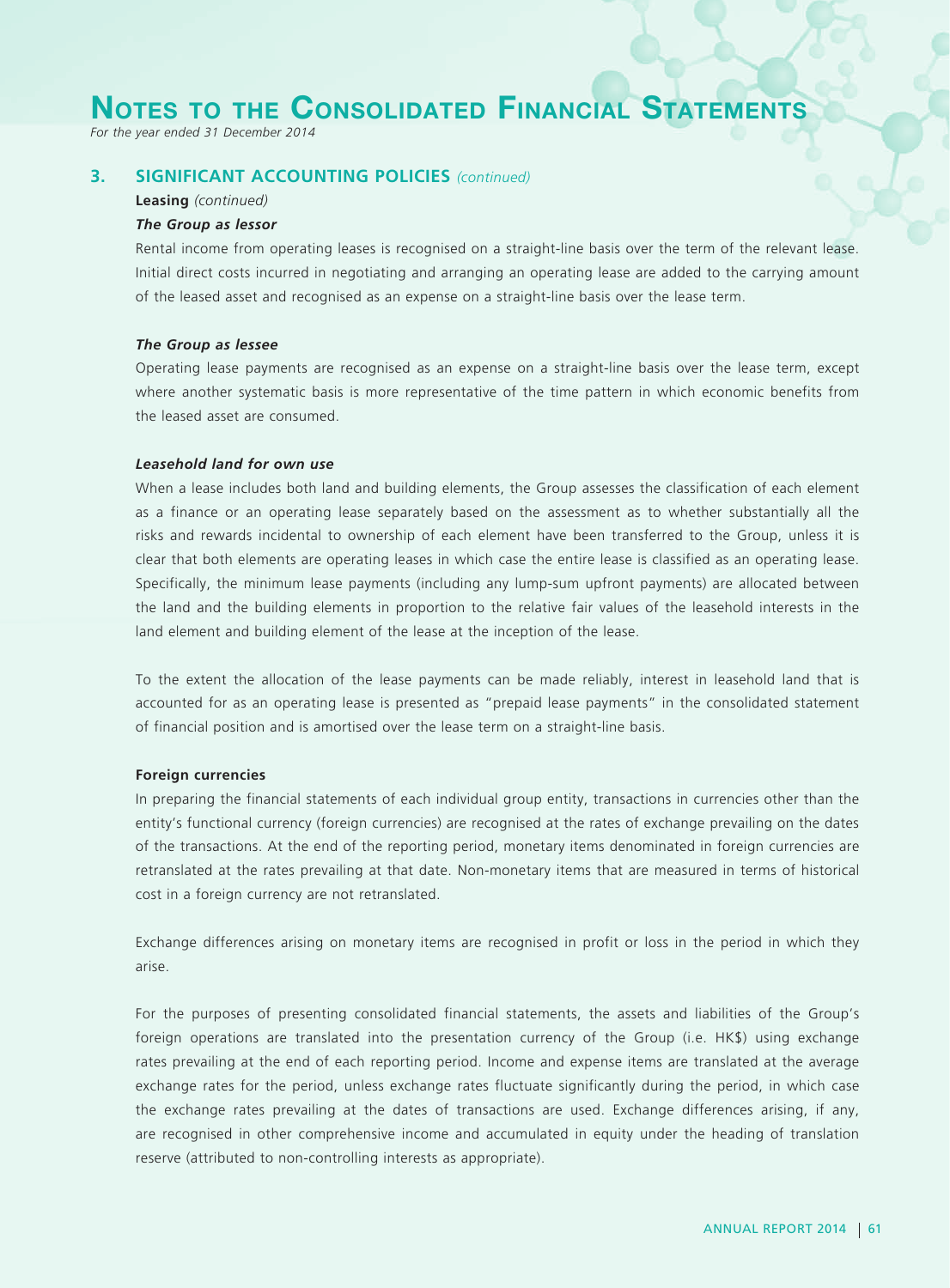*For the year ended 31 December 2014*

#### **3. SIGNIFICANT ACCOUNTING POLICIES** *(continued)*

#### **Foreign currencies** *(continued)*

On the disposal of or partial disposal involving loss of control over subsidiaries which are not foreign operations, all of the relevant exchange differences accumulated in equity in respect of that operation attributable to the owners of the Company are reclassified to accumulated profits.

Goodwill and fair value adjustments to identifiable assets acquired and liabilities assumed through acquisition of foreign operation are treated as assets and liabilities of that foreign operation and retranslated at the rate of exchange prevailing at the end of each reporting period. Exchange differences arising are recognised in other comprehensive income.

#### **Borrowing costs**

Borrowing costs directly attributable to the acquisition, construction or production of qualifying assets, which are assets that necessarily take a substantial period of time to get ready for their intended use or sale, are added to the cost of those assets, until such time as the assets are substantially ready for their intended use or sale.

Investment income earned on the temporary investment of specific borrowings pending their expenditure on qualifying assets is deducted from the borrowing costs eligible for capitalisation.

All other borrowing costs are recognised in profit or loss in the period in which they are incurred.

#### **Government grants**

Government grants are not recognised until there is reasonable assurance that the Group will comply with the conditions attaching to them and the grants will be received.

Government grants are recognised in profit or loss on a systematic basis over the periods in which the Group recognises as expenses the related costs for which the grants are intended to compensate. Specifically, government grants whose primary condition is that the Group should purchase, construct or otherwise acquire non-current assets are recognised as deferred income in the consolidated statement of financial position and transferred to profit or loss on a systematic and rational basis over the useful lives of the related assets.

Government grants that are receivable as compensation for expenses or losses already incurred or for the purpose of giving immediate financial support to the Group with no future related costs are recognised in profit or loss in the period in which they become receivable.

#### **Retirement benefit costs**

Payments to the Mandatory Provident Fund Scheme and state-managed retirement benefit schemes are recognised as an expense when employees have rendered service entitling them to the contributions.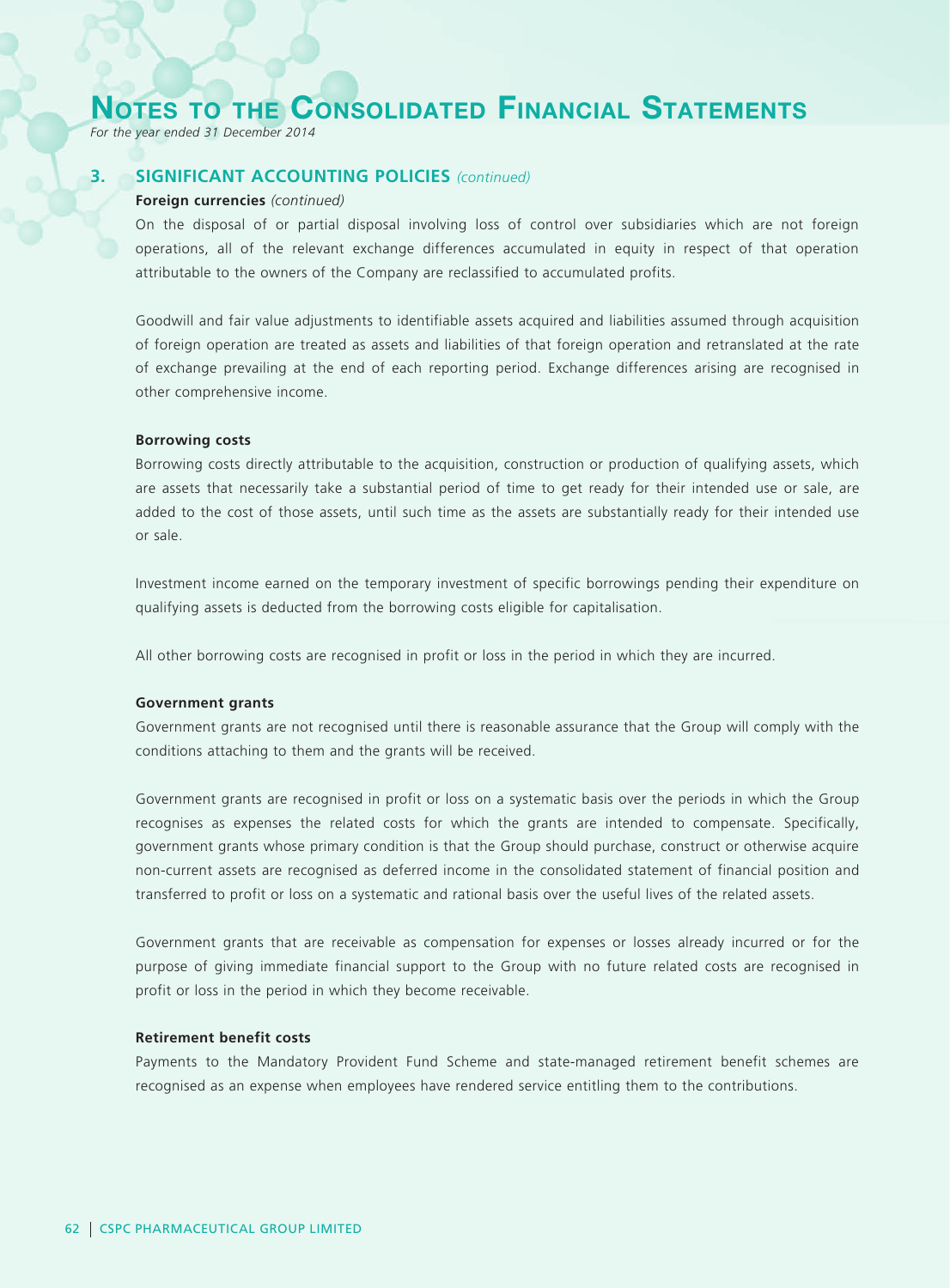*For the year ended 31 December 2014*

#### **3. SIGNIFICANT ACCOUNTING POLICIES** *(continued)*

#### **Share-based payment arrangements**

Equity-settled share-based payments to employees and others providing similar services are measured at the fair value of the equity instruments at the grant date. Details regarding the determination of the fair value of equity-settled share-based transactions are set out in note 34.

The fair value determined at the grant date of the equity-settled share-based payments is expensed on a straight-line basis over the vesting period, based on the Group's estimate of equity instruments that will eventually vest, with a corresponding increase in equity (share options reserve).

At the end of the reporting period, the Group revises its estimates of the number of equity instruments expected to vest. The impact of the revision of the original estimates, if any, is recognised in profit or loss such that the cumulative expense reflects the revised estimate, with a corresponding adjustment to share options reserve.

When share options are exercised, the amount previously recognised in share options reserve will be transferred to share capital. When the share options are forfeited after the vesting date or are still not exercised at the expiry date, the amount previously recognised in share options reserve will be transferred to accumulated profits.

#### **Taxation**

Income tax expense represents the sum of the tax currently payable and deferred tax.

#### *Current tax*

The tax currently payable is based on taxable profit for the year. Taxable profit differs from profit before tax as reported in the consolidated statement of profit or loss and other comprehensive income because of items of income or expense that are taxable or deductible in other years and items that are never taxable or deductible. The Group's current tax is calculated using tax rates that have been enacted or substantively enacted by the end of the reporting period.

#### *Deferred tax*

Deferred tax is recognised on temporary differences between the carrying amounts of assets and liabilities in the consolidated financial statements and the corresponding tax base used in the computation of taxable profit. Deferred tax liabilities are generally recognised for all taxable temporary differences. Deferred tax assets are generally recognised for all deductible temporary differences to the extent that it is probable that taxable profits will be available against which those deductible temporary differences can be utilised. Such deferred tax assets and liabilities are not recognised if the temporary difference arises from the initial recognition (other than in a business combination) of assets and liabilities in a transaction that affects neither the taxable profit nor the accounting profit. In addition, deferred tax liabilities are not recognised if the temporary difference arises from the initial recognition of goodwill.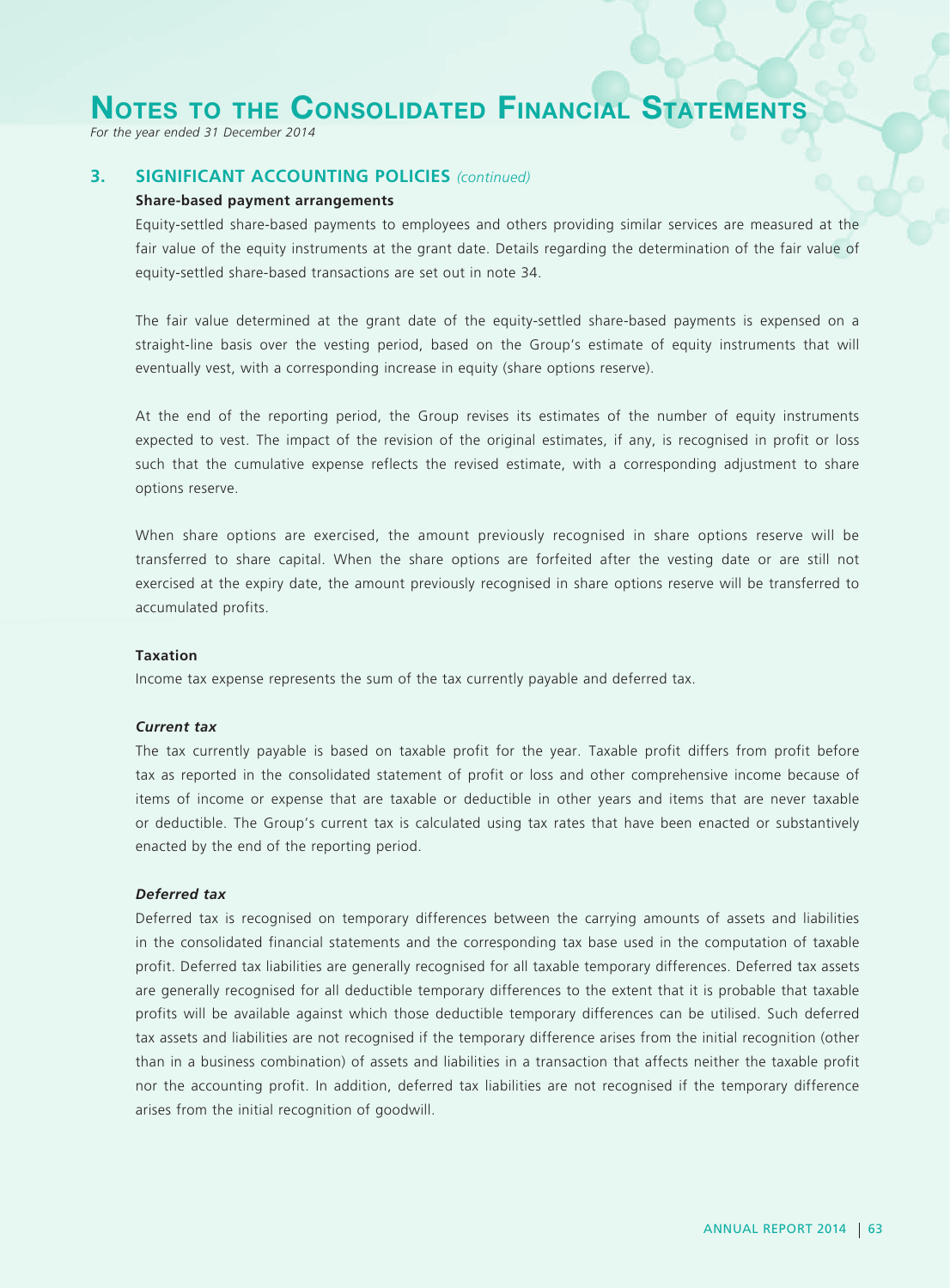*For the year ended 31 December 2014*

#### **3. SIGNIFICANT ACCOUNTING POLICIES** *(continued)*

#### **Taxation** *(continued)*

#### *Deferred tax (continued)*

Deferred tax liabilities are recognised for taxable temporary differences associated with investments in subsidiaries, interests in an associate and a joint venture, except where the Group is able to control the reversal of the temporary difference and it is probable that the temporary difference will not reverse in the foreseeable future. Deferred tax assets arising from deductible temporary differences associated with such investments and interests are only recognised to the extent that it is probable that there will be sufficient taxable profits against which to utilise the benefits of the temporary differences and they are expected to reverse in the foreseeable future.

The carrying amount of deferred tax assets is reviewed at the end of the reporting period and reduced to the extent that it is no longer probable that sufficient taxable profits will be available to allow all or part of the asset to be recovered.

Deferred tax assets and liabilities are measured at the tax rates that are expected to apply in the period in which the liability is settled or the asset realised, based on tax rates (and tax laws) that have been enacted or substantively enacted by the end of the reporting period.

The measurement of deferred tax liabilities and assets reflects the tax consequences that would follow from the manner in which the Group expects, at the end of the reporting period, to recover or settle the carrying amount of its assets and liabilities.

#### *Current and deferred tax for the year*

Current and deferred tax is recognised in profit or loss, except when it relates to items that are recognised in other comprehensive income or directly in equity, in which case, the current and deferred tax are also recognised in other comprehensive income or directly in equity respectively. Where current tax or deferred tax arises from the initial accounting for a business combination, the tax effect is included in the accounting for the business combination.

#### **Property, plant and equipment**

Property, plant and equipment (including buildings) held for use in the production or supply of goods or services, or for administrative purposes (other than properties under construction as described below) are stated in the consolidated statement of financial position at cost, less subsequent accumulated depreciation and accumulated impairment losses, if any.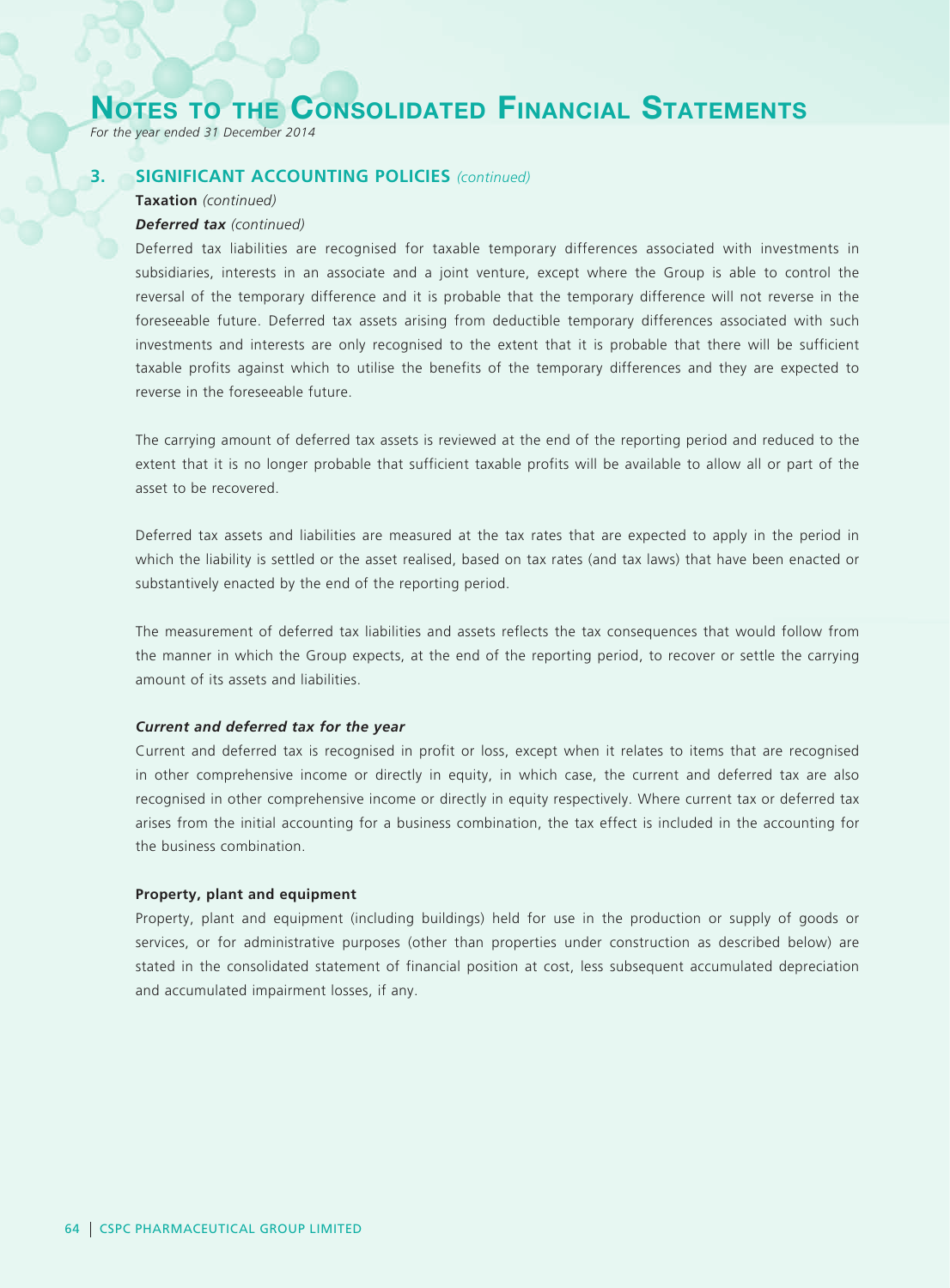*For the year ended 31 December 2014*

#### **3. SIGNIFICANT ACCOUNTING POLICIES** *(continued)*

#### **Property, plant and equipment** *(continued)*

Properties in the course of construction for production, supply or administrative purposes are carried at cost, less any recognised impairment loss. Costs include professional fees and, for qualifying assets, borrowing costs capitalised in accordance with the Group's accounting policy. Such properties are classified to the appropriate categories of property, plant and equipment when completed and ready for intended use. Depreciation of these assets, on the same basis as other property assets, commences when the assets are ready for their intended use.

Depreciation is recognised so as to write off the cost of items of assets other than properties under construction less their residual values over their estimated useful lives, using the straight-line method. The estimated useful lives, residual values and depreciation method are reviewed at the end of each reporting period, with the effect of any changes in estimate accounted for on a prospective basis.

An item of property, plant and equipment is derecognised upon disposal or when no future economic benefits are expected to arise from the continued use of the asset. Any gain or loss arising on the disposal or retirement of an item of property, plant and equipment is determined as the difference between the sales proceeds and the carrying amount of the asset and is included in profit or loss.

#### *Buildings under development for future owner-occupied purpose*

When buildings are in the course of development for production or for administrative purposes, the amortisation of prepaid lease payments provided during the construction period is included as part of costs of buildings under construction. Buildings under construction are carried at cost, less any identified impairment losses. Depreciation of buildings commences when they are available for use (i.e. when they are in the location and condition necessary for them to be capable of operating in the manner intended by management).

#### **Intangible assets**

#### *Intangible assets acquired separately*

Intangible assets with finite useful lives that are acquired separately are carried at costs less accumulated amortisation and any accumulated impairment losses. Amortisation is recognised on a straight-line basis over their estimated useful lives. The estimated useful life and amortisation method are reviewed at the end of each reporting period, with the effect of any changes in estimate being accounted for on a prospective basis. Intangible assets with indefinite useful lives that are acquired separately are carried at cost less any subsequent accumulated impairment losses.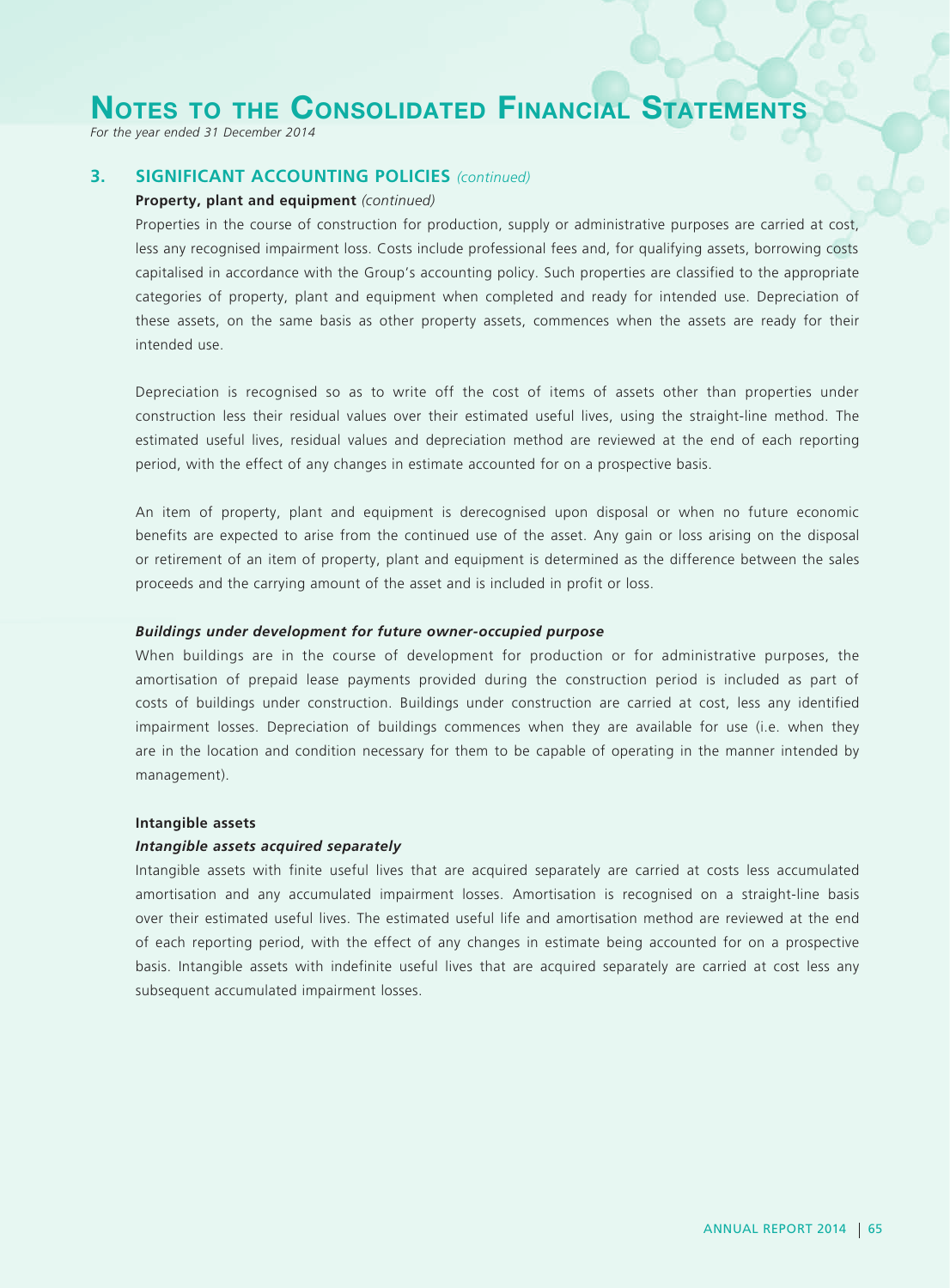*For the year ended 31 December 2014*

#### **3. SIGNIFICANT ACCOUNTING POLICIES** *(continued)*

#### **Intangible assets** *(continued)*

#### *Internally generated intangible assets — Research and development expenditure*

Expenditure on research activities is recognised as an expense in the period in which it is incurred.

An internally-generated intangible asset arising from development activities (or from the development phase of an internal project) is recognised if, and only if, all of the following have been demonstrated:

- the technical feasibility of completing the intangible asset so that it will be available for use or sale;
- the intention to complete the intangible asset and use or sell it;
- the ability to use or sell the intangible asset;
- how the intangible asset will generate probable future economic benefits;
- the availability of adequate technical, financial and other resources to complete the development and to use or sell the intangible asset; and
- the ability to measure reliably the expenditure attributable to the intangible asset during its development.

The amount initially recognised for an internally-generated intangible asset is the sum of the expenditure incurred from the date when the intangible asset first meets the recognition criteria listed above. Where no internally-generated intangible asset can be recognised, development expenditure is recognised in profit or loss in the period in which it is incurred.

Subsequent to initial recognition, internally-generated intangible asset are reported at cost less accumulated amortisation and accumulated impairment losses, on the same basis as intangible assets acquired separately.

#### *Intangible assets acquired in a business combination*

Intangible assets acquired in a business combination are recognised separately from goodwill and are initially recognised at their fair value at the acquisition date (which is regarded as their cost).

Subsequent to initial recognition, intangible assets acquired in a business combination are reported at costs less accumulated amortisation and any accumulated impairment losses, on the same basic as intangible assets that are acquired separately.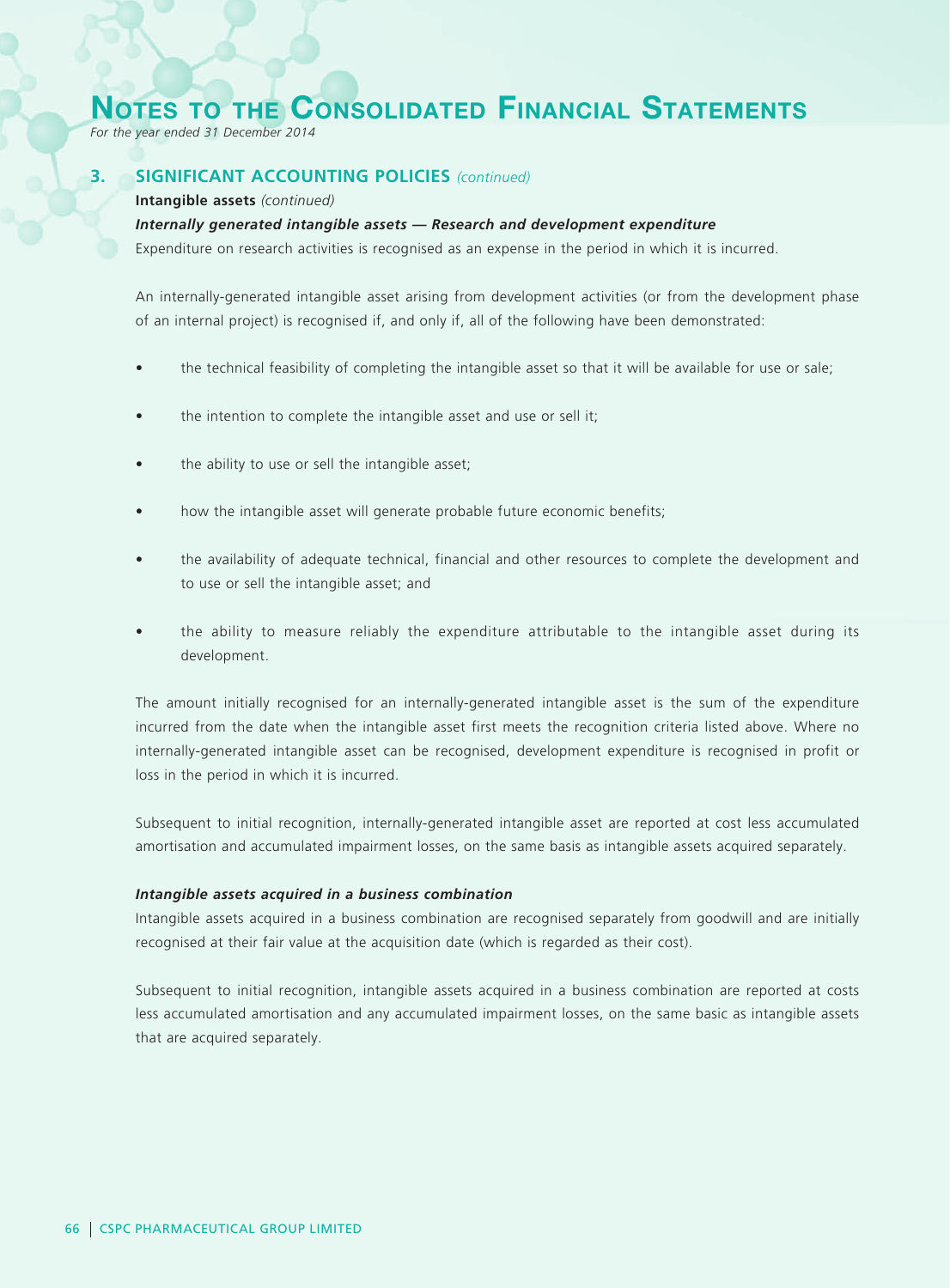*For the year ended 31 December 2014*

#### **3. SIGNIFICANT ACCOUNTING POLICIES** *(continued)*

#### **Intangible assets** *(continued)*

#### *Derecognition of intangible assets*

An intangible asset is derecognised on disposal, or when no future economic benefits are expected from use or disposal. Gains or losses arising from derecognition of an intangible asset, measured at the difference between the net disposal proceeds and the carrying amount of the asset, are recognised in profit or loss when the asset is derecognised.

#### **Impairment loss on tangible and intangible assets other than goodwill**

At the end of the reporting period, the Group reviews the carrying amounts of its tangible and intangible assets with finite useful lives to determine whether there is any indication that those assets have suffered an impairment loss. If any such indication exists, the recoverable amount of the asset is estimated in order to determine the extent of the impairment loss, if any. When it is not possible to estimate the recoverable amount of an individual asset, the Group estimates the recoverable amount of the cash-generating unit to which the asset belongs. Where a reasonable and consistent basis of allocation can be identified, corporate assets are also allocated to individual cash-generating units, or otherwise they are allocated to the smallest group of cash-generating units for which a reasonable and consistent allocation basis can be identified.

Intangible assets with indefinite useful lives and intangible assets not yet available for use are tested for impairment at least annually, and whenever there is an indication that they may be impaired.

Recoverable amount is the higher of fair value less costs to sell and value in use. In assessing value in use, the estimated future cash flows are discounted to their present value using a pre-tax discount rate that reflects current market assessments of the time value of money and the risks specific to the asset for which the estimates of future cash flows have not been adjusted.

If the recoverable amount of an asset (or a cash-generating unit) is estimated to be less than its carrying amount, the carrying amount of the asset (or the cash-generating unit) is reduced to its recoverable amount. An impairment loss is recognised immediately in profit or loss.

Where an impairment loss subsequently reverses, the carrying amount of the asset (or a cash-generating unit) is increased to the revised estimate of its recoverable amount, but so that the increased carrying amount does not exceed the carrying amount that would have been determined had no impairment loss been recognised for the asset (or the cash generating unit) in prior years. A reversal of an impairment loss is recognised immediately in profit or loss.

#### **Inventories**

Inventories are stated at the lower of cost and net realisable value. Costs of inventories are determined using the weighted average method. Net realisable value represents the estimated selling price for inventories less all estimated costs of completion and costs necessary to make the sale.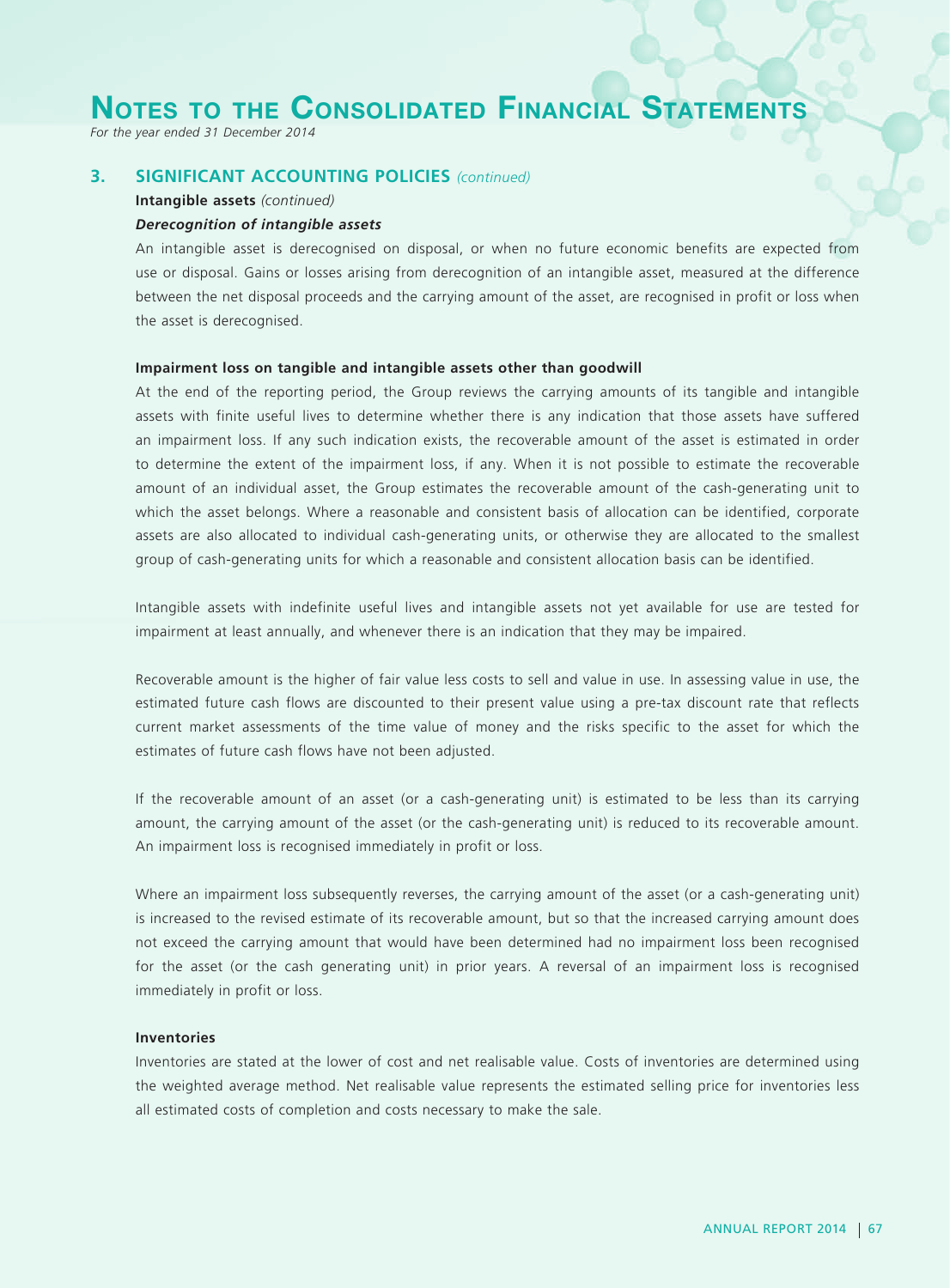*For the year ended 31 December 2014*

#### **3. SIGNIFICANT ACCOUNTING POLICIES** *(continued)*

#### **Provisions**

Provision are recognised when the Group has a present obligation (legal or constructive) as a result of a past event, and it is probable that the Group will be required to settle that obligation, and a reliable estimate can be made of the amount of the obligation.

The amount recognised as a provision is the best estimate of the consideration required to settle the present obligation at the end of the reporting period, taking into account the risks and uncertainties surrounding the obligation. Where a provision is measured using the cash flows estimated to settle the present obligation, its carrying amount is the present value of those cash flows (where the effect of the time value of money is material).

#### **Financial instruments**

Financial assets and financial liabilities are recognised when a group entity becomes a party to the contractual provisions of the instrument.

Financial assets and financial liabilities are initially measured at fair value. Transaction costs that are directly attributable to the acquisition or issue of financial assets and financial liabilities (other than financial assets at fair value through profit or loss) are added to or deducted from the fair value of the financial assets or financial liabilities, as appropriate, on initial recognition. Transaction costs directly attributable to the acquisition of financial assets at fair value through profit or loss are recognised immediately in profit or loss.

#### *Financial assets*

Financial assets are classified into the following specified categories, including financial assets at fair value through profit or loss ("FVTPL"), loans and receivables and available-for-sale financial assets. The classification depends on the nature and purpose of the financial assets and is determined at the time of initial recognition. All regular way purchases or sales of financial assets are recognised and derecognised on a trade date basis. Regular way purchases or sales are purchases or sales of financial assets that require delivery of assets within the time frame established by regulation or convention in the marketplace.

#### *Effective interest method*

The effective interest method is a method of calculating the amortised cost of a debt instrument and of allocating interest income over the relevant period. The effective interest rate is the rate that exactly discounts estimated future cash receipts (including all fees and points paid or received that form an integral part of the effective interest rate, transaction costs and other premiums or discounts) through the expected life of the debt instrument, or, where appropriate, a shorter period to the net carrying amount on initial recognition.

Interest income is recognised on an effective interest basis for debt instruments, other than those financial assets classified as at FVTPL.

Financial assets are classified as at FVTPL when the financial asset is either held for trading or designate as at FVTPL.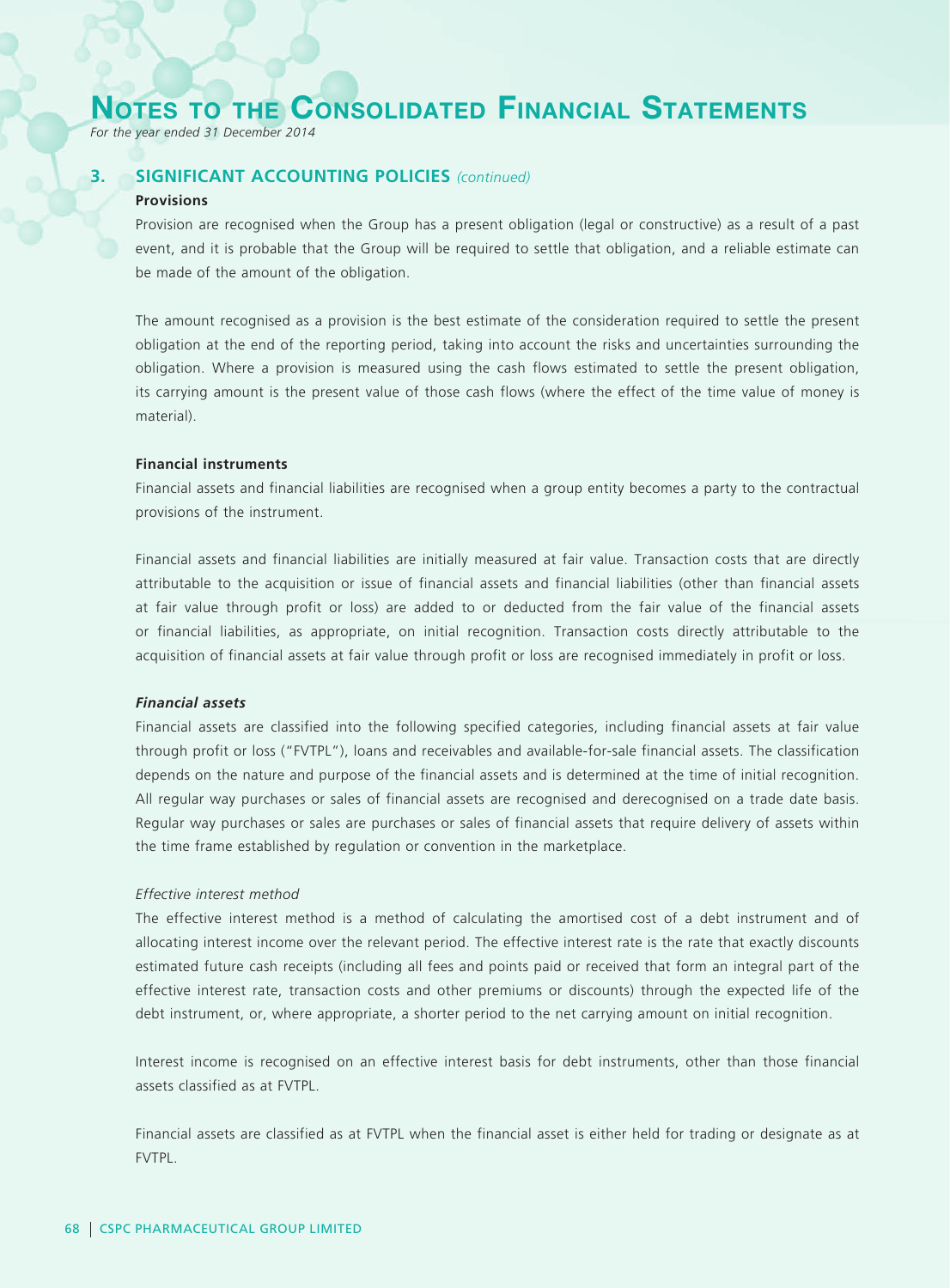*For the year ended 31 December 2014*

#### **3. SIGNIFICANT ACCOUNTING POLICIES** *(continued)*

**Financial instruments** *(continued) Financial assets (continued) Effective interest method (continued)* A financial asset is classified as held for trading if:

- it has been acquired principally for the purpose of selling in the near term; or
- on initial recognition it is a part of a portfolio of identified financial instruments that the Group manages together and has a recent actual pattern of short-term profit-taking; or
- it is a derivative that is not designated and effective as a hedging instrument.

Financial assets at FVTPL are stated at fair value, with any gains or losses arising on remeasurement recognised in profit or loss. The net gain or loss recognised in profit or loss incorporates any dividend or interest earned on the financial assets and is included in other income or other expenses in the consolidated statement of profit or loss and other comprehensive income. Fair value is determined in the manner described in note 6c.

#### *Loans and receivables*

Loans and receivables are non-derivative financial assets with fixed or determinable payments that are not quoted in an active market. Loans and receivables (including trade and other receivables, bills receivables, trade receivables due from related companies, amount due from a joint venture, amounts due from subsidiaries, restricted bank deposits and bank balances and cash) are measured at amortised cost using the effective interest method, less any impairment.

Interest income is recognised by applying the effective interest rate, except for short-term receivables where the recognition of interest would be immaterial.

#### *AFS financial assets*

Available-for-sales financial assets are non-derivatives that are either designated as available-for-sale or are not classified as (a) loans and receivables, (b) held-to-maturity investments or (c) financial assets at FVTPL.

AFS equity investments that do not have a quoted market price in an active market and whose fair value cannot be reliably measured and derivatives that are linked to and must be settled by delivery of such unquoted equity instruments are measured at cost less any identified impairment losses at the end of the reporting period (see accounting policy on impairment of financial assets below).

Dividends on AFS equity instruments are recognised in profit or loss when the Group's right to receive the dividends is established.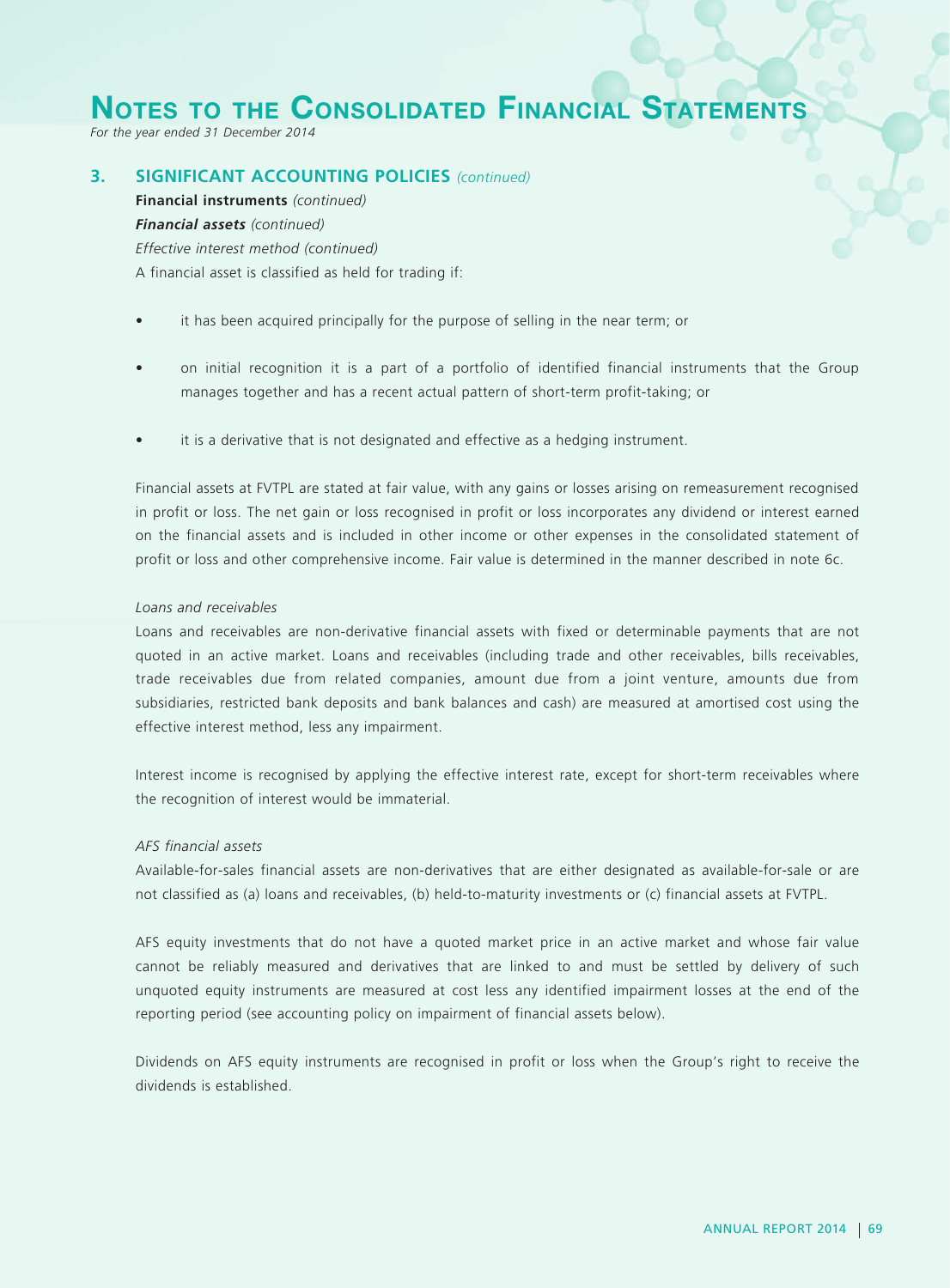*For the year ended 31 December 2014*

#### **3. SIGNIFICANT ACCOUNTING POLICIES** *(continued)*

**Financial instruments** *(continued)*

#### *Financial assets (continued)*

#### *Impairment of financial assets*

Financial assets, other than those at FVTPL, are assessed for indicators of impairment at the end of the reporting period. Financial assets are considered to be impaired where there is objective evidence that, as a result of one or more events that occurred after the initial recognition of the financial asset, the estimated future cash flows of the financial assets have been affected.

Objective evidence of impairment could include:

- significant financial difficulty of the issuer or counterparty; or
- breach of contract, such as default or delinquency in interest or principal payments; or
- it becoming probable that the borrower will enter bankruptcy or financial re-organisation; or
- the disappearance of an active market for that financial asset because of financial difficulties.

For certain categories of financial asset, such as trade receivables, are assessed for impairment on a collective basis even if they were assessed not to be impaired individually. Objective evidence of impairment for a portfolio of receivables could include the Group's past experience of collecting payments, an increase in the number of delayed payments in the portfolio past the average credit period, as well as observable changes in national or local economic conditions that correlate with default on receivables.

For financial assets carried at amortised cost, the amount of the impairment loss recognised is the difference between the asset's carrying amount and the present value of the estimated future cash flows discounted at the financial asset's original effective interest rate.

For financial assets carried at cost, the amount of the impairment loss is measured as the difference between the asset's carrying amount and the present value of the estimated future cash flows discounted at the current market rate of return for a similar financial asset. Such impairment loss will not be reversed in subsequent periods (see the accounting policy below).

The carrying amount of the financial asset is reduced by the impairment loss directly for all financial assets with the exception of trade receivables, where the carrying amount is reduced through the use of an allowance account. When trade receivables, are considered uncollectible, they are written off against the allowance account. Subsequent recoveries of amounts previously written off are credited against the allowance account. Changes in the carrying amount of the allowance account are recognised in profit or loss.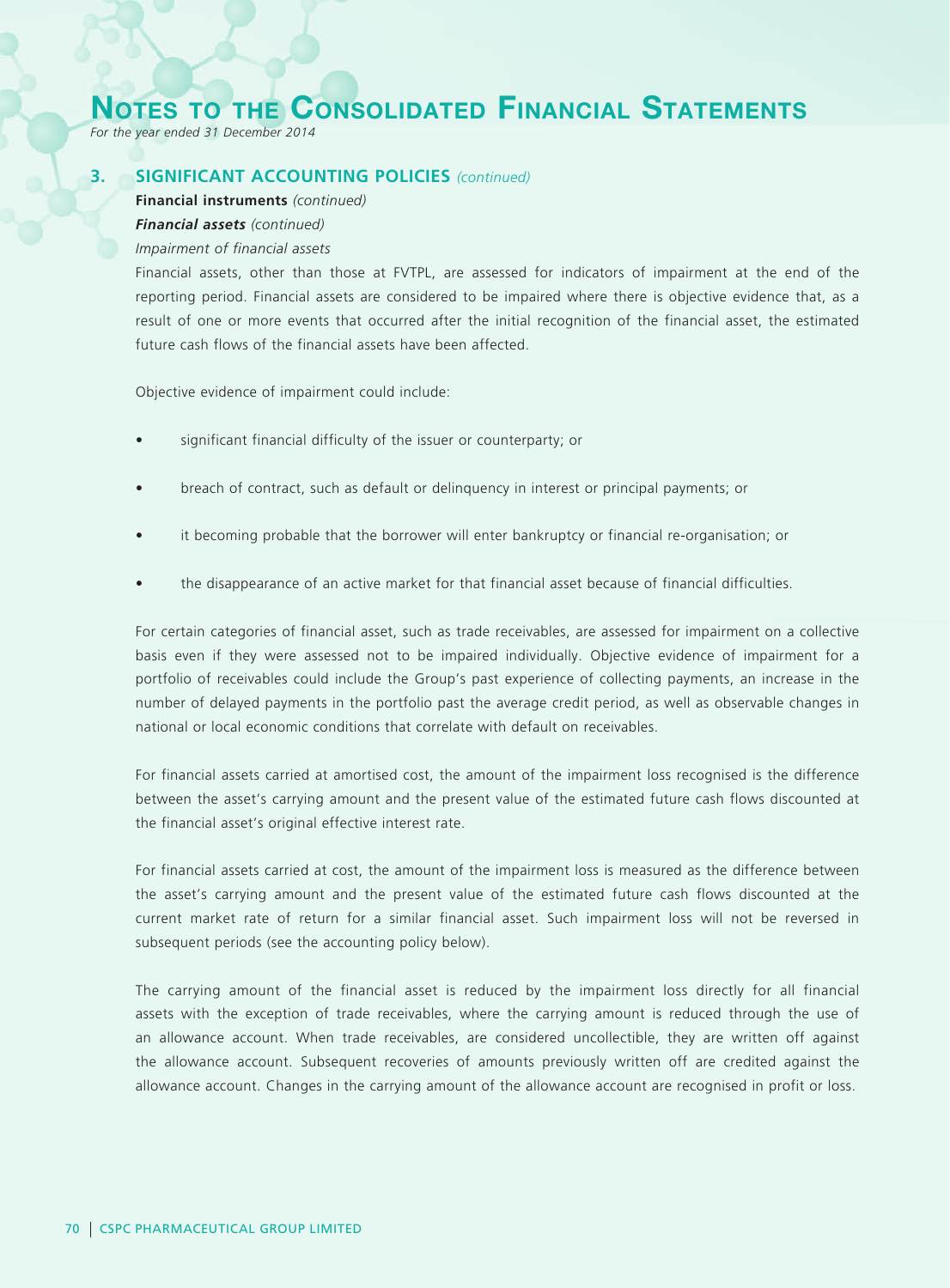*For the year ended 31 December 2014*

#### **3. SIGNIFICANT ACCOUNTING POLICIES** *(continued)*

#### **Financial instruments** *(continued)*

#### *Financial assets (continued)*

#### *Impairment of financial assets (continued)*

For financial assets measured at amortised cost, if, in a subsequent period, the amount of impairment loss decreases and the decrease can be related objectively to an event occurring after the impairment losses were recognised, the previously recognised impairment loss is reversed through profit or loss to the extent that the carrying amount of the asset at the date the impairment is reversed does not exceed what the amortised cost would have been had the impairment not been recognised.

#### *Financial liabilities and equity instruments*

#### *Classification as debt or equity*

Debt and equity instruments issued by a group entity are classified as either financial liabilities or as equity in accordance with the substance of the contractual arrangements and the definitions of a financial liability and an equity instrument.

#### *Equity instruments*

An equity instrument is any contract that evidences a residual interest in the assets of an entity after deducting all of its liabilities. Equity instruments issued by a group entity are recognised at the proceeds received, net of direct issue costs.

#### *Financial liabilities*

Financial liabilities (including trade and other payables, bills payables, trade payables due to related companies, trade payable to an associate, trade payable due to a joint venture, amounts due to related companies, amount due to a subsidiary and unsecured bank loans) are subsequently measured at amortised cost, using the effective interest method.

#### *Effective interest method*

The effective interest method is a method of calculating the amortised cost of a financial liability and of allocating interest expense over the relevant period. The effective interest rate is the rate that exactly discounts estimated future cash payments (including all fees and points paid or received that form an integral part of the effective interest rate, transaction costs and other premiums or discounts) through the expected life of the financial liability, or, where appropriate, a shorter period, to the net carrying amount on initial recognition.

Interest expense is recognised on an effective interest basis.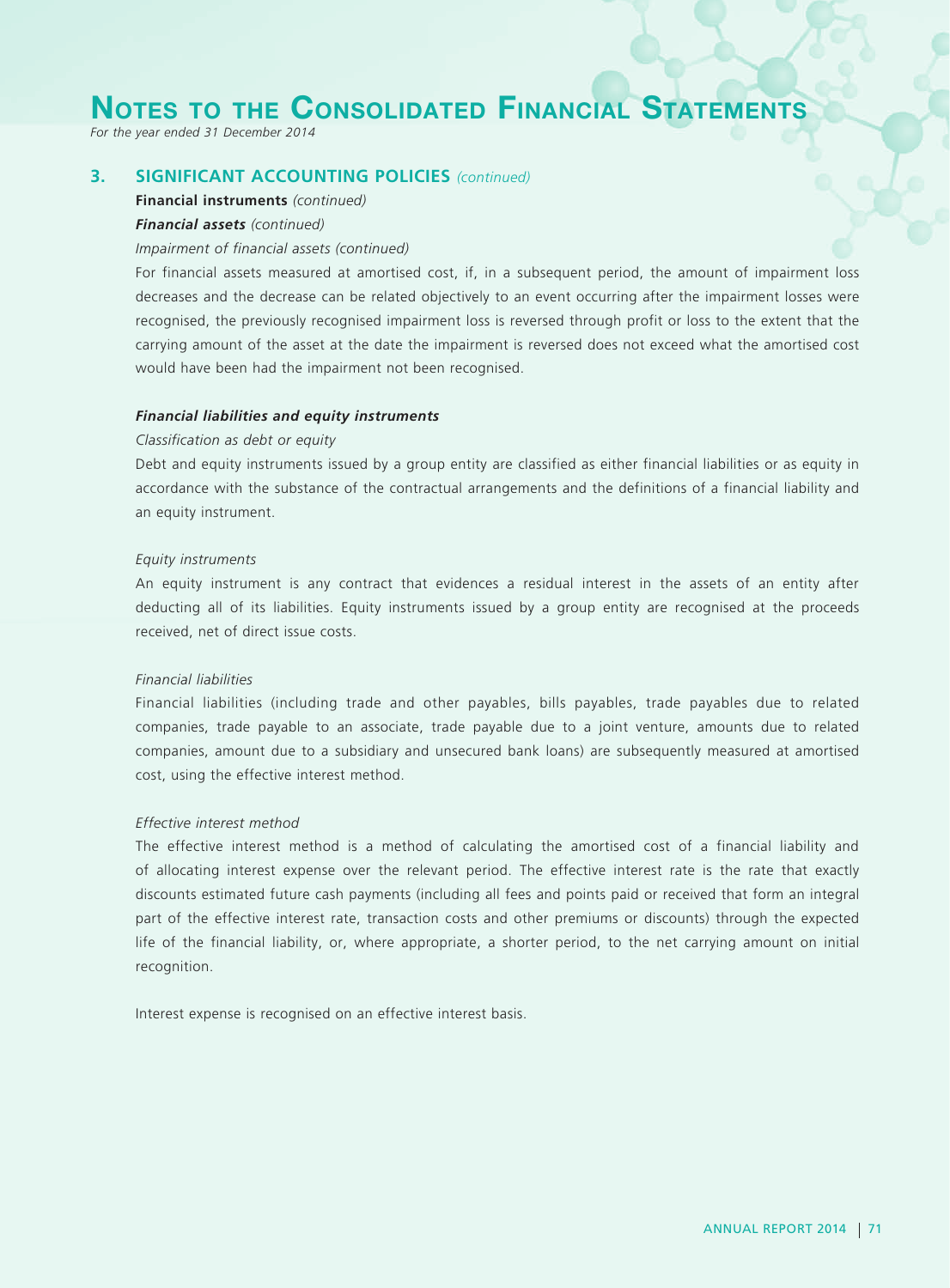*For the year ended 31 December 2014*

#### **3. SIGNIFICANT ACCOUNTING POLICIES** *(continued)*

# **Financial instruments** *(continued)*

### *Derivative financial instruments*

Derivatives are initially recognised at fair value at the date when a derivative contract is entered into and are subsequently remeasured to their fair value at the end of the reporting period. The resulting gain or loss is recognised in profit or loss immediately unless the derivative is designated and effective as a hedging instrument, in which case the timing of the recognition in profit or loss depends on the nature of the hedge relationship.

#### *Embedded derivatives*

Derivatives embedded in non-derivative host contracts are treated as separate derivatives when they meet the definition of a derivative, their risks and characteristics are not closely related to those of the host contracts and the host contracts are not measured at FVTPL.

#### *Derecognition*

The Group derecognises a financial asset only when the contractual rights to the cash flows from the asset expire, or when it transfers the financial asset and substantially all the risks and rewards of ownership of the asset to another entity. If the Group retains substantially all the risks and rewards of ownership of a transferred asset, the Group continues to recognise the financial asset and also recognises a collateralised borrowing for the proceeds received.

On derecognition of a financial asset in its entirety, the difference between the asset's carrying amount and the sum of the consideration received and receivable and the cumulative gain or loss that had been recognised in other comprehensive income and accumulated in equity is recognised in profit or loss.

The Group derecognises financial liabilities when, and only when, the Group's obligations are discharged, cancelled or expired. The difference between the carrying amount of the financial liability derecognised and the consideration paid and payable is recognised in profit or loss.

#### **4. KEY SOURCE OF ESTIMATION UNCERTAINTY**

In the application of the Group's accounting policies, which are described in note 3, the directors of the Group are required to make estimates and assumptions about the carrying amounts of assets and liabilities that are not readily apparent from other sources. The estimates and associated assumptions are based on historical experience and other factors that are considered to be relevant. Actual results may differ from these estimates.

The estimates and underlying assumptions are reviewed on an ongoing basis. Revisions to accounting estimates are recognised in the period in which the estimate is revised if the revision affects only that period, or in the period of the revision and future periods if the revision affects both current and future periods. The following are the key assumptions concerning the future, and other key sources of estimation uncertainty at the end of the reporting period, that have a significant risk of causing a material adjustment to the carrying amounts of assets and liabilities within the next financial year.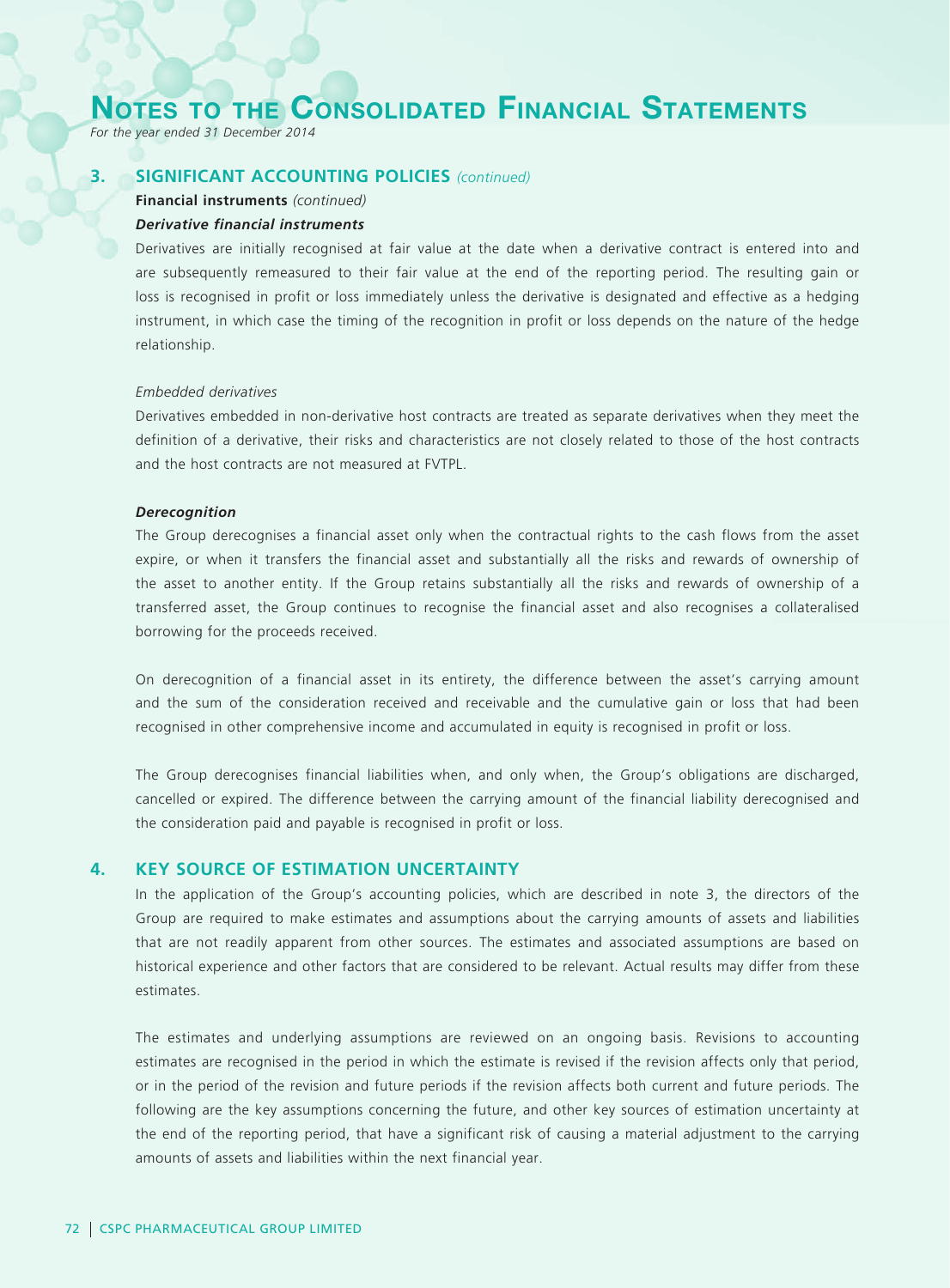*For the year ended 31 December 2014*

#### **4. KEY SOURCE OF ESTIMATION UNCERTAINTY** *(continued)*

#### **Estimated impairment of goodwill**

Determining whether goodwill is impaired requires an estimation of the value in use of the cash-generating units to which goodwill has been allocated. The value in use calculation requires the Group to estimate the future cash flows expected to arise from the cash-generating unit and a suitable discount rate in order to calculate the present value. As at 31 December 2014, the carrying amount of goodwill was approximately HK\$125,060,000 (2013: HK\$128,438,000). Details of the recoverable amount calculation are disclosed in note 17.

#### **Estimated impairment of trade receivables**

When there is an objective evidence of impairment loss, the Group takes into consideration the estimation of future cash flows. The amount of the impairment loss is measured as the difference between the asset's carrying amount and the present value of estimated future cash flows (excluding future credit losses that have not been incurred) discounted at the financial asset's original effective interest rate (i.e. the effective interest rate computed at initial recognition). Where the actual future cash flows are less than expected, a material impairment loss may arise. As at 31 December 2014, the carrying amounts of the Group's trade receivable were approximately HK\$1,694,691,000 (2013: HK\$1,719,240,000), net of allowance for doubtful debts of approximately HK\$4,395,000 (2013: HK\$1,588,000).

#### **Useful lives and impairment assessment of property, plant, and equipment**

At the end of each reporting period, the Group's management reviews the estimated useful lives and the depreciation method in determining the related depreciation charges for its property, plant and equipment. This estimation is based on the historical experience of the actual useful lives of property, plant and equipment of similar nature and functions. In addition, management assesses impairment whenever events or changes in circumstance indicate that the carrying amount of an asset may not be recoverable. Management will increase the depreciation charge where actual useful lives are expected to be shorter than expected, or will write off or write down obsolete or non-strategic assets that have been abandoned or sold. As at 31 December 2014, the carrying amounts of property, plant and equipment were approximately HK\$5,049,087,000 (2013: HK\$4,961,171,000). Details of the movement for property, plant and equipment are disclosed in note 15.

#### **Write-down of inventories**

Inventories are valued at the lower of cost and net realisable value. Also, the Group regularly inspects and reviews the aging of the inventories to identify slow-moving and obsolete inventories. When the Group identifies items of inventories which have a market price that is lower than its carrying amount or are slowmoving or obsolete, the Group would write down inventories in that year. As at 31 December 2014, the carrying amounts of the inventories were approximately HK\$1,805,749,000 (2013: HK\$1,855,188,000), net of provision for inventories of approximately HK\$7,658,000 (2013: HK\$15,000,000).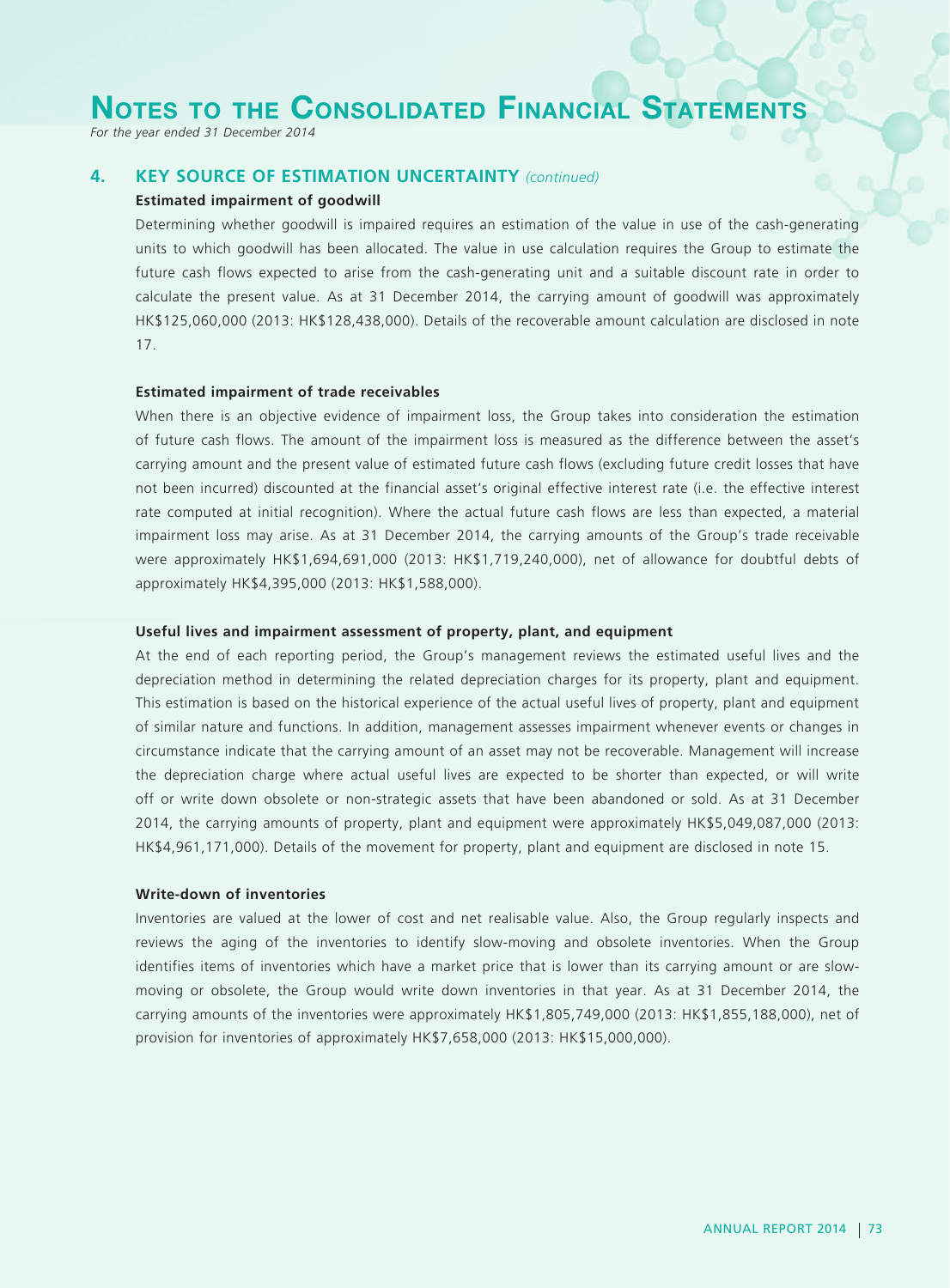*For the year ended 31 December 2014*

#### **5. CAPITAL RISK MANAGEMENT**

The Group manages its capital to ensure that entities in the Group will be able to continue as a going concern while maximising the return to shareholders through the optimisation of the debt and equity balance. The Group's overall strategy remains unchanged from prior year.

The capital structure of the Group consists of net debt, which includes the borrowings as disclosed in note 29 and amounts due to related companies in note 24, net of cash and cash equivalents and equity attributable to owners of the Company, comprising issued share capital, retained profits and other reserves.

The directors of the Company review the capital structure on a regular basis. As part of this review, the directors consider the cost of capital and the risks associated with each class of capital. Based on recommendations of the directors, the Group will balance its overall capital structure through the payment of dividends, new share issues and share buy-backs as well as the issue of new debt and the redemption of existing debt.

## **6. FINANCIAL INSTRUMENTS**

#### **6a. Categories of financial instruments**

|                                    |                 | The Group | The Company     |           |  |
|------------------------------------|-----------------|-----------|-----------------|-----------|--|
|                                    | 2014            | 2013      | 2014            | 2013      |  |
|                                    | <b>HK\$'000</b> | HK\$'000  | <b>HK\$'000</b> | HK\$'000  |  |
|                                    |                 |           |                 |           |  |
| <b>Financial assets</b>            |                 |           |                 |           |  |
| <b>FVTPL</b>                       |                 |           |                 |           |  |
| — derivative financial instruments |                 | 3,428     |                 | 3,428     |  |
| - held for trading investments     | 703             | 438       |                 |           |  |
| Loans and receivables (including   |                 |           |                 |           |  |
| cash and cash equivalents)         | 4,538,035       | 4,233,363 | 2,284,302       | 2,332,957 |  |
| Available-for-sale investment      | 1,705           | 1,705     |                 |           |  |
|                                    |                 |           |                 |           |  |
| <b>Financial liabilities</b>       |                 |           |                 |           |  |
|                                    |                 |           |                 |           |  |
| Amortised cost                     | 3,627,484       | 4,051,808 | 1,645,953       | 1,544,041 |  |
|                                    |                 |           |                 |           |  |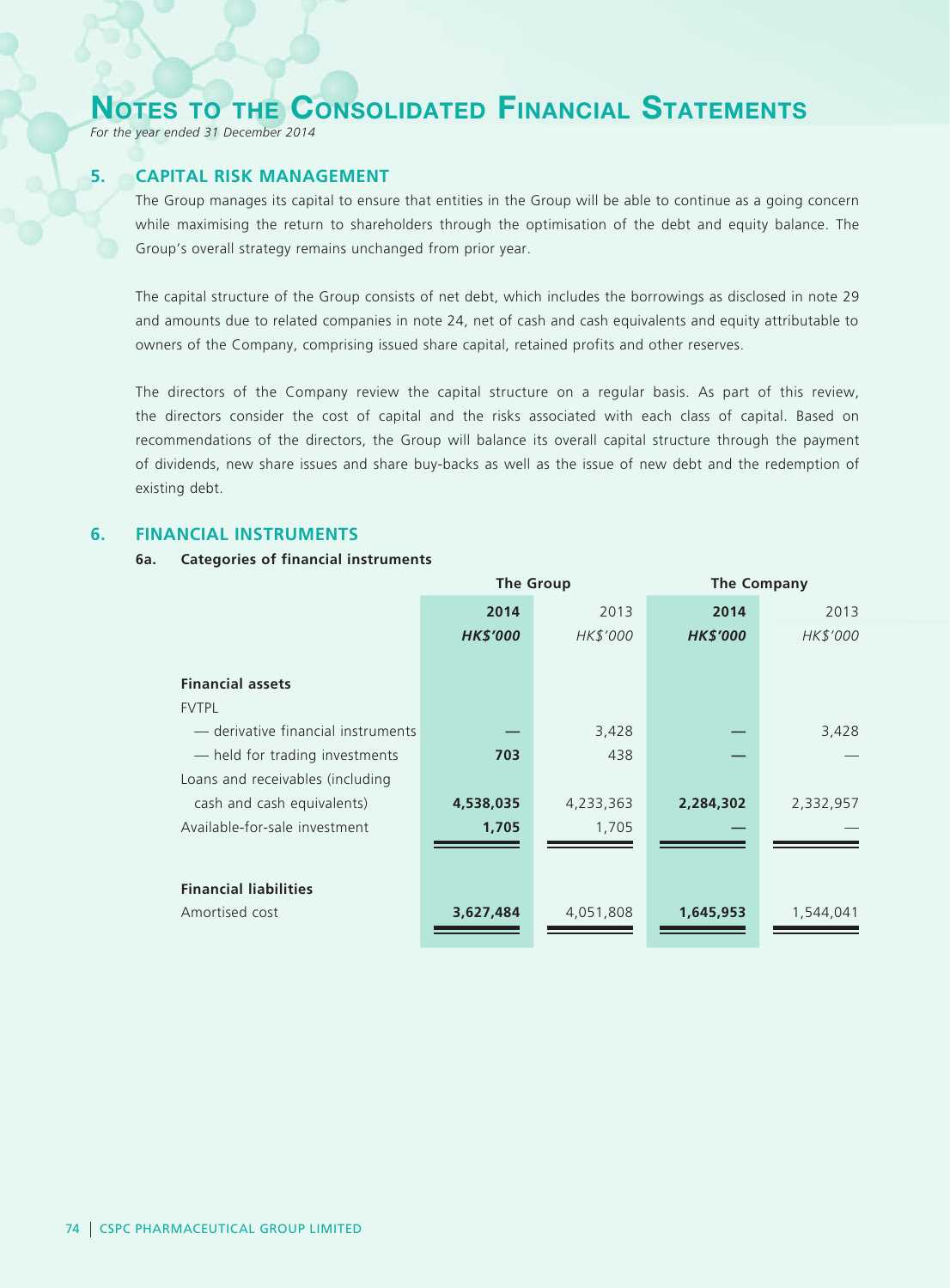*For the year ended 31 December 2014*

#### **6. FINANCIAL INSTRUMENTS** *(continued)*

#### **6b. Financial risk management objectives and policies**

The major financial instruments of the Group and the Company include available-for-sale investment, trade and other receivables, bills receivables, trade receivables due from related companies, amount due from a joint venture, amounts due from subsidiaries, held for trading investments, restricted bank deposits, bank balances and cash, trade and other payables, bills payables, trade payables due to related companies, trade payable due to an associate, trade payable due to a joint venture, amounts due to related companies, amount due to a subsidiary, unsecured bank loans and derivative financial instruments. Details of these financial instruments are disclosed in respective notes. The risks associated with certain of these financial instruments include market risk (represented by currency risk, interest rate risk and other price risk), credit risk and liquidity risk. The policies on how to mitigate these risks are set out below. The management manages and monitors these exposures to ensure appropriate measures are implemented in a timely and effective manner.

#### *Market risk*

*(i) Currency risk*

The Group mainly operates in the PRC with most of the transactions denominated and settled in RMB. However, several subsidiaries of the Company have foreign currency sales, mainly denominated in United States dollars ("USD"), and bank balances and cash denominated in USD and HK\$, and the Company has raised HK\$ bank loans and USD bank loans, which expose the Group and the Company to foreign currency risk.

The Group and the Company currently do not have a foreign currency hedging policy. However, management will monitor foreign exchange exposure closely and consider the use of hedging instruments should the need arise.

The carrying amounts of foreign currency denominated monetary assets and monetary liabilities at the end of the reporting period that are considered significant by the management are as follows:

|      |                    | The Group |                 |          | The Company        |           |                 |          |  |
|------|--------------------|-----------|-----------------|----------|--------------------|-----------|-----------------|----------|--|
|      | <b>Liabilities</b> |           | Assets          |          | <b>Liabilities</b> |           | Assets          |          |  |
|      | 2014               | 2013      | 2014            | 2013     | 2014               | 2013      | 2014            | 2013     |  |
|      | <b>HK\$'000</b>    | HK\$'000  | <b>HK\$'000</b> | HK\$'000 | <b>HK\$'000</b>    | HK\$'000  | <b>HK\$'000</b> | HK\$'000 |  |
|      |                    |           |                 |          |                    |           |                 |          |  |
| HK\$ | 888,637            | 864,455   | 24,515          | 90,249   | 1,408,833          | 1,442,641 | 18,612          | 68,202   |  |
| USD  | 237,120            | 101,400   | 570,933         | 567,867  | 237,120            | 101,400   | 4,567           | 7,858    |  |
|      |                    |           |                 |          |                    |           |                 |          |  |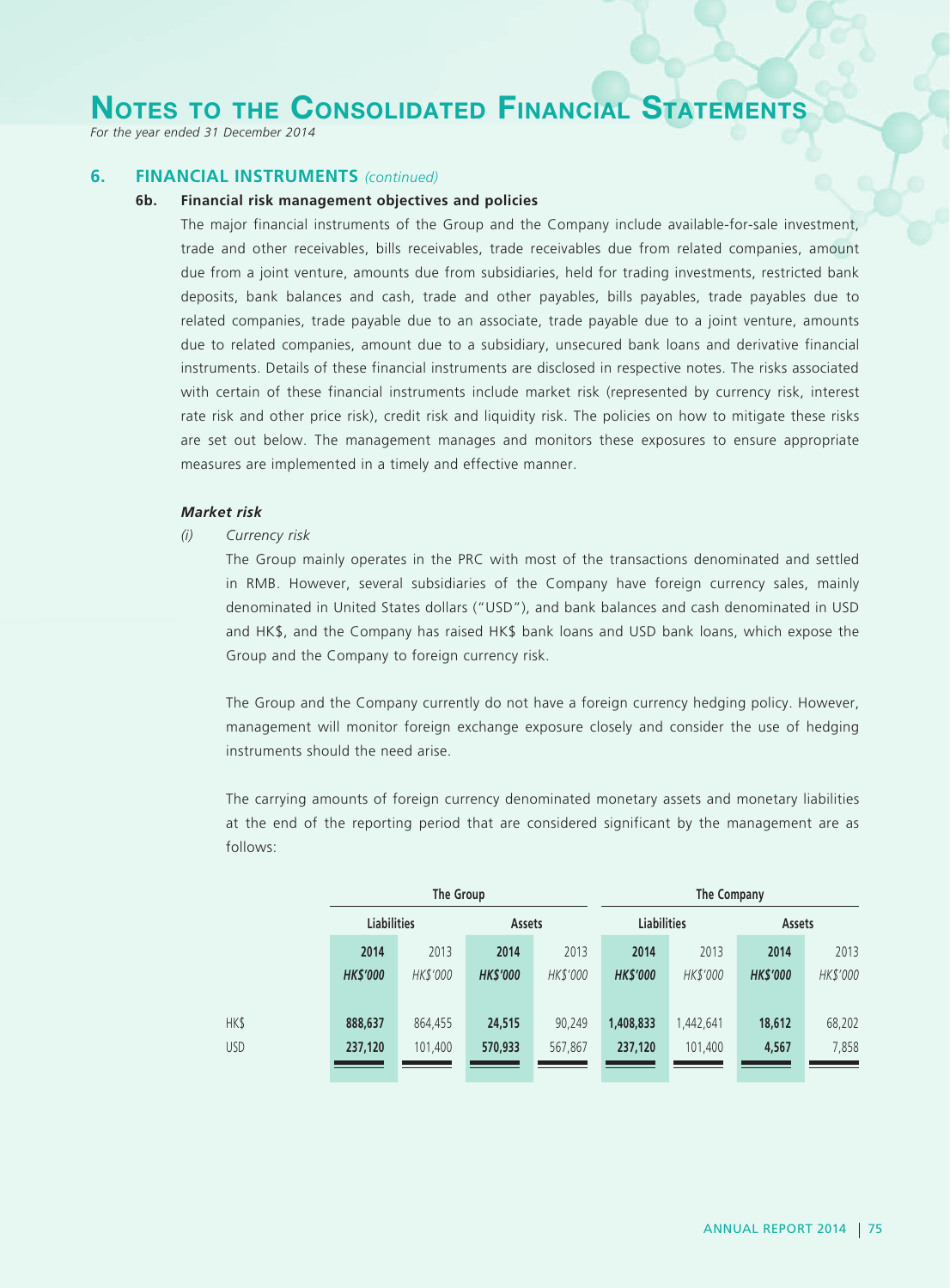*For the year ended 31 December 2014*

#### **6. FINANCIAL INSTRUMENTS** *(continued)*

# **6b. Financial risk management objectives and policies** *(continued)*

- *Market risk (continued)*
- *(i) Currency risk (continued)*

Sensitivity analysis

The Group and the Company are mainly exposed to HK\$ and USD.

The following tables detail the sensitivity of the Group and the Company to a 5% (2013: 5%) increase and decrease in RMB against HK\$ and USD. A 5% (2013: 5%) is the sensitivity rate used when reporting foreign currency risk internally to key management personnel and represents management's assessment of the reasonably possible change in foreign exchange rates. The sensitivity analysis includes only outstanding foreign currency denominated monetary items and adjusts their translation at the year-end for a 5% (2013: 5%) change in foreign currency rates. A positive number below indicates an increase in post-tax profit where RMB strengthens 5% (2013: 5%) against the relevant currency. For a 5% (2013: 5%) weakening of RMB against the relevant currency, there would be an equal and opposite impact on the posttax profit and the balances below would be negative.

|                 |                 | The Group |                 |           | The Company     |          |                 |          |  |
|-----------------|-----------------|-----------|-----------------|-----------|-----------------|----------|-----------------|----------|--|
|                 | HK\$ Impact (i) |           | USD Impact (ii) |           | HK\$ Impact (i) |          | USD Impact (ii) |          |  |
|                 | 2014            | 2013      | 2014            | 2013      | 2014            | 2013     | 2014            | 2013     |  |
|                 | <b>HK\$'000</b> | HK\$'000  | <b>HK\$'000</b> | HK\$'000  | <b>HK\$'000</b> | HK\$'000 | <b>HK\$'000</b> | HK\$'000 |  |
|                 |                 |           |                 |           |                 |          |                 |          |  |
| Post-tax profit | 34,349          | 30,775    | (13, 269)       | (18, 542) | 58,042          | 57.353   | 9.709           | 3,905    |  |
|                 |                 |           |                 |           |                 |          |                 |          |  |

- (i) This is mainly attributable to the exposure outstanding on HK\$ bank balances, amounts due to related companies and bank loans at year-end.
- (ii) This is mainly attributable to the exposure outstanding on USD bank balances, derivative financial assets and bank loans at year-end.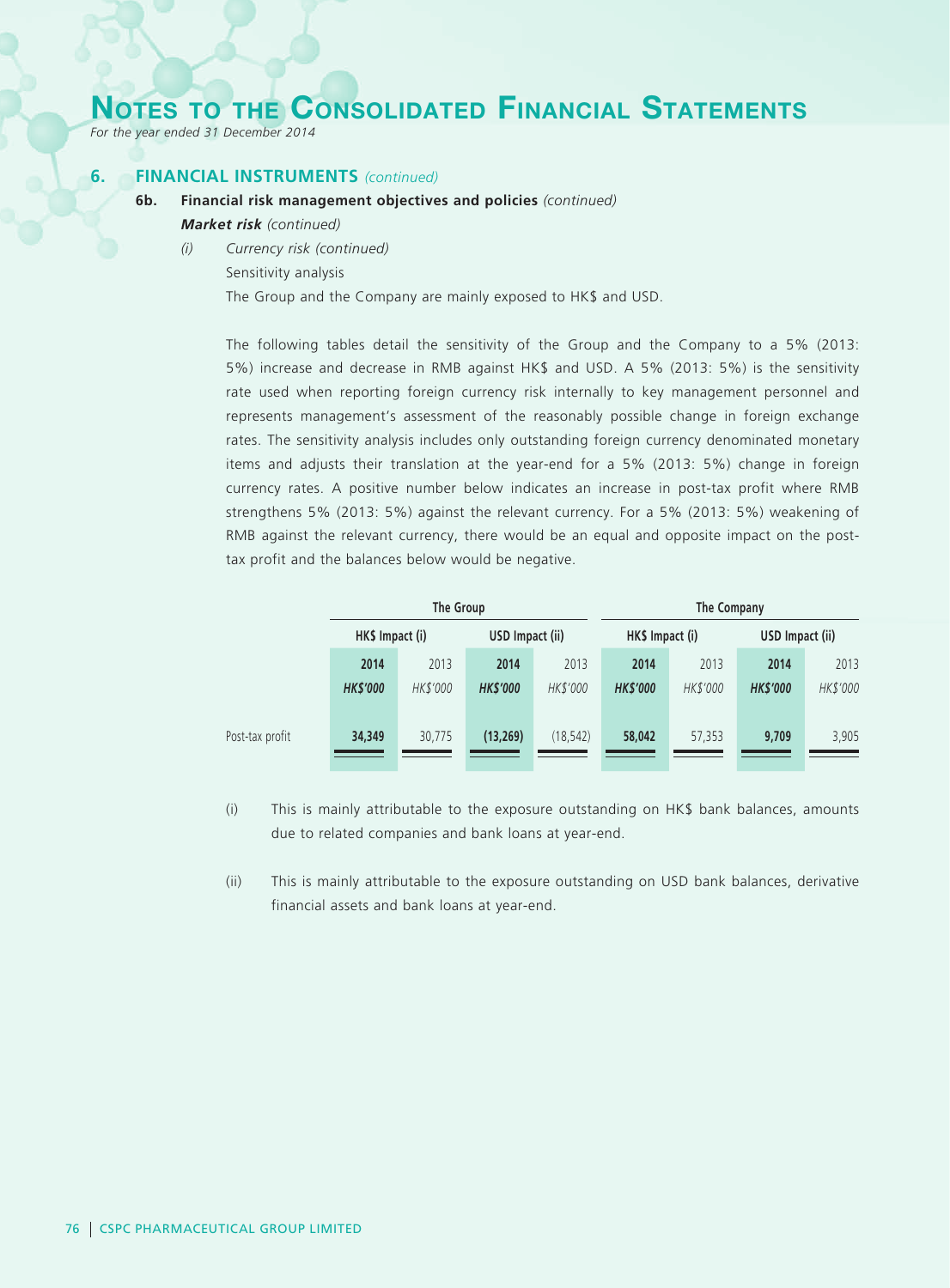*For the year ended 31 December 2014*

#### **6. FINANCIAL INSTRUMENTS** *(continued)*

### **6b. Financial risk management objectives and policies** *(continued)*

- *Market risk (continued)*
	- *(ii) Interest rate risk*

The Group is also exposed to fair value interest rate risk primarily in relation to the fixed-rate borrowings (see note 29 for details of these loans), which are raised from the banks in the PRC and Hong Kong.

The Group and the Company are exposed to cash flow interest rate risk primarily in relation to the floating-rate bank borrowings (see note 29 for details of these borrowings). It is the policy of the Group and the Company to, wherever possible, incur borrowings at floating rate of interests so as to minimise the fair value interest rate risk. Floating-rate bank balances expose the Group and the Company to cash flow interest rate risk due to the fluctuation of the prevailing interest rates. The directors of the Company consider the Group's exposure is not significant as the bank deposit interest rates have no material fluctuation during the year.

The exposures to interest rates on financial liabilities of the Group are detailed in the liquidity risk management section of this note. The cash flow interest rate risk of the Group and the Company is mainly concentrated on the fluctuation of Hong Kong Interbank Offered Rate ("HIBOR"), London Interbank Offered Rate ("LIBOR") and benchmark interest rate of the PRC ("Benchmark Rate") arising from the Group's HK\$ loans, USD loans raised by the Company and RMB loans raised by certain subsidiaries of the Company, respectively.

#### Sensitivity analysis

The sensitivity analyses below have been determined based on the exposure to interest rates for floating-rate bank borrowings. The analysis is prepared assuming the financial liabilities outstanding at the end of the reporting period were outstanding for the whole year. A 50 basis point (2013: 50 basis point) increase or decrease is used when reporting interest rate risk internally to key management personnel and represents management's assessment of the reasonably possible change in interest rates.

For the year ended 31 December 2014 and 2013, if interest rates had been 50 basis points higher/lower and all other variables were held constant, the Group's and the Company's posttax profit would decrease/increase by approximately HK\$3,432,000 (2013: HK\$5,327,000) and HK\$3,324,000 (2013: HK\$2,811,000), respectively.

#### *(iii) Other price risk*

The Group is exposed to equity price risk through its investments in held for trading listed equity investments. The directors consider the effect of changes in equity prices on the Group is insignificant and therefore, no sensitivity analysis is presented.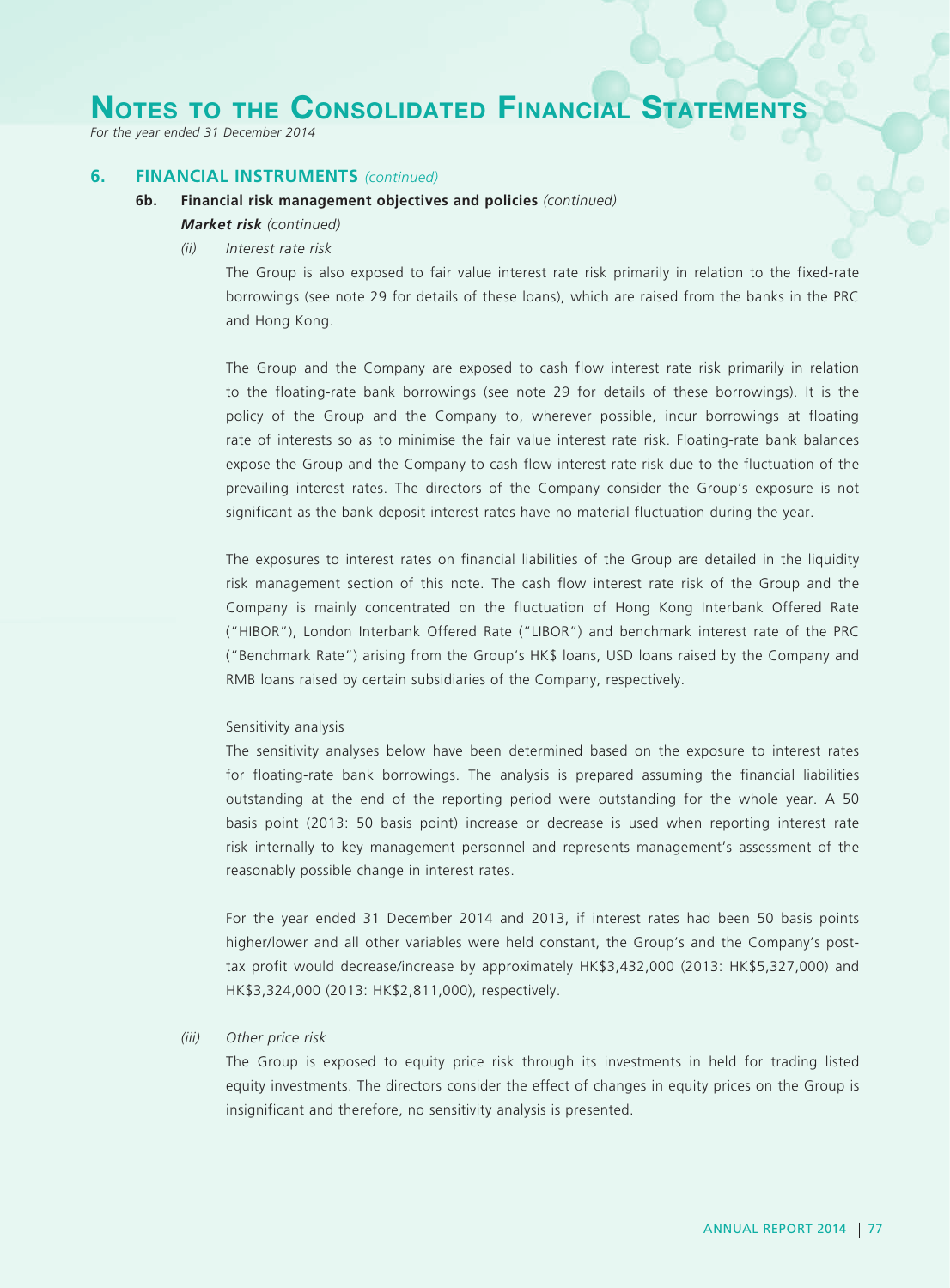*For the year ended 31 December 2014*

#### **6. FINANCIAL INSTRUMENTS** *(continued)*

### **6b. Financial risk management objectives and policies** *(continued) Credit risk*

As at 31 December 2014, the maximum exposure to credit risk by the Group and the Company which will cause a financial loss to the Group and the Company due to failure to discharge an obligation by the counterparties is arising from the carrying amounts of the respective recognised financial assets as stated in the consolidated statement of financial position.

In order to minimise credit risk, the management of the Group has delegated a team responsible for determination of credit limits, credit approvals and other monitoring procedures to ensure that followup action is taken to recover overdue trade debts. In addition, the Group reviews the recoverable amount of each individual trade debt at the end of the reporting period to ensure that adequate impairment losses are made for irrecoverable amounts. In this regard, the directors of the Company consider that the Group's credit risk is significantly reduced.

The Group's geographical concentration of credit risk on trade receivables, bills receivables, trade receivables due from related companies, amount due from a joint venture, amounts due from related companies, restricted bank deposits and bank balances and cash by geographical location is mainly in the PRC. The Group and the Company has no other significant concentration of credit risk with exposure spread over a number of counterparties.

The credit risk on liquid funds of the Group and the Company is limited because the counterparties are banks with good reputation.

#### *Liquidity risk*

In the management of the liquidity risk, the Group monitors and maintains a level of cash and cash equivalents deemed adequate by the management to finance the operations of the Group and the Company and mitigate the effects of fluctuations in cash flows. The management monitors the utilisation of bank borrowings and ensures compliance with the relevant loan covenants.

The Group and the Company relies on bank borrowings as a significant source of liquidity. As at 31 December 2014, the Group and the Company have available unutilised bank loan facilities of HK\$180,000,000 (2013: HK\$306,000,000). Details of which are set out in note 29.

The following tables detail the Group's and the Company's remaining contractual maturity for its nonderivative financial liabilities. The table has been drawn up based on the undiscounted cash flows of the financial liabilities based on the earliest date on which the Group and the Company can be required to pay. The maturity dates for other non-derivative financial liabilities are based on the agreed repayment dates.

The table includes both interest and principal cash flows. To the extent that interest flows are floating rate, the undiscounted amount is derived from rate curve at the end of the reporting period.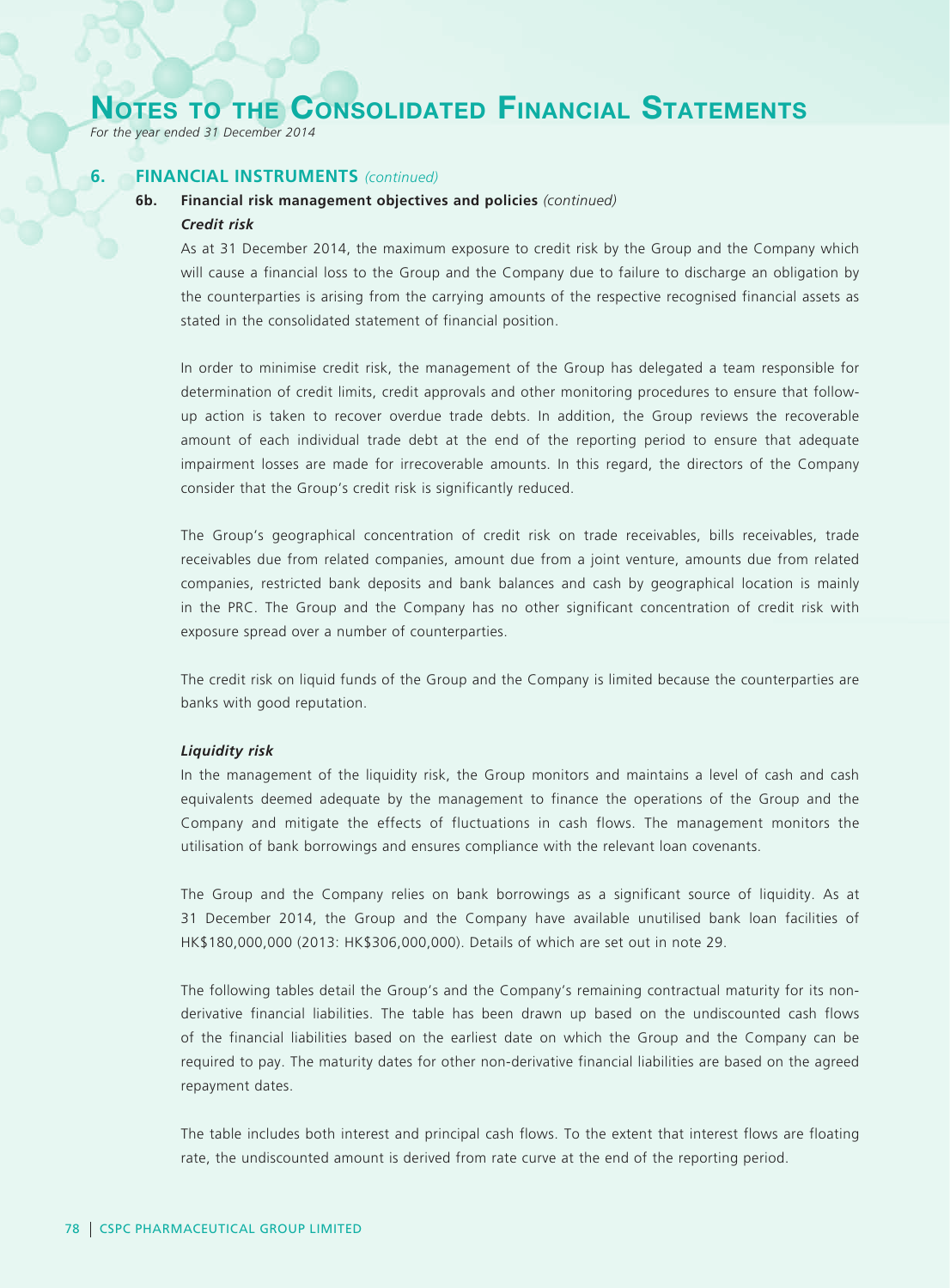*For the year ended 31 December 2014*

### **6. FINANCIAL INSTRUMENTS** *(continued)*

### **6b. Financial risk management objectives and policies** *(continued)*

*Liquidity risk (continued)*

*The Group*

### **As at 31 December 2014**

|                                                | Weighted<br>average<br>effective<br>interest rate<br>% | Less than<br>1 month or<br>on demand<br><b>HK\$'000</b> | 1-3 months<br><b>HK\$'000</b> | 3 months<br>to 1 year<br><b>HK\$'000</b> | 1-3 years<br><b>HK\$'000</b> | Total<br>undiscounted<br>cash flows<br><b>HK\$'000</b> | Carrying<br>amount at<br>31.12.2014<br><b>HK\$'000</b> |
|------------------------------------------------|--------------------------------------------------------|---------------------------------------------------------|-------------------------------|------------------------------------------|------------------------------|--------------------------------------------------------|--------------------------------------------------------|
| Non-derivative financial<br><b>liabilities</b> |                                                        |                                                         |                               |                                          |                              |                                                        |                                                        |
| Trade and other payables                       |                                                        | 1,834,720                                               | 12,420                        | 22,371                                   |                              | 1,869,511                                              | 1,869,511                                              |
| Bills payables                                 |                                                        |                                                         | 164,938                       | 62,212                                   |                              | 227,150                                                | 227,150                                                |
| Trade payables due to related                  |                                                        |                                                         |                               |                                          |                              |                                                        |                                                        |
| companies                                      |                                                        | 26,483                                                  |                               |                                          |                              | 26,483                                                 | 26,483                                                 |
| Trade payables to an associate                 |                                                        | 576                                                     |                               |                                          |                              | 576                                                    | 576                                                    |
| Amounts due to related                         |                                                        |                                                         |                               |                                          |                              |                                                        |                                                        |
| companies                                      |                                                        | 277,894                                                 |                               |                                          |                              | 277,894                                                | 277,894                                                |
| Unsecured bank loans                           |                                                        |                                                         |                               |                                          |                              |                                                        |                                                        |
| - floating-rate                                | 3.05                                                   |                                                         | 80,109                        | 184,021                                  | 628,999                      | 893,129                                                | 863,370                                                |
| - fixed-rate                                   | 5.22                                                   |                                                         |                               | 381,410                                  |                              | 381,410                                                | 362,500                                                |
|                                                |                                                        | 2,139,673                                               | 257,467                       | 650,014                                  | 628,999                      | 3,676,153                                              | 3,627,484                                              |

### **As at 31 December 2013**

|                                         | Weighted<br>average<br>effective<br>interest rate<br>$\frac{0}{0}$ | Less than<br>1 month or<br>on demand<br>HK\$'000 | 1-3 months<br>HK\$'000 | 3 months<br>to 1 year<br>HK\$'000 | 1-3 years<br>HK\$'000 | Total<br>undiscounted<br>cash flows<br>HK\$'000 | Carrying<br>amount at<br>31.12.2013<br>HK\$'000 |
|-----------------------------------------|--------------------------------------------------------------------|--------------------------------------------------|------------------------|-----------------------------------|-----------------------|-------------------------------------------------|-------------------------------------------------|
| Non-derivative financial<br>liabilities |                                                                    |                                                  |                        |                                   |                       |                                                 |                                                 |
| Trade and other payables                |                                                                    | 1,860,905                                        | 35,837                 | 16,810                            |                       | 1,913,552                                       | 1,913,552                                       |
| Bills payables                          |                                                                    |                                                  | 82,051                 | 191,346                           |                       | 273,397                                         | 273,397                                         |
| Trade payables due to related           |                                                                    |                                                  |                        |                                   |                       |                                                 |                                                 |
| companies                               |                                                                    | 47,607                                           |                        |                                   |                       | 47,607                                          | 47,607                                          |
| Trade payables due to a joint           |                                                                    |                                                  |                        |                                   |                       |                                                 |                                                 |
| venture                                 |                                                                    | 2,007                                            |                        |                                   |                       | 2,007                                           | 2,007                                           |
| Amounts due to related                  |                                                                    |                                                  |                        |                                   |                       |                                                 |                                                 |
| companies                               |                                                                    | 475,179                                          |                        |                                   |                       | 475,179                                         | 475,179                                         |
| Unsecured bank loans                    |                                                                    |                                                  |                        |                                   |                       |                                                 |                                                 |
| — floating-rate                         | 3.56                                                               |                                                  | 53,998                 | 443,582                           | 715,311               | 1,212,891                                       | 1,160,580                                       |
| - fixed-rate                            | 5.54                                                               |                                                  | 40,593                 | 148,842                           |                       | 189,435                                         | 179,486                                         |
|                                         |                                                                    | 2,385,698                                        | 212,479                | 800,580                           | 715,311               | 4,114,068                                       | 4,051,808                                       |
|                                         |                                                                    |                                                  |                        |                                   |                       |                                                 |                                                 |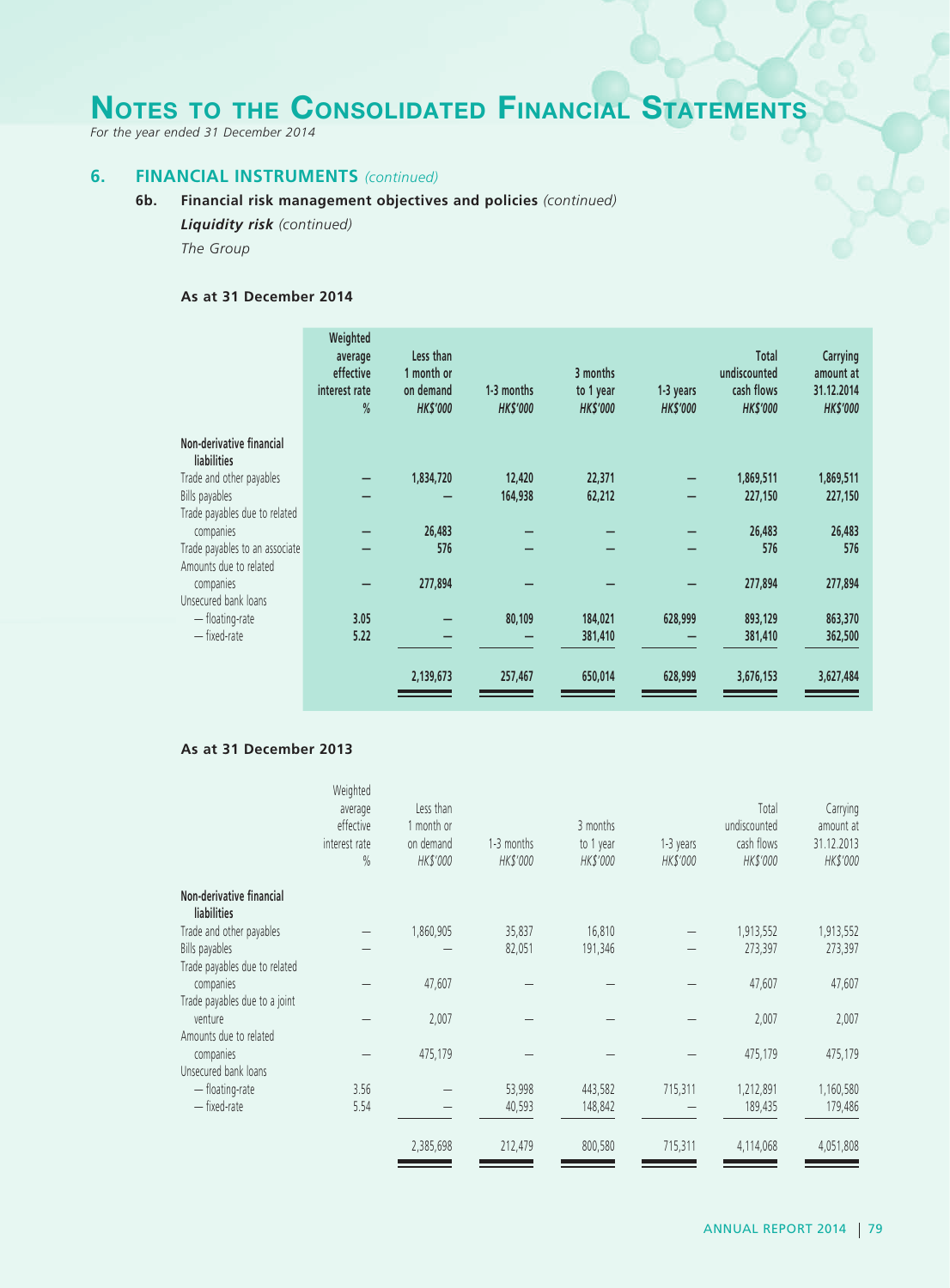*For the year ended 31 December 2014*

#### **6. FINANCIAL INSTRUMENTS** *(continued)*

## **6b. Financial risk management objectives and policies** *(continued)*

*Liquidity risk (continued)*

*The Company*

#### **As at 31 December 2014**

|                                                      | Weighted<br>average<br>effective<br>interest rate<br>$\%$ | Less than<br>1 month or<br>on demand<br><b>HK\$'000</b> | 1-3 months<br><b>HK\$'000</b> | 3 months<br>to 1 year<br><b>HK\$'000</b> | 1-3 years<br><b>HK\$'000</b> | Total<br>undiscounted<br>cash flows<br><b>HK\$'000</b> | Carrying<br>amount at<br>31.12.2014<br><b>HK\$'000</b> |
|------------------------------------------------------|-----------------------------------------------------------|---------------------------------------------------------|-------------------------------|------------------------------------------|------------------------------|--------------------------------------------------------|--------------------------------------------------------|
| Non-derivative financial<br><b>liabilities</b>       |                                                           |                                                         |                               |                                          |                              |                                                        |                                                        |
| Amount due to a subsidiary<br>Amounts due to related |                                                           | 520,196                                                 |                               |                                          |                              | 520,196                                                | 520,196                                                |
| companies<br>Unsecured bank loans                    |                                                           | 279,637                                                 |                               |                                          |                              | 279,637                                                | 279,637                                                |
| — floating-rate                                      | 2.98                                                      |                                                         | 73,878                        | 177,726                                  | 623,121                      | 874,725                                                | 846,120                                                |
|                                                      |                                                           | 799,833                                                 | 73,878                        | 177,726                                  | 623,121                      | 1,674,558                                              | 1,645,953                                              |

#### **As at 31 December 2013**

|                                                      | Weighted      |           |            |           |           |              |            |
|------------------------------------------------------|---------------|-----------|------------|-----------|-----------|--------------|------------|
|                                                      | average       | Less than |            |           |           | Total        | Carrying   |
|                                                      | effective     | month or  |            | 3 months  |           | undiscounted | amount at  |
|                                                      | interest rate | on demand | 1-3 months | to 1 year | 1-3 years | cash flows   | 31.12.2013 |
|                                                      | $\%$          | HK\$'000  | HK\$'000   | HK\$'000  | HK\$'000  | HK\$'000     | HK\$'000   |
| Non-derivative financial<br>liabilities              |               |           |            |           |           |              |            |
| Amount due to a subsidiary<br>Amounts due to related |               | 578,196   |            |           |           | 578,196      | 578,196    |
| companies<br>Unsecured bank loans                    |               | 292,445   |            |           |           | 292,445      | 292,445    |
| — floating-rate                                      | 2.04          |           | 53,202     | 154,220   | 485,875   | 693,297      | 673,400    |
|                                                      |               | 870,641   | 53,202     | 154,220   | 485,875   | 1,563,938    | 1,544,041  |

The amounts included above for variable interest rate instruments for non-derivative financial liabilities is subject to change if changes in variable interest rates differ to those estimates of interest rates determined at the end of the reporting period.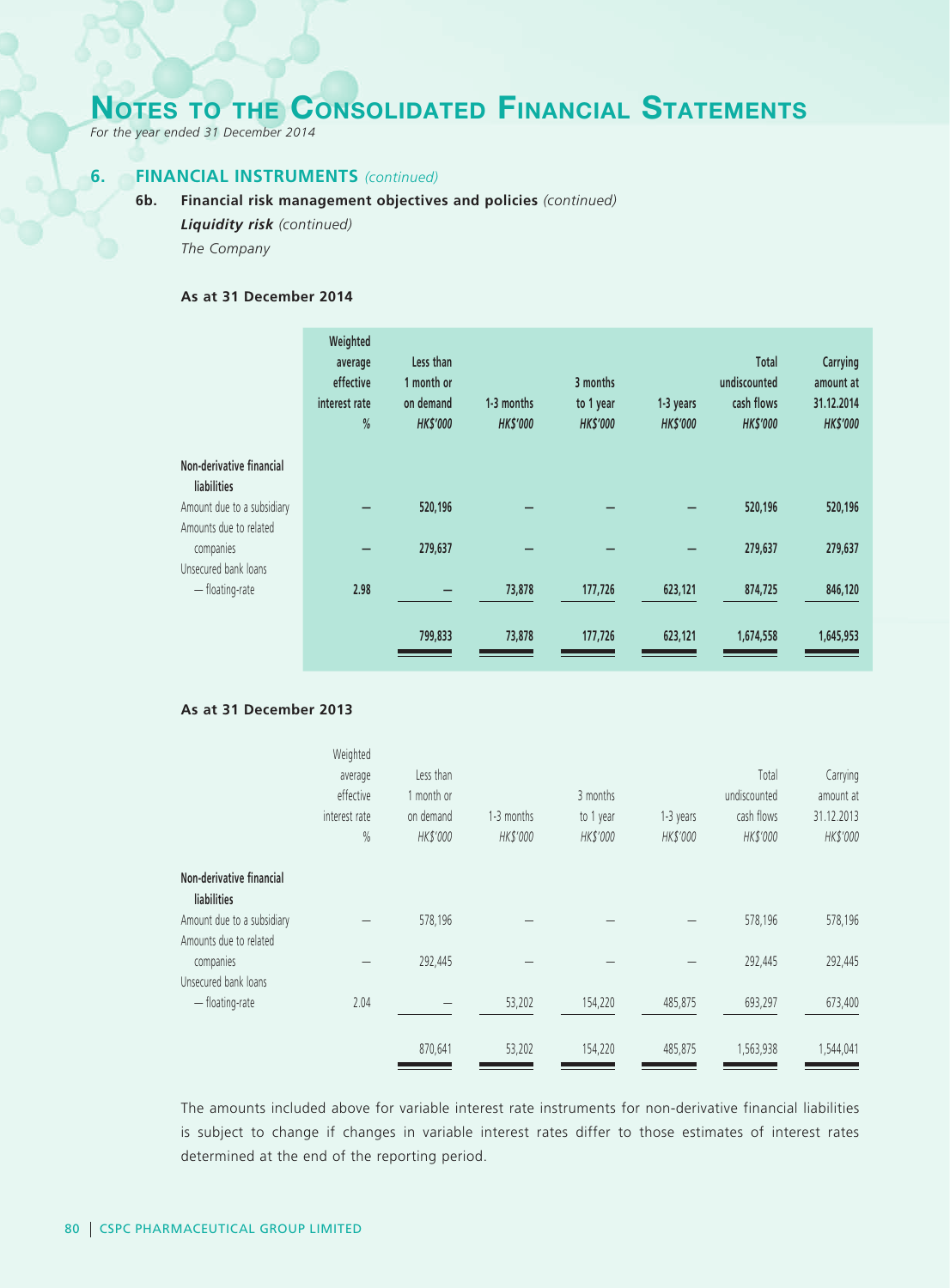*For the year ended 31 December 2014*

#### **6. FINANCIAL INSTRUMENTS** *(continued)*

#### **6c. Fair value measurement**

The fair value of the Group's financial assets that are measured at fair value on a recurring basis at the end of each reporting period are determined as set out in the following table.

| <b>Financial assets</b>                                                                                                                                      |                                        | Fair value as at                | Fair value<br>hierarchy | <b>Valuation techniques</b><br>and key input(s)                                                                                                                                                                                                                                                               |  |
|--------------------------------------------------------------------------------------------------------------------------------------------------------------|----------------------------------------|---------------------------------|-------------------------|---------------------------------------------------------------------------------------------------------------------------------------------------------------------------------------------------------------------------------------------------------------------------------------------------------------|--|
|                                                                                                                                                              | 31 December<br>2014<br><b>HK\$'000</b> | 31 December<br>2013<br>HK\$'000 |                         |                                                                                                                                                                                                                                                                                                               |  |
| Foreign currency derivatives and<br>structured forward contract<br>classified as derivative                                                                  |                                        | 3,428                           | Level 2                 | Discounted cash flow. Future cash flows are<br>estimated based on financial instruments on<br>forward interest rates from observable yield<br>curves at the end of the reporting period<br>and contracted interest rates, discounted at<br>a rate that reflects the credit risk of various<br>counterparties. |  |
| Held-for-trading non-derivative<br>financial assets comprised of<br>equity securities listed in the PRC<br>and classified as held for trading<br>investments | 703                                    | 438                             | Level 1                 | Quoted bid prices in an active market                                                                                                                                                                                                                                                                         |  |

The directors consider that the carrying amounts of other financial assets and financial liabilities recorded at amortised cost in the consolidated financial statements approximate their fair values.

The fair value hierarchy of financial instruments at the end of reporting period is as follows:

|                                                                                                     | Level 1<br><b>HK\$'000</b> | Level 2<br><b>HK\$'000</b> | <b>Total</b><br><b>HK\$'000</b> |
|-----------------------------------------------------------------------------------------------------|----------------------------|----------------------------|---------------------------------|
| 2014<br><b>Financial assets</b><br>Held for trading investments                                     | 703                        |                            | 703                             |
|                                                                                                     | Level 1<br>HK\$'000        | Level 2<br>HK\$'000        | Total<br>HK\$'000               |
| 2013<br><b>Financial assets</b><br>Derivative financial instruments<br>Held for trading investments | 438                        | 3,428                      | 3,428<br>438                    |
| Total                                                                                               | 438                        | 3,428                      | 3,866                           |

There were no transfers between Level 1 and 2 during the years.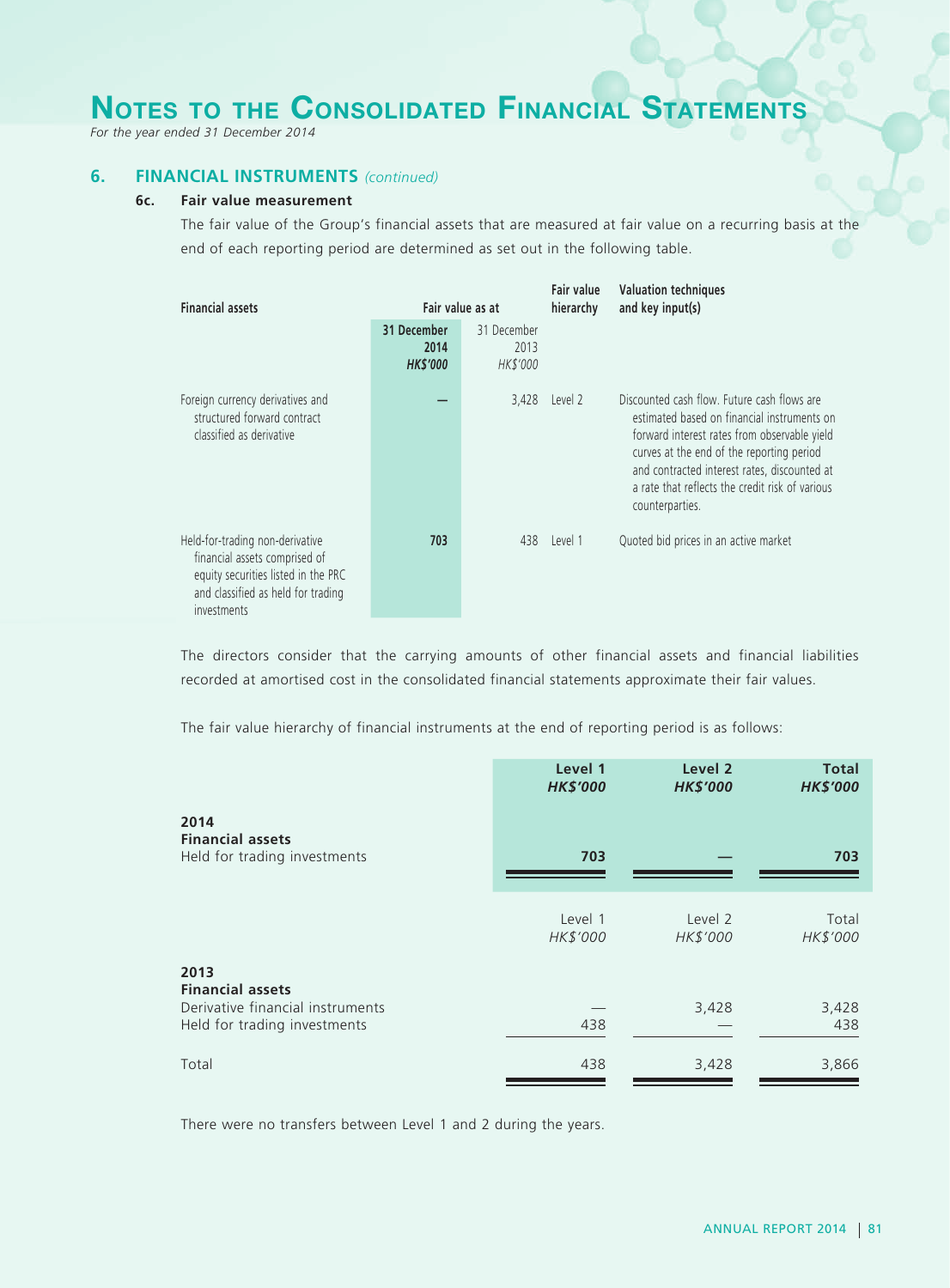*For the year ended 31 December 2014*

## **7. REVENUE AND SEGMENT INFORMATION**

|               | 2014            | 2013      |
|---------------|-----------------|-----------|
|               | <b>HK\$'000</b> | HK\$'000  |
|               |                 |           |
| Sale of goods | 10,955,077      | 9,949,103 |
|               |                 |           |

The Group's operating segments are identified on the basis of internal reports about components of the Group that are regularly reviewed by the board of directors, being the chief operating decision maker, for the purpose of resources allocation and assessment of segment performance.

The Group's reportable and operating segments for financial reporting purposes are as follows:

- (a) Finished drugs
- (b) Antibiotics (intermediates and bulk drugs)
- (c) Vitamin C (bulk drugs)
- (d) Caffeine and others (bulk drugs)

All reportable segments are engaged in the manufacture and sales of pharmaceutical products.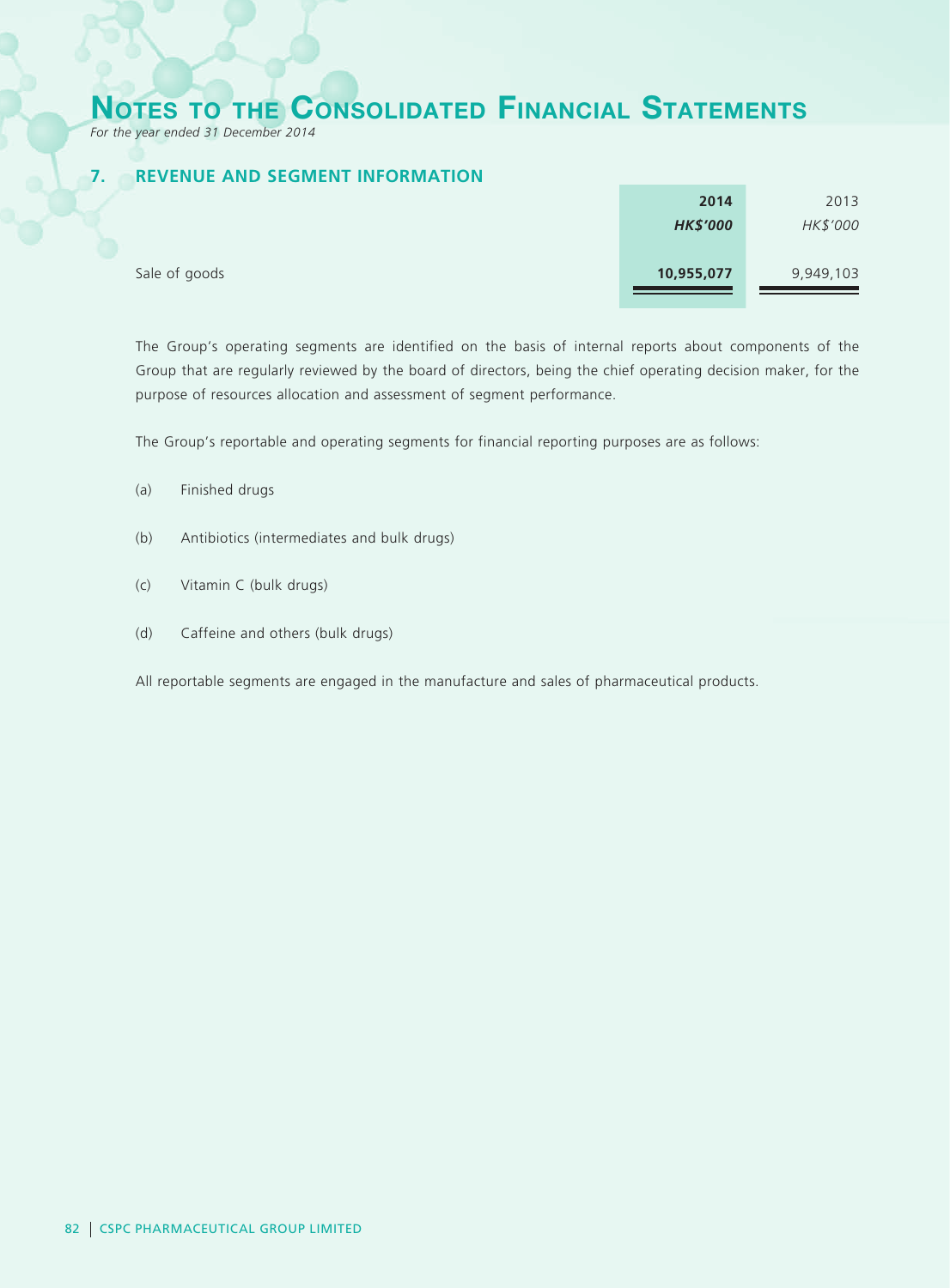*For the year ended 31 December 2014*

## **7. REVENUE AND SEGMENT INFORMATION** *(continued)*

## **Segment revenues and results**

The following is an analysis of the Group's revenue and results by operating and reportable segment. *For the year ended 31 December 2014*

|                                                                | <b>Finished</b><br>drugs<br><b>HK\$'000</b> | <b>Antibiotics</b><br><b>HK\$'000</b> | Vitamin C<br><b>HK\$'000</b> | Caffeine<br>and others<br><b>HK\$'000</b> | Segment<br>total<br><b>HK\$'000</b> | <b>Eliminations</b><br><b>HK\$'000</b> | Consolidated<br><b>HK\$'000</b> |
|----------------------------------------------------------------|---------------------------------------------|---------------------------------------|------------------------------|-------------------------------------------|-------------------------------------|----------------------------------------|---------------------------------|
| SEGMENT REVENUE<br>External sales                              | 6,716,184                                   | 2,369,864                             | 1,243,347                    | 625,682                                   | 10,955,077                          |                                        | 10,955,077                      |
| Inter-segment sales                                            |                                             | 47,514                                | 6,794                        | 8,332                                     | 62,640                              | (62, 640)                              |                                 |
| TOTAL REVENUE                                                  | 6,716,184                                   | 2,417,378                             | 1,250,141                    | 634,014                                   | 11,017,717                          | (62, 640)                              | 10,955,077                      |
| Inter-segment sales are charged at<br>prevailing market rates. |                                             |                                       |                              |                                           |                                     |                                        |                                 |
| SEGMENT PROFIT (LOSS)                                          | 1,635,411                                   | 155,929                               | (87, 666)                    | 122,688                                   | 1,826,362                           |                                        | 1,826,362                       |
| Unallocated income                                             |                                             |                                       |                              |                                           |                                     |                                        | 7,849                           |
| Unallocated expenses                                           |                                             |                                       |                              |                                           |                                     |                                        | (159, 843)                      |
| Operating profit                                               |                                             |                                       |                              |                                           |                                     |                                        | 1,674,368                       |
| Finance costs<br>Share of results of                           |                                             |                                       |                              |                                           |                                     |                                        | (54, 358)                       |
| - an associate                                                 |                                             |                                       |                              |                                           |                                     |                                        | 375                             |
| - a joint venture                                              |                                             |                                       |                              |                                           |                                     |                                        | 588                             |
| Gain on disposal of a subsidiary                               |                                             |                                       |                              |                                           |                                     |                                        | 511                             |
| Profit before tax                                              |                                             |                                       |                              |                                           |                                     |                                        | 1,621,484                       |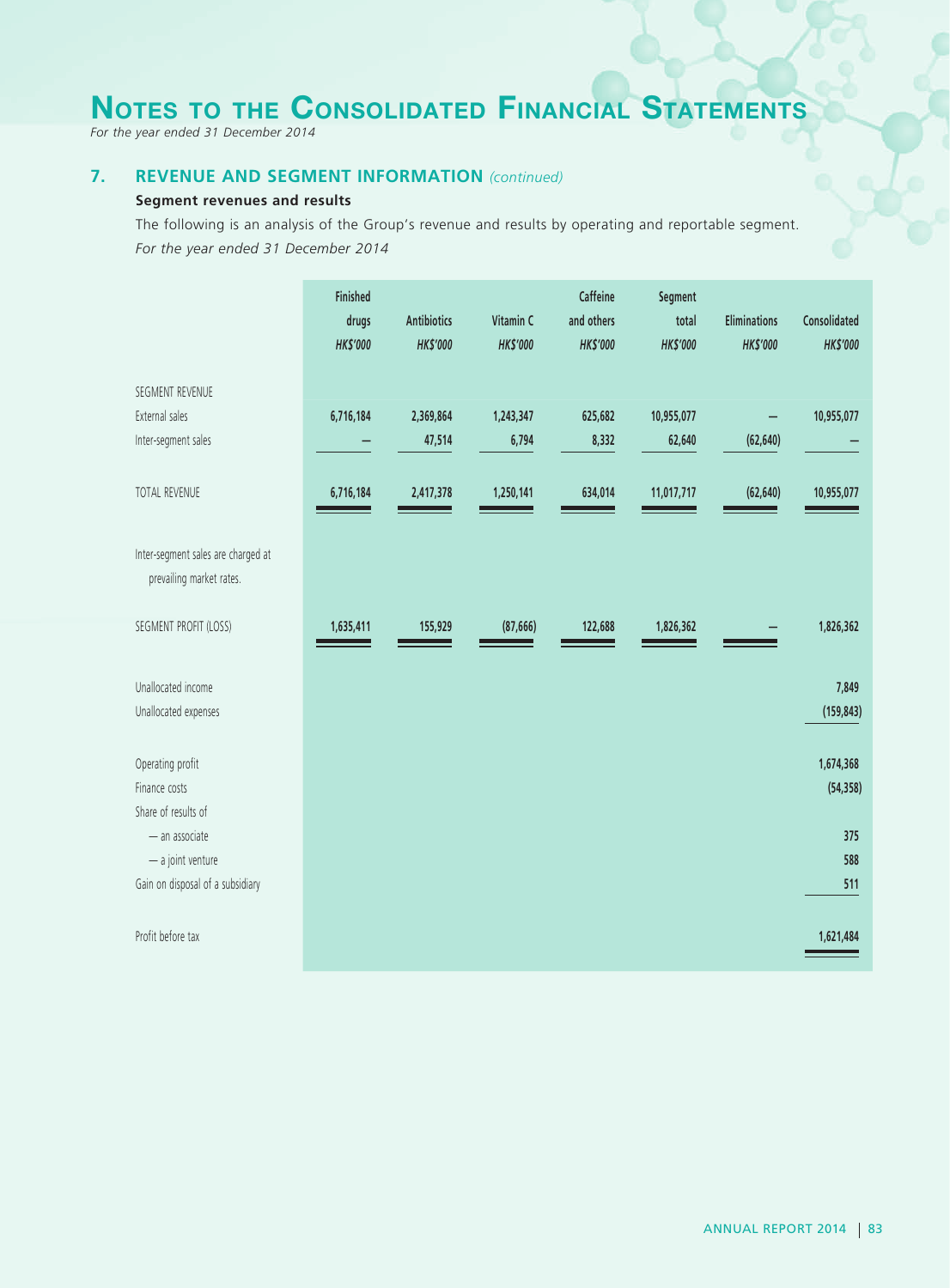*For the year ended 31 December 2014*

#### **7. REVENUE AND SEGMENT INFORMATION** *(continued)*

**Segment revenues and results** *(continued)*

*For the year ended 31 December 2013*

|                                                                                                              | Finished<br>drugs<br>HK\$'000 | Antibiotics<br>HK\$'000 | Vitamin C<br>HK\$'000 | Caffeine<br>and others<br>HK\$'000 | Segment<br>total<br>HK\$'000 | Eliminations<br>HK\$'000 | Consolidated<br>HK\$'000                       |
|--------------------------------------------------------------------------------------------------------------|-------------------------------|-------------------------|-----------------------|------------------------------------|------------------------------|--------------------------|------------------------------------------------|
| SEGMENT REVENUE<br>External sales<br>Inter-segment sales                                                     | 5,753,847                     | 2,446,370<br>99,108     | 1,116,433<br>8,347    | 632,453<br>7,053                   | 9,949,103<br>114,508         | (114, 508)               | 9,949,103                                      |
| TOTAL REVENUE                                                                                                | 5,753,847                     | 2,545,478               | 1,124,780             | 639,506                            | 10,063,611                   | (114, 508)               | 9,949,103                                      |
| Inter-segment sales are charged at<br>prevailing market rates.                                               |                               |                         |                       |                                    |                              |                          |                                                |
| SEGMENT PROFIT (LOSS)                                                                                        | 1,319,825                     | 53,930                  | (135, 986)            | 149,206                            | 1,386,975                    |                          | 1,386,975                                      |
| Unallocated income<br>Unallocated expenses                                                                   |                               |                         |                       |                                    |                              |                          | 7,720<br>(214, 717)                            |
| Operating profit<br>Finance costs<br>Share of results of a joint venture<br>Gain on disposal of subsidiaries |                               |                         |                       |                                    |                              |                          | 1,179,978<br>(72, 537)<br>(14, 045)<br>154,228 |
| Profit before tax                                                                                            |                               |                         |                       |                                    |                              |                          | 1,247,624                                      |

The accounting policies of the operating segments are the same as the Group's accounting policies described in note 3. Segment profit (loss) represents the profit earned/loss recognised by each segment without allocation of interest income, finance costs, central administrative expenses, share of results of an associate and a joint venture and gain on disposal of subsidiaries. This is the measure reported to the board of directors for the purposes of resource allocation and performance assessment.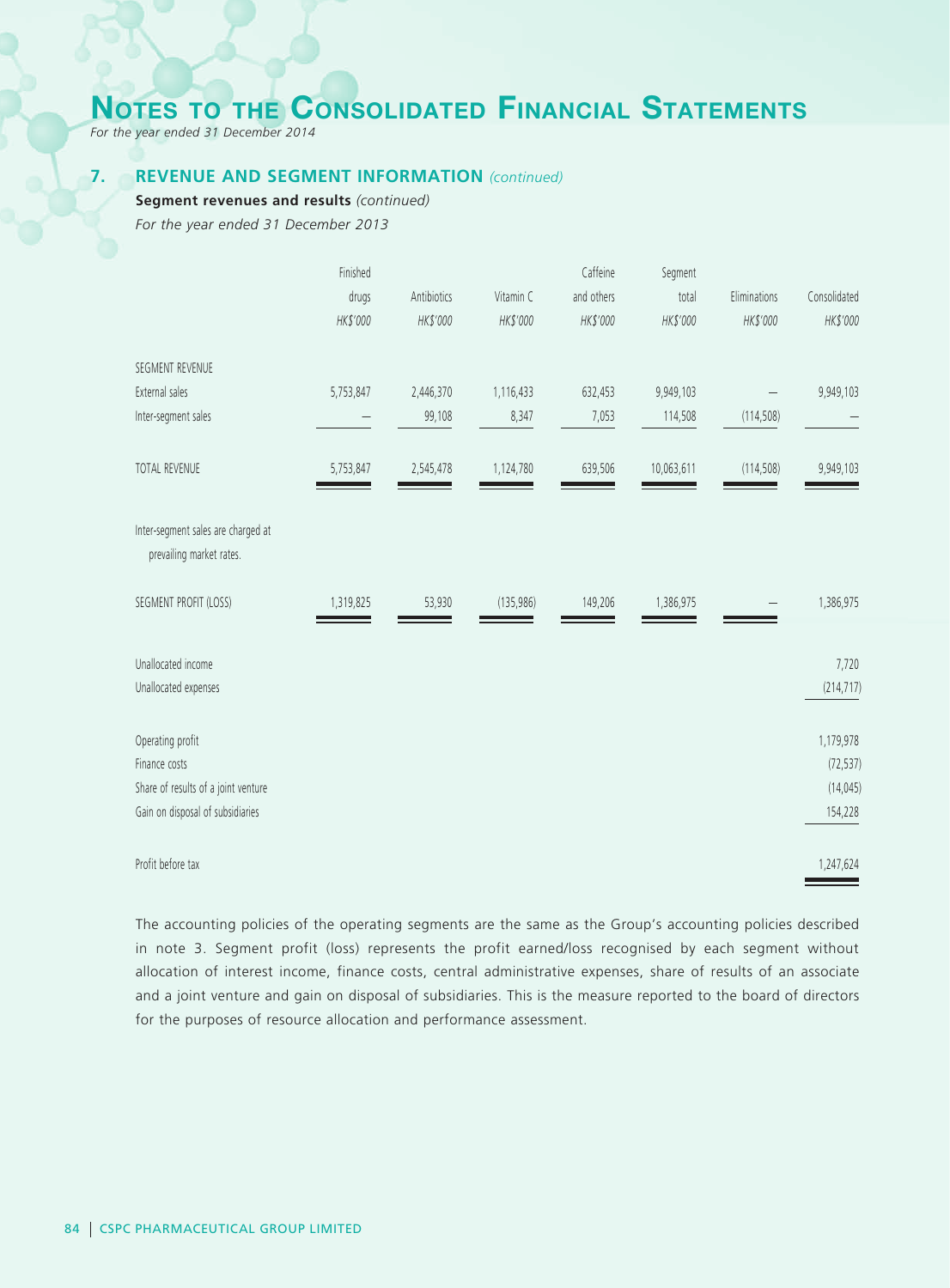*For the year ended 31 December 2014*

## **7. REVENUE AND SEGMENT INFORMATION** *(continued)*

#### **Geographical information**

The following is an analysis of the Group's revenue by geographical market based on geographical location of customers:

|                               | 2014            | 2013      |
|-------------------------------|-----------------|-----------|
|                               | <b>HK\$'000</b> | HK\$'000  |
|                               |                 |           |
| The PRC (country of domicile) | 8,164,521       | 7,099,136 |
| Other Asian regions           | 1,134,235       | 1,361,914 |
| Americas (Note)               | 790,634         | 664,579   |
| Europe                        | 711,190         | 665,940   |
| Others                        | 154,497         | 157,534   |
|                               |                 |           |
|                               | 10,955,077      | 9,949,103 |

*Note:* The majority of revenue came from sales of pharmaceutical products in the United States of America (the "United States").

The Group's operations are substantially based in the PRC and significantly all non-current assets of the Group are located in the PRC. Therefore, no further analysis of geographical information is presented.

None of the Group's customers contributed over 10% of the total revenue of the Group for both years.

## **8. FINANCE COSTS**

|                                                               | 2014            | 2013     |
|---------------------------------------------------------------|-----------------|----------|
|                                                               | <b>HK\$'000</b> | HK\$'000 |
|                                                               |                 |          |
| Interest on bank loans wholly repayable within five years     | 51,232          | 65,133   |
| Imputed interest on amount due to a related company (note 24) | 3,126           | 7,404    |
|                                                               |                 |          |
|                                                               | 54,358          | 72.537   |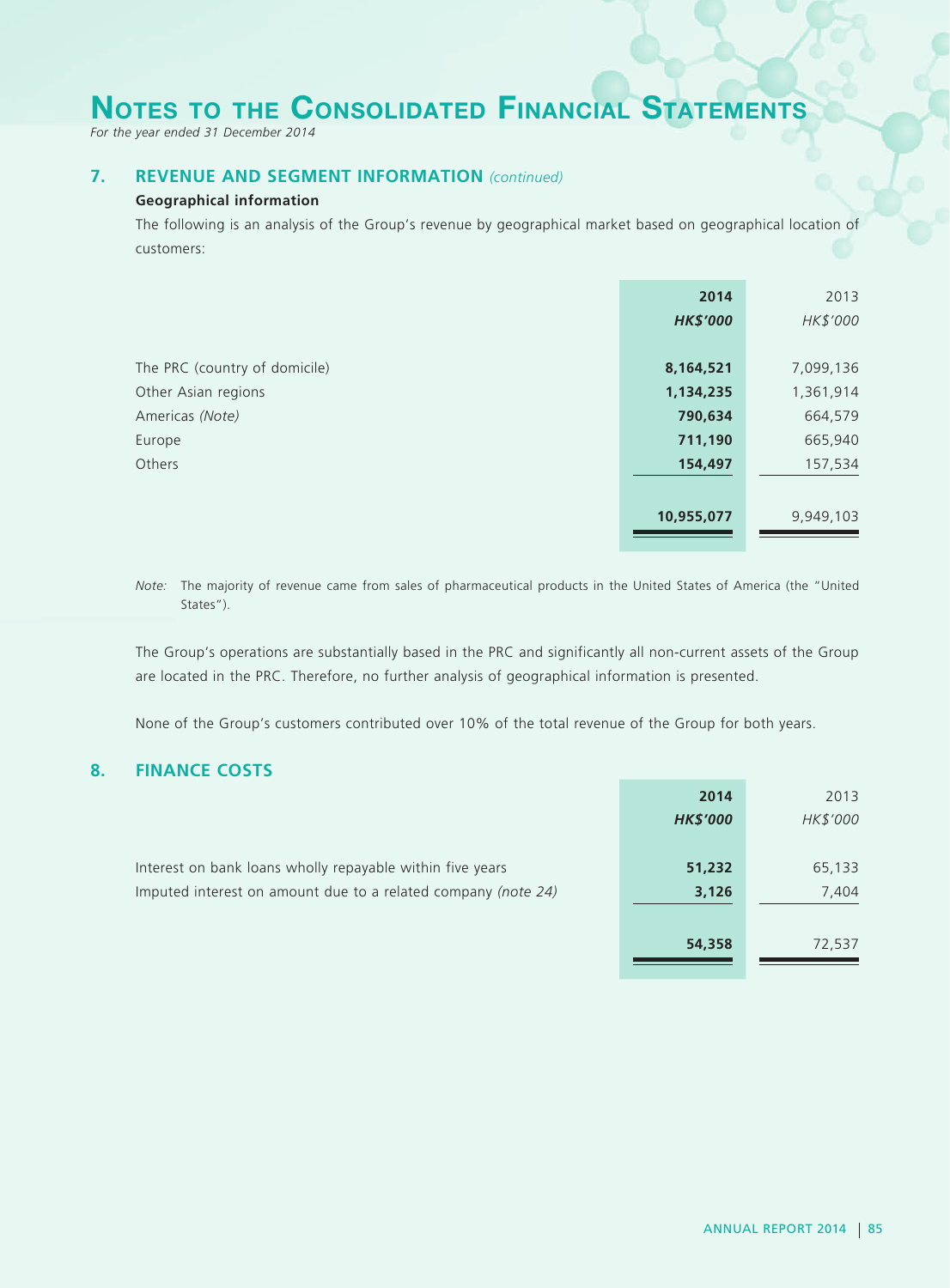*For the year ended 31 December 2014*

# **9. PROFIT BEFORE TAX**

|                                                                                   | 2014            | 2013       |
|-----------------------------------------------------------------------------------|-----------------|------------|
|                                                                                   | <b>HK\$'000</b> | HK\$'000   |
|                                                                                   |                 |            |
| Profit before tax has been arrived at after charging (crediting):                 |                 |            |
| Staff costs, including directors' and chief executive's remuneration<br>(note 11) |                 |            |
| - salaries, wages and other benefits                                              | 919,282         | 826,729    |
| - contribution to retirement benefit schemes                                      | 106,704         | 99,455     |
| - share-based payment expenses                                                    |                 |            |
| (included in administrative expenses)                                             | 53,187          | 128,246    |
|                                                                                   |                 |            |
| Total staff costs                                                                 | 1,079,173       | 1,054,430  |
|                                                                                   |                 |            |
| Amortisation of intangible assets (included in cost of sales)                     | 19,850          | 11,525     |
| Amortisation of prepaid lease payments                                            | 15,319          | 14,277     |
| Depreciation of property, plant and equipment                                     | 575,043         | 630,530    |
|                                                                                   |                 |            |
| Total depreciation and amortisation                                               | 610,212         | 656,332    |
|                                                                                   |                 |            |
| Auditor's remuneration                                                            |                 | 3,700      |
| (Gain) loss on disposal/write-off of property, plant and equipment                | 3,600           |            |
| (included in other income/other expenses)                                         | (3,402)         | 11,505     |
| Government grant income (note 31)                                                 | (85, 547)       | (139, 179) |
| Interest income                                                                   | (7, 852)        | (5,994)    |
| (Reversal) write down of inventories (included in cost of sales)                  | (7, 342)        | 15,000     |
| Net foreign exchange loss (gains)                                                 | 4,518           | (17, 506)  |
| Rental expenses                                                                   | 31,268          | 15,461     |
| Net impairment loss on trade receivables                                          | 2,883           | 190        |
| Research and development expenditure recognised as an expense                     |                 |            |
| (included in other expenses)                                                      | 307,223         | 212,462    |
|                                                                                   |                 |            |

*Note:* Cost of inventories recognised as an expense approximated cost of sales as shown in the consolidated statement of profit or loss and other comprehensive income for the years ended 31 December 2014 and 2013.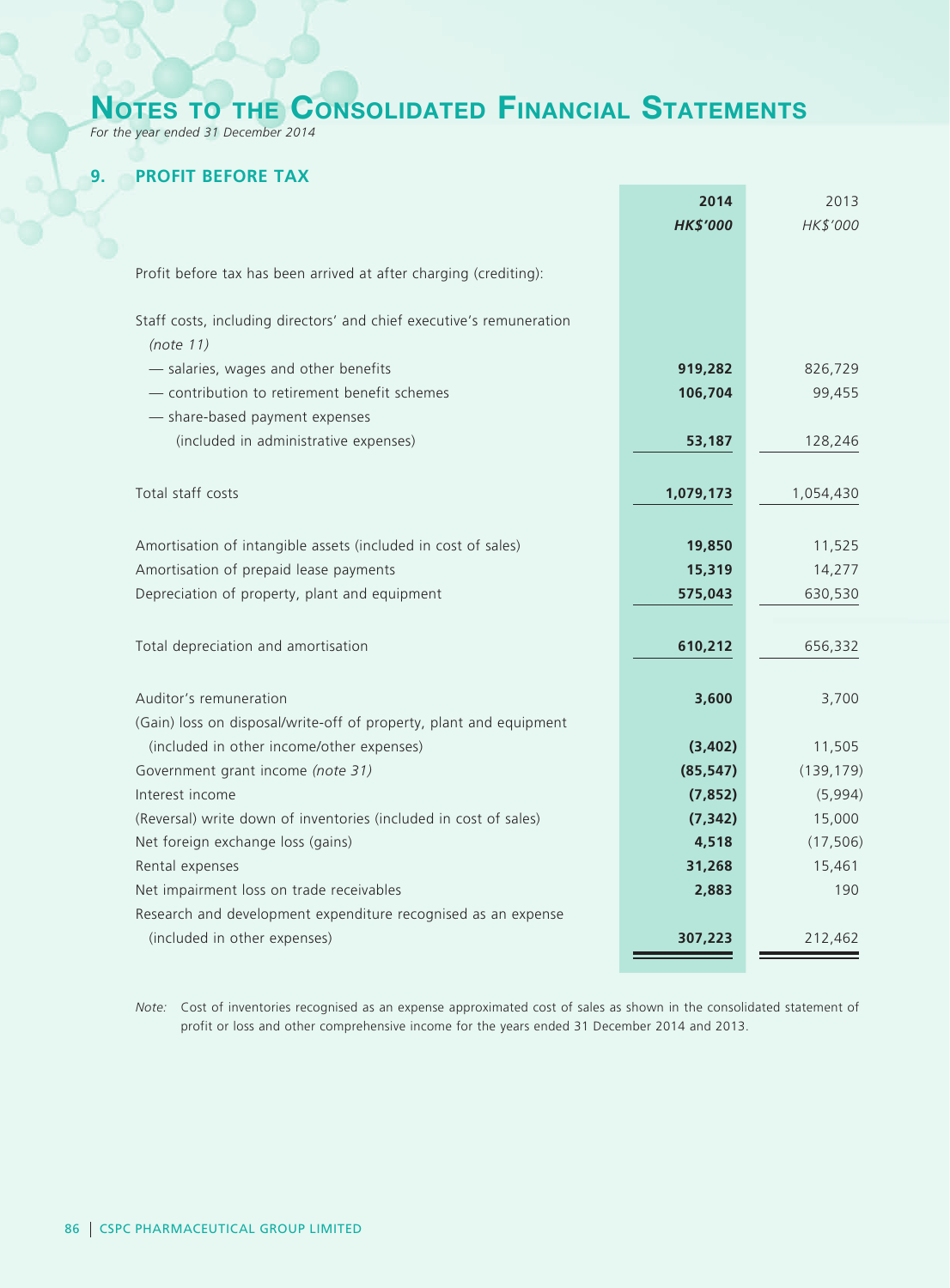*For the year ended 31 December 2014*

## **10. INCOME TAX EXPENSE**

|                                                                | 2014            | 2013      |
|----------------------------------------------------------------|-----------------|-----------|
|                                                                | <b>HK\$'000</b> | HK\$'000  |
|                                                                |                 |           |
| The tax charge comprises:                                      |                 |           |
|                                                                |                 |           |
| Current taxation                                               |                 |           |
| - PRC Enterprise Income Tax ("PRC EIT")                        | 300,781         | 224,395   |
| - PRC withholding tax on dividends distributed by subsidiaries | 32,422          | 49,775    |
|                                                                |                 |           |
|                                                                | 333,203         | 274,170   |
| Deferred taxation (note 30)                                    | 3,950           | (15, 846) |
|                                                                |                 |           |
|                                                                | 337,153         | 258,324   |
|                                                                |                 |           |

The Company and its subsidiaries incorporated in Hong Kong are subject to 16.5% of the estimated assessable profit under Hong Kong Profits Tax. No Hong Kong Profits Tax has been recognised as the Company and its subsidiaries incorporated in Hong Kong had no assessable income for both years.

The basic tax rate of the Company's PRC subsidiaries is 25%, under the law of the PRC on Enterprise Income Tax (the "EIT Law") and implementation regulations of the EIT law. Certain subsidiaries of the Company are qualified as advanced technology enterprises and have obtained approvals from the relevant tax authorities for the applicable tax rate reduced to 15% for a period of 3 years up to 2017. PRC EIT had been relieved by HK\$1,847,000 for the year ended 31 December 2013 as a result of tax losses brought forward from previous years.

Capital gain tax was determined at the applicable PRC withholding tax rate of 10% based on the surplus of sales proceeds from disposal of subsidiaries over investment cost of those disposed subsidiaries as set out in note 40 according to the relevant tax rule in the PRC.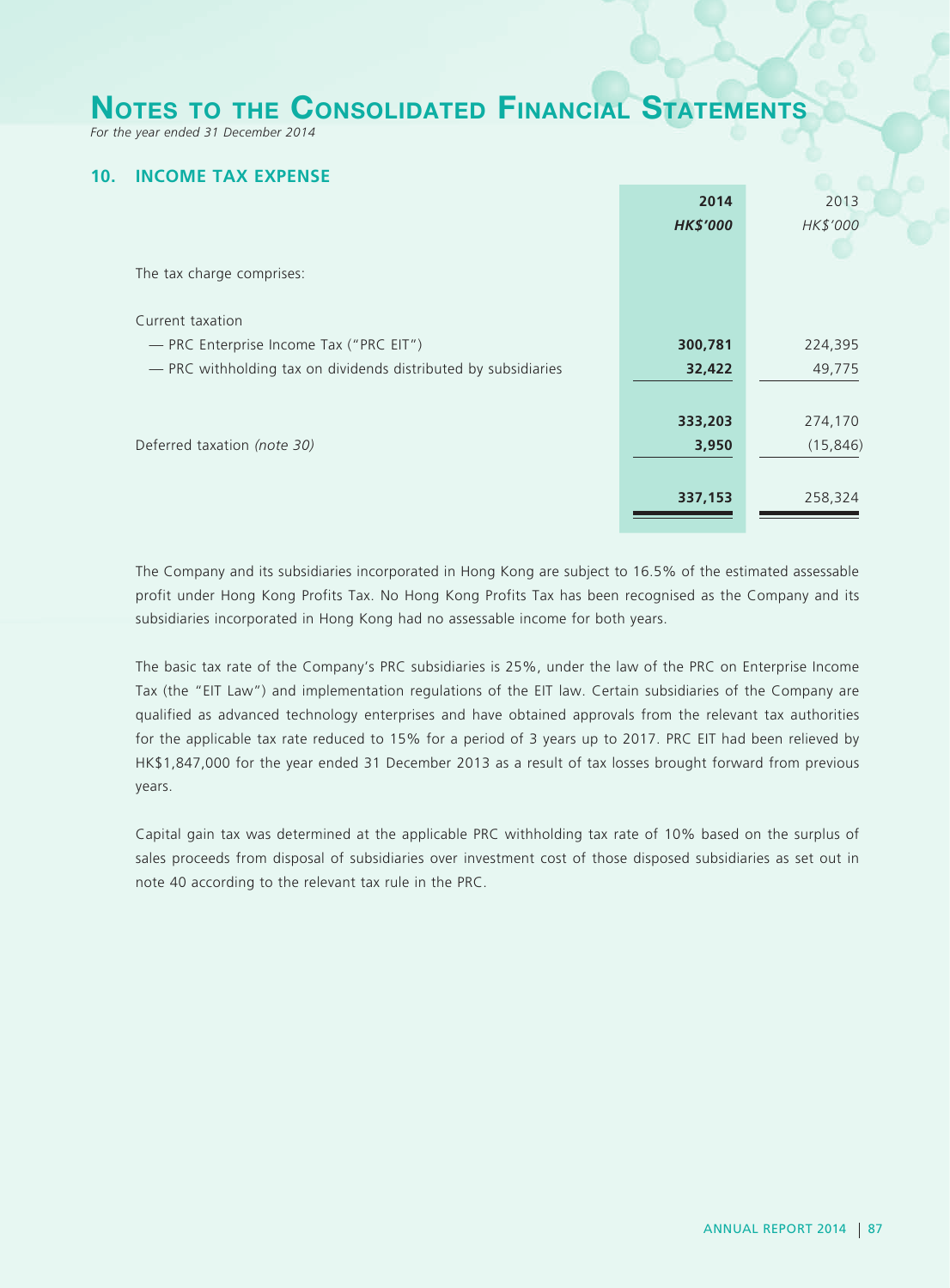*For the year ended 31 December 2014*

#### **10. INCOME TAX EXPENSE** *(continued)*

The tax charge for the year can be reconciled to the profit before tax per the consolidated statement of profit or loss and other comprehensive income as follows:

|                                                              | 2014<br><b>HK\$'000</b> | 2013<br>HK\$'000 |
|--------------------------------------------------------------|-------------------------|------------------|
| Profit before tax                                            | 1,621,484               | 1,247,624        |
| Tax at the PRC EIT rate of 25% (2013: 25%)                   | 405,371                 | 311,906          |
| Tax effect of income not taxable for tax purpose             | (7,611)                 | (44, 530)        |
| Tax effect of expenses not deductible for tax purpose        | 84,678                  | 82,503           |
| Tax effect of share of results of an associate               | (94)                    |                  |
| Tax effect of share of results of a joint venture            | (147)                   | 3,511            |
| Utilisation of tax losses previously not recognised          |                         | (1, 847)         |
| Tax effect of tax losses not recognised                      | 27,565                  | 49,124           |
| Effect of tax exemption, relief and concessions granted to   |                         |                  |
| PRC subsidiaries                                             | (203, 775)              | (166, 643)       |
| PRC withholding tax on dividends distributed by subsidiaries | 31,166                  | 24,300           |
| Tax charge for the year                                      | 337,153                 | 258,324          |

Details of deferred taxation and unused tax losses are set out in note 30.

## **11. DIRECTORS' AND CHIEF EXECUTIVE'S EMOLUMENTS**

The emoluments paid or payable to each of the 20 (2013: 17) directors were as follows:

|                                                                   | Cai<br>Dongchen<br><b>HKS'000</b><br>(Chairman<br>and Chief<br>Executive) | Feng<br>Zhenving<br><b>HKS'000</b> | Chak<br>Kin Man<br><b>HKS'000</b> | Pan<br>Weidong<br><b>HK\$'000</b> | Zhao<br>John<br>Huan<br><b>HK\$'000</b> | Wang<br>Shunlong<br><b>HK\$'000</b> | Wang<br>Huaiyu<br><b>HK\$'000</b> | Lu<br>Jianmin<br><b>HK\$'000</b> | Wang<br>Zhenguo<br><b>HK\$'000</b> | Wang<br><b>Jinxu</b><br><b>HK\$'000</b> | Lee<br>Ka Sze,<br>Carmelo<br><b>HK\$'000</b> | Chan Siu<br>Keung,<br>Leonard<br><b>HK\$'000</b> | Wang Bo<br><b>HK\$'000</b> | Huo<br>Zhenxing<br><b>HK\$'000</b><br>(note (ii)) | Qi<br>Moujia<br><b>HKS'000</b><br>(note (ii)) | Guo<br>Shichang<br><b>HKS'000</b><br>(note (iii)) | Zhang<br>Fawang<br><b>HKS'000</b><br>(note (iii)) | Lo<br>Yuk Lam<br><b>HKS'000</b><br>(note (iv)) | Yu<br>Jinmina<br><b>HK\$'000</b><br>(note (iv)) | Chen<br>Shilin<br><b>HK\$'000</b><br>(note (iv)) | Total<br><b>HKS'000</b> |
|-------------------------------------------------------------------|---------------------------------------------------------------------------|------------------------------------|-----------------------------------|-----------------------------------|-----------------------------------------|-------------------------------------|-----------------------------------|----------------------------------|------------------------------------|-----------------------------------------|----------------------------------------------|--------------------------------------------------|----------------------------|---------------------------------------------------|-----------------------------------------------|---------------------------------------------------|---------------------------------------------------|------------------------------------------------|-------------------------------------------------|--------------------------------------------------|-------------------------|
| Fees<br>Salaries and other benefits<br>Contribution to retirement | 60<br>4.365                                                               | 60<br>797                          | 60<br>2.046                       | 60<br>795                         | -                                       |                                     | 60<br>798                         | 60<br>798                        | 60<br>798                          | 60<br>793                               | 350<br>-                                     | 250                                              | 80                         |                                                   |                                               |                                                   |                                                   | 70                                             | 47                                              | 47<br>$\overline{\phantom{0}}$                   | 1,324<br>11,190         |
| benefit schemes<br>Share-based payment<br>expenses                | 404<br>28,366                                                             | 55<br>1,064                        | 189<br>1,064                      | 55<br>3,546                       |                                         |                                     | 55<br>5,318                       | 55<br>3,546                      | 55<br>1,064                        | 56<br>1,064                             |                                              |                                                  |                            |                                                   |                                               |                                                   |                                                   |                                                |                                                 |                                                  | 924<br>45,032           |
| Total emoluments                                                  | 33,195                                                                    | 1,976                              | 3,359                             | 4,456                             |                                         |                                     | 6,231                             | 4,459                            | 1,977                              | 1,973                                   | 350                                          | 250                                              | 80                         |                                                   |                                               |                                                   |                                                   | 70                                             | 47                                              | 47                                               | 58,470                  |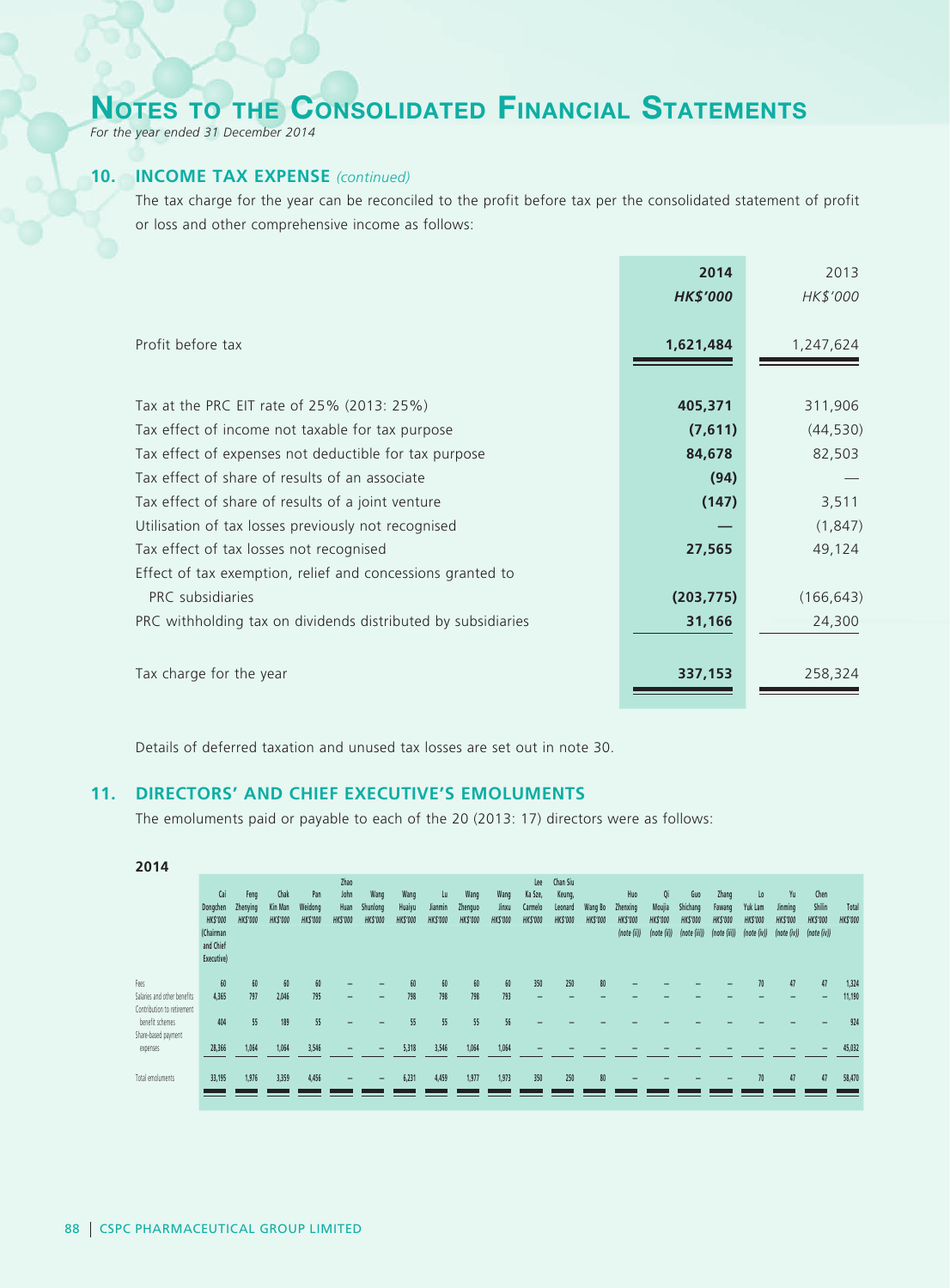*For the year ended 31 December 2014*

### **11. DIRECTORS' AND CHIEF EXECUTIVE'S EMOLUMENTS** *(continued)*

| ZU 13                                                     | Cai<br>Dongchen<br>HK\$'000<br>(Chairman<br>and Chief<br>Executive) | Feng<br>Zhenying<br>HK\$'000 | Chak<br>Kin Man<br>HK\$'000 | Pan<br>Weidong<br>HK\$'000 | Zhao<br>John<br>Huan<br>HK\$'000 | Wang<br>Shunlong<br>HK\$'000 | Wang<br>Huaiyu<br>HK\$'000 | Lu<br>Jianmin<br>HK\$'000 | Wang<br>Zhenguo<br>HK\$'000 | Wang<br>Jinxu<br>HK\$'000 | Lee<br>Ka Sze,<br>Carmelo<br>HK\$'000 | Chan Siu<br>Keung<br>Leonard<br>HK\$'000 | Wang Bo<br>HK\$'000 | Huo<br>Zhenxing<br>HK\$'000 | 0i<br>Moujia<br>HK\$'000 | Guo<br>Shichang<br>HK\$'000 | Zhang<br>Fawang<br>HK\$'000 | Total<br>HK\$'000 |
|-----------------------------------------------------------|---------------------------------------------------------------------|------------------------------|-----------------------------|----------------------------|----------------------------------|------------------------------|----------------------------|---------------------------|-----------------------------|---------------------------|---------------------------------------|------------------------------------------|---------------------|-----------------------------|--------------------------|-----------------------------|-----------------------------|-------------------|
| Fees                                                      | 60                                                                  | 60                           | 60                          | 60                         | $\overline{\phantom{0}}$         |                              | 60                         | 60                        | 60                          | 35                        | 300                                   | 150                                      | 66                  | 66                          | 66                       | 66                          | 66                          | 1,235             |
| Salaries and other benefits<br>Contribution to retirement | 4,264                                                               | 760                          | 1,948                       | 760                        | $\qquad \qquad -$                | $\qquad \qquad -$            | 760                        | 760                       | 760                         | 760                       | $\qquad \qquad -$                     | -                                        |                     |                             |                          | $\overline{\phantom{a}}$    | $\qquad \qquad -$           | 10,772            |
| benefit schemes<br>Performance related incentive          | 434                                                                 | 50                           | 180                         | 50                         | $\qquad \qquad -$                |                              | 50                         | 50                        | 50                          | 50                        |                                       |                                          |                     |                             |                          |                             | -                           | 914               |
| payment (note (i))                                        | 6,500                                                               | $\overline{\phantom{m}}$     | 2,000                       | $\qquad \qquad -$          |                                  |                              |                            |                           |                             |                           |                                       |                                          |                     |                             |                          |                             | $\overline{\phantom{0}}$    | 8,500             |
| Share-based payment expenses                              | 68,397                                                              | 2,565                        | 2,565                       | 8,550                      | $\qquad \qquad -$                | $\qquad \qquad -$            | 12,824                     | 8,550                     | 2,565                       | 2,565                     | $\qquad \qquad -$                     |                                          |                     |                             |                          |                             | $\qquad \qquad -$           | 108,581           |
| Total emoluments                                          | 79,655                                                              | 3,435                        | 6,753                       | 9,420                      | $\qquad \qquad$                  |                              | 13,694                     | 9,420                     | 3,435                       | 3,410                     | 300                                   | 150                                      | 66                  | 66                          | 66                       | 66                          | 66                          | 130,002           |

*Notes:*

**2013**

- (i) The performance related incentive payment is determined by the remuneration committee for the year ended 31 December 2013 having regard to the performance of Group, performance and responsibilities of individuals as well as prevailing market practices. No remuneration was paid by the Group to the directors of the company as an inducement to join or upon joining the Group or as compensation for loss of office. In addition, none of the directors waived any emoluments in both years.
- (ii) Mr. Huo Zhenxing and Mr. Qi Moujia retired as independent non-executive directors on 20 May 2014.
- (iii) Mr. Guo Shichang and Mr. Zhang Fawang resigned as independent non-executive directors on 19 March 2014 and 1 June 2014 respectively.
- (iv) Mr. Lo Yuk Lam, Mr. Yu Jinming and Mr. Chen Shilin were appointed as independent non-executive directors on 1 June 2014.

Mr. Cai Dongchen is also the chief executive of the Company and his emoluments disclosed above include those for services rendered by him as the chief executive.

#### **12. EMPLOYEES' EMOLUMENTS**

The five highest paid individuals of the Group for the year ended 31 December 2014 included 5 (2013: 5) directors and the chief executive of the Company, details of their emoluments are set out in note 11 above.

No emoluments were paid by the Group to any of the five highest paid individuals as an inducement to join or upon joining the Group or as compensation for loss of office in both years.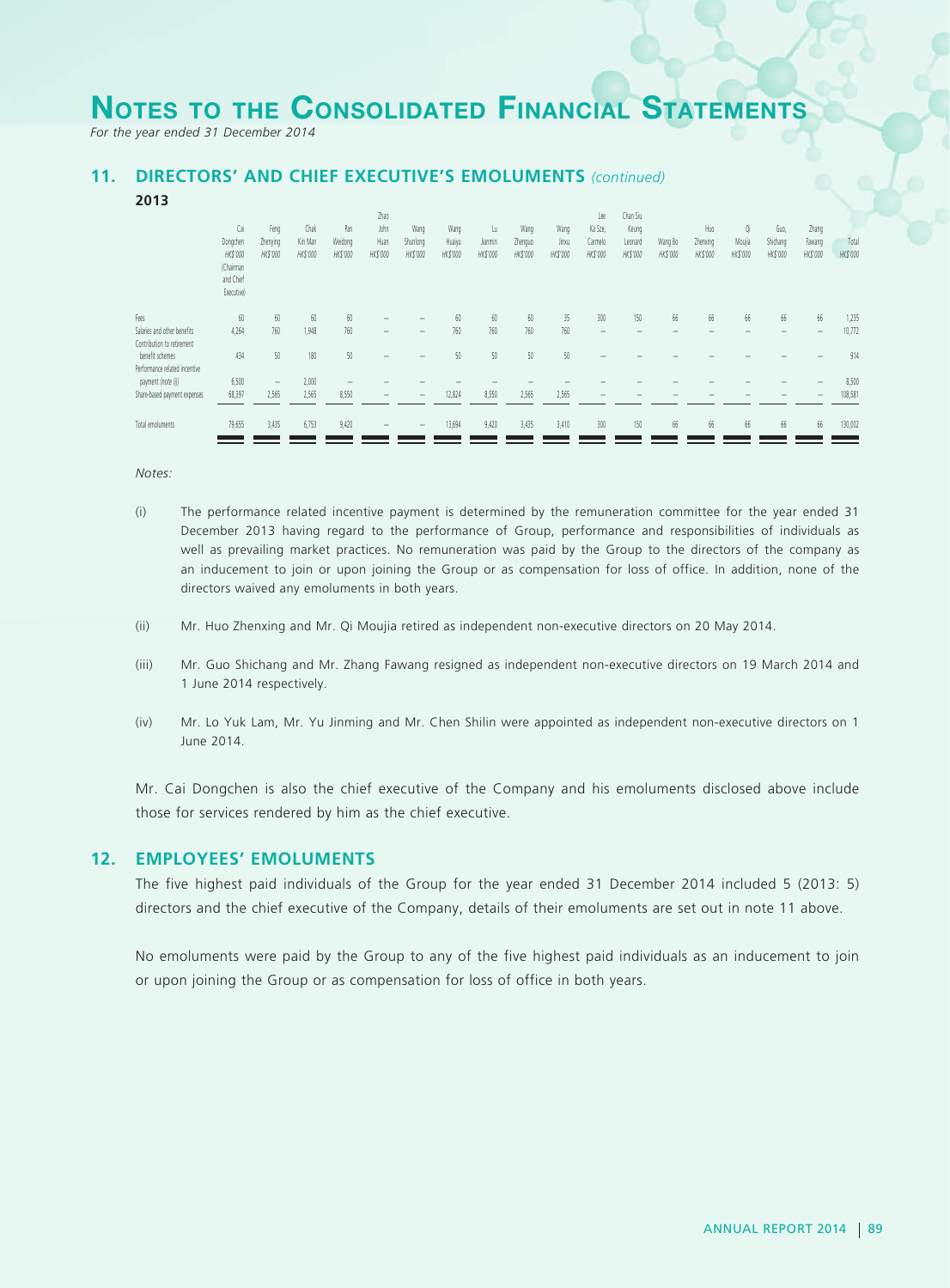*For the year ended 31 December 2014*

#### **13. EARNINGS PER SHARE**

The calculation of the basic and diluted earnings per share attributable to the owners of the Company is based on the following data:

|                                                                                                                                                               | 2014<br><b>HK\$'000</b> | 2013<br>HK\$'000 |
|---------------------------------------------------------------------------------------------------------------------------------------------------------------|-------------------------|------------------|
| <b>Earnings</b>                                                                                                                                               |                         |                  |
| Earnings for the purpose of basic and diluted earnings per share                                                                                              | 1,268,446               | 972,751          |
|                                                                                                                                                               | 2014<br>'000            | 2013<br>'000     |
| <b>Number of shares</b>                                                                                                                                       |                         |                  |
| Weighted average number of ordinary shares for the purpose of basic<br>earnings per share                                                                     | 5,908,018               | 5,562,186        |
| Effect of dilutive potential ordinary shares:<br>Tranche II Convertible Bonds (as defined in note 33) as if converted<br>Share options granted by the Company | 59,664                  | 317,247          |
| Weighted average number of ordinary shares for the purpose of diluted<br>earnings per share                                                                   | 5,967,682               | 5,879,433        |

The computation of diluted earnings per share in 2013 does not assume the exercise of the Company's share options because the adjusted exercise price of those options was higher than the average market price for shares from the date of grant of the options to end of that reporting period.

## **14. DIVIDENDS**

|                                                                                 | 2014            | 2013     |
|---------------------------------------------------------------------------------|-----------------|----------|
|                                                                                 | <b>HK\$'000</b> | HK\$'000 |
| Dividends recognised as distribution during the year:                           |                 |          |
| 2013 Final, paid - HK8 cents<br>(2013: 2012 Final, paid - HK10 cents) per share | 472,641         | 382,542  |

The directors recommend the payment of a final dividend of HK10 cents (2013: HK8 cents) per share in respect of the year ended 31 December 2014. Subject to approval by the shareholders in the forthcoming annual general meeting, the proposed final dividend will be paid on or around 15 June 2015 to shareholders of the Company whose names appear on the register of members of the Company on 2 June 2015.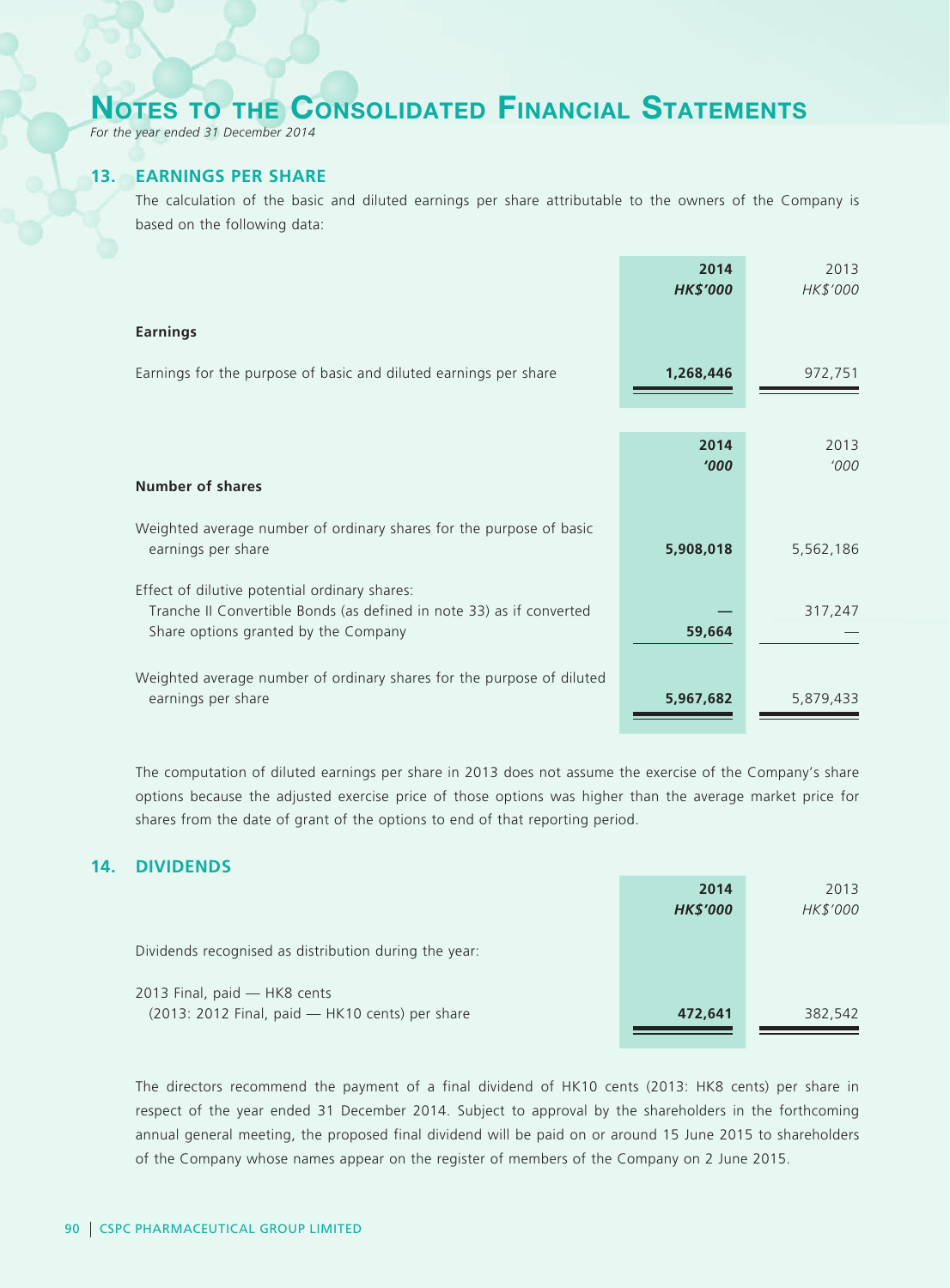*For the year ended 31 December 2014*

# **15. PROPERTY, PLANT AND EQUIPMENT**

## **THE GROUP**

|                                                                                                                                                                                          | <b>Buildings</b><br>in the PRC<br>HK\$'000                           | Plant and<br>machinery<br>HK\$'000                                     | Furniture,<br>fixtures<br>and office<br>equipment<br>HK\$'000 | Motor<br>vehicles<br>HK\$'000                          | Construction<br>in progress<br>HK\$'000       | Total<br>HK\$'000                                            |
|------------------------------------------------------------------------------------------------------------------------------------------------------------------------------------------|----------------------------------------------------------------------|------------------------------------------------------------------------|---------------------------------------------------------------|--------------------------------------------------------|-----------------------------------------------|--------------------------------------------------------------|
| COST<br>At 1 January 2013<br>Exchange adjustments<br>Additions                                                                                                                           | 2,472,050<br>57,675<br>7,824                                         | 3,388,303<br>82,551<br>104,714                                         | 110,035<br>3,072<br>6,643                                     | 27,611<br>689<br>3,505                                 | 521,583<br>12,368<br>368,481                  | 6,519,582<br>156,355<br>491,167                              |
| Acquired on acquisition of subsidiaries<br>(note 39)<br>Transfers<br>Disposals/write-off<br>Disposal of subsidiaries (note 40)                                                           | 13,114<br>127,064<br>(595,006)                                       | 8,362<br>354,230<br>(113, 636)<br>(712, 015)                           | 2,606<br>14,337<br>(243)<br>(3,681)                           | (1,626)<br>(3, 333)                                    | 96,232<br>(495, 631)<br>(44, 632)             | 120,314<br>(115, 505)<br>(1, 358, 667)                       |
| At 31 December 2013<br>Exchange adjustments<br>Additions<br>Transfers<br>Disposals/write-off<br>Disposal of a subsidiary (note 40)                                                       | 2,082,721<br>(55, 920)<br>12,663<br>296,434<br>(2, 120)<br>(41, 648) | 3,112,509<br>(84, 226)<br>148,128<br>417,807<br>(30, 786)<br>(54, 179) | 132,769<br>(3,753)<br>9,471<br>1,288<br>(1,648)<br>(386)      | 26,846<br>(690)<br>824<br>4,693<br>(4,000)<br>(2, 477) | 458,401<br>(11, 244)<br>705,461<br>(720, 222) | 5,813,246<br>(155, 833)<br>876,547<br>(38, 554)<br>(98, 690) |
| At 31 December 2014                                                                                                                                                                      | 2,292,130                                                            | 3,509,253                                                              | 137,741                                                       | 25,196                                                 | 432,396                                       | 6,396,716                                                    |
| <b>DEPRECIATION</b><br>At 1 January 2013<br>Exchange adjustments<br>Provided for the year<br>Eliminated on disposals/write-off<br>Eliminated on disposal of subsidiaries<br>(note $40$ ) | 112,238<br>4,694<br>148,641<br>(27, 024)                             | 260,684<br>11,209<br>441,567<br>(69, 088)<br>(80, 267)                 | 10,592<br>648<br>29,868<br>(217)<br>(1, 422)                  | 1,696<br>157<br>10,454<br>(1, 247)<br>(1, 108)         |                                               | 385,210<br>16,708<br>630,530<br>(70, 552)<br>(109, 821)      |
| At 31 December 2013<br>Exchange adjustments<br>Provided for the year<br>Eliminated on disposals/write-off<br>Eliminated on disposal of a subsidiary<br>(note 40)                         | 238,549<br>(7, 645)<br>134,975<br>(891)<br>(5, 344)                  | 564,105<br>(18, 645)<br>397,616<br>(23, 943)<br>(14, 201)              | 39,469<br>(1, 532)<br>32,674<br>(1, 266)<br>(385)             | 9,952<br>(328)<br>9,778<br>(3,530)<br>(1,779)          |                                               | 852,075<br>(28, 150)<br>575,043<br>(29, 630)<br>(21, 709)    |
| At 31 December 2014                                                                                                                                                                      | 359,644                                                              | 904,932                                                                | 68,960                                                        | 14,093                                                 |                                               | 1,347,629                                                    |
| <b>CARRYING VALUES</b><br>At 31 December 2014                                                                                                                                            | 1,932,486                                                            | 2,604,321                                                              | 68,781                                                        | 11,103                                                 | 432,396                                       | 5,049,087                                                    |
| At 31 December 2013                                                                                                                                                                      | 1,844,172                                                            | 2,548,404                                                              | 93,300                                                        | 16,894                                                 | 458,401                                       | 4,961,171                                                    |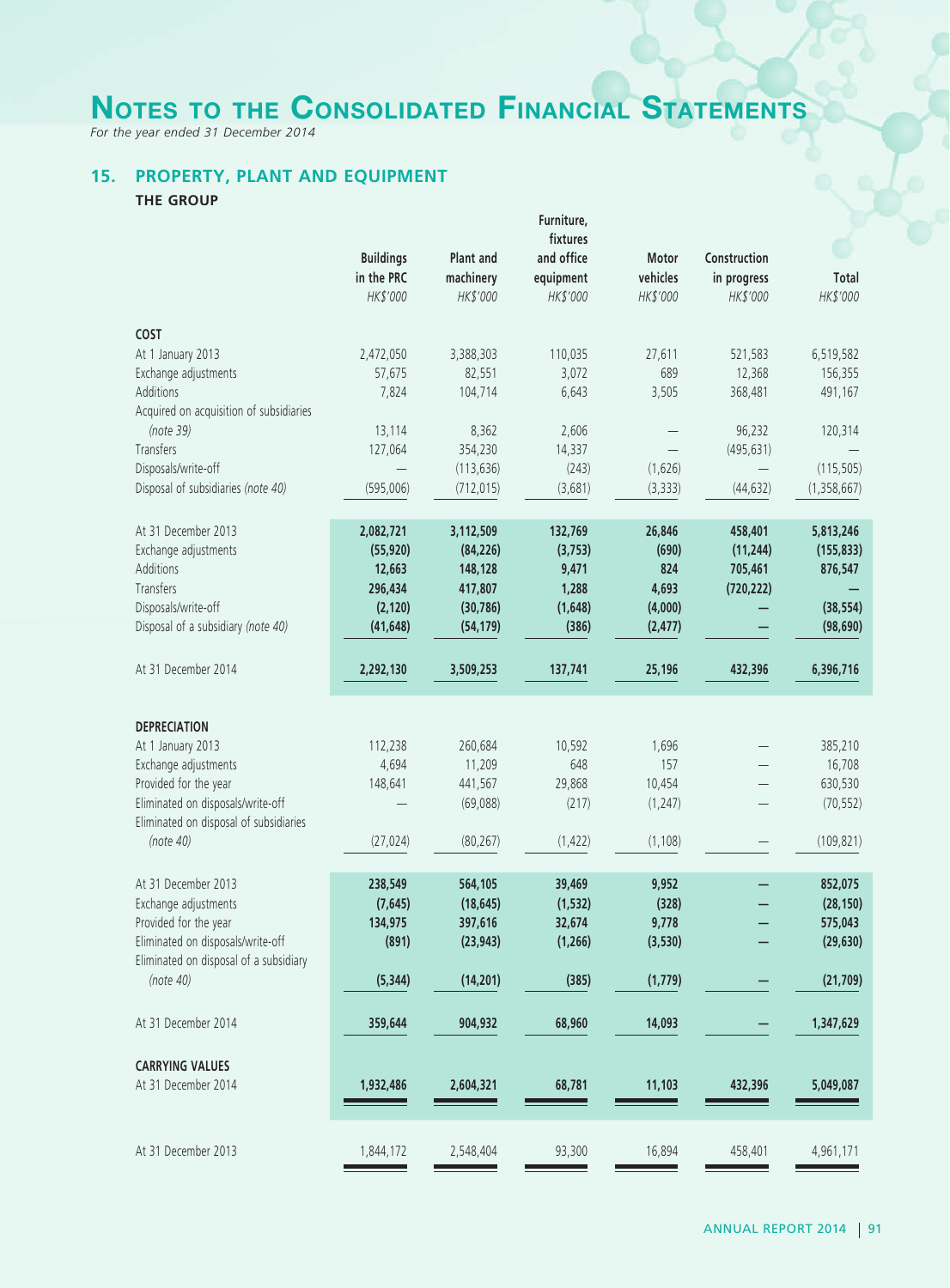*For the year ended 31 December 2014*

## **15. PROPERTY, PLANT AND EQUIPMENT** *(continued)*

#### **THE GROUP** *(continued)*

At 31 December 2014, the aggregate carrying value of buildings in the PRC for which the Group has not been granted formal title amounted to approximately HK\$163,877,000 (2013: HK\$167,406,000). In the opinion of the directors, as the buildings are currently in use and generate economic benefits to the Group, there is no impairment of the relevant buildings. The directors also believe that formal title to these buildings will be granted to the Group in due course.

#### **THE COMPANY**

|                                                                   | Furniture,<br>fixtures<br>and office<br>equipment<br>HK\$'000 | <b>Motor</b><br>vehicles<br>HK\$'000 | <b>Total</b><br>HK\$'000 |
|-------------------------------------------------------------------|---------------------------------------------------------------|--------------------------------------|--------------------------|
| <b>COST</b>                                                       |                                                               |                                      |                          |
| At 1 January 2013                                                 | 1,403                                                         | 1,005                                | 2,408                    |
| Addition                                                          | 78                                                            |                                      | 78                       |
| At 31 December 2013 and 31 December 2014                          | 1,481                                                         | 1,005                                | 2,486                    |
| <b>DEPRECIATION</b><br>At 1 January 2013<br>Provided for the year | 1,383<br>18                                                   | 1,005                                | 2,388<br>18              |
| At 31 December 2013<br>Provided for the year                      | 1,401<br>22                                                   | 1,005                                | 2,406<br>22              |
| At 31 December 2014                                               | 1,423                                                         | 1,005                                | 2,428                    |
| <b>CARRYING VALUES</b>                                            |                                                               |                                      |                          |
| At 31 December 2014                                               | 58                                                            |                                      | 58                       |
| At 31 December 2013                                               | 80                                                            |                                      | 80                       |

The above items of property, plant and equipment, except for construction in progress, are depreciated on a straight-line basis at the following rates per annum:

| Buildings in the PRC                     | Over the shorter of the relevant lease, or 20 to 25 years |
|------------------------------------------|-----------------------------------------------------------|
| Plant and machinery                      | $5\% - 10\%$                                              |
| Furniture, fixtures and office equipment | 20%-33.33%                                                |
| Motor vehicles                           | 20%                                                       |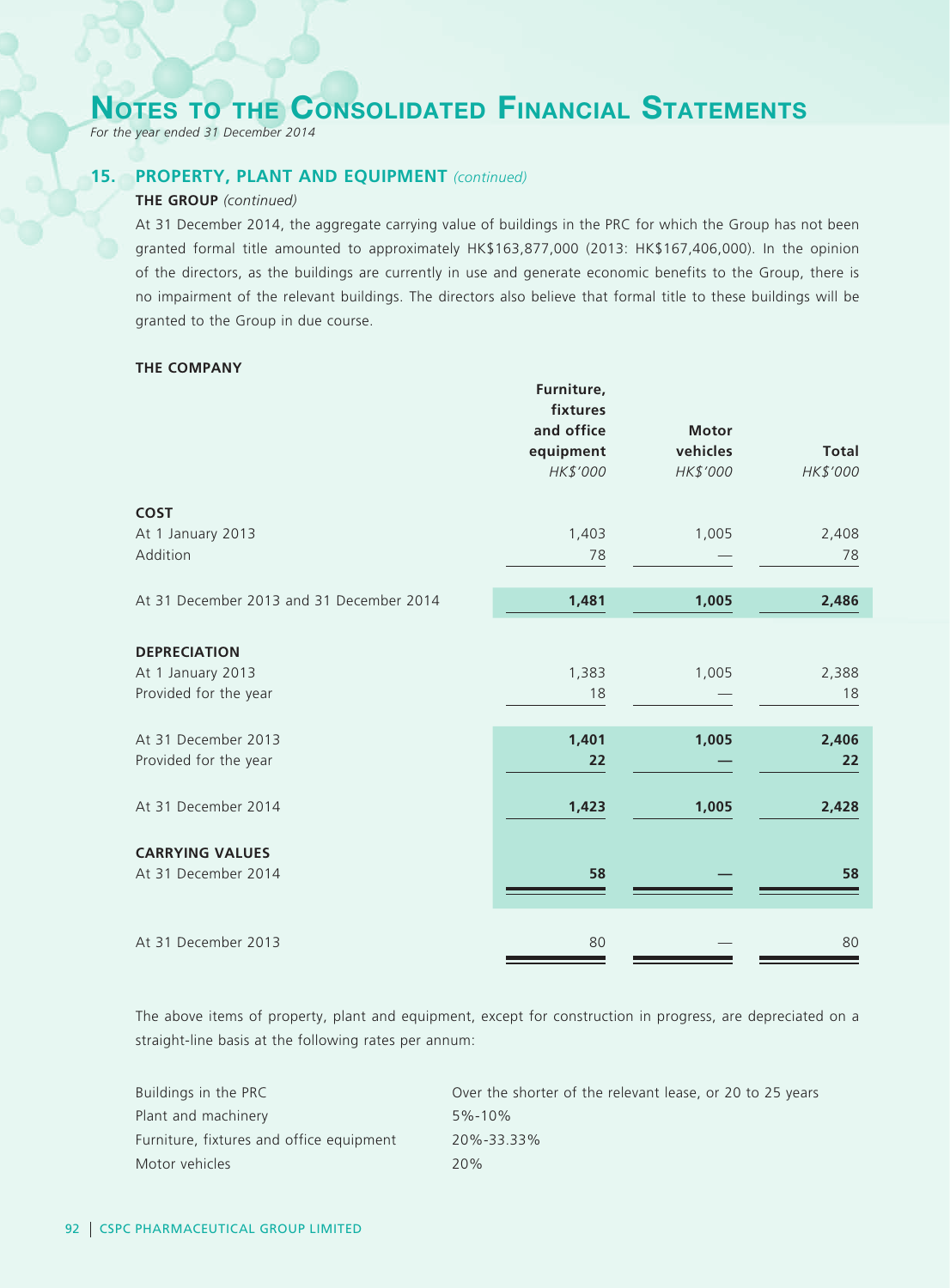*For the year ended 31 December 2014*

# **16. PREPAID LEASE PAYMENTS**

|                                    | 2014            | 2013     |
|------------------------------------|-----------------|----------|
|                                    | <b>HK\$'000</b> | HK\$'000 |
|                                    |                 |          |
| Analysed for reporting purpose as: |                 |          |
|                                    |                 |          |
| Current asset                      | 14,928          | 16,909   |
| Non-current asset                  | 498,522         | 547,754  |
|                                    |                 |          |
|                                    | 513,450         | 564,663  |
|                                    |                 |          |

Prepaid lease payments comprise medium-term leasehold land in the PRC.

## **17. GOODWILL AND IMPAIRMENT TESTING ON GOODWILL**

|                                                  | HK\$'000 |
|--------------------------------------------------|----------|
| COST                                             |          |
| At 1 January 2013                                | 102,716  |
| Exchange adjustments                             | 3,245    |
| Arising on acquisition of subsidiaries (note 39) | 22,477   |
|                                                  |          |
| At 31 December 2013                              | 128,438  |
| Exchange adjustments                             | (3, 378) |
|                                                  |          |
| At 31 December 2014                              | 125,060  |
|                                                  |          |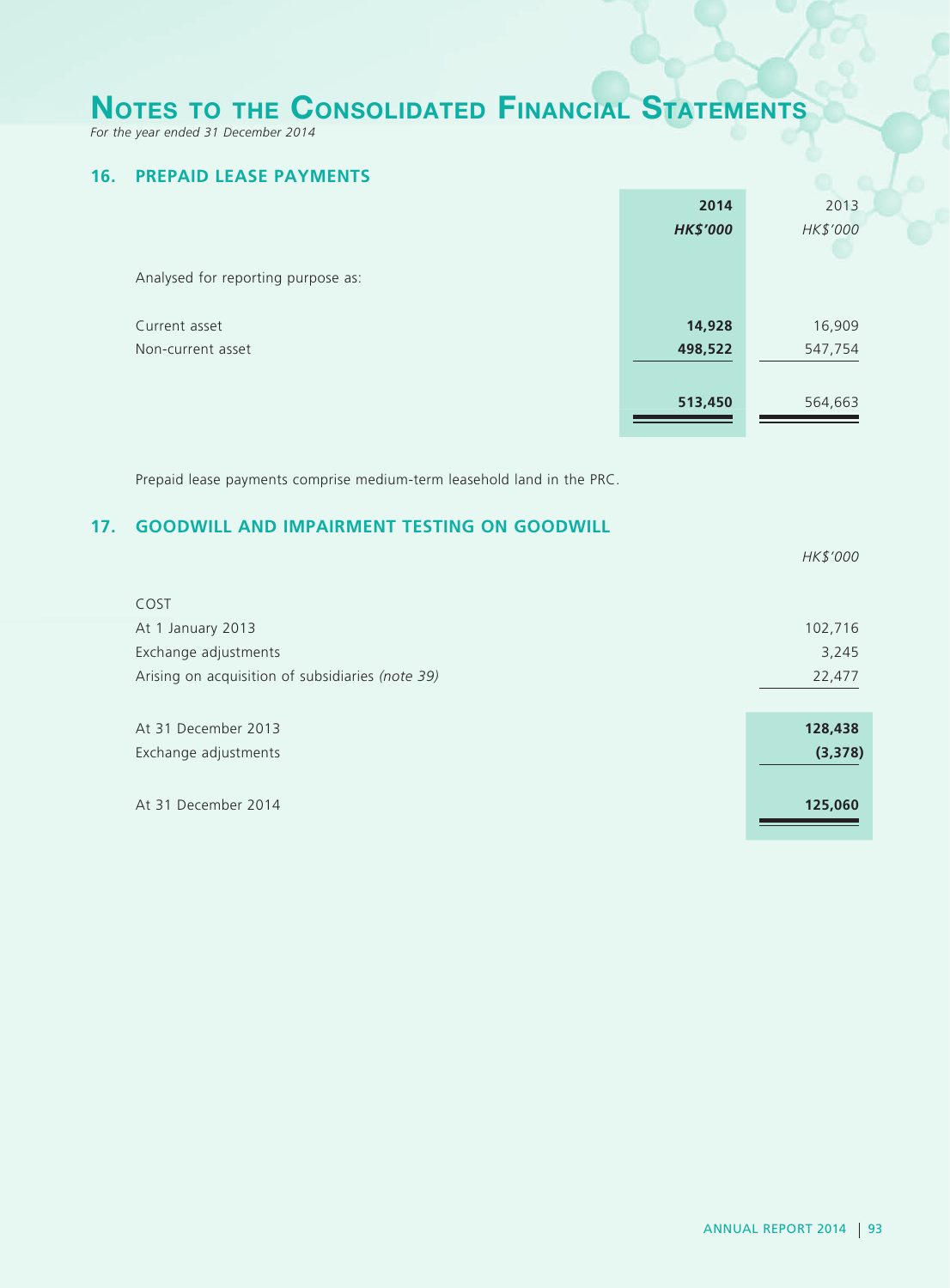*For the year ended 31 December 2014*

#### **17. GOODWILL AND IMPAIRMENT TESTING ON GOODWILL** *(continued)*

For the purpose of impairment testing, goodwill has been allocated to the following cash-generating units:

|                                     | 2014            | 2013     |
|-------------------------------------|-----------------|----------|
|                                     | <b>HK\$'000</b> | HK\$'000 |
|                                     |                 |          |
| OYY Group                           | 102,717         | 105,350  |
| Baike Group (as defined in note 39) | 22,343          | 23,088   |
|                                     |                 |          |
|                                     | 125,060         | 128,438  |
|                                     |                 |          |

During the years ended 31 December 2014 and 2013, management of the Group determines that there is no impairment of the above-mentioned cash-generating units containing the goodwill.

The recoverable amounts of CSPC Ouyi Pharmaceutical Co., Ltd, ("OYY") and its subsidiaries (collectively referred to as "OYY Group") and Baike Group have been determined on the basis of value in use calculations. Their recoverable amounts are based on certain similar key assumptions. The value in use calculations use cash flow projections based on financial budgets approved by management covering a 5-year period. The rates used to discount the projected cash flows of OYY Group and Baike Group are 12% and 18% (2013: 12% and 19%) per annum respectively. Both sets of cash flows beyond the 5-year period are extrapolated based on past trends of pricing cycle of the Group's pharmaceutical products. Another key assumption for both value in use calculations is the budgeted gross margin, which is determined based on the units' past performance and management's expectations for the market development. Management believes that any reasonably possible changes in any of these assumptions would not cause the aggregate carrying amount of OYY Group and Baike Group to exceed the aggregate recoverable amount of these units.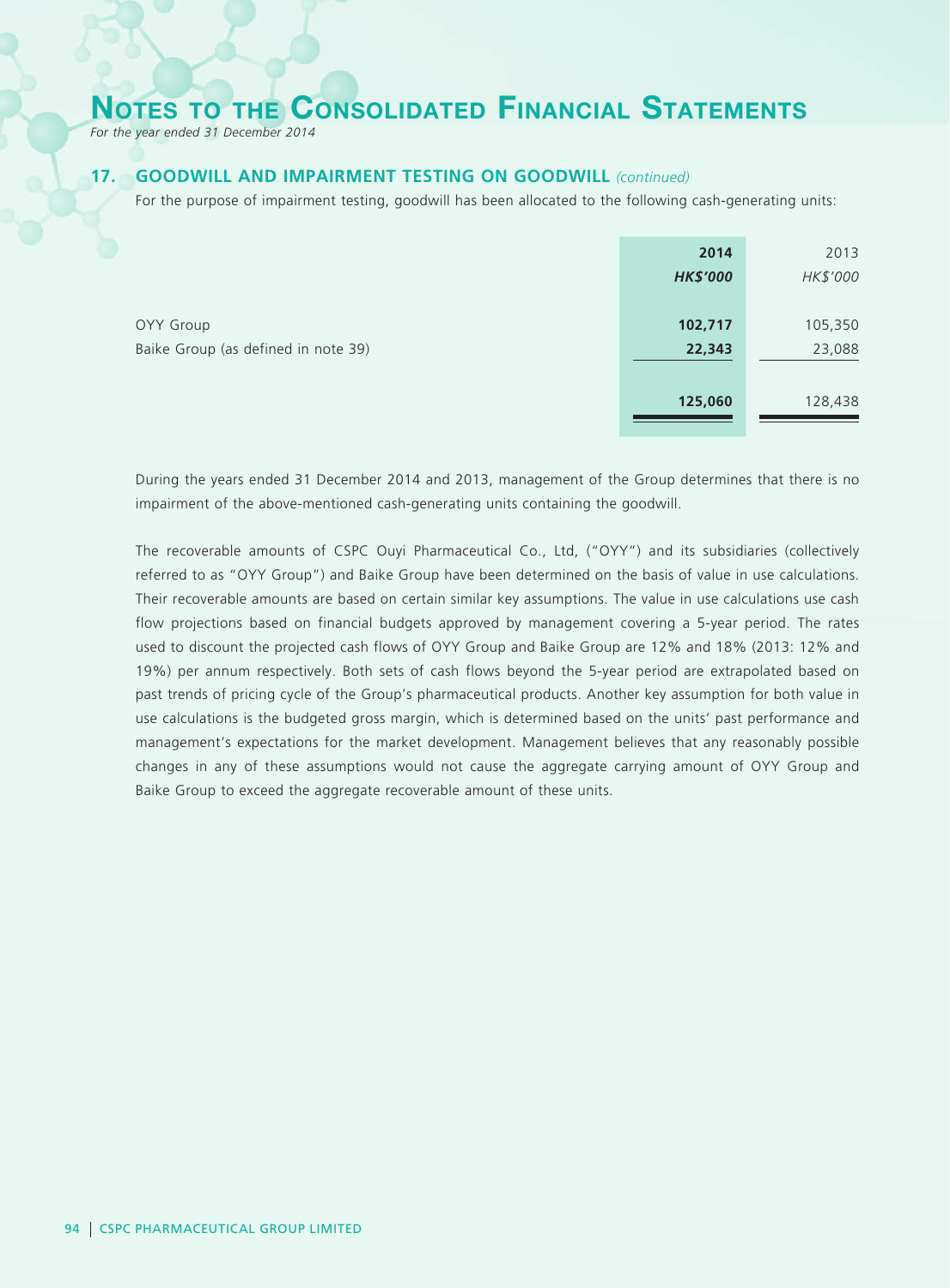*For the year ended 31 December 2014*

## **18. OTHER INTANGIBLE ASSETS**

## **THE GROUP**

|                                                   | License  |             |              |
|---------------------------------------------------|----------|-------------|--------------|
|                                                   | and      | Development |              |
|                                                   | patent   | costs       | <b>Total</b> |
|                                                   | HK\$'000 | HK\$'000    | HK\$'000     |
| COST                                              |          |             |              |
| At 1 January 2013                                 | 2,037    | 28,611      | 30,648       |
| Exchange adjustments                              | 1,293    | 898         | 2,191        |
| Addition                                          |          | 17,315      | 17,315       |
| Acquired on acquisition of subsidiaries (note 39) | 96,725   |             | 96,725       |
| Disposal of subsidiaries (note 40)                |          | (1, 232)    | (1, 232)     |
|                                                   |          |             |              |
| At 31 December 2013                               | 100,055  | 45,592      | 145,647      |
| Exchange adjustments                              | (2, 501) | (1, 170)    | (3,671)      |
| Addition                                          |          | 6,539       | 6,539        |
|                                                   |          |             |              |
| At 31 December 2014                               | 97,554   | 50,961      | 148,515      |
|                                                   |          |             |              |
| AMORTISATION                                      |          |             |              |
| At 1 January 2013                                 | 326      | 7,176       | 7,502        |
| Exchange adjustments                              | 52       | 203         | 255          |
| Provided for the year                             | 3,421    | 8,104       | 11,525       |
| Eliminated on disposal of subsidiaries (note 40)  |          | (1, 232)    | (1, 232)     |
|                                                   |          |             |              |
| At 31 December 2013                               | 3,799    | 14,251      | 18,050       |
| Exchange adjustments                              | (218)    | (456)       | (674)        |
| Provided for the year                             | 9,851    | 9,999       | 19,850       |
|                                                   |          |             |              |
| At 31 December 2014                               | 13,432   | 23,794      | 37,226       |
|                                                   |          |             |              |
| <b>CARRYING VALUES</b>                            |          |             |              |
| At 31 December 2014                               | 84,122   | 27,167      | 111,289      |
|                                                   |          |             |              |
|                                                   |          |             |              |
| At 31 December 2013                               | 96,256   | 31,341      | 127,597      |
|                                                   |          |             |              |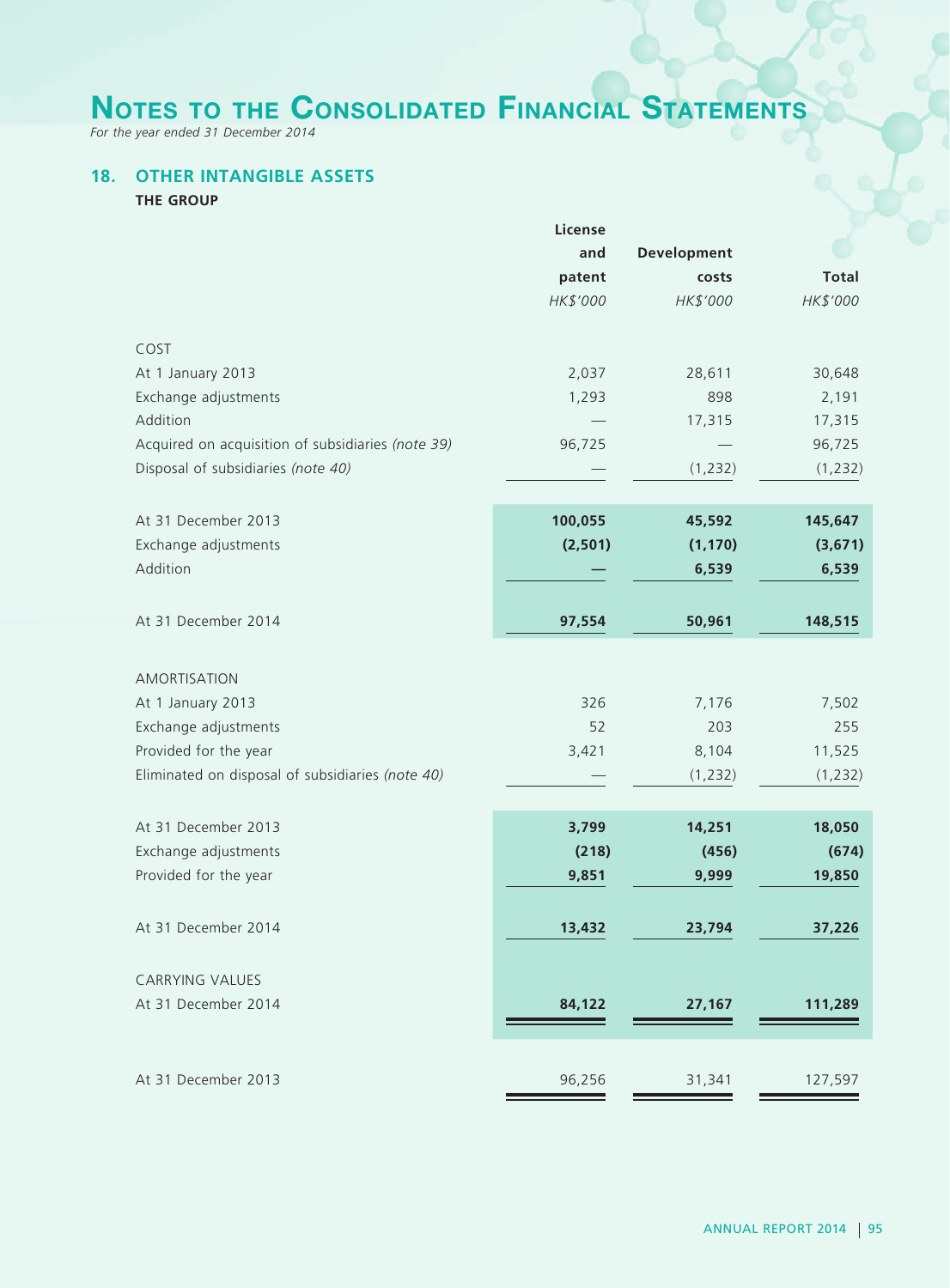*For the year ended 31 December 2014*

#### **18. OTHER INTANGIBLE ASSETS** *(continued)*

Development costs mainly represent costs internally generated or techniques and formulae acquired from third parties for the development of products and production technology.

The above intangible assets have finite useful lives and are amortised on a straight-line basis over the following periods:

| License and patent | 3 to 10 years |
|--------------------|---------------|
| Development costs  | 5 to 10 years |

## **19. INTEREST IN AN ASSOCIATE**

|                                                       | 2014            | 2013     |
|-------------------------------------------------------|-----------------|----------|
|                                                       | <b>HK\$'000</b> | HK\$'000 |
|                                                       |                 |          |
| Cost of unlisted investment in an associate (note 40) | 56,362          |          |
| Share of post-acquisition profit                      | 375             |          |
| Exchange adjustments                                  | (5)             |          |
|                                                       |                 |          |
|                                                       | 56,732          |          |
|                                                       |                 |          |

As at 31 December 2014, the Group held 40% of the registered capital of Siping City Fine Chemicals Product Co. Ltd. ("Siping") upon disposal of its 20% equity interest in Siping on 1 November 2014 as set out in note 40. Siping is a sino-foreign equity joint venture company established in the PRC to manufacture and sell pharmaceutical products.

Summarised financial information in respect of the Group's associate is set out below. The summarised financial information below represents amounts shown in the associate's financial statements prepared in accordance with HKFRSs.

The associate is accounted for using the equity method in these consolidated financial statements since the above-mentioned disposal.

|                         | 2014<br><b>HK\$'000</b> |
|-------------------------|-------------------------|
| Current assets          | 163,109                 |
| Non-current assets      | 99,306                  |
| Current liabilities     | 120,586                 |
| Non-current liabilities |                         |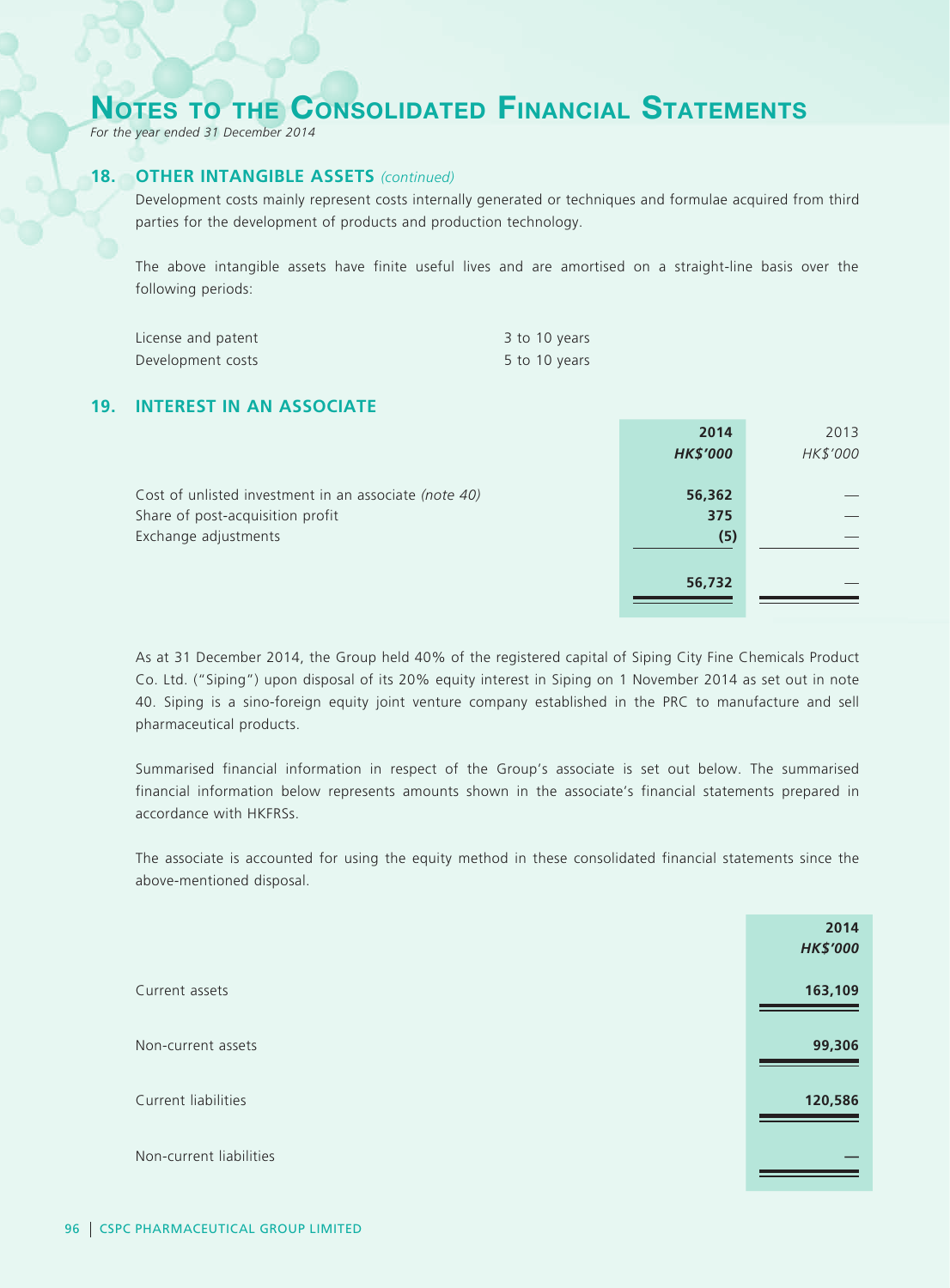*For the year ended 31 December 2014*

## **19. INTEREST IN AN ASSOCIATE** *(continued)*

|                                           | 1.11.2014       |
|-------------------------------------------|-----------------|
|                                           | to              |
|                                           | 31.12.2014      |
|                                           | <b>HK\$'000</b> |
| Revenue                                   | 51,863          |
| Profit for the year                       | 936             |
| Other comprehensive expenses for the year | (12)            |
| Total comprehensive income for the year   | 924             |

Reconciliation of the above summarised financial information to the carrying amount of the interest in Siping recognised in the consolidated financial statements:

|                                                        | 2014            |
|--------------------------------------------------------|-----------------|
|                                                        | <b>HK\$'000</b> |
|                                                        |                 |
| Net assets of Siping                                   | 141,829         |
| Proportion of the Group's ownership interest in Siping | 40%             |
|                                                        |                 |
| Carrying amount of the Group's interest in Siping      | 56,732          |
|                                                        |                 |

# **20. INTEREST IN A JOINT VENTURE**

|                                                | 2014            | 2013      |
|------------------------------------------------|-----------------|-----------|
|                                                | <b>HK\$'000</b> | HK\$'000  |
|                                                |                 |           |
| Cost of unlisted investment in a joint venture | 36,495          | 36,495    |
| Share of post-acquisition losses               | (17, 438)       | (18, 026) |
| Exchange adjustments                           | (890)           | (431)     |
|                                                |                 |           |
|                                                |                 |           |
|                                                | 18,167          | 18,038    |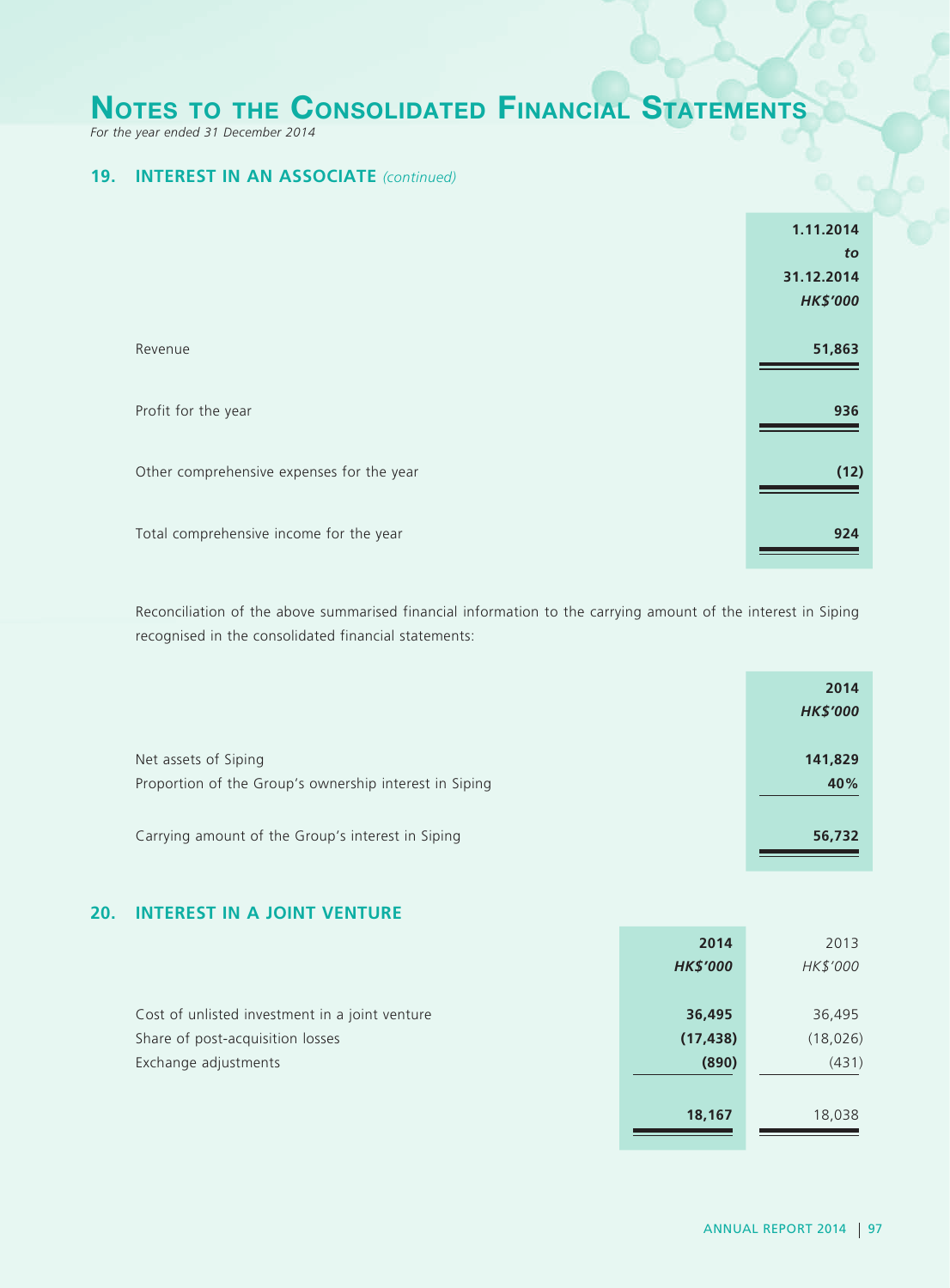*For the year ended 31 December 2014*

### **20. INTEREST IN A JOINT VENTURE** *(continued)*

At 31 December 2014 and 2013, the Group held 50% of the registered capital and voting rights of Hebei Huarong Pharmaceutical Co., Ltd. ("Huarong") which is a sino-foreign equity joint venture company established in the PRC to manufacture and sell vitamin B12 products.

Summarised financial information in respect of the Group's joint venture is set out below. The summarised financial information below represents amounts shown in the joint venture's financial statements prepared in accordance with HKFRSs.

The joint venture is accounted for using the equity method in these consolidated financial statements.

|                                                                                      | 2014            | 2013      |
|--------------------------------------------------------------------------------------|-----------------|-----------|
|                                                                                      | <b>HK\$'000</b> | HK\$'000  |
| Current assets                                                                       | 134,979         | 117,679   |
| Non-current assets                                                                   | 146,199         | 179,900   |
| Current liabilities                                                                  | 236,149         | 251,195   |
| Non-current liabilities                                                              | 8,695           | 10,308    |
| The above amounts of assets and liabilities include the following:                   |                 |           |
| Cash and cash equivalents                                                            | 5,559           | 21,832    |
| Current financial liabilities (excluding trade and<br>other payables and provisions) | 91,250          | 57,692    |
| Revenue                                                                              | 364,356         | 294,468   |
| Profit (loss) for the year                                                           | 1,175           | (28,090)  |
| Other comprehensive expenses for the year                                            | (917)           | (674)     |
| Total comprehensive income (expenses) for the year                                   | 258             | (28, 764) |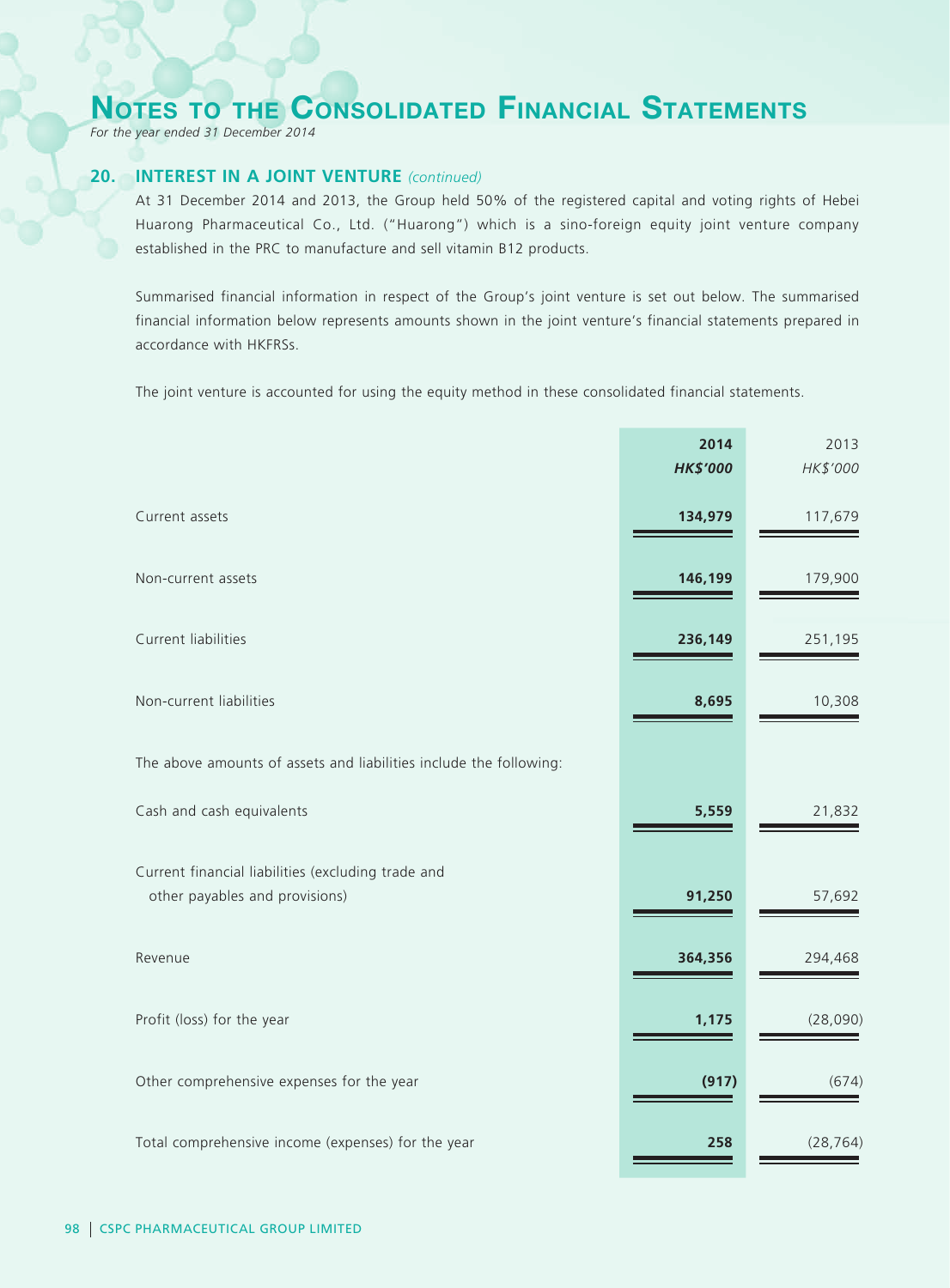*For the year ended 31 December 2014*

### **20. INTEREST IN A JOINT VENTURE** *(continued)*

The above profit (loss) for the year includes the following:

|                               | 2014            | 2013     |
|-------------------------------|-----------------|----------|
|                               | <b>HK\$'000</b> | HK\$'000 |
| Depreciation and amortisation | 23,961          | 31,296   |
| Interest income               | 72              | 78       |
| Finance costs                 | 4,084           | 6,342    |
| Income tax expense            | 1,372           | 2,708    |

Reconciliation of the above summarised financial information to the carrying amount of the interest in Huarong recognised in the consolidated financial statements:

|                                                         | 2014            | 2013     |
|---------------------------------------------------------|-----------------|----------|
|                                                         | <b>HK\$'000</b> | HK\$'000 |
|                                                         |                 |          |
| Net assets of Huarong                                   | 36,334          | 36,076   |
| Proportion of the Group's ownership interest in Huarong | 50%             | 50%      |
|                                                         |                 |          |
| Carrying amount of the Group's interest in Huarong      | 18,167          | 18,038   |

## **21. INVENTORIES**

|                  | 2014            | 2013      |
|------------------|-----------------|-----------|
|                  | <b>HK\$'000</b> | HK\$'000  |
|                  |                 |           |
| Raw materials    | 321,479         | 399,989   |
| Work in progress | 159,909         | 204,011   |
| Finished goods   | 1,324,361       | 1,251,188 |
|                  |                 |           |
|                  | 1,805,749       | 1,855,188 |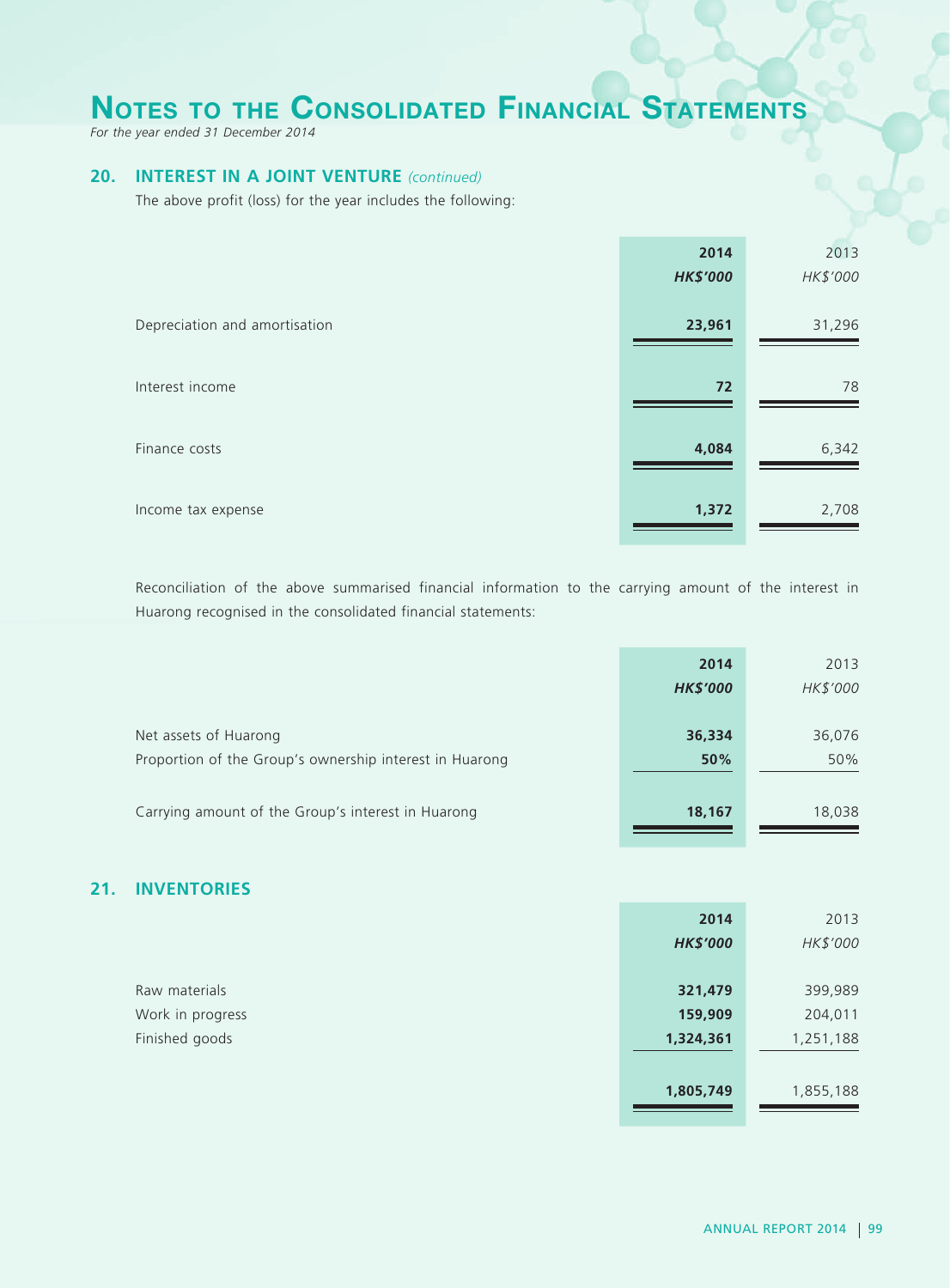*For the year ended 31 December 2014*

## **22. TRADE AND OTHER RECEIVABLES**

|                                         | 2014            | 2013      |
|-----------------------------------------|-----------------|-----------|
|                                         | <b>HK\$'000</b> | HK\$'000  |
|                                         |                 |           |
| Trade receivables                       | 1,699,086       | 1,720,828 |
| Less: allowance for doubtful debts      | (4, 395)        | (1, 588)  |
|                                         |                 |           |
|                                         | 1,694,691       | 1,719,240 |
| Prepayment for purchase of raw material | 183,695         | 126,911   |
| Deposits and prepayment for utilities   | 40,093          | 28,942    |
| Other tax recoverable                   | 28,672          | 62,879    |
| Others                                  | 59,561          | 91,989    |
|                                         | 2,006,712       | 2,029,961 |
|                                         |                 |           |

The Group allows a general credit period of up to 90 days to its trade customers. The following is an aged analysis of trade receivables (net of allowance for doubtful debts) presented based on the invoice dates at the end of the reporting period which approximated the respective revenue recognition dates:

|                 | 2014            | 2013      |
|-----------------|-----------------|-----------|
|                 | <b>HK\$'000</b> | HK\$'000  |
|                 |                 |           |
| 0 to 90 days    | 1,479,654       | 1,484,861 |
| 91 to 180 days  | 210,236         | 174,391   |
| 181 to 365 days | 4,801           | 11,377    |
| Over 365 days   |                 | 48,611    |
|                 |                 |           |
|                 | 1,694,691       | 1,719,240 |
|                 |                 |           |

In determining the recoverability of a trade receivable, the Group considers any change in the credit quality of the trade receivable from the date credit was initially granted up to the end of the reporting period.

Trade receivables disclosed below include amounts that are past due at the end of the reporting period for which the Group had not recognised an allowance for doubtful debts because there had not been significant change in credit quality and the amounts are still considered recoverable. The Group does not hold any collateral or other credit enhancements over these balances nor does it have a legal right of offset against any amounts owed by the group to the counterparty.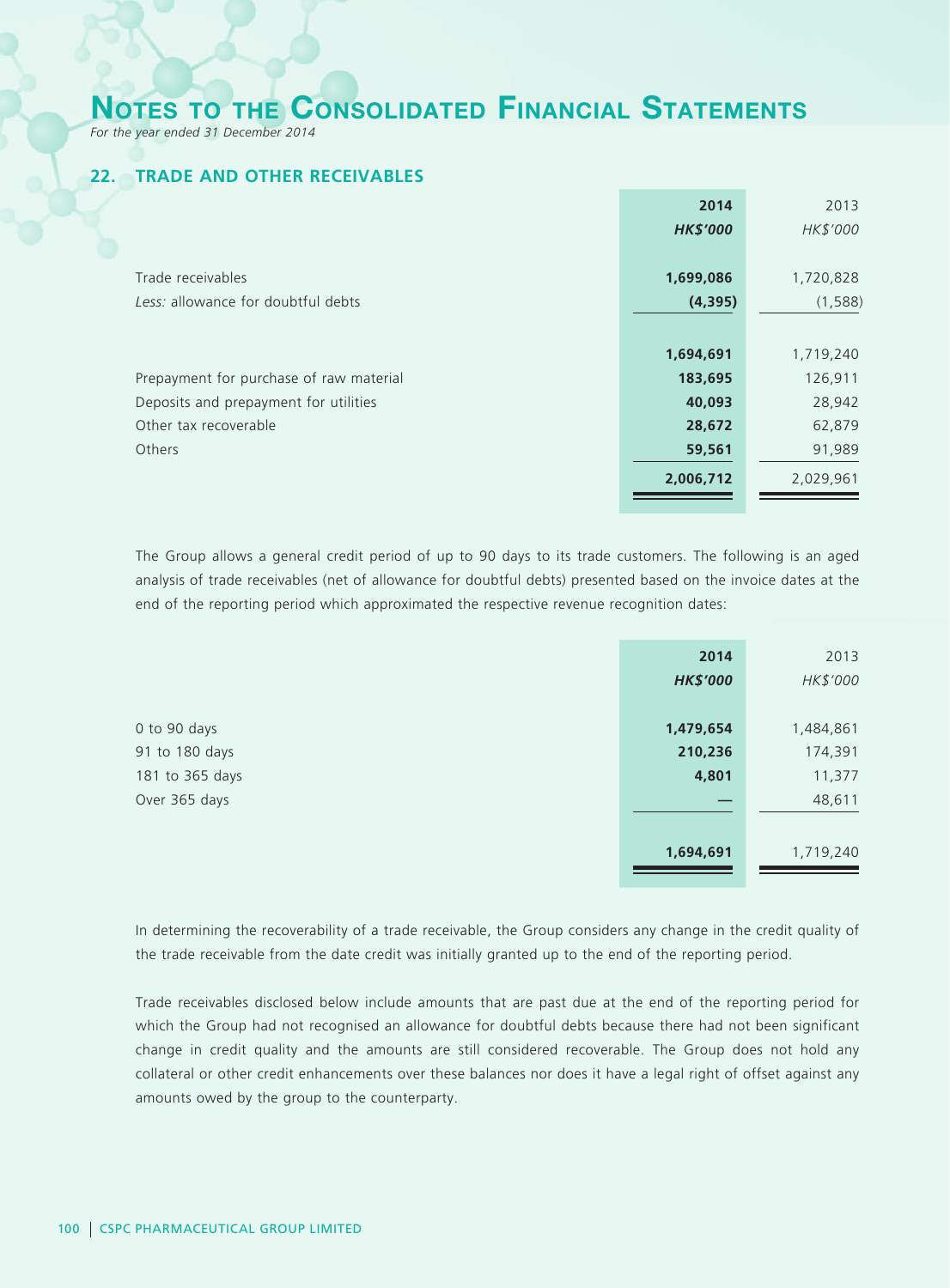*For the year ended 31 December 2014*

## **22. TRADE AND OTHER RECEIVABLES** *(continued)*

### **Ageing of trade receivables which are past due but not impaired**

|                 | 2014            | 2013     |
|-----------------|-----------------|----------|
|                 | <b>HK\$'000</b> | HK\$'000 |
|                 |                 |          |
| 91 to 180 days  | 210,236         | 174,391  |
| 181 to 365 days | 4,801           | 11,377   |
| Over 365 days   |                 | 48,611   |
|                 |                 |          |
|                 | 215,037         | 234,379  |
|                 |                 |          |

#### **Movements in the allowance for doubtful debts**

|                                                 | 2014            | 2013     |
|-------------------------------------------------|-----------------|----------|
|                                                 | <b>HK\$'000</b> | HK\$'000 |
|                                                 |                 |          |
| Balance at beginning of the year                | 1,588           | 1,361    |
| Impairment loss recognised on trade receivables | 2,883           | 190      |
| Exchange adjustments                            | (76)            | 37       |
|                                                 |                 |          |
| Balance at end of the year                      | 4,395           | 1,588    |
|                                                 |                 |          |

As at 31 December 2014, the Group's trade receivables denominated in USD is approximately HK\$526,859,000 (2013: HK\$515,623,000).

## **23. BILLS RECEIVABLES**

Bills receivables represent bills on hand. All bills receivables of the Group are with a maturity period of less than 180 days (2013: 180 days) and not yet due at the end of the reporting period, and management considers the default rate is low based on historical information and experience.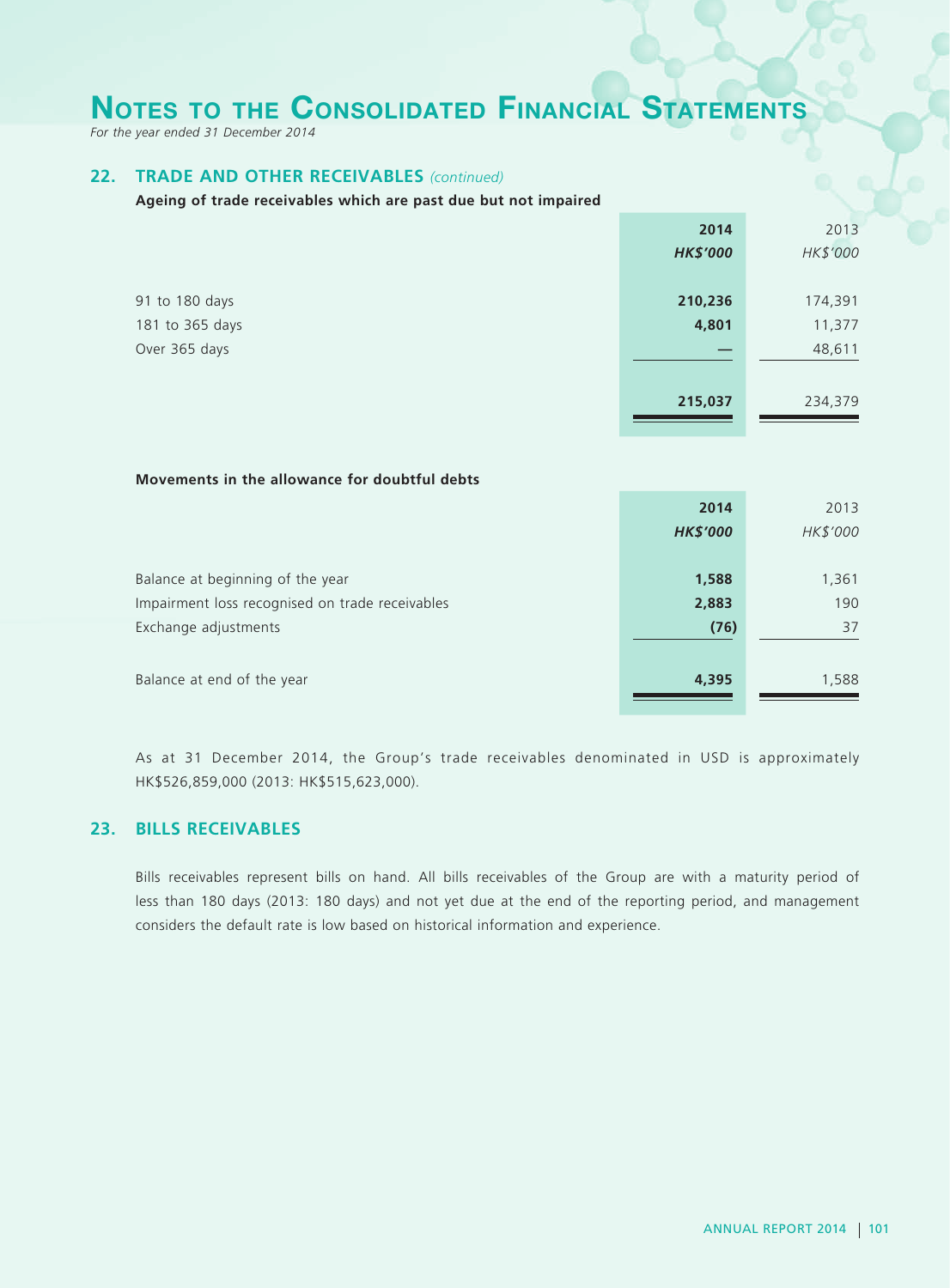*For the year ended 31 December 2014*

## **24. RELATED PARTIES DISCLOSURES**

During the year, the Group had significant transactions and balances with related parties. Other than those transactions with related parties as disclosed in note 39 and the consolidated statement of changes in equity, the Group had also entered into the following transactions. The significant transactions with these companies during the year, and the balances with them at the end of the reporting period, are as follows:

| (i) | <b>Related companies</b>    |                                        |                 |          |
|-----|-----------------------------|----------------------------------------|-----------------|----------|
|     | Name of company             | <b>Nature of transactions/balances</b> | 2014            | 2013     |
|     |                             |                                        | <b>HK\$'000</b> | HK\$'000 |
|     | <b>The Group</b>            |                                        |                 |          |
|     | SPG (note c), and its       | Purchase of pharmaceutical products    | 387,525         | 276,796  |
|     | subsidiaries and associates | Sale of pharmaceutical products        | 203,564         | 257,570  |
|     | (the "SPG Group")           | Rental expense                         | 16,622          | 9,602    |
|     |                             | Purchase of steam                      | 13,273          |          |
|     |                             | Warehouse service income               | 13,079          |          |
|     |                             |                                        |                 |          |
|     |                             | Balance due from/to the SPG Group      |                 |          |
|     |                             | - trade receivables                    |                 |          |
|     |                             | aged 0-90 days                         | 92,471          | 77,284   |
|     |                             |                                        |                 |          |
|     |                             | $-$ trade payables                     |                 |          |
|     |                             | aged 0-90 days                         | 26,483          | 47,607   |
|     |                             |                                        |                 |          |
|     |                             | - other payables - current             |                 |          |
|     |                             | (note b)                               | 277,894         | 468,425  |
|     |                             | - dividend payable                     |                 | 6,754    |
|     |                             |                                        |                 |          |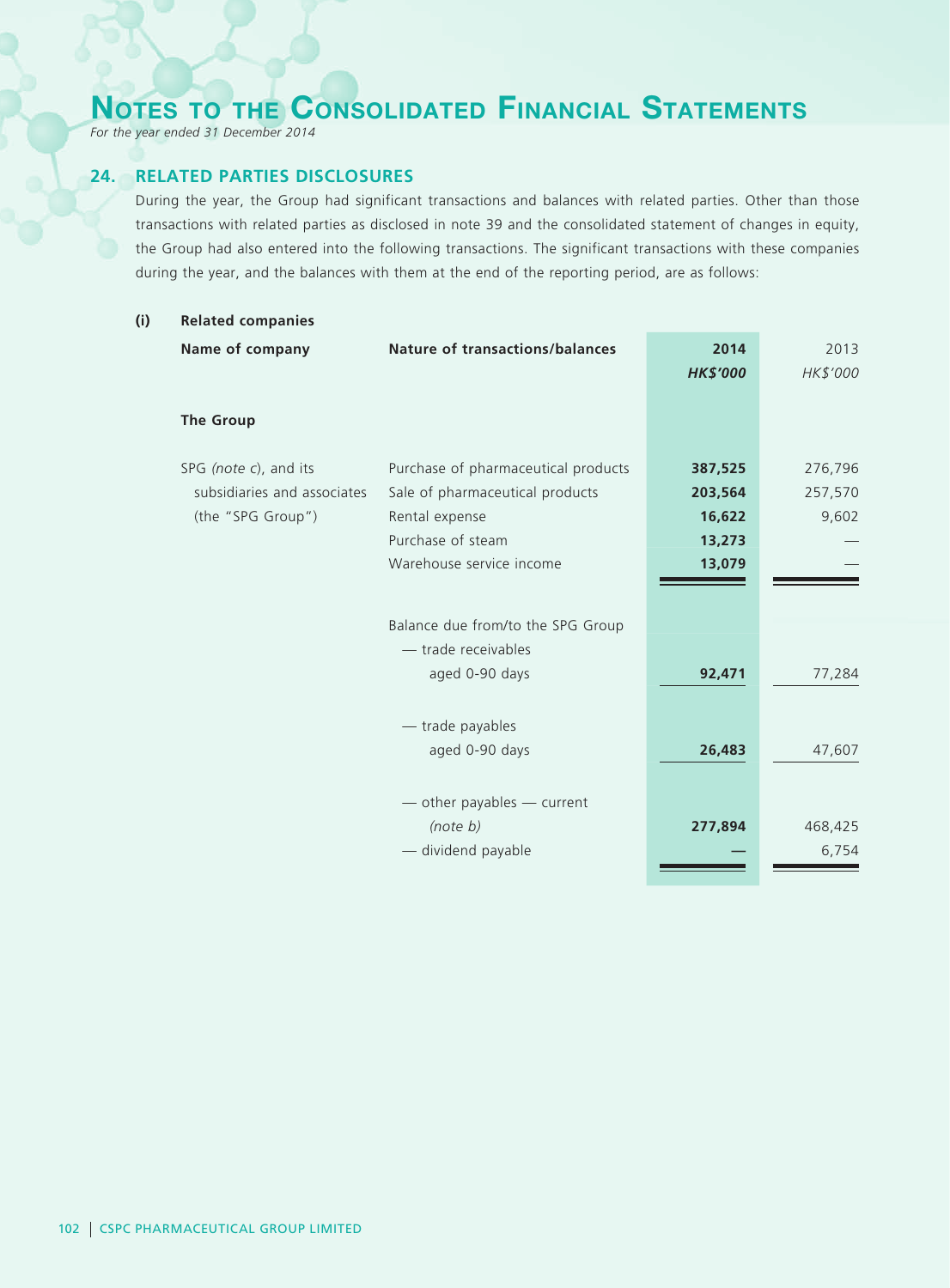*For the year ended 31 December 2014*

## **24. RELATED PARTIES DISCLOSURES** *(continued)*

| (i) | Related companies (continued)                                                                       |                                                                                                                      |                             |                                       |
|-----|-----------------------------------------------------------------------------------------------------|----------------------------------------------------------------------------------------------------------------------|-----------------------------|---------------------------------------|
|     | Name of company                                                                                     | <b>Nature of transactions/balances</b>                                                                               | 2014<br><b>HK\$'000</b>     | 2013<br>HK\$'000                      |
|     | Guangdong Titan<br>Pharmaceutical Co., Ltd.<br>("Guangdong Titan"), a<br>wholly-owned subsidiary of | Sale of finished goods<br>Balance due from Guangdong Titan<br>- trade receivables                                    | 143,552                     | 120,769                               |
|     | a non-controlling interest<br>of Siping (ceased to be a<br>related party since<br>1 November 2014)  | aged 0-90 days                                                                                                       | N/A                         | 44,853                                |
|     | Total                                                                                               | Balance due from/to<br>- trade receivables<br>$-$ trade payables<br>- other payables (note b)<br>- dividend payables | 92,471<br>26,483<br>277,894 | 122,137<br>47,607<br>468,425<br>6,754 |
|     | The Company                                                                                         |                                                                                                                      |                             |                                       |
|     | SPG Group                                                                                           | Balance due to the SPG Group<br>— other payables (note b)                                                            | 279,637                     | 292,445                               |

As at 31 December 2014, SPG had also given corporate guarantees to banks in the PRC to secure loan facilities to the extent of approximately HK\$112,500,000 (2013: HK\$346,154,000) granted to the Group. As at 31 December 2014, the extent of utilisation by the Group amounted to approximately HK\$112,500,000 (2013: HK\$346,154,000).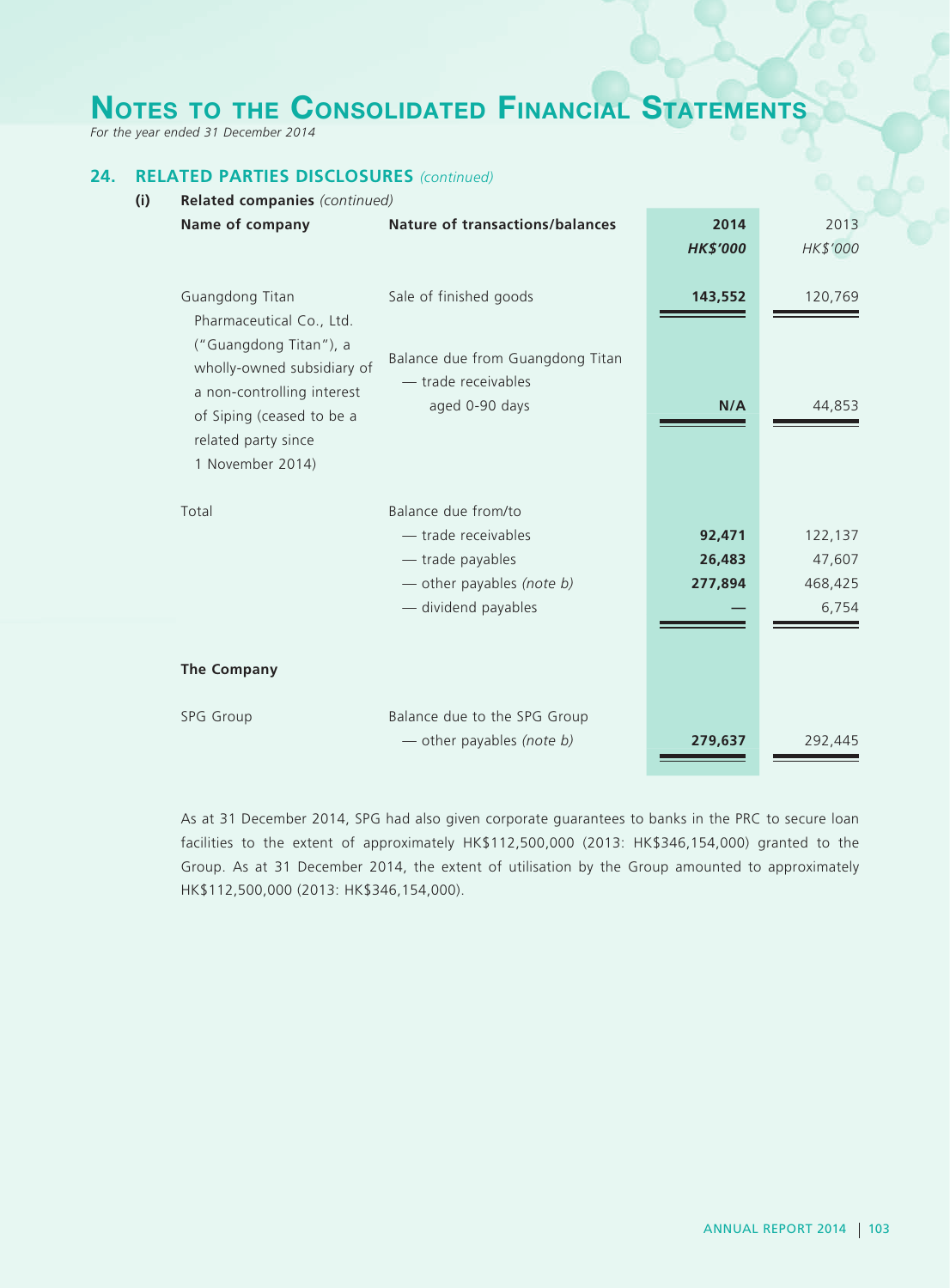*For the year ended 31 December 2014*

## **24. RELATED PARTIES DISCLOSURES** *(continued)*

| A joint venture |                                        |                                                                                                                             |                                   |
|-----------------|----------------------------------------|-----------------------------------------------------------------------------------------------------------------------------|-----------------------------------|
| Name of company | <b>Nature of transactions/balances</b> | 2014                                                                                                                        | 2013                              |
|                 |                                        | <b>HK\$'000</b>                                                                                                             | HK\$'000                          |
| Huarong         | Purchase of raw materials              | 8,997                                                                                                                       | 10,407                            |
|                 | Provision of utility services by the   |                                                                                                                             |                                   |
|                 | Group                                  | 50,691                                                                                                                      | 47,138                            |
|                 | Sales of raw materials                 | 4,059                                                                                                                       | 7,220                             |
|                 | Sales of others                        |                                                                                                                             | 215                               |
|                 |                                        |                                                                                                                             |                                   |
|                 |                                        |                                                                                                                             | 91,519                            |
|                 |                                        |                                                                                                                             |                                   |
|                 | aged 0-90 days                         |                                                                                                                             | 2,007                             |
|                 |                                        |                                                                                                                             |                                   |
|                 |                                        |                                                                                                                             |                                   |
|                 |                                        |                                                                                                                             |                                   |
|                 |                                        |                                                                                                                             | 2013                              |
|                 |                                        |                                                                                                                             | HK\$'000                          |
| Siping          | Purchase of raw materials              | 4,430                                                                                                                       |                                   |
|                 | An associate<br>Name of company        | Balance due from/to Huarong<br>- other receivables (note a)<br>$-$ trade payables<br><b>Nature of transactions/balances</b> | 76,450<br>2014<br><b>HK\$'000</b> |

Balance due to Siping — trade payables aged 0-90 days **576** 

#### *Notes:*

- a. Amounts are unsecured, non-interest bearing and repayable on demand.
- b. Amounts are unsecured, non-interest bearing and repayable on demand except that on 31 May 2012, SPG agreed to change the maturity of a balance of RMB97,705,193 (equivalent to approximately HK\$104,503,000) to 31 May 2014. Accordingly, the balance was presented as amount due to a related party under current liabilities as at 31 December 2013. Imputed interest is computed using the prevailing market interest rate of 6.56% per annum for comparable long term borrowings on 31 May 2012. The discount as at 31 May 2012 amounting to approximately HK\$14,649,000 was recorded as a capital contribution in the consolidated statement of changes in equity. During the year, the balance was fully repaid and imputed interest arising on loan from SPG of approximately HK\$3,126,000 (2013: HK\$7,404,000) is recorded as finance costs in the consolidated statement of profit or loss and other comprehensive income.
- c. SPG is a wholly-owned subsidiary of Massive Top Limited which is a shareholder of the Company and has significant influence over the Group.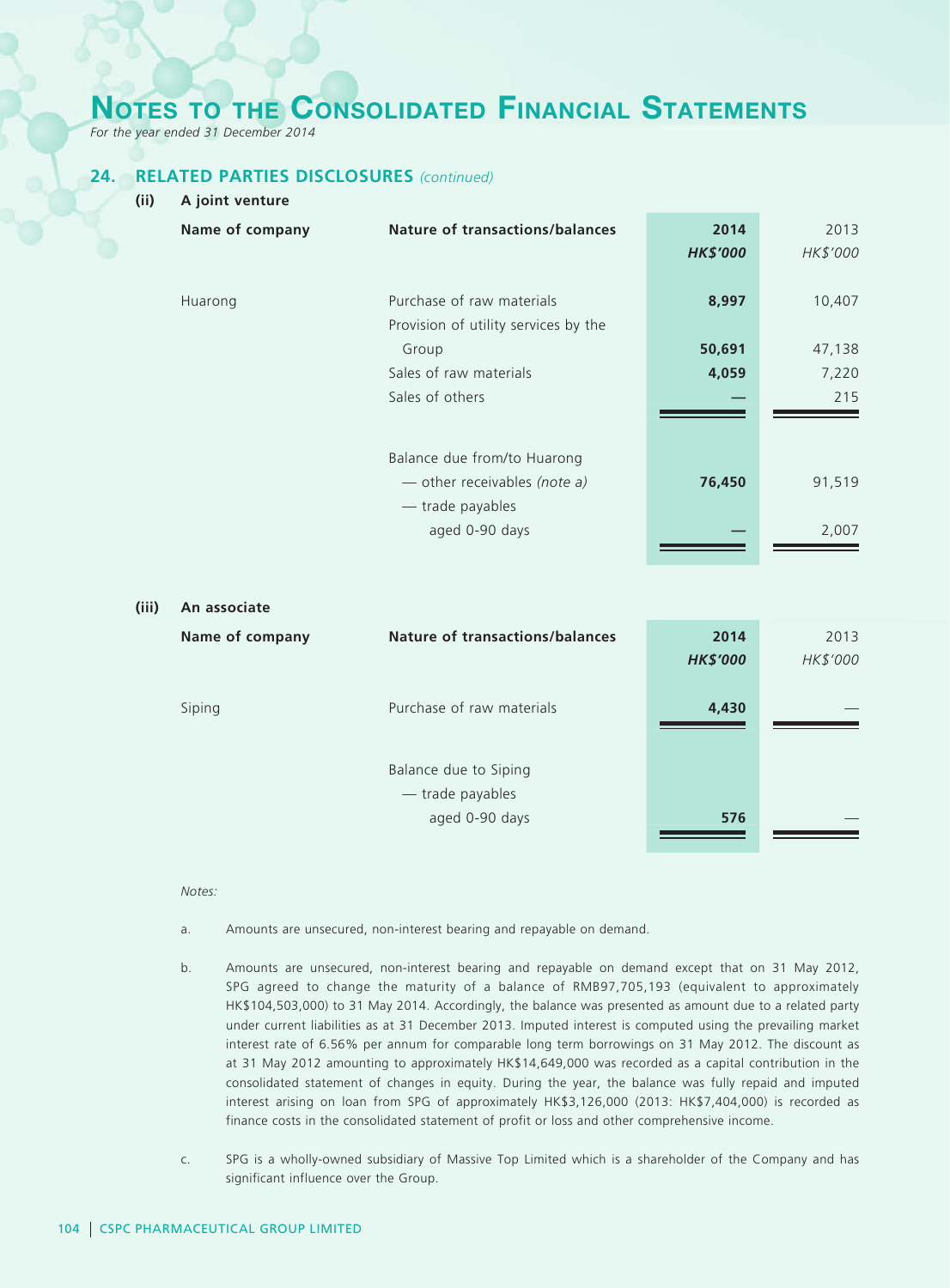*For the year ended 31 December 2014*

#### **24. RELATED PARTIES DISCLOSURES** *(continued)*

#### **(iv) Compensation of Key Management Personnel**

In addition, the remuneration of key management personnel, which represents the Company's Directors of the Group during the year is as follows:

|                              | 2014            | 2013     |
|------------------------------|-----------------|----------|
|                              | <b>HK\$'000</b> | HK\$'000 |
|                              |                 |          |
| Short-term benefits          | 12,514          | 20,507   |
| Post-employment benefits     | 924             | 914      |
| Share-based payment expenses | 45,032          | 108,581  |
|                              |                 |          |
|                              | 58,470          | 130,002  |

#### **25. AMOUNTS DUE FROM/TO SUBSIDIARIES**

Except for an amount of approximately HK\$359,643,000 (2013: HK\$359,643,000) due from a subsidiary which is not recoverable in the next twelve months from the end of the reporting period, the remaining amounts are unsecured, interest-free and recoverable (repayable) on demand.

### **26. BANK BALANCES/RESTRICTED BANK DEPOSITS**

Bank balances and restricted bank deposits carry interest at market interest rates, ranging from 0.01% to 1.1% (2013: 0.01% to 1.64%) per annum.

As at 31 December 2014 and 2013, restricted bank deposits represent deposits required to be placed in banks for securing short term banking facilities and are classified as current assets. The restricted bank deposits will be released upon settlement of relevant short term bank facilities.

The bank balances and restricted bank deposits that are denominated in currencies other than the functional currencies of the relevant group entities are set out below:

|            | The Group       |          | <b>The Company</b> |          |
|------------|-----------------|----------|--------------------|----------|
|            | 2014            | 2013     | 2014               | 2013     |
|            | <b>HK\$'000</b> | HK\$'000 | <b>HK\$'000</b>    | HK\$'000 |
|            |                 |          |                    |          |
| HK\$       | 24,515          | 90,249   | 18,612             | 68,202   |
| <b>USD</b> | 44,074          | 52,244   | 4,567              | 4,436    |
|            |                 |          |                    |          |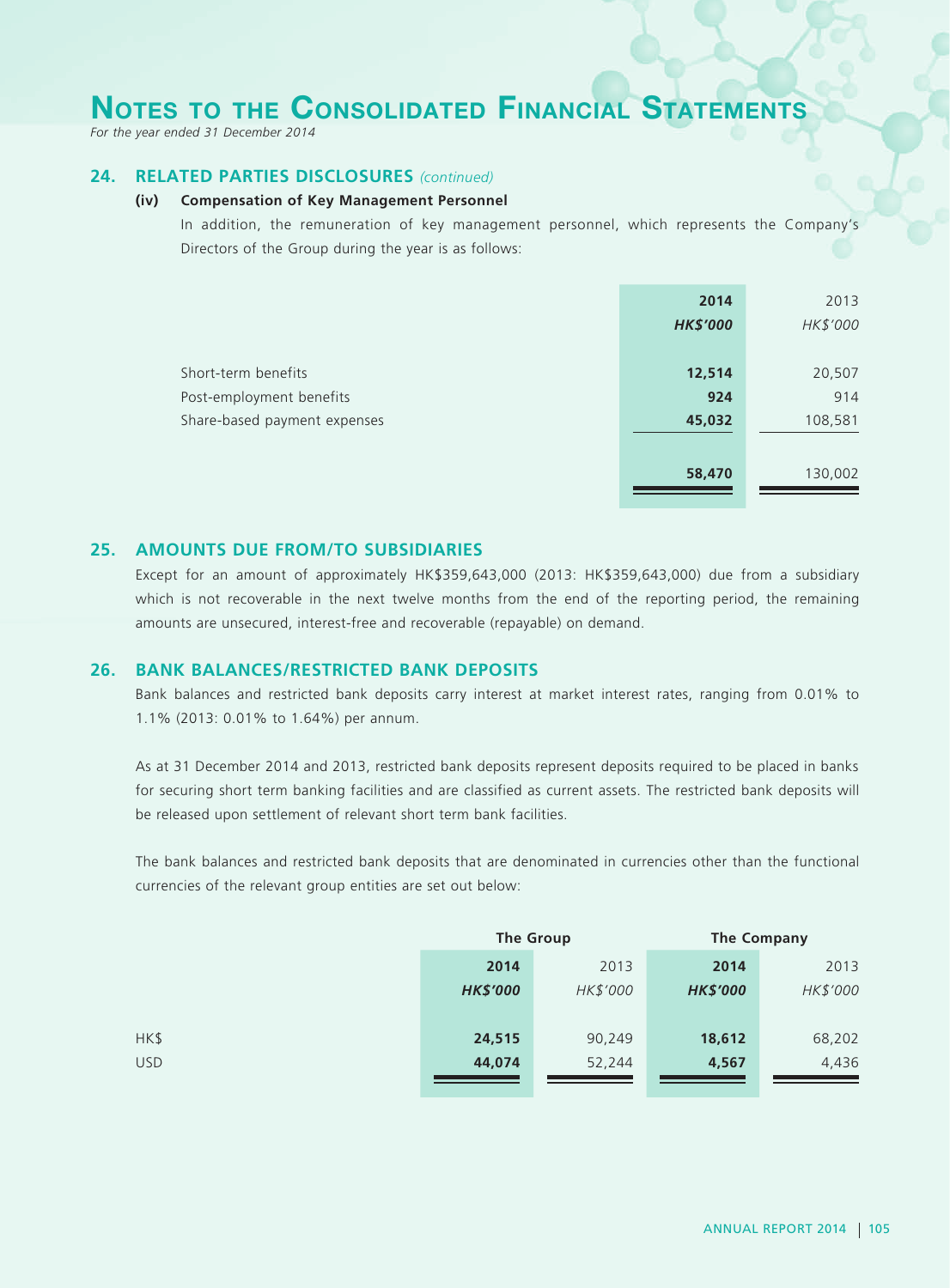*For the year ended 31 December 2014*

## **27. TRADE AND OTHER PAYABLES**

|                                                                    | 2014            | 2013      |
|--------------------------------------------------------------------|-----------------|-----------|
|                                                                    | <b>HK\$'000</b> | HK\$'000  |
|                                                                    |                 |           |
| Trade payables                                                     | 955,617         | 935,534   |
|                                                                    |                 |           |
| Customer deposits and advance from customers                       | 373,342         | 280,999   |
| Other tax payables                                                 | 53,984          | 37,313    |
| Freight and utilities charges payable                              | 28,430          | 27,727    |
| Construction cost and acquisition of property, plant and equipment |                 |           |
| payable                                                            | 601,792         | 548,376   |
| Government grants (note 31)                                        | 88,596          | 182,235   |
| Staff welfare payable                                              | 131,792         | 141,077   |
| Selling expense payable                                            | 60,260          | 73,000    |
| Provision for litigation (note 41)                                 | 783             | 45,999    |
| Other                                                              | 35,130          | 30,939    |
|                                                                    |                 |           |
|                                                                    | 2,329,726       | 2,303,199 |
|                                                                    |                 |           |

The following is an aged analysis of trade payables presented based on the invoice dates at the end of the reporting period:

|                    | 2014            | 2013     |
|--------------------|-----------------|----------|
|                    | <b>HK\$'000</b> | HK\$'000 |
|                    |                 |          |
| 0 to 90 days       | 703,652         | 658,963  |
| 91 to 180 days     | 104,716         | 78,391   |
| More than 180 days | 147,249         | 198,180  |
|                    |                 |          |
|                    | 955,617         | 935,534  |
|                    |                 |          |

The general credit period on purchases of goods is up to 90 days. The Group has financial risk management policies in place to ensure that all payables are settled within the credit timeframe.

### **28. BILLS PAYABLES**

All bills payables of the Group are aged within 180 days (2013: 180 days) and not yet due at the end of the reporting period.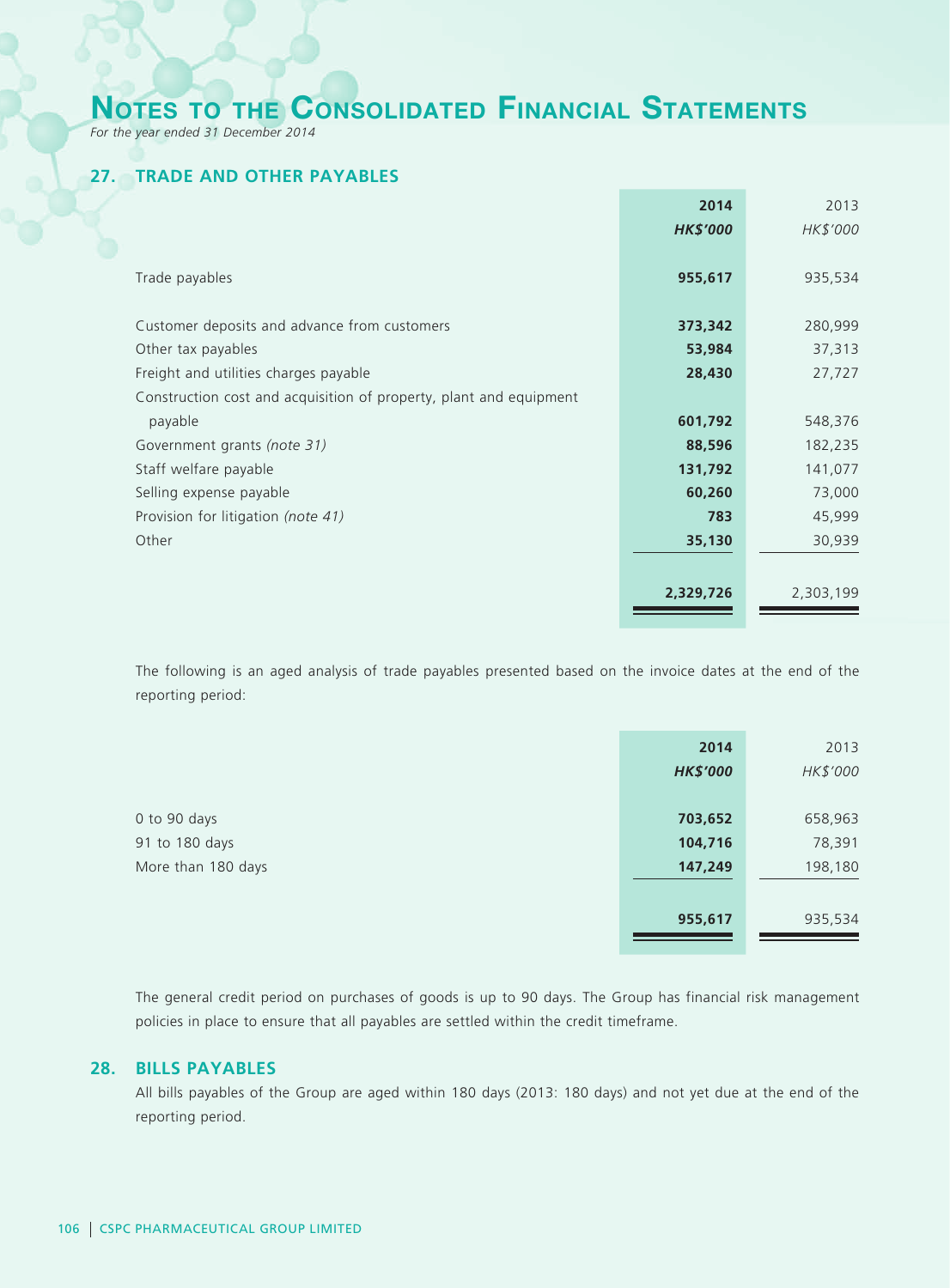*For the year ended 31 December 2014*

## **29. UNSECURED BANK LOANS**

|                                         | <b>The Group</b> |            | <b>The Company</b> |            |
|-----------------------------------------|------------------|------------|--------------------|------------|
|                                         | 2014             | 2013       | 2014               | 2013       |
|                                         | <b>HK\$'000</b>  | HK\$'000   | <b>HK\$'000</b>    | HK\$'000   |
|                                         |                  |            |                    |            |
| Unsecured                               |                  |            |                    |            |
| - floating-rate HK\$ bank loans         | 609,000          | 572,000    | 609,000            | 572,000    |
| - floating-rate USD bank loans          | 237,120          | 101,400    | 237,120            | 101,400    |
| - floating-rate RMB bank loans          | 17,250           | 487,180    |                    |            |
| - fixed-rate RMB bank loans             | 362,500          | 179,486    |                    |            |
|                                         |                  |            |                    |            |
|                                         | 1,225,870        | 1,340,066  | 846,120            | 673,400    |
|                                         |                  |            |                    |            |
|                                         |                  |            |                    |            |
| The above borrowings are repayable as   |                  |            |                    |            |
| follows:                                |                  |            |                    |            |
| Within one year                         | 624,070          | 659,946    | 244,320            | 203,280    |
| More than one year, but not more than   |                  |            |                    |            |
| two years                               | 491,800          | 383,120    | 491,800            | 173,120    |
| More than two years, but not more than  |                  |            |                    |            |
| five years                              | 110,000          | 297,000    | 110,000            | 297,000    |
|                                         |                  |            |                    |            |
|                                         | 1,225,870        | 1,340,066  | 846,120            | 673,400    |
| Less: Amounts due within one year shown |                  |            |                    |            |
| under current liabilities               | (624, 070)       | (659, 946) | (244, 320)         | (203, 280) |
|                                         |                  |            |                    |            |
|                                         |                  |            |                    |            |
| Amounts shown under non-current         |                  |            |                    |            |
| liabilities                             | 601,800          | 680,120    | 601,800            | 470,120    |
|                                         |                  |            |                    |            |

The ranges of effective interest rates (which are also equal to contracted interest rates) on the Group's bank loans are as follows:

| <b>Effective interest rate:</b> | 2014                          | 2013                          |  |
|---------------------------------|-------------------------------|-------------------------------|--|
| Floating-rate HK\$ bank loans   | From 1.8% to 2.98% per annum  | From 1.78% to 3.13% per annum |  |
| Floating-rate USD bank loans    | From 2.65% to 3.17% per annum | From 2.98% to 3.23% per annum |  |
| Floating-rate RMB bank loans    | From 6.15% to 6.4% per annum  | From 4.2% to 6.56% per annum  |  |
| Fixed-rate RMB bank loans       | From 3.25% to 6.0% per annum  | From 3.25% to 5.70% per annum |  |
|                                 |                               |                               |  |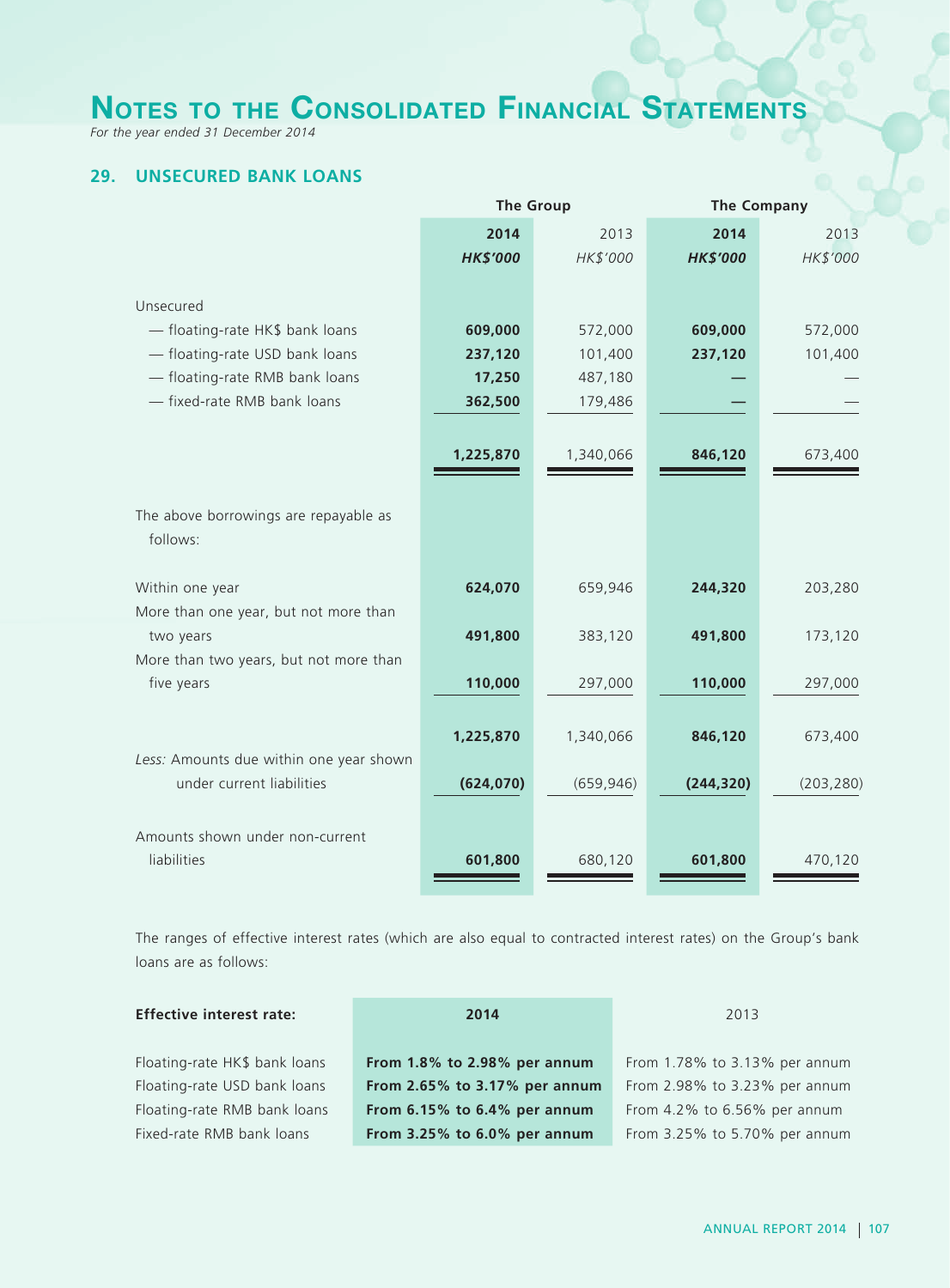*For the year ended 31 December 2014*

### **29. UNSECURED BANK LOANS** *(continued)*

The floating-rate of HK\$, USD and RMB bank loans are subject to interest at HIBOR plus a spread, LIBOR plus a spread and PRC Benchmark Rate plus a spread, respectively.

The Group's bank loans that are denominated in currencies other than the functional currencies of the relevant group entities are set out below:

|            | <b>The Group</b> |          | <b>The Company</b> |          |
|------------|------------------|----------|--------------------|----------|
|            | 2014             | 2013     | 2014               | 2013     |
|            | <b>HK\$'000</b>  | HK\$'000 | <b>HK\$'000</b>    | HK\$'000 |
|            |                  |          |                    |          |
| HK\$       | 609,000          | 572,000  | 609,000            | 572,000  |
| <b>USD</b> | 237,120          | 101,400  | 237,120            | 101,400  |
|            |                  |          |                    |          |

At the end of the reporting period, the Group had the following undrawn loan facilities:

|                 | <b>The Group</b> |          | The Company     |          |  |
|-----------------|------------------|----------|-----------------|----------|--|
|                 | 2014             | 2013     | 2014            | 2013     |  |
|                 | <b>HK\$'000</b>  | HK\$'000 | <b>HK\$'000</b> | HK\$'000 |  |
|                 |                  |          |                 |          |  |
| HK\$ bank loans | 180,000          | 150,000  | 180,000         | 150,000  |  |
| USD bank loans  |                  | 156,000  |                 | 156,000  |  |
|                 |                  |          |                 |          |  |
|                 | 180,000          | 306,000  | 180,000         | 306,000  |  |
|                 |                  |          |                 |          |  |

As at 31 December 2014, SPG had given guarantee of approximately HK\$112,500,000 (2013: HK\$346,154,000) to secure borrowings of the Group.

### **30. DEFERRED TAXATION**

Floating-rate HK\$ bank loans **180,000** 150,000 **180,000** 150,000 Floating-rate

The following is the analysis of the deferred tax balances for financial reporting purposes:

|                        | 2014            | 2013      |
|------------------------|-----------------|-----------|
|                        | <b>HK\$'000</b> | HK\$'000  |
|                        |                 |           |
| Deferred tax asset     | 34,922          | 43,071    |
| Deferred tax liability | (29, 645)       | (33, 117) |
|                        |                 |           |
|                        | 5,277           | 9,954     |
|                        |                 |           |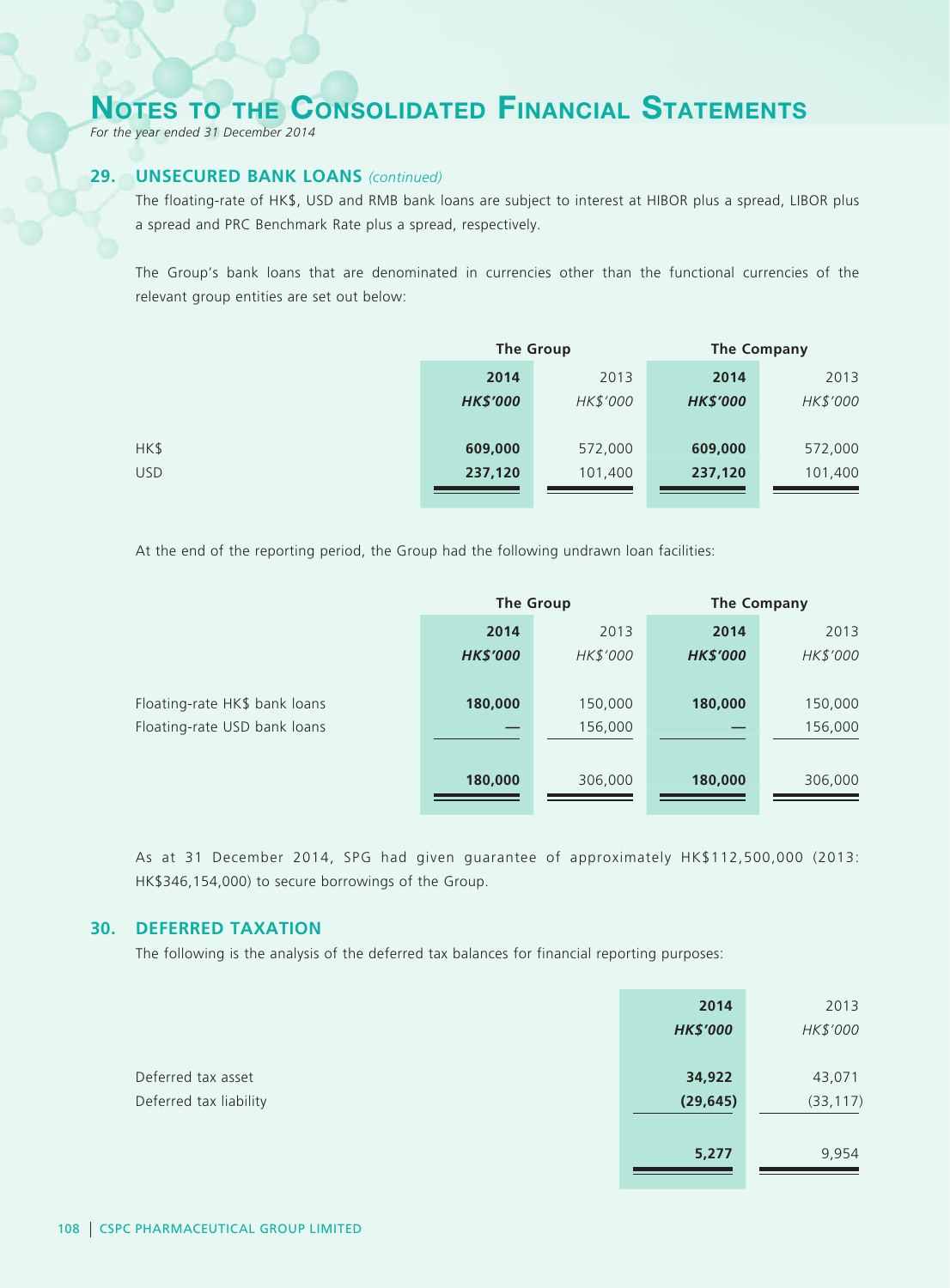*For the year ended 31 December 2014*

### **30. DEFERRED TAXATION** *(continued)*

The following are the major deferred tax liabilities and assets recognised by the Group and movements thereon during the year are as follows:

|                                        |                    | Properties,<br>plant and | Prepaid<br>lease | Other<br>intangible |          | <b>Undistributed</b><br>profit of |              |
|----------------------------------------|--------------------|--------------------------|------------------|---------------------|----------|-----------------------------------|--------------|
|                                        | <b>Inventories</b> | equipments               | payment          | assets              | Tax loss | subsidiaries                      | <b>Total</b> |
|                                        | HK\$'000           | HK\$'000                 | HK\$'000         | HK\$'000            | HK\$'000 | HK\$'000                          | HK\$'000     |
| At 1 January 2013                      | 27,560             | (25, 347)                | (907)            | 37,396              | 33       | (27, 882)                         | 10,853       |
| Credit (charge) to profit or loss      | 814                | 4,091                    | 155              | (14, 655)           | (34)     | 25,475                            | 15,846       |
| Acquisitions of subsidiaries (note 39) |                    | 5,050                    | 1,171            | (13, 754)           |          |                                   | (7, 533)     |
| Disposal of subsidiaries (note 40)     |                    | (2,984)                  | (3, 151)         | (3,017)             |          |                                   | (9, 152)     |
| Exchange adjustments                   | 686                | (579)                    | (48)             | 535                 |          | (655)                             | (60)         |
| At 31 December 2013                    | 29,060             | (19, 769)                | (2,780)          | 6,505               |          | (3,062)                           | 9,954        |
| Credit (charge) to profit or loss      | 2,405              | 4,648                    | 290              | (12, 549)           |          | 1,256                             | (3,950)      |
| Disposal of subsidiaries (note 40)     |                    | (852)                    | 384              |                     |          |                                   | (468)        |
| Exchange adjustments                   | (756)              | 436                      | 66               | (5)                 |          |                                   | (259)        |
| At 31 December 2014                    | 30,709             | (15, 537)                | (2,040)          | (6,049)             |          | (1,806)                           | 5,277        |

At the end of the reporting period, the Group has unused tax losses of approximately HK\$345,517,000 (2013: HK\$235,259,000) available for offset against future profits. No deferred tax asset has been recognised in respect of the tax losses due to the unpredictability of future profit streams. Most of the unrecognised tax losses will expire in various dates up to 2018.

The unused tax losses will be expired as follow:

|      | 2014            | 2013     |
|------|-----------------|----------|
|      | <b>HK\$'000</b> | HK\$'000 |
|      |                 |          |
| 2016 | 38,896          | 38,896   |
| 2017 | 196,363         | 196,363  |
| 2018 | 110,258         |          |
|      |                 |          |
|      | 345,517         | 235,259  |
|      |                 |          |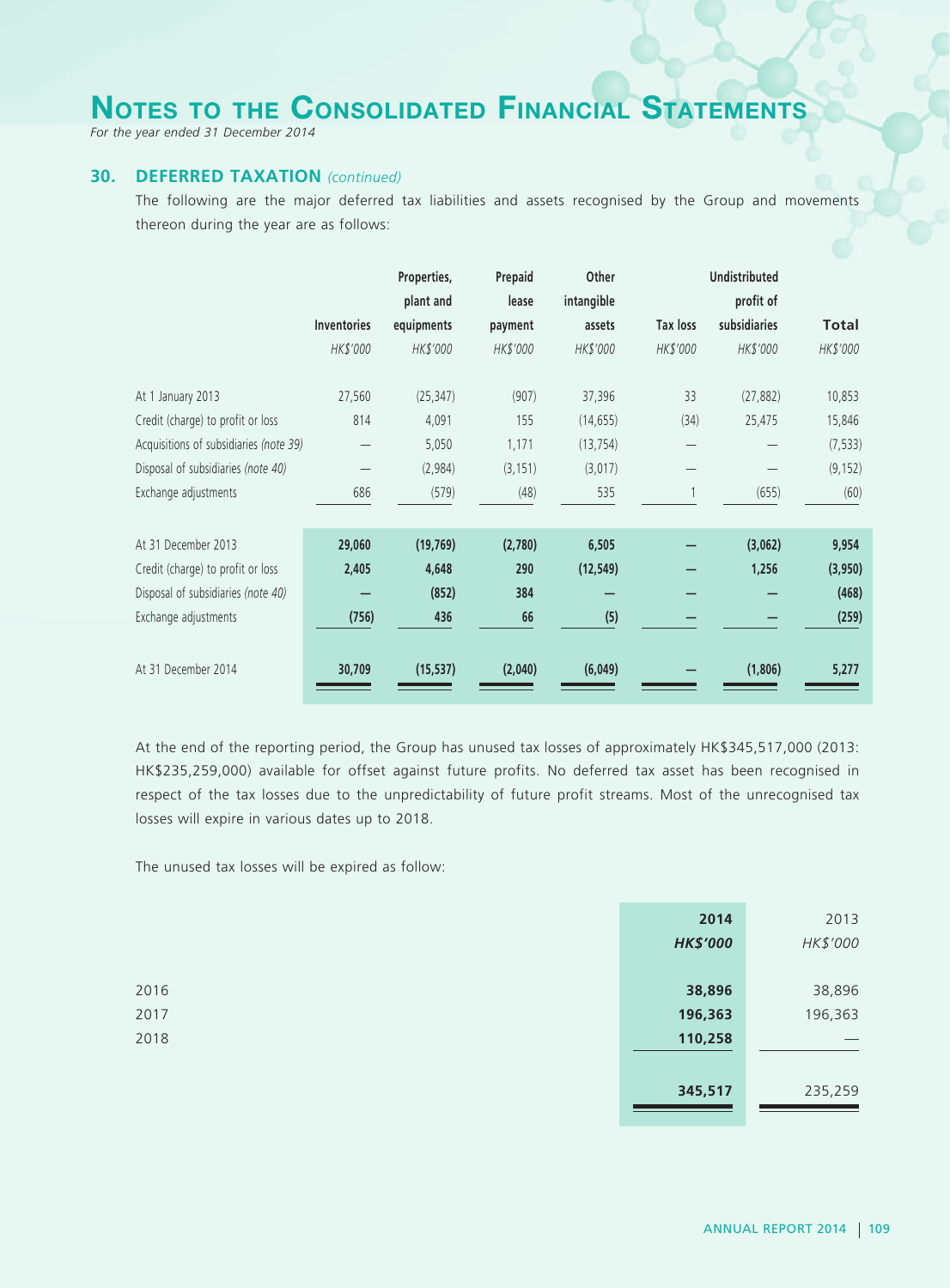*For the year ended 31 December 2014*

### **30. DEFERRED TAXATION** *(continued)*

Under the EIT Law of PRC, withholding tax is imposed on dividends distributed in respect of profits earned by PRC subsidiaries from 1 January 2008 onwards. PRC withholding tax is applicable to dividends payable to investors that are "non-PRC tax resident enterprises", which do not have an establishment or place of business in the PRC, or which have such establishment or place of business but the relevant income is not effectively connected with the establishment or place of business, to the extent such dividends have their sources within the PRC. Under such circumstances, dividends distributed from the PRC subsidiaries in respect of profits earned from 1 January 2008 onwards to non-PRC tax resident group entities shall be subject to the withholding income tax at 10% or a lower tax rate, if applicable.

Deferred taxation has not been provided for in the consolidated financial statements in respect of temporary differences attributable to accumulated profits of the PRC subsidiaries amounting to approximately HK\$3,371,329,000 (2013: HK\$2,323,201,000) as the Group is able to control the timing of the reversal of the temporary differences and it is probable that the temporary differences will not reverse in the foreseeable future.

There was no other significant deferred taxation for the year or at the end of the reporting period.

|                                                         | 2014            | 2013     |
|---------------------------------------------------------|-----------------|----------|
|                                                         | <b>HK\$'000</b> | HK\$'000 |
|                                                         |                 |          |
| Current (included in other payables in note 27)         |                 |          |
| - Acquisition of property, plant and equipment (note a) | 8,030           | 6,467    |
| - Other subsidies (note b)                              | 80,566          | 175,768  |
|                                                         |                 |          |
|                                                         | 88,596          | 182,235  |
| Non-current                                             |                 |          |
| - Acquisition of property, plant and equipment (note a) | 115,761         | 52,059   |
|                                                         |                 |          |
|                                                         | 204,357         | 234,294  |
|                                                         |                 |          |

### **31. GOVERNMENT GRANTS**

*Notes:*

- a. Government grants include cash subsidies received from PRC government by the Group which were specific for the purchase of plant and machineries. The Group has complied with the conditions attaching to the grants as at the end of the reporting periods and transferred to profit or loss over the useful lives of the related assets. During the year, the Group recognised income of approximately HK\$7,299,000 (2013: HK\$5,412,000).
- b. Other subsidies are generally provided in relation to development of pharmaceutical products or improvement of production efficiency. Since the Group has not complied with the conditions attaching to certain of grants at the end of the reporting period and the grants are refundable in accordance with contract terms, amounts are included as payables. During the year, the Group recognised income of approximately HK\$78,248,000 (2013: HK\$133,767,000).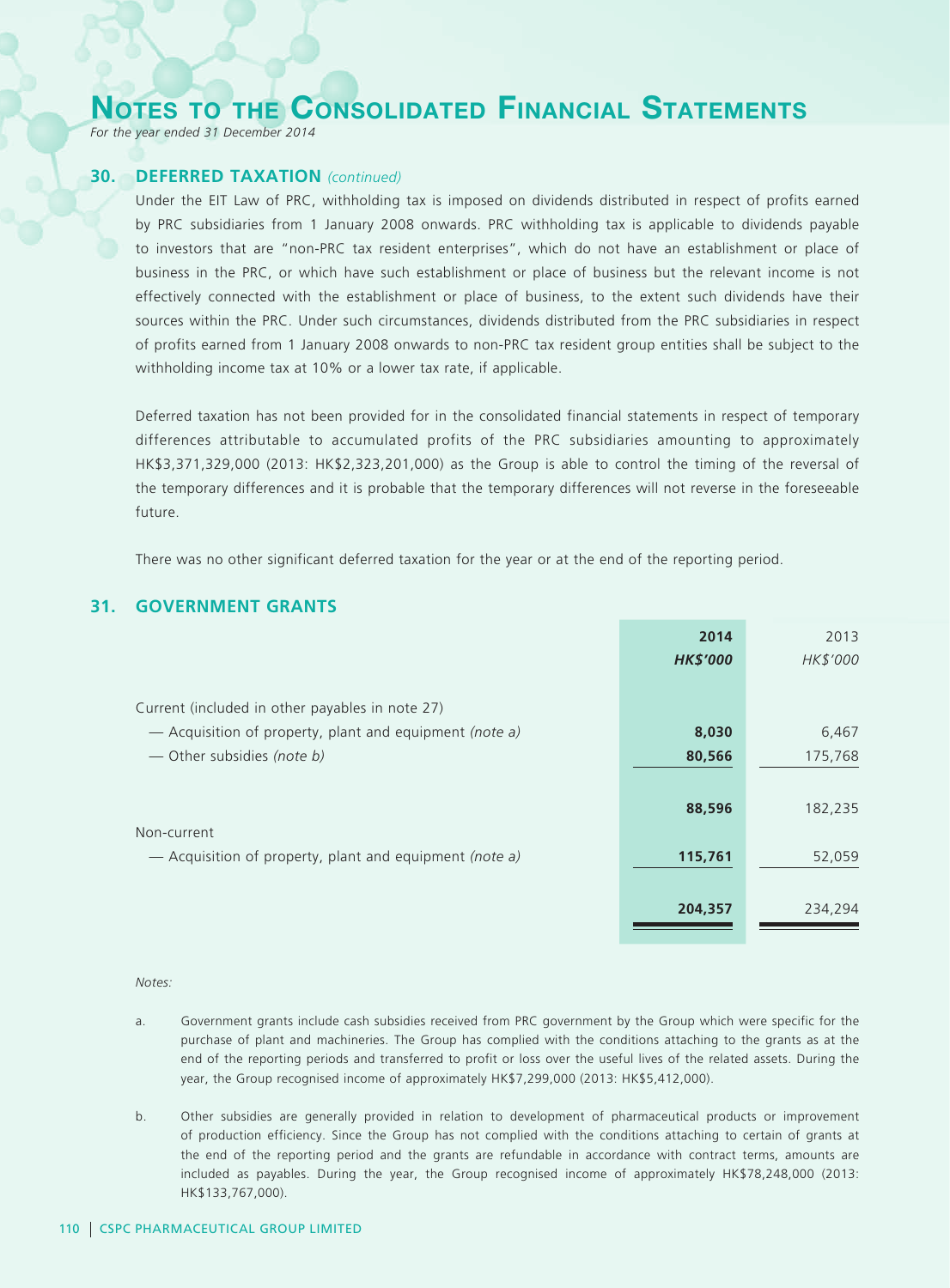*For the year ended 31 December 2014*

## **32. SHARE CAPITAL**

|                                                               | Number of<br>shares | Share<br>capital<br>HK\$'000 |
|---------------------------------------------------------------|---------------------|------------------------------|
| Ordinary shares                                               |                     |                              |
| <b>Authorised</b>                                             |                     |                              |
| At 1 January 2013, 31 December 2013 and 1 January 2014        |                     |                              |
| - Ordinary shares of HK\$0.1 each                             | 30,000,000,000      | 3,000,000                    |
| At 31 December 2014 (note)                                    | N/A                 | N/A                          |
| Issued and fully paid                                         |                     |                              |
| At 1 January 2013                                             |                     |                              |
| - Ordinary shares of HK\$0.1 each                             | 2,725,421,698       | 272,542                      |
| Conversion of convertible bonds (note 33) on:                 |                     |                              |
| $-13$ May 2013                                                | 1,100,000,000       | 110,000                      |
| - 17 October 2013                                             | 1,760,934,973       | 176,094                      |
|                                                               |                     |                              |
| At 31 December 2013 and 1 January 2014                        | 5,586,356,671       | 558,636                      |
| Transfer pursuant to the new Hong Kong Companies Ordinance on |                     |                              |
| 3 March 2014 (note)                                           |                     | 8,700,054                    |
| Conversion of convertible bonds on 9 May 2014 (note 33)       | 321,661,732         | 561,041                      |
| At 31 December 2014                                           | 5,908,018,403       | 9,819,731                    |

*Note:*

On 3 March 2014, the new Hong Kong Companies Ordinance Chapter 622 (the "new CO") came into effect. The new CO abolishes the concepts of nominal (par) value, share premium and authorised share capital for all shares of Hong Kong incorporated companies. All amounts received for issuing equity shares of a company should be recorded as share capital. Pursuant to the adoption of the new CO, the balance of share premium was transferred to share capital.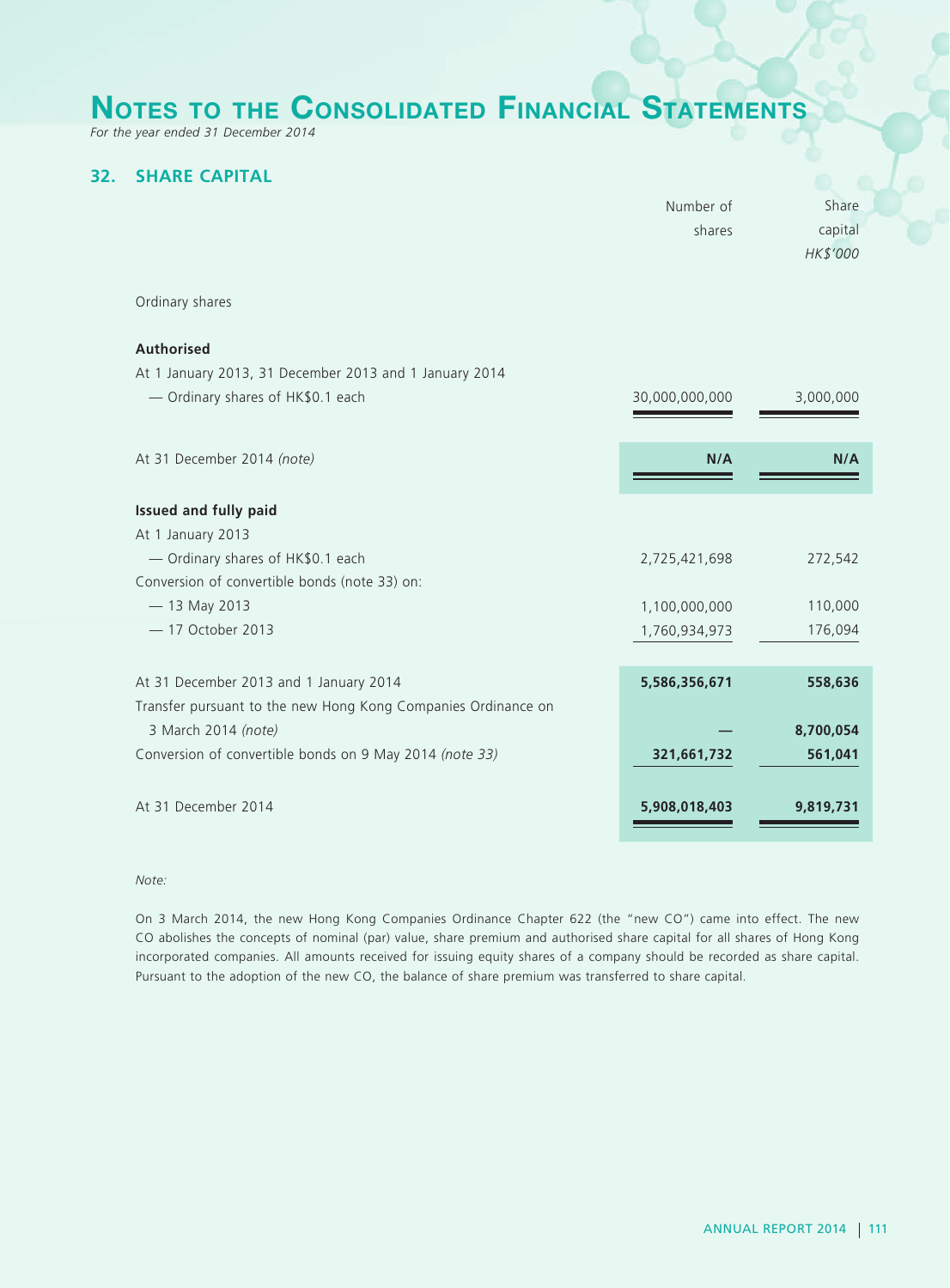*For the year ended 31 December 2014*

## **33. CONVERTIBLE BONDS**

On 29 October 2012, the Company issued two tranches of convertible bonds with respective principal amounts of US\$774,029,472.70 (equivalent to HK\$6,037,429,887.06) ("Tranche I Convertible Bonds") and US\$86,003,274.70 (equivalent to HK\$670,825,542.66) ("Tranche II Convertible Bonds").

Details of the convertible bonds and the fair value measurements are set out in the Group's consolidated financial statements for the year ended 31 December 2013.

The movement of the convertible bonds is set out below:

|                                        | <b>Tranche I</b><br>Convertible<br><b>Bonds</b><br>HK\$'000 | <b>Tranche II</b><br>Convertible<br><b>Bonds</b><br>HK\$'000 | <b>Total</b><br>HK\$'000 |
|----------------------------------------|-------------------------------------------------------------|--------------------------------------------------------------|--------------------------|
|                                        |                                                             |                                                              |                          |
| At 1 January 2013                      | 5,717,242                                                   | 561,041                                                      | 6,278,283                |
| Conversion to ordinary shares (Note a) | (5,717,242)                                                 |                                                              | (5,717,242)              |
| At 31 December 2013                    |                                                             | 561,041                                                      | 561,041                  |
| Conversion to ordinary shares (Note b) |                                                             | (561, 041)                                                   | (561, 041)               |
| At 31 December 2014                    |                                                             |                                                              |                          |

*Notes:*

- (a) On 13 May 2013 and 17 October 2013, the convertible bonds holder exercised the conversion rights and converted the Tranche I Convertible Bonds into 1,100,000,000 shares and 1,760,934,973 shares of the Company respectively.
- (b) On 9 May 2014, the convertible bonds holder exercised the conversion rights and converted the Tranche II Convertible Bonds into 321,661,732 shares of the Company.

In accordance with the terms and conditions of the Convertible Bonds, the conversion price of the Convertible Bonds was adjusted from HK\$2.15 per share to HK\$2.0855 per share since 17 June 2013 upon payment of the final dividend for the year ended 31 December 2012.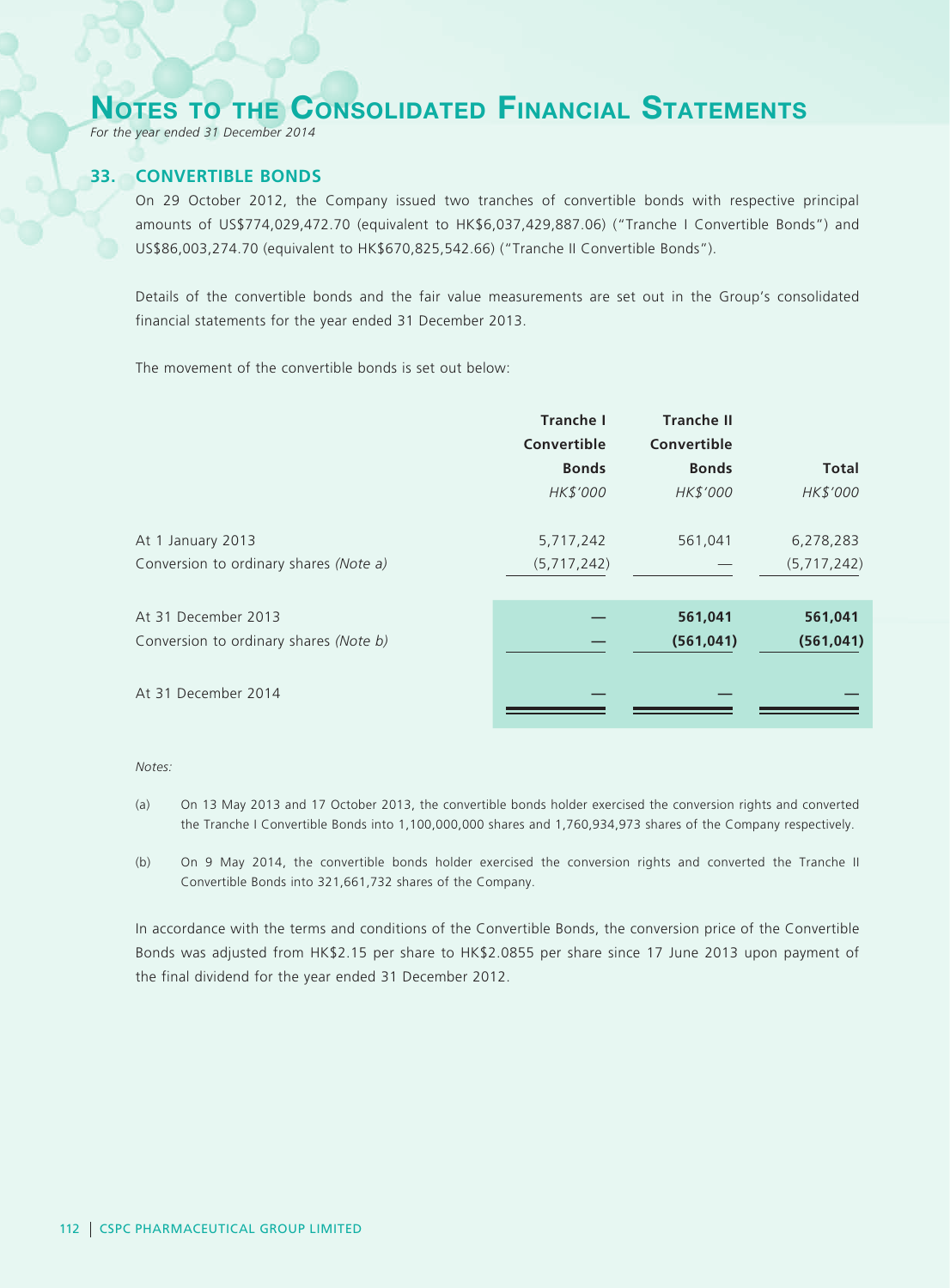*For the year ended 31 December 2014*

### **34. SHARE OPTION SCHEME**

The Company's share option scheme (the "Scheme") was adopted on 6 July 2004 for the purpose of providing incentive to directors (or any persons proposed to be appointed as such, whether executive or nonexecutive) and employees (whether full-time or part-time) of each member of the Group; eligible business consultants, professionals and other advisers who have rendered service or will render service to the Group as determined by the board of directors. The Scheme shall be valid and effective for a period of 10 years from its adoption and has expired on 5 July 2014.

The maximum number of shares which may be issued upon exercise of all options to be granted under the Scheme shall not in aggregate exceed 10% of the shares of the Company in issue at the date of approval of the Scheme. The maximum entitlement for any one participant is that the total number of shares issued or to be issued upon exercise of the options granted to each participant in any twelve-month period shall not exceed 1% of the total number of shares in issue.

Any grant of options to a participant who is a director, chief executive or substantial shareholder (all within the meaning as ascribed under the Listing Rules) of the Company or their respective associates must be approved by the independent non-executive directors (excluding the independent non-executive director who is the grantee). Where the granting of options to a participant who is an independent non-executive director or a substantial shareholder would result in the shares of the Company issued and to be issued upon exercise of all options already granted and to be granted to such participant in the twelve-month period up to and including the date of such grant exceeding 0.1% of the total number of shares in issue and having an aggregate value, based on the closing price of the shares at the date of each grant, in excess of HK\$5,000,000, such proposed grant must be approved by the shareholders of the Company in general meeting.

Options granted have to be taken up within a period of 30 days from the date of offer upon payment of HK\$1. The subscription price is determined by the board of directors and shall be at least the highest of (i) the closing price of the shares as stated in the Stock Exchange's daily quotations sheet on the offer date; (ii) and the average closing price of the shares as stated in the Stock Exchange's daily quotations sheets for the five business days immediately preceding the offer date; and (iii) the nominal value of a share. Options granted are exercisable for a period to be notified by the board of directors to each grantee and such period shall expire not later than 10 years from the date of grant of options.

On 17 April 2013, the Company granted a total of 150,000,000 options to its directors and eligible employees. The options granted will fully vest on the first anniversary of the date of grant. The closing price of the Company's shares on 17 April 2013, the date of grant, was HK\$3.98. The fair values of the options determined at the date of grant using the Binomial model were approximately HK\$181,433,000.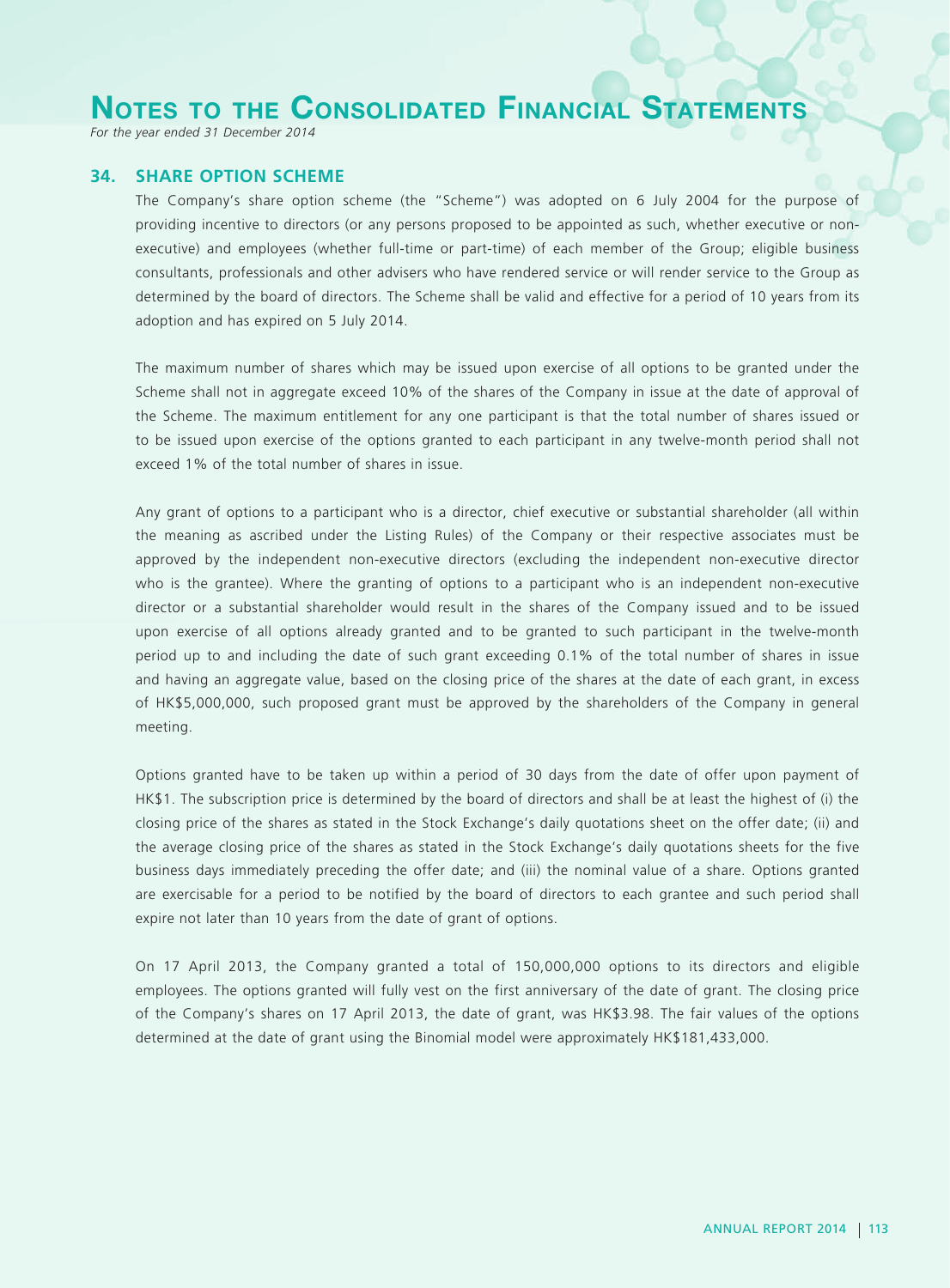*For the year ended 31 December 2014*

## **34. SHARE OPTION SCHEME** *(continued)*

The following assumptions were used to calculate the fair values of share options:

| Date of Grant           | 17 April 2013 |
|-------------------------|---------------|
| Grant date share price  | HK\$3.98      |
| Exercise price          | HK\$3.98      |
| Expected life           | 7.5 years     |
| Expected volatility     | 35.392%       |
| Dividend yield          | 2.57%         |
| Risk-free interest rate | 0.905%        |

The Binomial model has been used to estimate the fair value of the options. The variables and assumptions used in computing the fair value of the share options are based on the directors' best estimate. Changes in variables and assumptions may result in changes in the fair value of the options.

At the end of each reporting period, the Group will revise its estimates of the number of options that are expected to vest ultimately. The impact of the revision of the estimates, if any, is recognised in profit and loss, with a corresponding adjustment to the share options reserve.

During the year, HK\$53,187,000 (2013: HK\$128,246,000) share-based payment expense is recognised in profit and loss and included in administrative expense, with a corresponding income in the share option reserve.

Except those share options granted on 17 April 2013, no other share options have been exercised, granted nor lapsed during both years. As at 31 December 2014, the number of share options outstanding is 150,000,000 (2013: 150,000,000).

## **35. INVESTMENTS IN SUBSIDIARIES**

|                               | 2014            | 2013      |
|-------------------------------|-----------------|-----------|
|                               | <b>HK\$'000</b> | HK\$'000  |
|                               |                 |           |
| Unlisted investments, at cost | 10,039,183      | 9,813,085 |
|                               |                 |           |

Particulars of the Company's subsidiaries as at 31 December 2014 and 2013 are set out in note 43.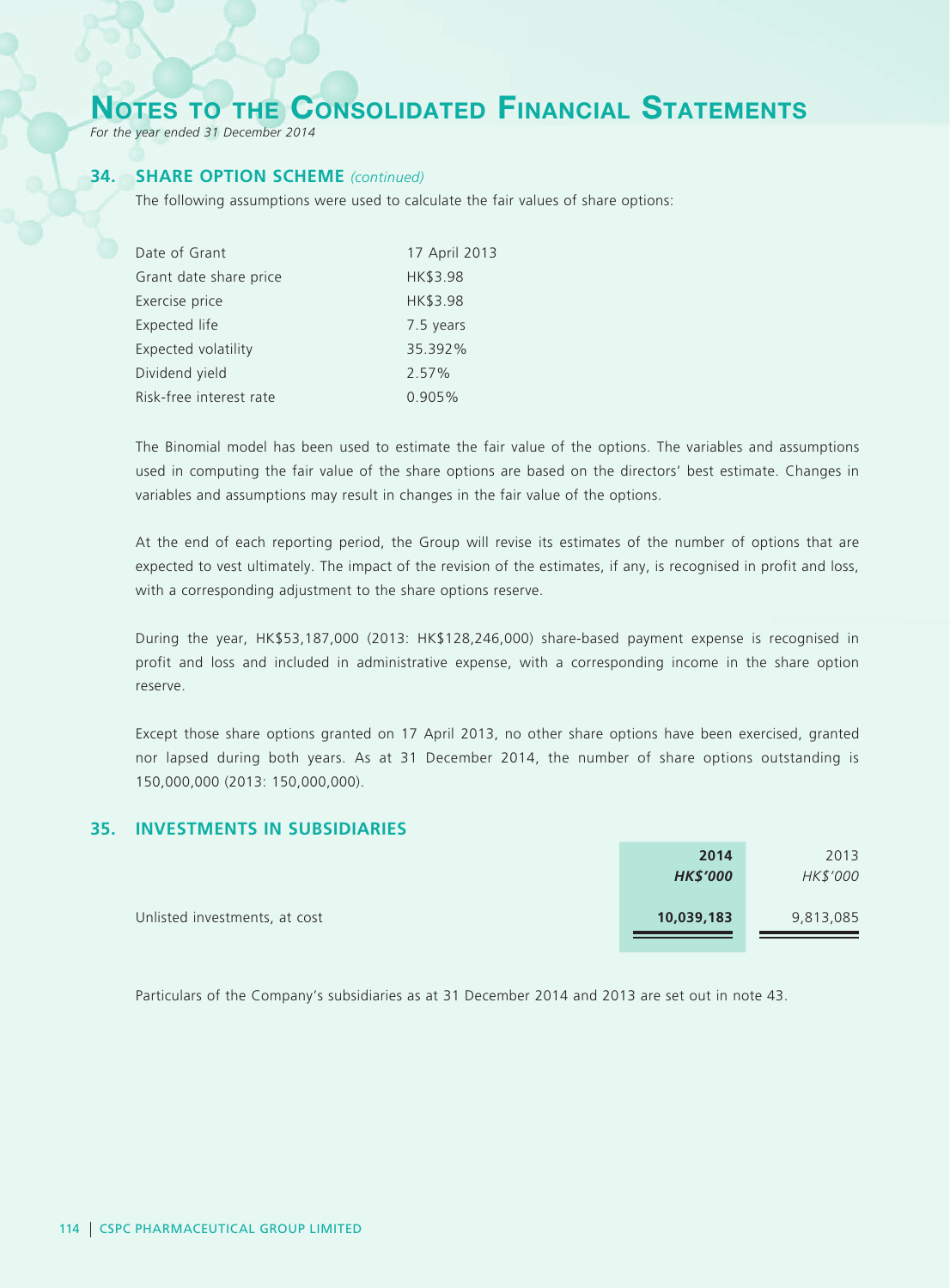*For the year ended 31 December 2014*

## **36. RESERVES OF THE COMPANY**

|                                                               |              |          |             | <b>Share</b> |             |              |
|---------------------------------------------------------------|--------------|----------|-------------|--------------|-------------|--------------|
|                                                               | <b>Share</b> | Other    | Convertible | option       | Accumulated |              |
|                                                               | premium      | reserve  | bonds       | reserve      | profits     | <b>Total</b> |
|                                                               | HK\$'000     | HK\$'000 | HK\$'000    | HK\$'000     | HK\$'000    | HK\$'000     |
| At 1 January 2013<br>Dividends recognised as                  | 3,268,906    | 835      | 6,278,283   |              | 388,261     | 9,936,285    |
| distribution                                                  |              |          |             |              | (382, 542)  | (382, 542)   |
| Profit for the year                                           |              |          |             |              | 599,046     | 599,046      |
| Conversion of convertible bonds                               | 5,431,148    |          | (5,717,242) |              |             | (286, 094)   |
| Recognition of equity-settled<br>share-based payment expenses |              |          |             | 128,246      |             | 128,246      |
| At 31 December 2013                                           | 8,700,054    | 835      | 561,041     | 128,246      | 604,765     | 9,994,941    |
| Dividends recognised as                                       |              |          |             |              |             |              |
| distribution                                                  |              |          |             |              | (472, 641)  | (472, 641)   |
| Profit for the year                                           |              |          |             |              | 473,287     | 473,287      |
| Conversion of convertible bonds                               |              |          | (561, 041)  |              |             | (561, 041)   |
| Recognition of equity-settled                                 |              |          |             |              |             |              |
| share-based payment expenses                                  |              |          |             | 53,187       |             | 53,187       |
| Transfer pursuant to the new                                  |              |          |             |              |             |              |
| Hong Kong Companies                                           |              |          |             |              |             |              |
| Ordinance on 3 March 2014                                     | (8,700,054)  |          |             |              |             | (8,700,054)  |
| At 31 December 2014                                           |              | 835      |             | 181,433      | 605,411     | 787,679      |

## **37. OPERATING LEASE COMMITMENTS**

## **The Group as lessee**

|                                                                       | The Group       |          |  |
|-----------------------------------------------------------------------|-----------------|----------|--|
|                                                                       | 2013<br>2014    |          |  |
|                                                                       | <b>HK\$'000</b> | HK\$'000 |  |
| Minimum lease payments paid under operating leases during the year in |                 |          |  |
| respect of warehouse                                                  | 31,268          | 15,461   |  |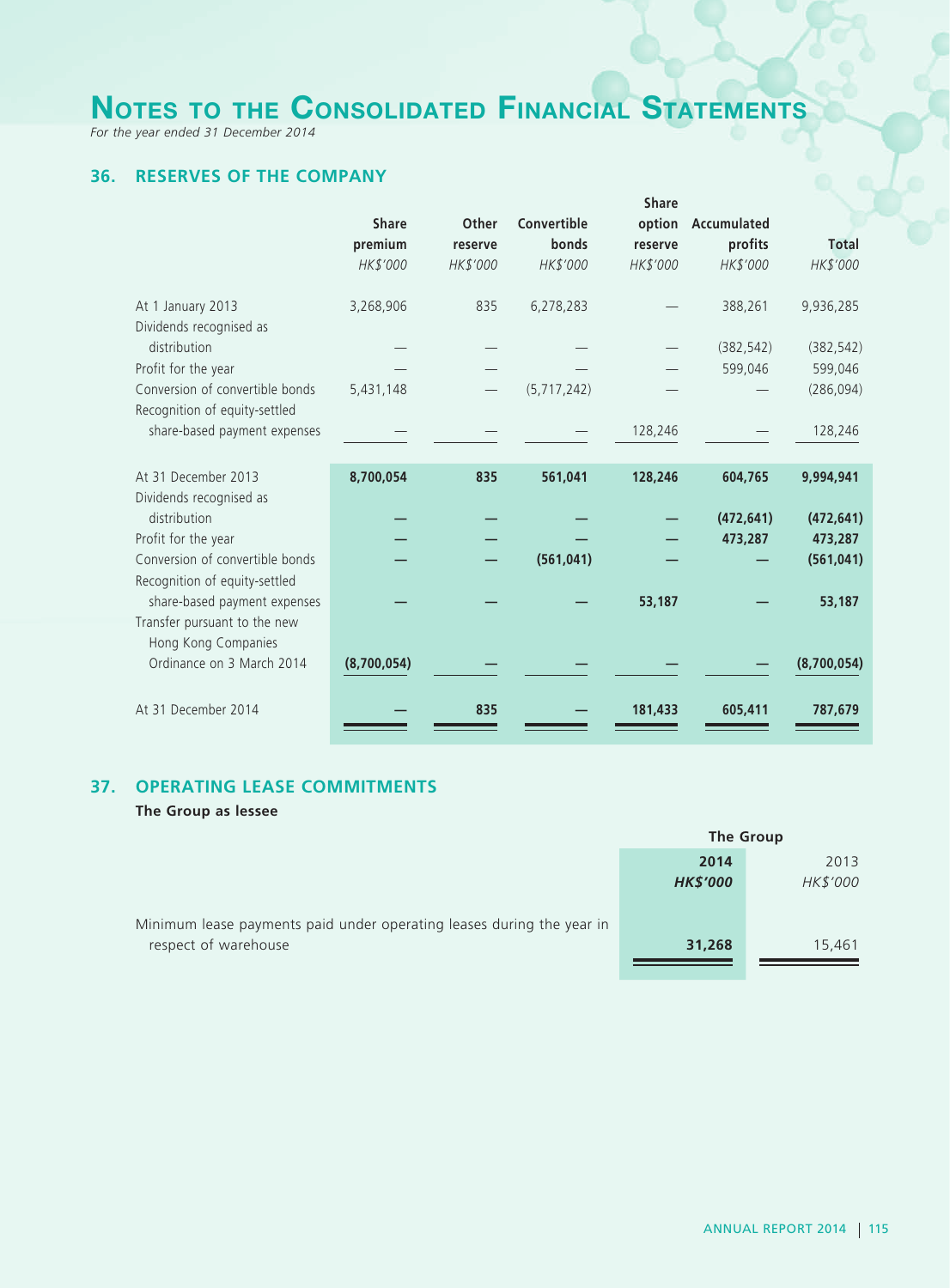*For the year ended 31 December 2014*

## **37. OPERATING LEASE COMMITMENTS** *(continued)*

At the end of the reporting period, the Group and the Company had commitments for future minimum lease payments under non-cancellable operating leases which fall due as follows:

|                                       |                 | The Group | The Company     |          |  |
|---------------------------------------|-----------------|-----------|-----------------|----------|--|
|                                       | 2014            | 2013      | 2014            | 2013     |  |
|                                       | <b>HK\$'000</b> | HK\$'000  | <b>HK\$'000</b> | HK\$'000 |  |
|                                       |                 |           |                 |          |  |
| Within one year                       | 24,462          | 23,551    | 2,430           | 2,281    |  |
| In the second to fifth year inclusive | 22,332          | 38,965    | 2,937           | 8,000    |  |
| Over five years                       | 5,931           |           |                 |          |  |
|                                       |                 |           |                 |          |  |
|                                       | 52,725          | 62,516    | 5,367           | 10,281   |  |
|                                       |                 |           |                 |          |  |

Operating lease payments represent rentals payable by the Group and the Company for certain of its warehouses and office premises. Leases are negotiated and rentals are fixed for an average of four years.

## **38. CAPITAL AND OTHER COMMITMENTS**

At the end of the reporting period, the Group had the following capital commitments:

|                                                        | The Group       |          |  |
|--------------------------------------------------------|-----------------|----------|--|
|                                                        | 2014<br>2013    |          |  |
|                                                        | <b>HK\$'000</b> | HK\$'000 |  |
|                                                        |                 |          |  |
| Capital expenditure contracted for but not provided    |                 |          |  |
| in the consolidated financial statements in respect of |                 |          |  |
| acquisition of property, plant and equipment           | 410,416         | 312,326  |  |
| Other commitments (note)                               | 154,295         | 104,367  |  |
|                                                        |                 |          |  |

*Note:* Amount refers to commitments arising from research and development projects.

The Company had no capital and other commitments at the end of both reporting period.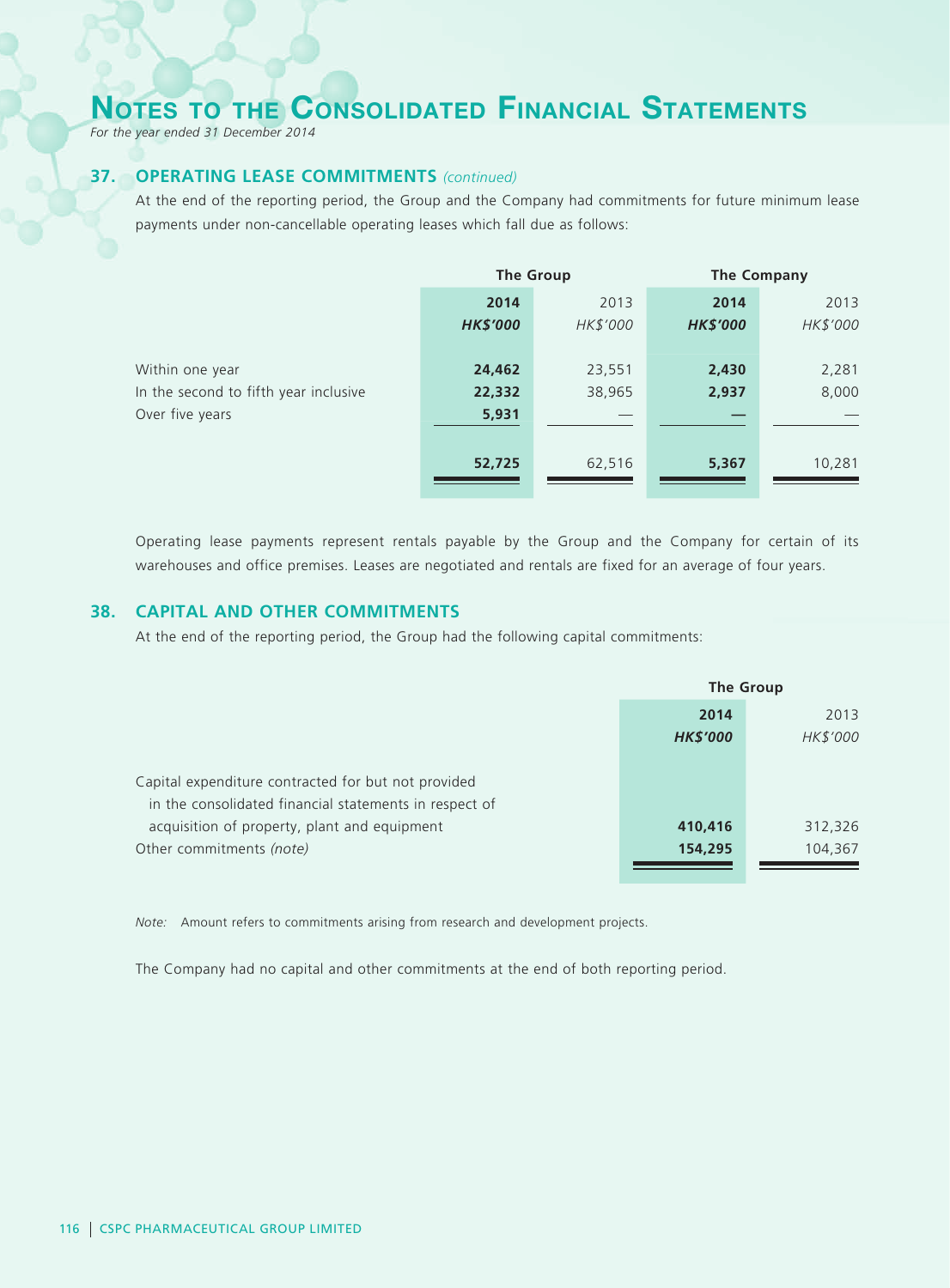*For the year ended 31 December 2014*

## **39. ACQUISITION OF SUBSIDIARIES**

#### **For the year ended 31 December 2013**

On 25 June 2013, the Group entered into an agreement with SPG and China Charmaine to acquire the entire equity interest in CSPC Baike (Yantai) Biopharmaceutical Co., Ltd. ("Baike Yantai") and its 94.16% owned subsidiary, CSPC Baike (Shandong) Biopharmaceutical Co., Ltd. ("Baike Shandong") (collectively referred to as "Baike Group") for a cash consideration of RMB106,000,000 (equivalent to approximately HK\$133,858,000).

This acquisition was completed on 22 August 2013 and accounted for using the purchase method of accounting. The amount of goodwill arising as a result of the acquisition was approximately HK\$18,508,000. Baike Group is engaged in manufacture and sale of two oncology drugs and was acquired so as to further strengthen the Group's innovative drug business and its product portfolio.

#### *Consideration transferred*

|      | HK\$'000 |
|------|----------|
| Cash | 133,858  |

Acquisition-related costs amounting to approximately HK\$177,000 were excluded from the consideration transferred and were recognised as an expense in the current year, within the "administrative expenses" line item in the consolidated statement of profit or loss and other comprehensive income.

#### *Assets acquired and liabilities recognised at the date of acquisition are as follows:*

|                               | HK\$'000   |
|-------------------------------|------------|
|                               |            |
| Property, plant and equipment | 120,314    |
| Prepaid lease payments        | 20,092     |
| Intangible assets             | 96,725     |
| Inventories                   | 9,689      |
| Trade and other receivables   | 10,242     |
| <b>Bills receivables</b>      | 316        |
| Bank balances and cash        | 5,931      |
| Trade and other payable       | (139, 338) |
| Deferred tax liabilities      | (7, 533)   |
| Total net assets acquired     | 116,438    |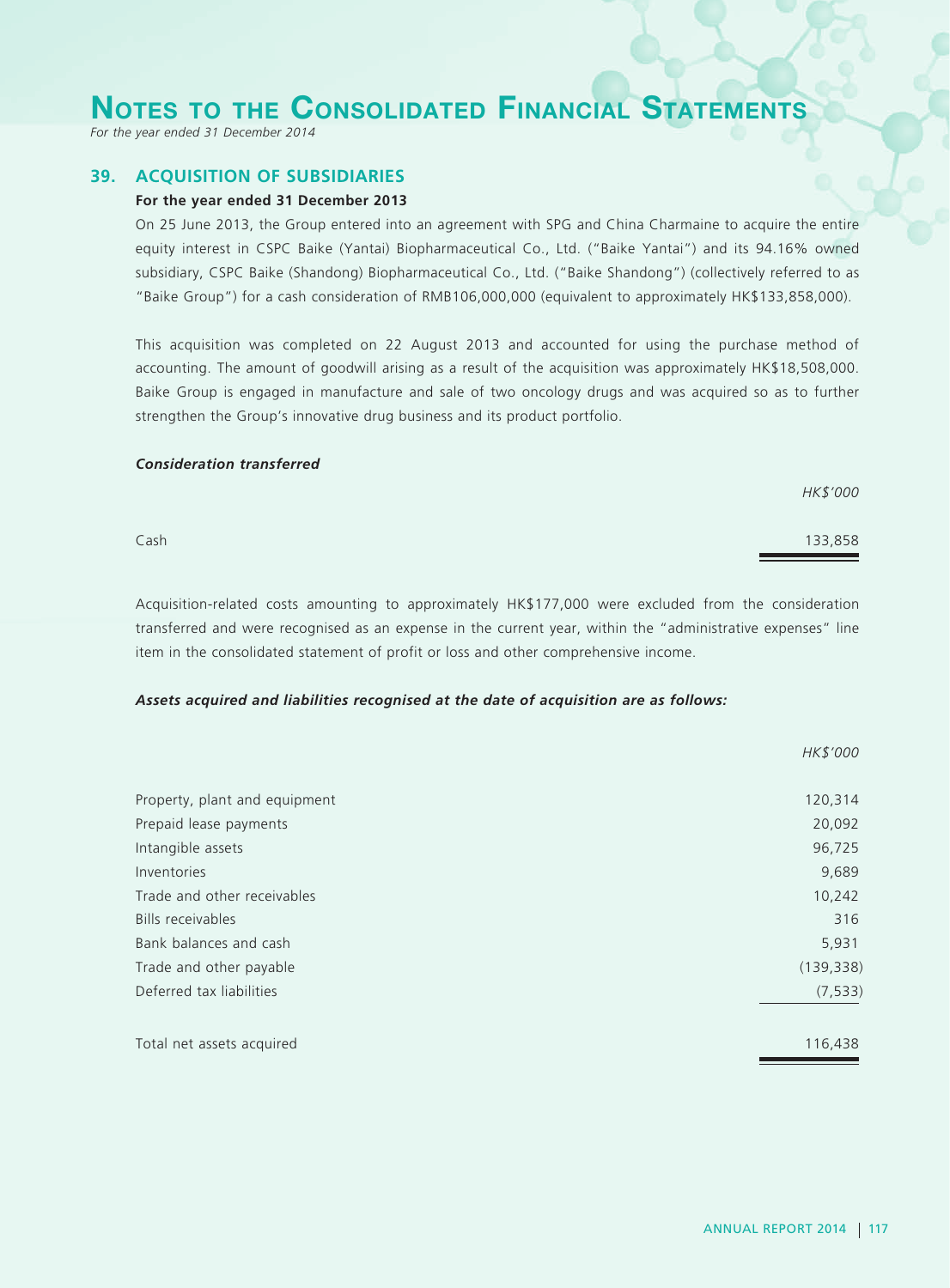*For the year ended 31 December 2014*

## **39. ACQUISITION OF SUBSIDIARIES** *(continued)*

#### **For the year ended 31 December 2013** *(continued)*

The fair values of trade and other receivables at the date of acquisition amounted to approximately HK\$10,242,000. The gross contractual amounts of those trade and other receivables acquired amounted to approximately HK\$29,598,000 at the date of acquisition. The best estimate at acquisition date of the contractual cash flows not expected to be collected amounted to approximately HK\$19,356,000.

The fair values of property, plant and equipment, prepaid lease payments and intangible assets were estimated by applying depreciated replacement cost approach, market approach (with reference to recent market prices for similar land in similar locations) and income approach, respectively.

#### *Goodwill arising on acquisition*

|                                                           | HK\$'000   |
|-----------------------------------------------------------|------------|
| Consideration transferred                                 | 133,858    |
| Plus: non-controlling interests (5.84% in Baike Shandong) | 5,057      |
| Less: net assets acquired                                 | (116, 438) |
|                                                           | 22,477     |

Goodwill arose in the acquisition of Baike Group because the consideration paid for the business combination effectively included amounts in relation to the benefit of expected synergies, revenue growth, future market development and the assembled workforce of Baike Group. These benefits are not recognised separately from goodwill because they do not meet the recognition criteria for identifiable intangible assets.

None of the goodwill arising on these acquisitions is expected to be deductible for tax purposes.

#### *Non-controlling interests*

The non-controlling interests in Baike Group recognised at the acquisition date were measured by reference to the non-controlling interests' proportionate share of the recognised amount of the net assets of Baike Group and amounted to approximately HK\$5,057,000.

#### *Net cash outflow on acquisition of Baike Group*

|                                       | HK\$'000 |
|---------------------------------------|----------|
| Cash consideration paid               | 133,858  |
| Less: bank balances and cash acquired | (5,931)  |
|                                       | 127,927  |

Baike Group did not have any significant contribution to the Group's revenue or results for the year ended 31 December 2013.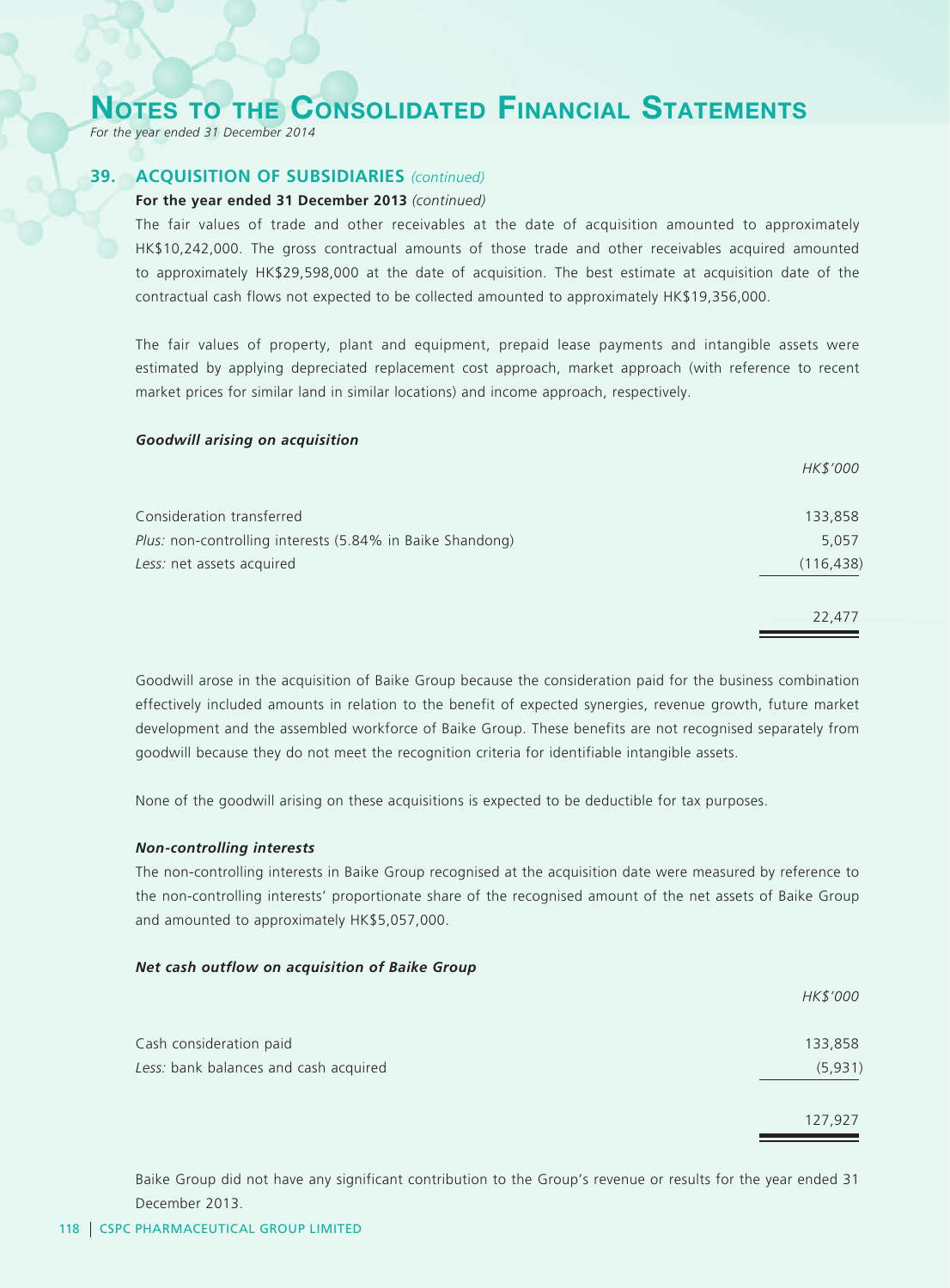*For the year ended 31 December 2014*

### **40. DISPOSAL OF SUBSIDIARIES**

#### **For the year ended 31 December 2014**

On 1 November 2014, the Group disposed of its 20% equity interest in Siping, a non wholly-owned subsidiary of the Group as to 60% immediately before this transaction for a consideration of RMB22,000,000 (equivalent to approximately HK\$27,500,000), to an independent third party, resulting in loss of control over Siping, and a gain on such disposal of HK\$511,000 during the year.

Upon the completion of this disposal, Siping ceased to be a subsidiary of the Company. Accordingly, the Group's remaining 40% equity interest in Siping was classified as 'interest in an associate' at the date of loss of control and accounted for using equity method in accordance with HKAS 28 *Investments in Associates and Joint Ventures* during the period subsequent to the disposal.

#### **For the year ended 31 December 2013**

The Group disposed of the following subsidiaries:

- (a) On 4 June 2013, the Group entered into an agreement with an independent third party to dispose of its entire equity interest in CSPC Zhongrun Pharmaceutical (Inner Mongolia) Co., Ltd. ("NMG Zhongrun") and its subsidiaries (collectively referred to as "NMG Zhongrun Group") for a cash consideration of RMB288,000,000 (equivalent to approximately HK\$364,557,000). The disposal was completed on 18 June 2013 on which date the Group lost control over the NMG Zhongrun Group.
- (b) On 25 September 2013, the Group entered into an agreement with an independent third party to dispose of its 90% equity interest in CSPC Cenway (Tianjin) Pharmaceutical Co., Ltd. ("Tianjin Cenway") and its subsidiary (collectively referred to as "Tianjin Cenway Group") for a cash consideration of RMB120,000,000 (equivalent to approximately HK\$151,899,000).

The NMG Zhongrun Group and Tianjin Cenway Group were principally engaged in the manufacture and sales of penicillin intermediates and bulk drugs, cephalosporin intermediates which was included in Antibiotics segment as disclosed in note 7. After the disposals, the Group still continues to carry out the manufacture and sale of antibiotics products in other subsidiaries, which was hence not classified as discontinued operations within the scope of HKFRS 5 *Non-current Assets Held for Sales and Discontinued Operations*.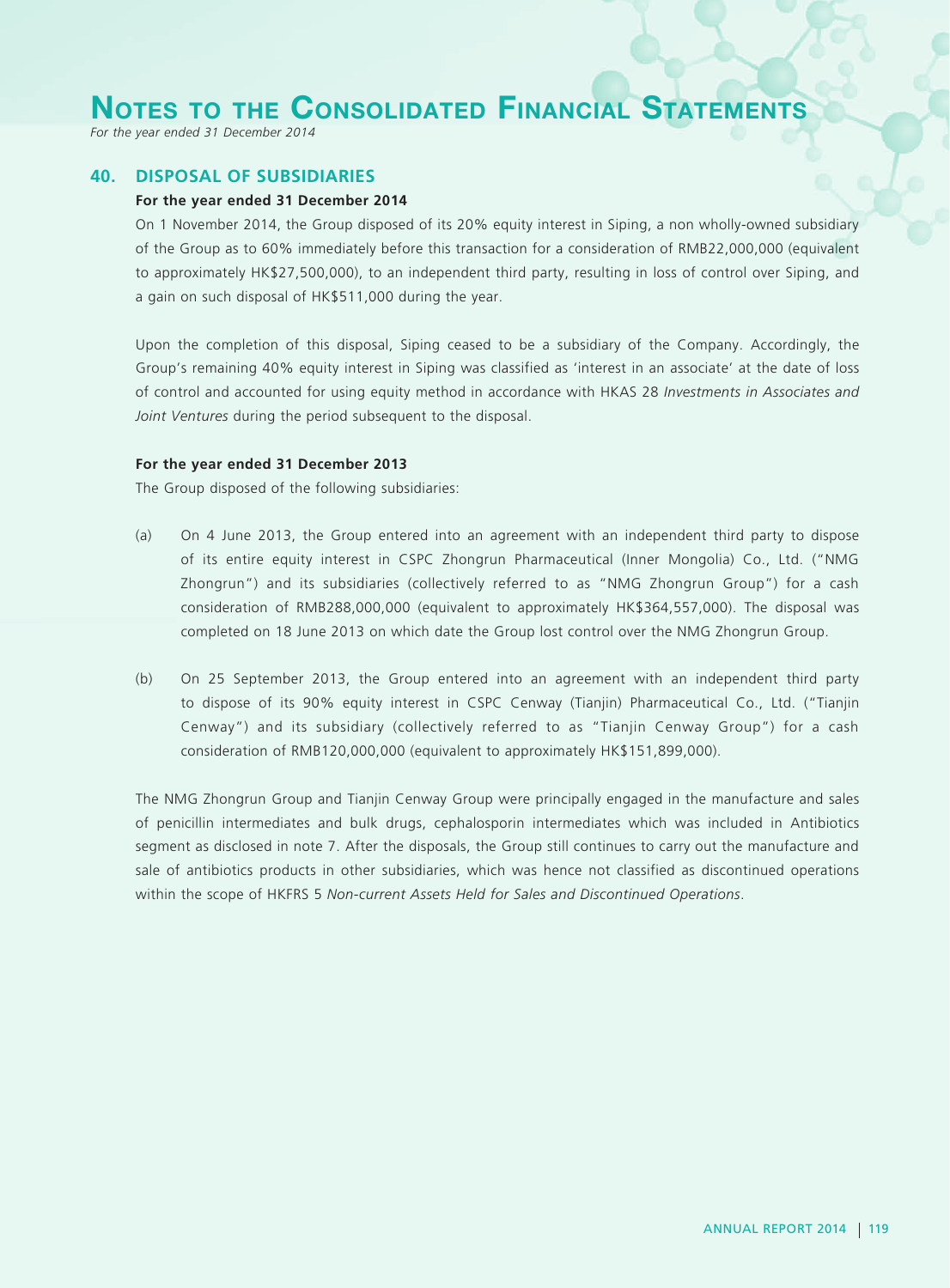*For the year ended 31 December 2014*

### **40. DISPOSAL OF SUBSIDIARIES** *(continued)*

The net assets at the date of disposal of the subsidiaries disposed of during both years were as follows:

|                                    | 2014            |             | 2013       |             |
|------------------------------------|-----------------|-------------|------------|-------------|
|                                    |                 | <b>NMG</b>  | Tianjin    |             |
|                                    |                 | Zhongrun    | Cenway     |             |
|                                    | <b>Siping</b>   | Group       | Group      | Total       |
|                                    | <b>HK\$'000</b> | HK\$'000    | HK\$'000   | HK\$'000    |
|                                    |                 |             |            |             |
| <b>Consideration:</b>              |                 |             |            |             |
| Cash received                      | 27,500          | 364,557     | 151,899    | 516,456     |
|                                    |                 |             |            |             |
| Analysis of assets and liabilities |                 |             |            |             |
| over which control was lost:       |                 |             |            |             |
|                                    |                 |             |            |             |
| Property, plant and equipment      | 76,981          | 1,059,463   | 189,383    | 1,248,846   |
| Prepaid lease payments             | 21,970          | 11,790      | 27,535     | 39,325      |
| Inventories                        | 38,359          | 191,383     | 55,769     | 247,152     |
| Trade and other receivables        | 106,056         | 523,878     | 53,903     | 577,781     |
| <b>Bill receivables</b>            | 46,016          | 77,171      | 2,886      | 80,057      |
| Tax recoverable                    | 64              |             | 2,332      | 2,332       |
| Deferred tax assets                | 468             | 6,407       | 2,745      | 9,152       |
| Restricted bank deposits           |                 | 6,329       | 3,165      | 9,494       |
| Bank balances and cash             | 9,509           | 88,792      | 43,627     | 132,419     |
| Trade and other payable (Note)     | (120, 280)      | (1,632,986) | (234, 469) | (1,867,455) |
| <b>Bill payables</b>               |                 | (37, 721)   |            | (37, 721)   |
| Tax liabilities                    | (738)           | (365)       |            | (365)       |
| Unsecured bank loans               | (37, 500)       | (37, 975)   | (15, 823)  | (53, 798)   |
|                                    |                 |             |            |             |
| Net assets disposed of             | 140,905         | 256,166     | 131,053    | 387,219     |

*Note:* In 2013, intragroup balances due from NMG Zhongrun Group and Tianjin Cenway Group to the Group amounting to approximately HK\$887,845,000 and HK\$177,886,000, respectively, were included in trade and other payables and settled in December 2013.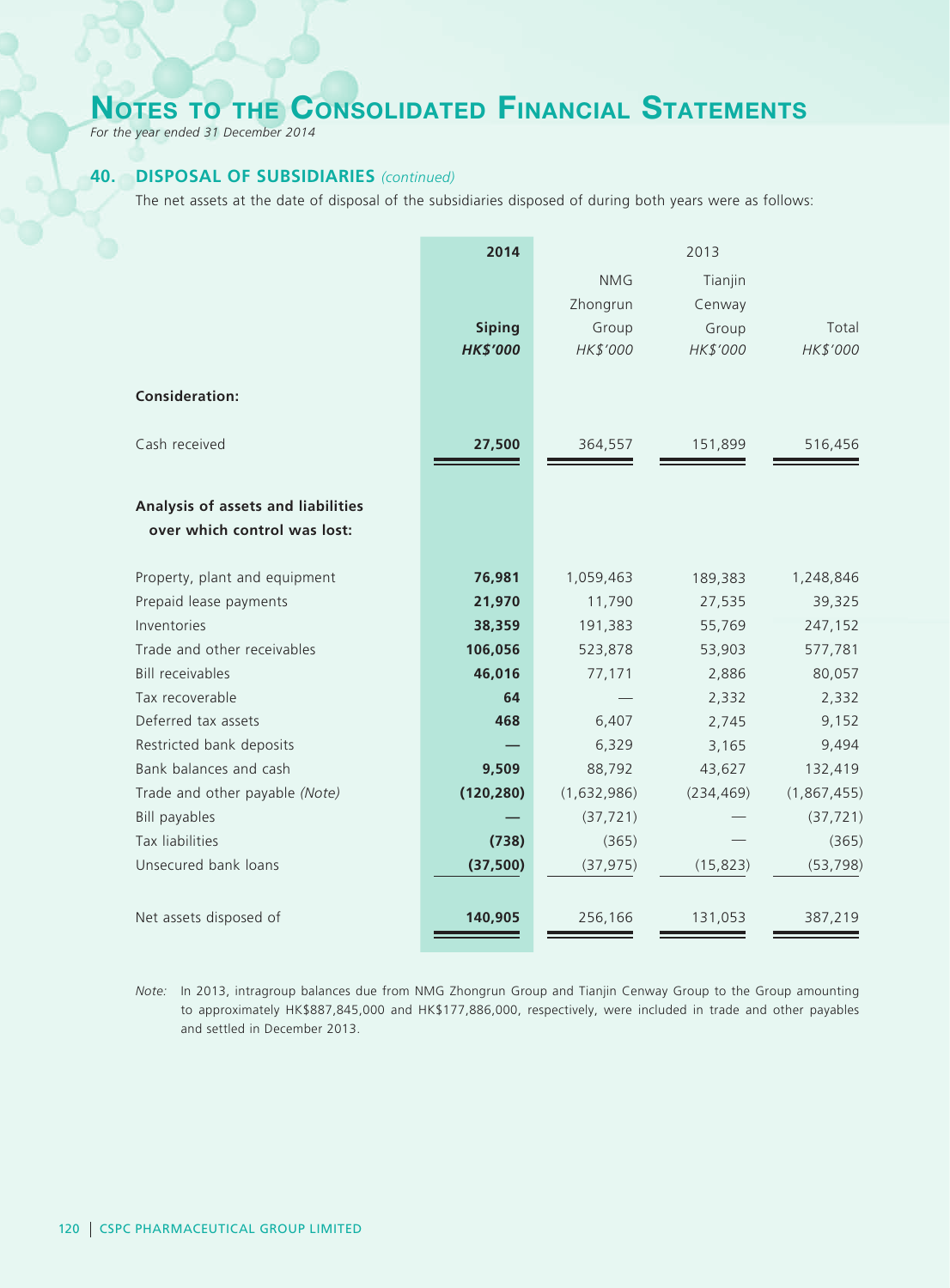*For the year ended 31 December 2014*

### **40. DISPOSAL OF SUBSIDIARIES** *(continued)*

|                                                                   | 2014            | 2013       |
|-------------------------------------------------------------------|-----------------|------------|
|                                                                   | <b>HK\$'000</b> | HK\$'000   |
|                                                                   |                 |            |
| Gain on disposal of subsidiaries:                                 |                 |            |
|                                                                   |                 |            |
| Cash consideration                                                | 27,500          | 516,456    |
| Fair value of retained interest classified as associate (note 19) | 56,362          |            |
| Net assets disposed of                                            | (140, 905)      | (387, 219) |
| Non-controlling interests                                         | 57,554          | 24,991     |
|                                                                   |                 |            |
| Gain on disposal                                                  | 511             | 154,228    |
|                                                                   |                 |            |
|                                                                   |                 |            |
| Net cash inflow arising on disposal:                              |                 |            |
|                                                                   |                 |            |
| Cash consideration                                                | 27,500          | 516,456    |
| Less: bank balances and cash disposed of                          | (9,509)         | (132, 419) |
|                                                                   |                 |            |
|                                                                   | 17,991          | 384,037    |
|                                                                   |                 |            |

The subsidiaries disposed of during both years did not have any significant contribution to the results and cash flows of the Group during the period prior to the disposals.

### **41. CONTINGENT LIABILITIES**

The Company and CSPC Weisheng Pharmaceutical (Shijiazhuang) Co. Ltd. ("Weisheng", a wholly-owned subsidiary of the Company) are named as, among others, defendants in a number of antitrust complaints filed in the United States in relation to the exports of vitamin C to the United States and elsewhere in the world. Details of the complaints and the development in prior years are set out in the Company's consolidated financial statements for the year ended 31 December 2013.

On 15 March 2013, the Company, Weisheng, the direct purchaser class and injunctive class in the direct purchaser action entered into a settlement agreement for US\$22.5 million to resolve all the claims in their entirety and terminate the litigation in the direct purchaser action. On 16 October 2013, the court granted approval of the settlement agreement and dismissed the Company and Weisheng as to the direct purchaser action. The first instalment of the settlement amounting to US\$20 million has been paid by the Company and Weisheng on 13 April 2013 and the remaining US\$2.5 million was settled on 9 October 2014.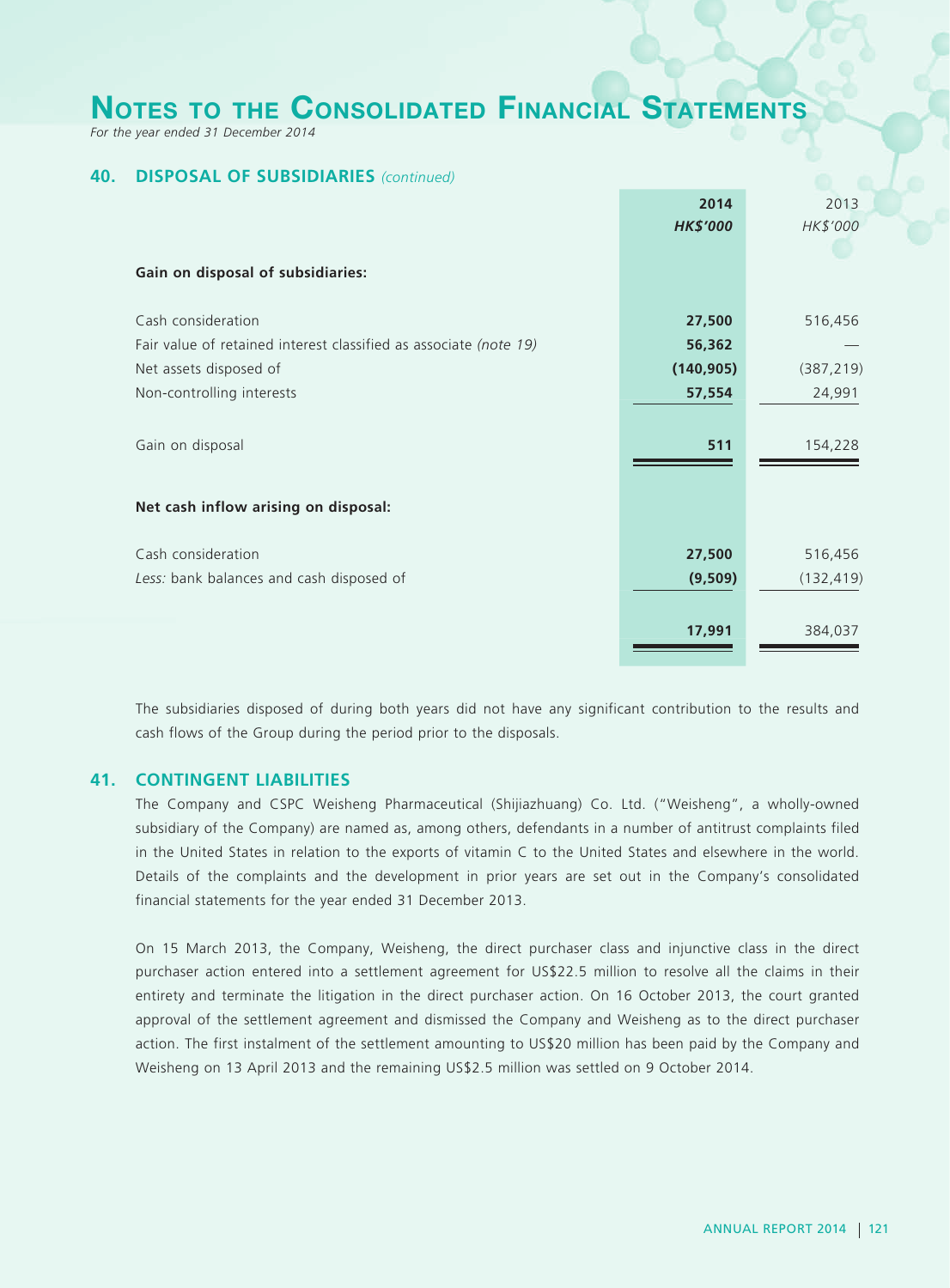*For the year ended 31 December 2014*

### **41. CONTINGENT LIABILITIES** *(continued)*

On 13 November 2013, the Company, Weisheng and the putative indirect purchaser class in the indirect purchaser actions entered into a settlement agreement for US\$2.2 million to fully and finally resolve all the claims in the indirect purchaser actions. On 16 May 2014, the Court granted approval of the settlement agreement and dismissed the Company and Weisheng as to the indirect purchase actions. The settlement amount of US\$2.2 million has been paid by the Company and Weisheng on 9 January 2014.

The provision of litigation has been included in other payables (note 27) which represents the remaining unpaid settlement amounts (all settlement amounts have been paid as at 31 December 2014) and related legal cost.

#### **42. EMPLOYEE RETIREMENT BENEFIT SCHEMES**

The Group operates a Mandatory Provident Fund Scheme for all qualifying employees in Hong Kong. The assets of the scheme are held separately from those of the Group in funds under the control of trustees. Contributions to the scheme are made based on a certain percentage of the employees' relevant payroll costs.

The employees of the subsidiaries in the PRC are members of a state-managed retirement benefit scheme operated by the PRC government. The relevant subsidiaries are required to make contributions to the retirement benefit scheme based on certain percentage of payroll costs to fund the benefits. The only obligation of the Group with respect to the retirement benefit scheme is to make the specified contributions.

During the year, the contributions made by the Group relating to the above arrangements were HK\$106,704,000 (2013: HK\$99,455,000), of which HK\$774,000 (2013: HK\$826,000) was attributable to the Mandatory Provident Fund Scheme in Hong Kong.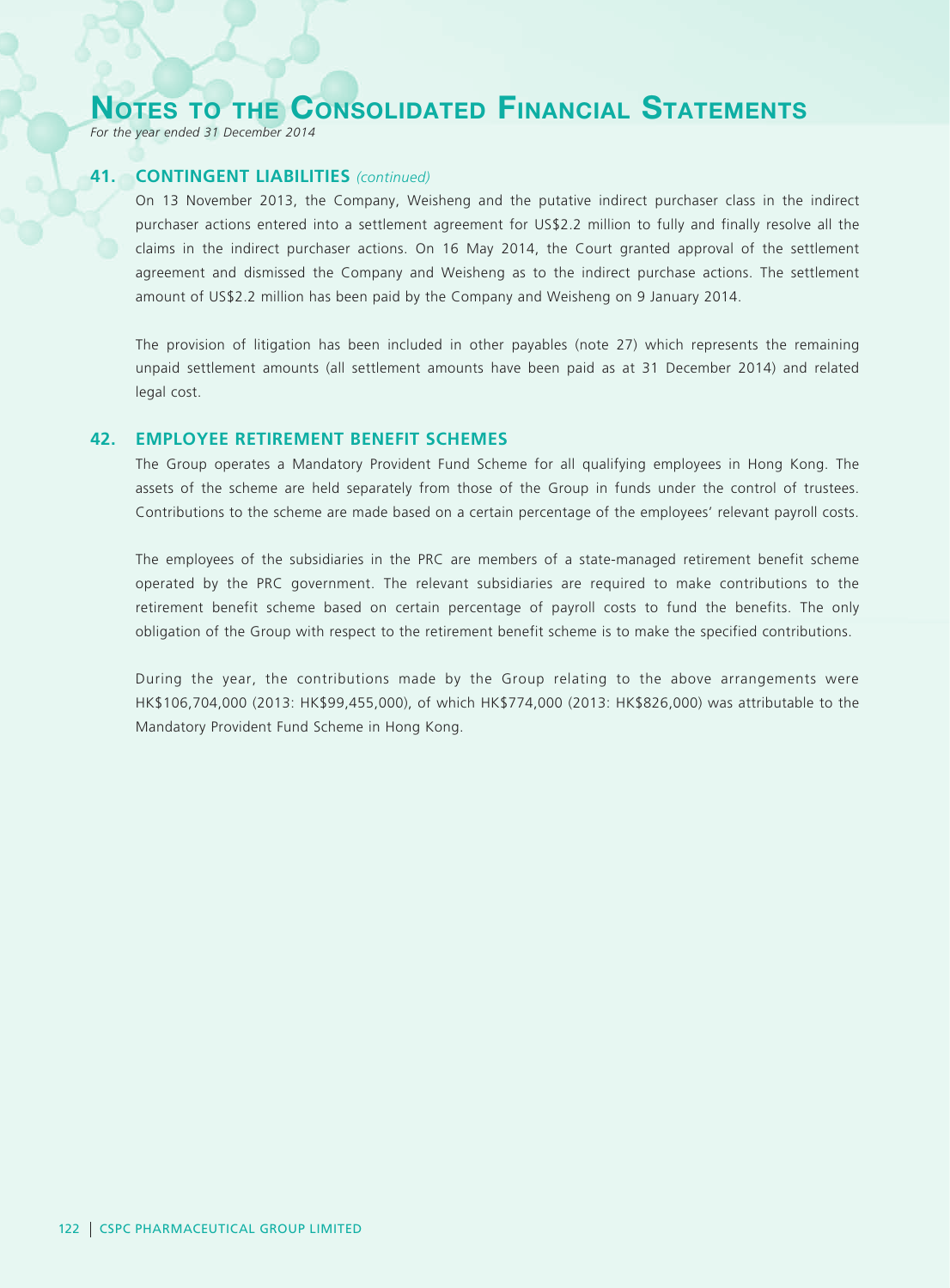*For the year ended 31 December 2014*

## **43. PARTICULARS OF SUBSIDIARIES**

Particulars of the Company's subsidiaries are as follows:

| Name of subsidiary                                                                     | Place of<br>incorporation/<br>registration and<br>operations | Kind of legal status                                       | Nominal value of<br>issued and fully paid<br>share capital/<br>registered capital | Percentage of nominal value of<br>issued share capital/<br>registered capital held by the Company Principal activity<br>Directly<br>Indirectly<br>$\%$<br>$\%$ |       |       |                          |                                                                     |
|----------------------------------------------------------------------------------------|--------------------------------------------------------------|------------------------------------------------------------|-----------------------------------------------------------------------------------|----------------------------------------------------------------------------------------------------------------------------------------------------------------|-------|-------|--------------------------|---------------------------------------------------------------------|
|                                                                                        |                                                              |                                                            |                                                                                   | 2014                                                                                                                                                           | 2013  | 2014  | 2013                     |                                                                     |
| China Pharmaceutical Group<br>Limited                                                  | Hong Kong                                                    | Limited liability                                          | HK\$3                                                                             | 100                                                                                                                                                            | 100   |       |                          | Inactive                                                            |
| Tin Lon Investment Limited                                                             | Hong Kong                                                    | Limited liability                                          | HK\$2                                                                             | 100                                                                                                                                                            | 100   |       |                          | Investment holding                                                  |
| Dragon Merit Holdings Limited                                                          | Hong Kong                                                    | Limited liability                                          | HK\$1                                                                             | -                                                                                                                                                              |       | 100   | 100                      | Investment holding                                                  |
| Robust Sun                                                                             | The BVI                                                      | Limited liability                                          | US\$2                                                                             | 100                                                                                                                                                            | 100   |       |                          | Investment holding                                                  |
| Weisheng                                                                               | The PRC                                                      | Foreign investment<br>enterprise with limited<br>liability | US\$27,345,500                                                                    | 100                                                                                                                                                            | 100   |       |                          | Manufacture and sale of<br>pharmaceutical products                  |
| CSPC Hebei Zhongnuo<br>Pharmaceutical (Shijiazhuang)<br>Co., Ltd                       | The PRC                                                      | Sino-foreign equity joint<br>venture                       | RMB906,300,300                                                                    | 88.82                                                                                                                                                          | 88.82 | 10.57 | 10.57                    | Manufacturing and sale of<br>pharmaceutical products                |
| CSPC Zhongqi Pharmaceutical<br>Technology (Shijiazhuang) Co.,<br>Ltd.                  | The PRC                                                      | Foreign investment<br>enterprise with limited<br>liability | RMB39,754,680                                                                     | 100                                                                                                                                                            | 100   |       |                          | Provision of pharmaceutical<br>research and<br>development services |
| CSPC Hebei Zhongrun Huanbao<br>Co., Ltd.                                               | The PRC                                                      | Foreign investment<br>enterprise with limited<br>liability | RMB5,000,000                                                                      |                                                                                                                                                                |       | 100   | 100                      | Sewage and pharmaceutical<br>by-products treatment                  |
| Zhongrun Huanbao Technology<br>(Shijiazhuang) Co., Ltd. (Newly<br>established in 2014) | The PRC                                                      | Foreign investment<br>enterprise with limited<br>liability | RMB1,000,000                                                                      |                                                                                                                                                                |       | 100   |                          | Sewage and pharmaceutical<br>by-products treatment                  |
| CSPC Yinhu Pharmacentical. Co.,<br>Ltd                                                 | The PRC                                                      | Foreign investment<br>enterprise with limited<br>liability | RMB150,000,000                                                                    |                                                                                                                                                                |       | 90    | 90                       | Manufacture and sale of<br>pharmaceutical products                  |
| Siping (note a)                                                                        | The PRC                                                      | Sino-foreign equity joint<br>venture                       | RMB39,529,435                                                                     | 40                                                                                                                                                             | 40    |       | 20                       | Manufacture and sale of<br>pharmaceutical products                  |
| Unigene (note b)                                                                       | The PRC                                                      | Sino-foreign equity joint<br>venture                       | US\$7,000,000                                                                     | 100                                                                                                                                                            | 78.57 |       | $\overline{\phantom{0}}$ | Provision of pharmaceutical<br>research and<br>development services |
| CSPC Zhongzheng Pharmaceutical<br>Logistic Company Limited                             | The PRC                                                      | Sino-foreign equity joint<br>venture                       | RMB50,000,000                                                                     |                                                                                                                                                                |       | 99    | 99                       | Storage, sourcing and<br>distribution                               |
| CSPC Zhongnuo Pharmaceutical<br>Import and Export Trading Co.,<br>Ltd.                 | The PRC                                                      | Foreign investment<br>enterprise with limited<br>liability | RMB1,000,000                                                                      |                                                                                                                                                                |       | 100   | 100                      | Trading of pharmaceutical<br>products                               |
| CSPC Zhongnuo Pharmaceutical<br>(Taizhou) Co., Ltd.                                    | The PRC                                                      | Foreign investment<br>enterprise with limited<br>liability | RMB45,000,000                                                                     |                                                                                                                                                                |       | 100   | 100                      | Manufacture and sale of<br>pharmaceutical products                  |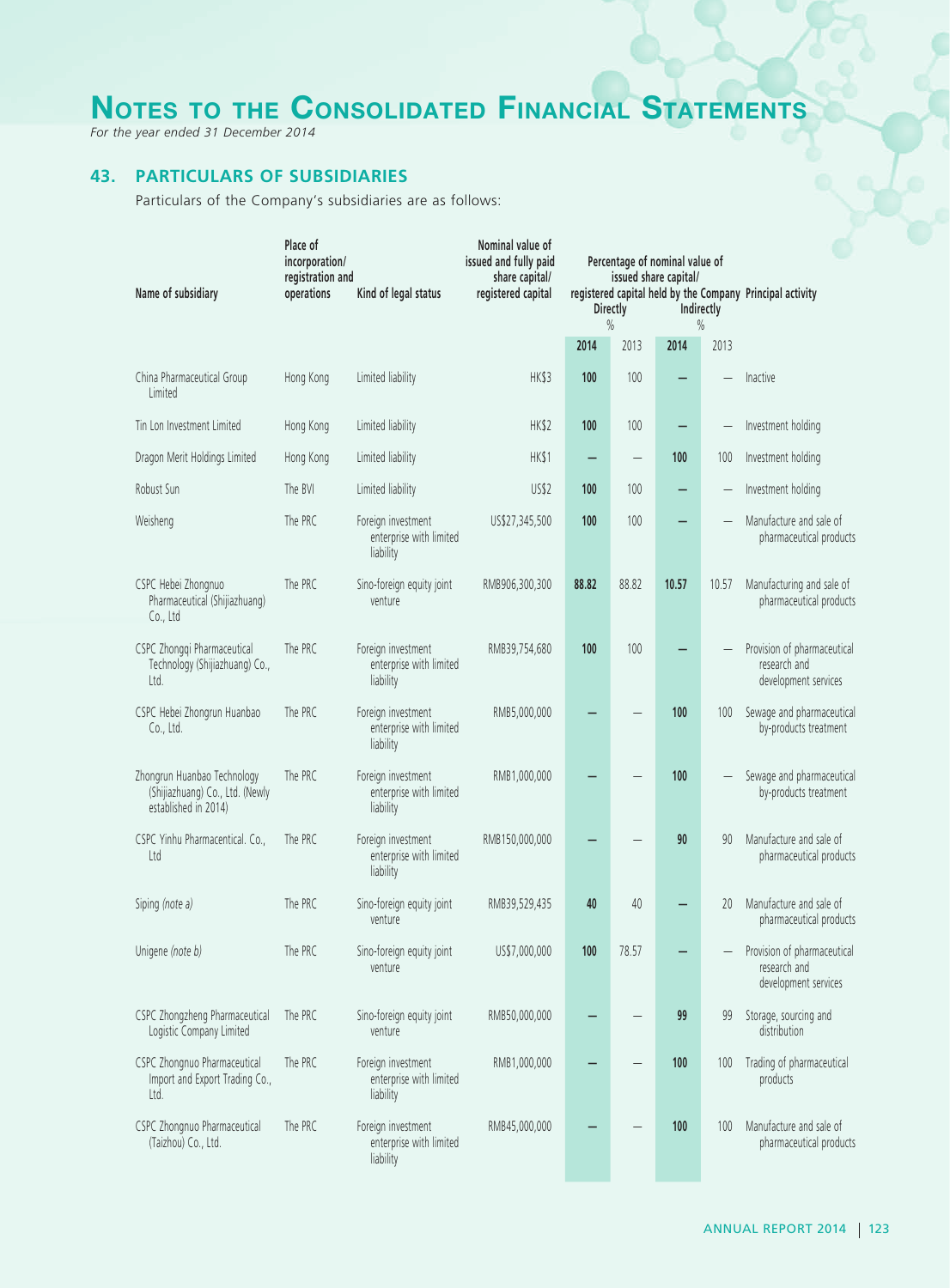*For the year ended 31 December 2014*

## **43. PARTICULARS OF SUBSIDIARIES** *(continued)*

| Name of subsidiary                                                        | Place of<br>incorporation/<br>registration and<br>operations | Kind of legal status                                        | Nominal value of<br>issued and fully paid<br>share capital/<br>registered capital |       | Directly<br>$\frac{0}{0}$ | Percentage of nominal value of<br>issued share capital/<br>Indirectly<br>$\frac{0}{0}$ |       | registered capital held by the Company Principal activity           |
|---------------------------------------------------------------------------|--------------------------------------------------------------|-------------------------------------------------------------|-----------------------------------------------------------------------------------|-------|---------------------------|----------------------------------------------------------------------------------------|-------|---------------------------------------------------------------------|
|                                                                           |                                                              |                                                             |                                                                                   | 2014  | 2013                      | 2014                                                                                   | 2013  |                                                                     |
| CSPC NBP Pharmaceutical Co., Ltd. The PRC                                 |                                                              | Foreign investment<br>enterprise with limited<br>liability  | RMB380,000,000                                                                    | 50    | 50                        | 50                                                                                     | 50    | Manufacture and sales of<br>pharmaceutical products                 |
| 0YY                                                                       | The PRC                                                      | Foreign investment<br>enterprise with limited<br>liability  | RMB150,000,000                                                                    |       |                           | 100                                                                                    | 100   | Manufacture and sales of<br>pharmaceutical products                 |
| CSPC Ouyi Pharmaceutical Import<br>and Export Trade Co., Ltd.             | The PRC                                                      | Foreign investment<br>enterprise with limited<br>liability  | RMB100,000                                                                        |       |                           | 100                                                                                    | 100   | Trading of pharmaceutical<br>products                               |
| CSPC XNW Pharmaceutical Joint-<br>stock Co., Ltd.                         | The PRC                                                      | Sino-foreign equity joint<br>venture                        | RMB150,000,000                                                                    |       |                           | 98.69                                                                                  | 98.69 | Manufacture and sales of<br>pharmaceutical products                 |
| Huasheng                                                                  | The PRC                                                      | Sino-foreign equity joint<br>venture                        | RMB4,000,000                                                                      |       |                           | 100                                                                                    | 100   | Manufacture and sales of<br>pharmaceutical products                 |
| Shiyao Ouyi International<br>Pharmaceutical Co., Ltd. ("OIP")<br>(note c) | The PRC                                                      | Foreign investment<br>enterprise with limited<br>liability  | RMB50,000,000                                                                     |       |                           |                                                                                        | 100   | Inactive                                                            |
| Baike Yantai (note d)                                                     | The PRC                                                      | Sino-foreign equity joint<br>venture                        | RMB 223,000,000                                                                   | 68.61 | 30                        | 31.39                                                                                  | 70    | Investment and property<br>holding                                  |
| Baike Shandong                                                            | The PRC                                                      | Foreign investment<br>enterprises with limited<br>liability | RMB 161,547,580                                                                   |       |                           | 94.16                                                                                  | 94.16 | Manufacture and sales of<br>pharmaceutical products                 |
| Conjupro Bioerapecitics Inc.                                              | U.S.A                                                        | Limited liability                                           | USD 3,285,750                                                                     |       |                           | 100                                                                                    | 100   | Provision of pharmaceutical<br>research and<br>development services |
| CSPC Medsolution (Ghana) Limited                                          | Ghana                                                        | Limited liability                                           | GHS437,400                                                                        |       |                           | 100                                                                                    | 100   | Trading of pharmaceutical<br>products                               |

*Notes:*

- a. On 1 November 2014, the Group disposed of its 20% equity interest in Siping and Siping ceased to be a subsidiary of the Company after the disposal as set out in note 40.
- b. On 19 March 2014, the Group's shareholding in Unigene increased from 78.57% to 100% upon acquisition of additional interest in Unigene.
- c. OIP, an inactive subsidiary of the Company, was dissolved on 25 November 2014.
- d. During the year, the company injected additional capital of RMB123,000,000 into Baike Yantai and accordingly holds 68.61% direct equity interest in Baike Yantai.

None of the subsidiaries had any debentures outstanding at the end of the year or at any time during the year.

At the end of the reporting period, the Group does not have significant non-controlling interests and accordingly, no details of non-controlling interests are presented.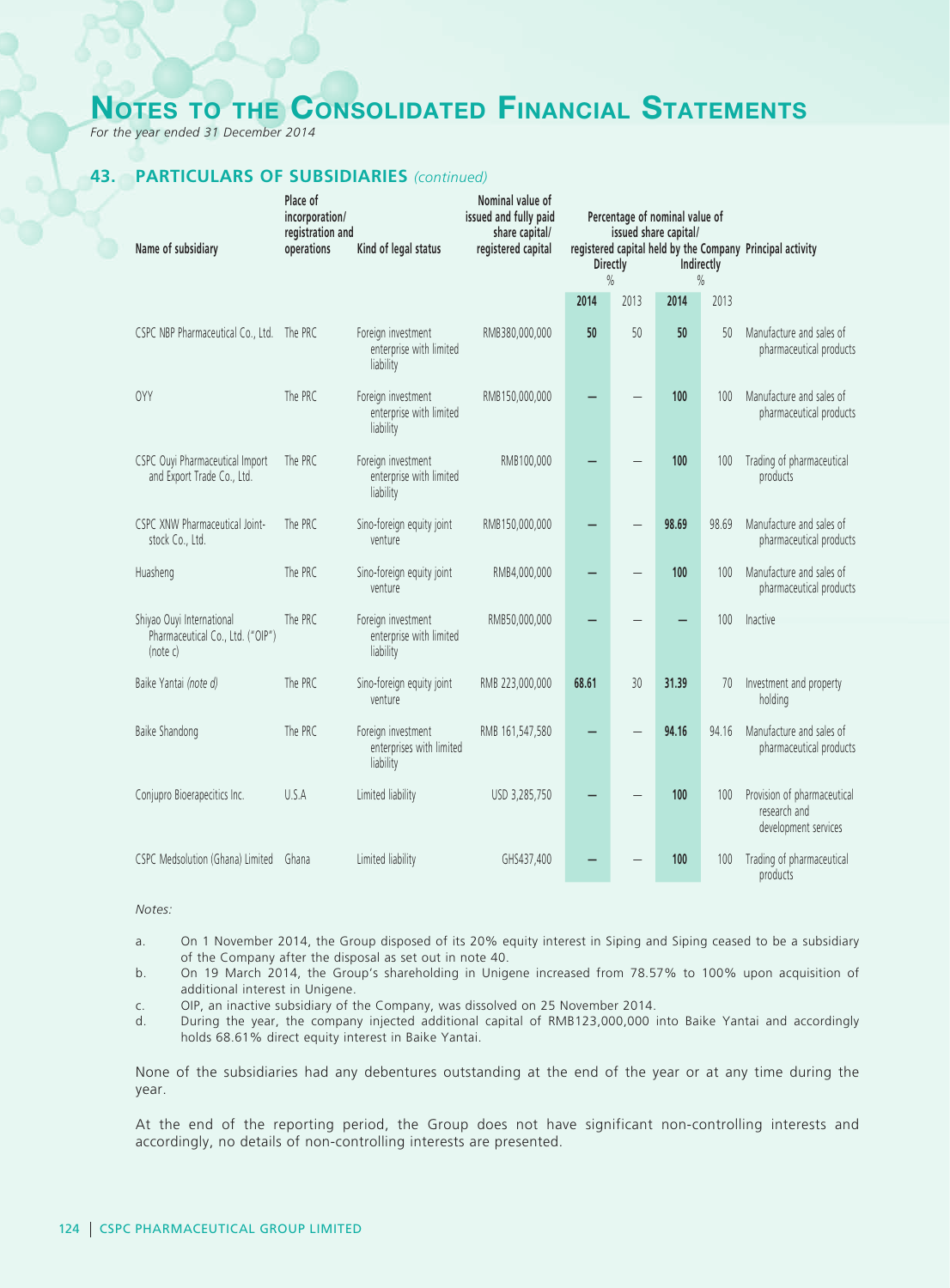# **Financial Summary**

|                                                                                                                      |                                                            | For the year ended 31 December                               |                                                              |                                                                 |                                                                 |
|----------------------------------------------------------------------------------------------------------------------|------------------------------------------------------------|--------------------------------------------------------------|--------------------------------------------------------------|-----------------------------------------------------------------|-----------------------------------------------------------------|
|                                                                                                                      | 2010<br>HK\$'000<br>(Note)                                 | 2011<br>HK\$'000<br>(Note)                                   | 2012<br>HK\$'000                                             | 2013<br>HK\$'000                                                | 2014<br><b>HK\$'000</b>                                         |
| <b>Results</b>                                                                                                       |                                                            |                                                              |                                                              |                                                                 |                                                                 |
| Revenue<br>Cost of sales                                                                                             | 1,757,586<br>(1,038,193)                                   | 2,407,445<br>(1,370,535)                                     | 4,146,444<br>(2,341,104)                                     | 9,949,103<br>(6,816,042)                                        | 10,955,077<br>(6, 767, 724)                                     |
| Gross profit<br>Other income<br>Selling and distribution expenses<br>Administrative expenses<br>Other expenses       | 719,393<br>23,437<br>(334, 677)<br>(139, 368)<br>(40, 131) | 1,036,910<br>28,010<br>(452, 844)<br>(138, 325)<br>(31, 140) | 1,805,340<br>38,693<br>(757, 297)<br>(235, 363)<br>(87, 797) | 3,133,061<br>211,402<br>(1,300,739)<br>(620, 291)<br>(243, 455) | 4,187,353<br>134,558<br>(1,788,032)<br>(551, 697)<br>(307, 814) |
| Operating profit<br>Finance costs<br>Share of results of                                                             | 228,654<br>(12, 336)                                       | 442,611<br>(21, 705)                                         | 763,576<br>(60,090)                                          | 1,179,978<br>(72, 537)                                          | 1,674,368<br>(54, 358)                                          |
| - an associate<br>$-$ a joint venture<br>Gain on disposal of subsidiaries<br>Recognition of fair values of financial |                                                            |                                                              | (3,981)                                                      | (14, 045)<br>154,228                                            | 375<br>588<br>511                                               |
| quarantee contracts issued<br>Amortisation of financial                                                              | (15, 445)                                                  | (17, 676)                                                    | (5, 130)                                                     |                                                                 |                                                                 |
| guarantee liabilities<br>Changes in fair value of                                                                    | 4,858                                                      | 14,908                                                       | 18,485                                                       |                                                                 |                                                                 |
| convertible bonds<br>Gain on bargain purchase                                                                        |                                                            |                                                              | (222, 739)<br>1,810,702                                      |                                                                 |                                                                 |
| Profit before tax<br>Income tax expense                                                                              | 205,731<br>(30, 999)                                       | 418,138<br>(60, 964)                                         | 2,300,823<br>(131, 975)                                      | 1,247,624<br>(258, 324)                                         | 1,621,484<br>(337, 153)                                         |
| Profit for the year                                                                                                  | 174,732                                                    | 357,174                                                      | 2,168,848                                                    | 989,300                                                         | 1,284,331                                                       |
| Profit for the year attributable to:<br>Owners of the Company<br>Non-controlling interests                           | 174,229<br>503                                             | 355,411<br>1,763                                             | 2,162,235<br>6,613                                           | 972,751<br>16,549                                               | 1,268,446<br>15,885                                             |
|                                                                                                                      | 174,732                                                    | 357,174                                                      | 2,168,848                                                    | 989,300                                                         | 1,284,331                                                       |
|                                                                                                                      | HK cents<br>(Note)                                         | HK cents<br>(Note)                                           | HK cents                                                     | HK cents                                                        | <b>HK</b> cents                                                 |
| Earnings per share<br><b>Basic</b>                                                                                   | N/A                                                        | N/A                                                          | 147.78                                                       | 17.49                                                           | 21.47                                                           |
| Diluted                                                                                                              | N/A                                                        | N/A                                                          | 52.04                                                        | 16.54                                                           | 21.26                                                           |